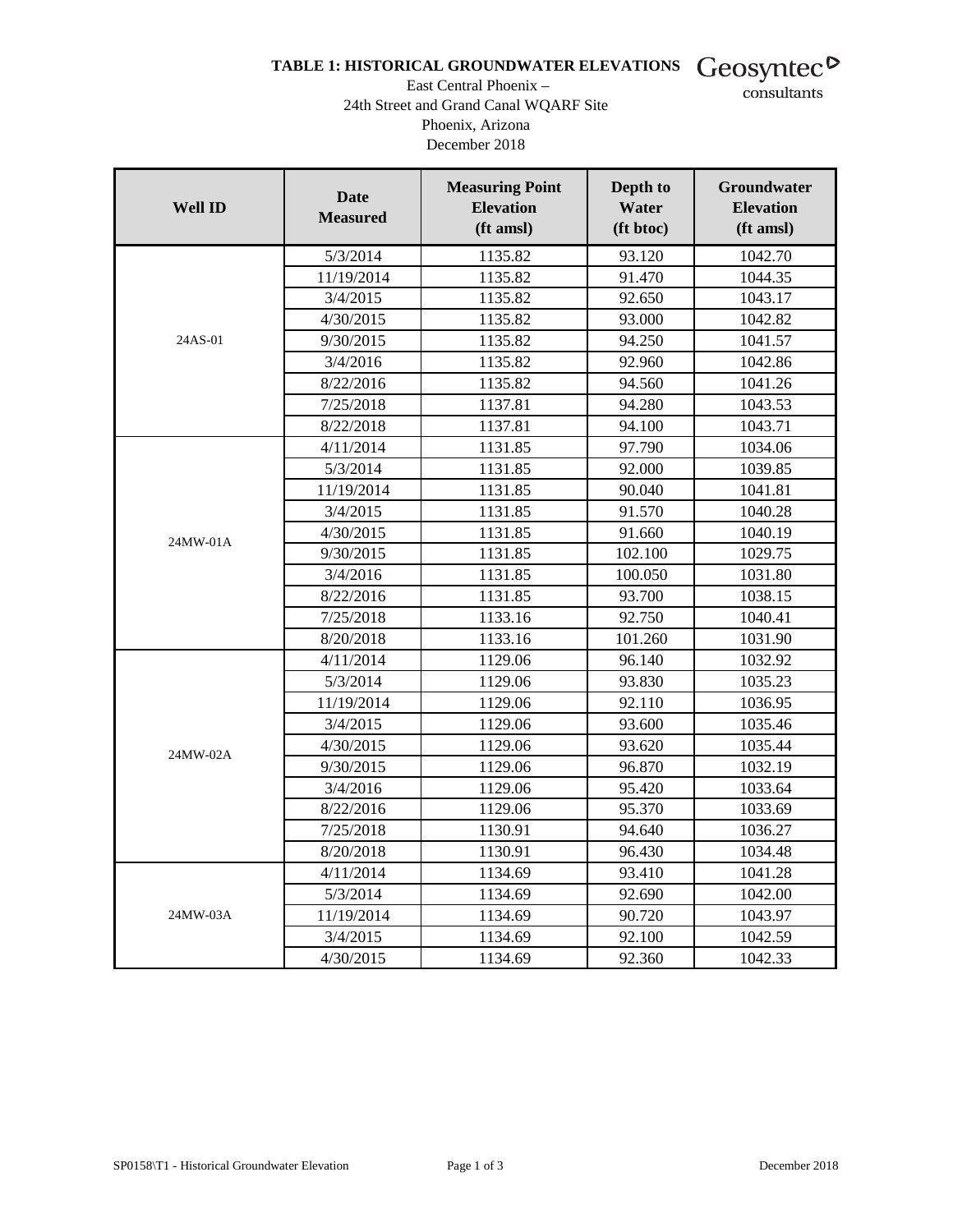## TABLE 1: HISTORICAL GROUNDWATER ELEVATIONS Geosyntec<sup>D</sup>

#### East Central Phoenix – 24th Street and Grand Canal WQARF Site Phoenix, Arizona December 2018

consultants

| <b>Well ID</b> | <b>Date</b><br><b>Measured</b> | <b>Measuring Point</b><br><b>Elevation</b><br>(ft amsl) | Depth to<br>Water<br>(ft btoc) | Groundwater<br><b>Elevation</b><br>(ft amsl) |
|----------------|--------------------------------|---------------------------------------------------------|--------------------------------|----------------------------------------------|
|                | 9/30/2015                      | 1134.69                                                 | 94.240                         | 1040.45                                      |
|                | 3/4/2016                       | 1134.69                                                 | 92.870                         | 1041.82                                      |
| 24MW-03A       | 8/22/2016                      | 1134.69                                                 | 93.940                         | 1040.75                                      |
|                | 7/25/2018                      | 1136.65                                                 | 93.400                         | 1043.25                                      |
|                | 8/20/2018                      | 1136.65                                                 | 93.470                         | 1043.18                                      |
|                | 4/11/2014                      | 1133.39                                                 | 93.370                         | 1040.02                                      |
|                | 5/3/2014                       | 1133.39                                                 | 93.050                         | 1040.34                                      |
|                | 11/19/2014                     | 1133.39                                                 | 91.440                         | 1041.95                                      |
|                | 3/4/2015                       | 1133.39                                                 | 92.680                         | 1040.71                                      |
| 24MW-04A       | 4/30/2015                      | 1133.39                                                 | 92.920                         | 1040.47                                      |
|                | 9/30/2015                      | 1133.39                                                 | 94.460                         | 1038.93                                      |
|                | 3/4/2016                       | 1133.39                                                 | 93.240                         | 1040.15                                      |
|                | 8/22/2016                      | 1133.39                                                 | 94.400                         | 1038.99                                      |
|                | 7/25/2018                      | 1135.35                                                 | 94.210                         | 1041.14                                      |
|                | 8/20/2018                      | 1135.35                                                 | 94.490                         | 1040.86                                      |
|                | 4/11/2014                      | 1133.98                                                 | 98.870                         | 1035.11                                      |
|                | 5/3/2014                       | 1133.98                                                 | 96.510                         | 1037.47                                      |
|                | 11/19/2014                     | 1133.98                                                 | 94.560                         | 1039.42                                      |
| 24MW-05A       | 3/4/2015                       | 1133.98                                                 | 96.140                         | 1037.84                                      |
|                | 4/30/2015                      | 1133.98                                                 | 96.160                         | 1037.82                                      |
|                | 9/30/2015                      | 1133.98                                                 | 99.620                         | 1034.36                                      |
|                | 3/4/2016                       | 1133.98                                                 | 97.920                         | 1036.06                                      |
|                | 8/22/2016                      | 1133.98                                                 | 97.800                         | 1036.18                                      |
|                | 3/4/2015                       | 1135.74                                                 | 83.640                         | 1052.10                                      |
|                | 4/30/2015                      | 1135.74                                                 | 83.740                         | 1052.00                                      |
|                | 9/30/2015                      | 1135.74                                                 | 87.860                         | 1047.88                                      |
| 24MW-06B       | 3/4/2016                       | 1135.74                                                 | 85.470                         | 1050.27                                      |
|                | 8/22/2016                      | 1135.74                                                 | 85.940                         | 1049.80                                      |
|                | 7/25/2018                      | 1137.59                                                 | 85.470                         | 1052.12                                      |
|                | 8/20/2018                      | 1137.59                                                 | 88.890                         | 1048.70                                      |
|                | 3/4/2015                       | 1132.20                                                 | 92.390                         | 1039.81                                      |
| 24MW-07A       | 4/30/2015                      | 1132.20                                                 | 92.510                         | 1039.69                                      |
|                | 9/30/2015                      | 1132.20                                                 | 94.830                         | 1037.37                                      |
|                | 3/4/2016                       | 1132.20                                                 | 93.350                         | 1038.85                                      |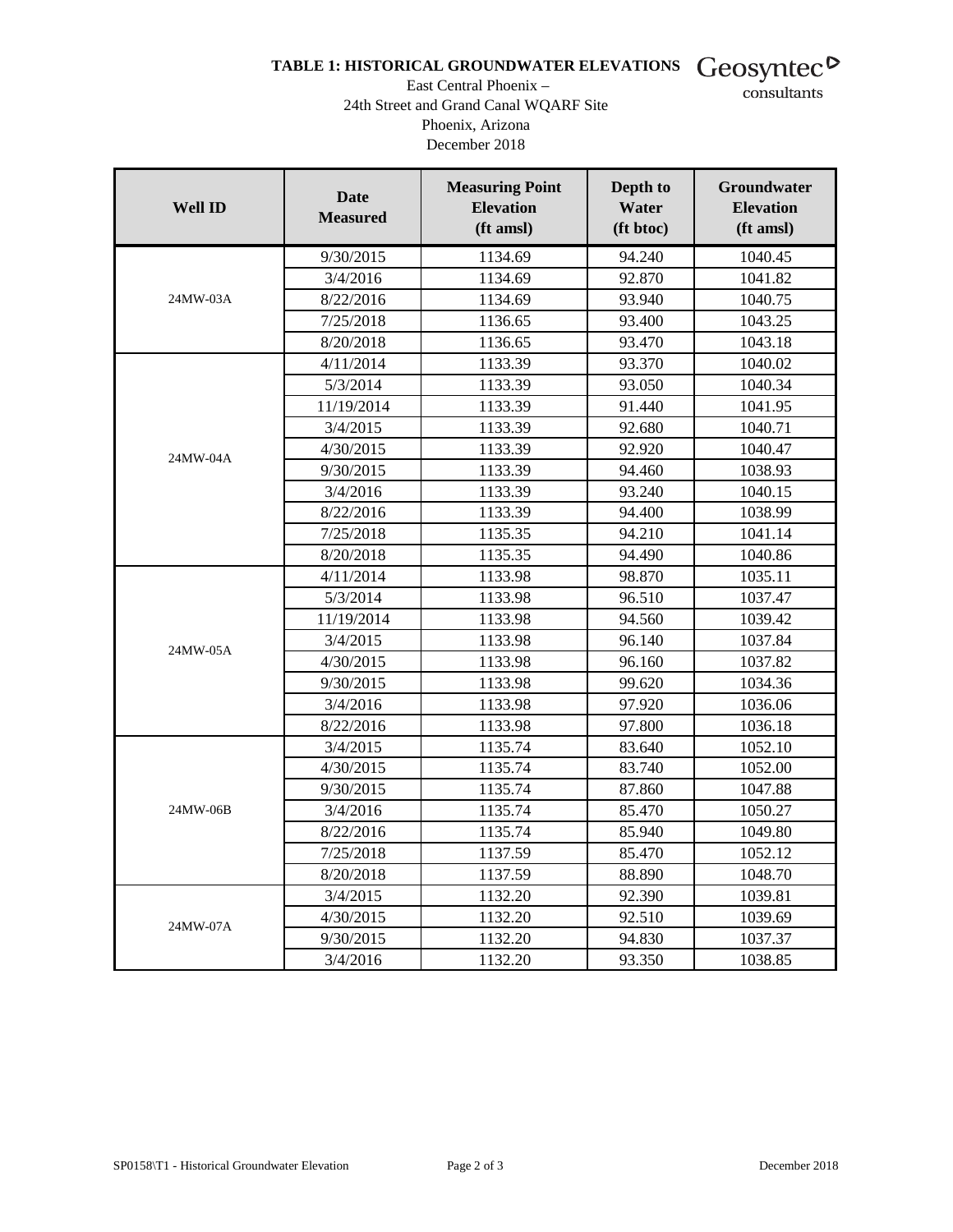## TABLE 1: HISTORICAL GROUNDWATER ELEVATIONS Geosyntec<sup>D</sup>

#### East Central Phoenix – 24th Street and Grand Canal WQARF Site Phoenix, Arizona December 2018

consultants

| <b>Well ID</b> | <b>Date</b><br><b>Measured</b> | <b>Measuring Point</b><br><b>Elevation</b><br>(ft amsl) | Depth to<br>Water<br>(ft btoc) | <b>Groundwater</b><br><b>Elevation</b><br>(ft amsl) |
|----------------|--------------------------------|---------------------------------------------------------|--------------------------------|-----------------------------------------------------|
|                | 8/22/2016                      | 1132.20                                                 | 94.060                         | 1038.14                                             |
| 24MW-07A       | 7/25/2018                      | 1134.00                                                 | 94.600                         | 1039.40                                             |
|                | 8/20/2018                      | 1134.00                                                 | 94.520                         | 1039.48                                             |
|                | 3/4/2015                       | 1134.44                                                 | 83.490                         | 1050.95                                             |
|                | 4/30/2015                      | 1134.44                                                 | 83.710                         | 1050.73                                             |
| 24MW-08B       | 9/30/2015                      | 1134.44                                                 | 90.130                         | 1044.31                                             |
|                | 3/4/2016                       | 1134.44                                                 | 88.110                         | 1046.33                                             |
|                | 8/22/2016                      | 1134.44                                                 | 86.070                         | 1048.37                                             |
|                | 3/4/2015                       | 1137.08                                                 | 91.350                         | 1045.73                                             |
|                | 4/30/2015                      | 1137.08                                                 | 91.830                         | 1045.25                                             |
|                | 9/30/2015                      | 1137.08                                                 | 92.720                         | 1044.36                                             |
| 24MW-09A       | 3/4/2016                       | 1137.08                                                 | 91.900                         | 1045.18                                             |
|                | 8/22/2016                      | 1137.08                                                 | 93.360                         | 1043.72                                             |
|                | 7/25/2018                      | 1139.00                                                 | 93.190                         | 1045.81                                             |
|                | 8/20/2018                      | 1139.00                                                 | 93.090                         | 1045.91                                             |
|                | 3/4/2015                       | 1135.36                                                 | 99.050                         | 1036.31                                             |
|                | 4/30/2015                      | 1135.36                                                 | 99.120                         | 1036.24                                             |
|                | 9/30/2015                      | 1135.36                                                 | 100.880                        | 1034.48                                             |
| 24MW-10A       | 3/4/2016                       | 1135.36                                                 | 99.810                         | 1035.55                                             |
|                | 8/22/2016                      | 1135.36                                                 | 100.670                        | 1034.69                                             |
|                | 7/25/2018                      | 1137.34                                                 | 100.350                        | 1036.99                                             |
|                | 8/20/2018                      | 1137.34                                                 | 100.910                        | 1036.43                                             |
| 24MW-13A       | 7/26/2018                      | 1121.97                                                 | NM                             | NM                                                  |
|                | 8/20/2018                      | 1121.97                                                 | 89.340                         | 1032.63                                             |
| 24MW-14        | 7/26/2018                      | 1095.70                                                 | <b>NM</b>                      | $\rm{NM}$                                           |
|                | 8/20/2018                      | 1095.70                                                 | 89.73                          | 1005.97                                             |

*Notes & Acronyms:*

Measuring Point Elevations are values as reported by prior consultants for measurements conducted 1996 through 2016.

Measuring Point Elevations equal surveyed top of casing elevations from July 2018 to present.

ft amsl = feet above mean sea level relative to vertical datum NAVD88

ft btoc = feet below top of casing

NM = not measured

Well ID = well identification

WQARF = Water Quality Assurance Revolving Fund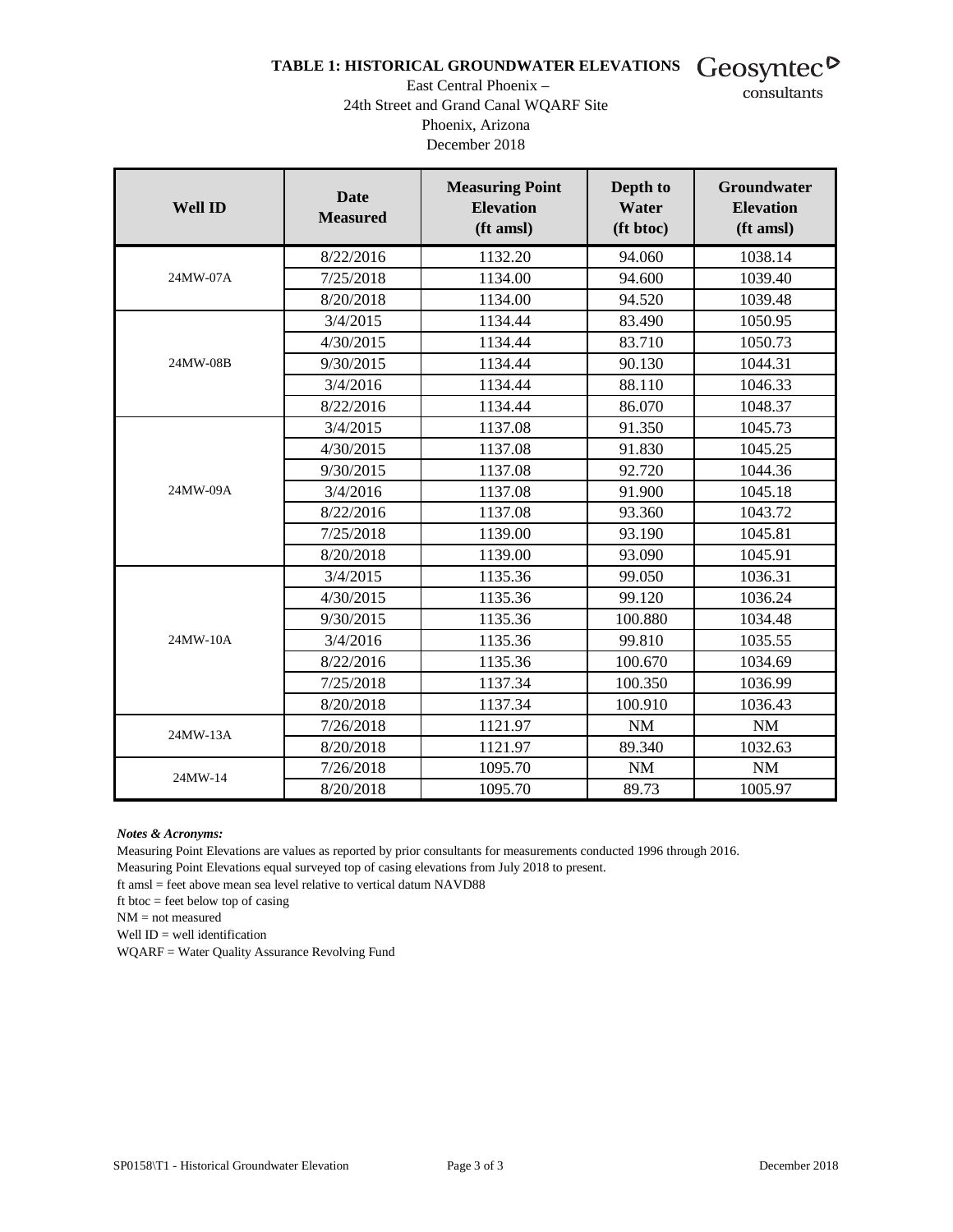#### **TABLE 2: WELL CONSTRUCTION SUMMARY**



## East Central Phoenix – 24th Street and Grand Canal WQARF Site

Phoenix, Arizona

December 2018

|                |                          | Completion  |                   | <b>ADWR</b> | Casing                      |                         | <b>Screened Interval</b><br>(f <sub>t</sub> bg <sub>s</sub> ) | <b>Total</b>             |
|----------------|--------------------------|-------------|-------------------|-------------|-----------------------------|-------------------------|---------------------------------------------------------------|--------------------------|
| <b>Well ID</b> | Location                 | <b>Date</b> | <b>Well Type</b>  | No. 55      | <b>Diameter</b><br>(inches) | Top of<br><b>Screen</b> | <b>Bottom</b> of<br><b>Screen</b>                             | <b>Depth</b><br>(ft bgs) |
| 24MW-01A       | 24th St. & Grand Canal   | 12/7/2013   | GW Well           | 916283      | $\overline{4}$              | 84.7                    | 124.7                                                         | 150                      |
| 24MW-02A       | 24th St. & Grand Canal   | 1/25/2014   | GW Well           | 916226      | $\overline{4}$              | 95.6                    | 130.6                                                         | 132.1                    |
| 24MW-03A       | 24th St. & Grand Canal   | 1/23/2014   | GW Well           | 916228      | $\overline{4}$              | 91.6                    | 131.6                                                         | 132.1                    |
| 24MW-04A       | 24th St. & Grand Canal   | 2/26/2014   | GW Well           | 916481      | $\overline{4}$              | 91.9                    | 131.9                                                         | 135                      |
| 24MW-05A       | 24th St. & Grand Canal   | 12/19/2013  | GW Well           | 916348      | $\overline{4}$              | 90.2                    | 135.2                                                         | 143                      |
| 24MW-06B       | 24th St. & Grand Canal   | 1/14/2015   | GW Well           | 917654      | $\overline{4}$              | 147                     | 187                                                           | 200.2                    |
| 24MW-07A       | 24th St. & Grand Canal   | 1/18/2015   | GW Well           | 917715      | $\overline{4}$              | 89.1                    | 124.1                                                         | 130.2                    |
| 24MW-08B       | 24th St. & Grand Canal   | 1/26/2015   | <b>GW Well</b>    | 917719      | $\overline{4}$              | 146.9                   | 186.9                                                         | 190.2                    |
| 24MW-09A       | 24th St. & Grand Canal   | 2/10/2015   | GW Well           | 917658      | $\overline{4}$              | 88.5                    | 128.5                                                         | 136                      |
| 24MW-10A       | 24th St. & Grand Canal   | 1/26/2015   | GW Well           | 917720      | $\overline{4}$              | 91.1                    | 131.1                                                         | 140                      |
| 24MW-10B       | 24th St. & Grand Canal   | 11/3/2016   | GW Well           | 920074      | <b>UNK</b>                  | <b>UNK</b>              | <b>UNK</b>                                                    | 245                      |
| 24MW-11        | 24th St. & Grand Canal   | 11/11/2016  | GW Well           | 919829      | <b>UNK</b>                  | <b>UNK</b>              | <b>UNK</b>                                                    | 205                      |
| 24MW-12        | 24th St. & Grand Canal   | 2/21/2017   | GW Well           | 919826      | <b>UNK</b>                  | <b>UNK</b>              | <b>UNK</b>                                                    | 345                      |
| 24-SV-01       | <b>CVS Pharmacy</b>      | <b>UNK</b>  | <b>SVE Well</b>   | NA          | 4                           | 10                      | 50                                                            | 86                       |
| 24-SV-02       | <b>CVS Pharmacy</b>      | <b>UNK</b>  | <b>SVE Well</b>   | NA          | $\overline{4}$              | 20                      | 50                                                            | 86                       |
| 24-SV-03       | <b>CVS Pharmacy</b>      | <b>UNK</b>  | <b>SVE Well</b>   | NA          | $\overline{4}$              | 20                      | 50                                                            | 85                       |
| 24-SV-04       | <b>CVS Pharmacy</b>      | <b>UNK</b>  | <b>SVE Well</b>   | NA          | $\overline{4}$              | 20                      | 50                                                            | 85                       |
| 24-SV-05       | <b>CVS</b> Pharmacy      | <b>UNK</b>  | <b>SVE Well</b>   | NA          | $\overline{4}$              | 10                      | 50                                                            | 51.5                     |
| 24-SV-06       | <b>CVS Pharmacy</b>      | <b>UNK</b>  | <b>SVE Well</b>   | NA          | $\overline{4}$              | 10                      | 50                                                            | 51.2                     |
| 24-AS-01       | <b>CVS Pharmacy</b>      | 7/23/2008   | AS Well / GW Well | 909451      | 2.5                         | 68                      | 118.5                                                         | 120                      |
| 24MW-13        | N. 24th St.              | 6/6/2018    | GW Well           | 921368      | $\overline{4}$              | 234.4                   | 274.4                                                         | 283                      |
| 24MW-14        | N. 24th St.<br>6/29/2018 |             | GW Well           | 921367*     | 4                           | 260.1                   | 320.1                                                         | 385                      |
| <b>UNK</b>     | N. 24th St.              | <b>UNK</b>  | GW Well           | 221179      | <b>UNK</b>                  | <b>UNK</b>              | <b>UNK</b>                                                    | <b>UNK</b>               |
| <b>UNK</b>     | N. 24th St.              | <b>UNK</b>  | GW Well           | 221180      | <b>UNK</b>                  | <b>UNK</b>              | <b>UNK</b>                                                    | <b>UNK</b>               |

*Notes & Acronyms:*

\*ADWR number as interpreted from online records of imaged information. NA = not applicable

ADWR = Arizona Department of Water Resources UNK = unknown

GW = groundwater

AS = air sparge Well ID = well identification

ft bgs = feet below ground surface WQARF = Water Quality Assurance Revolving Fund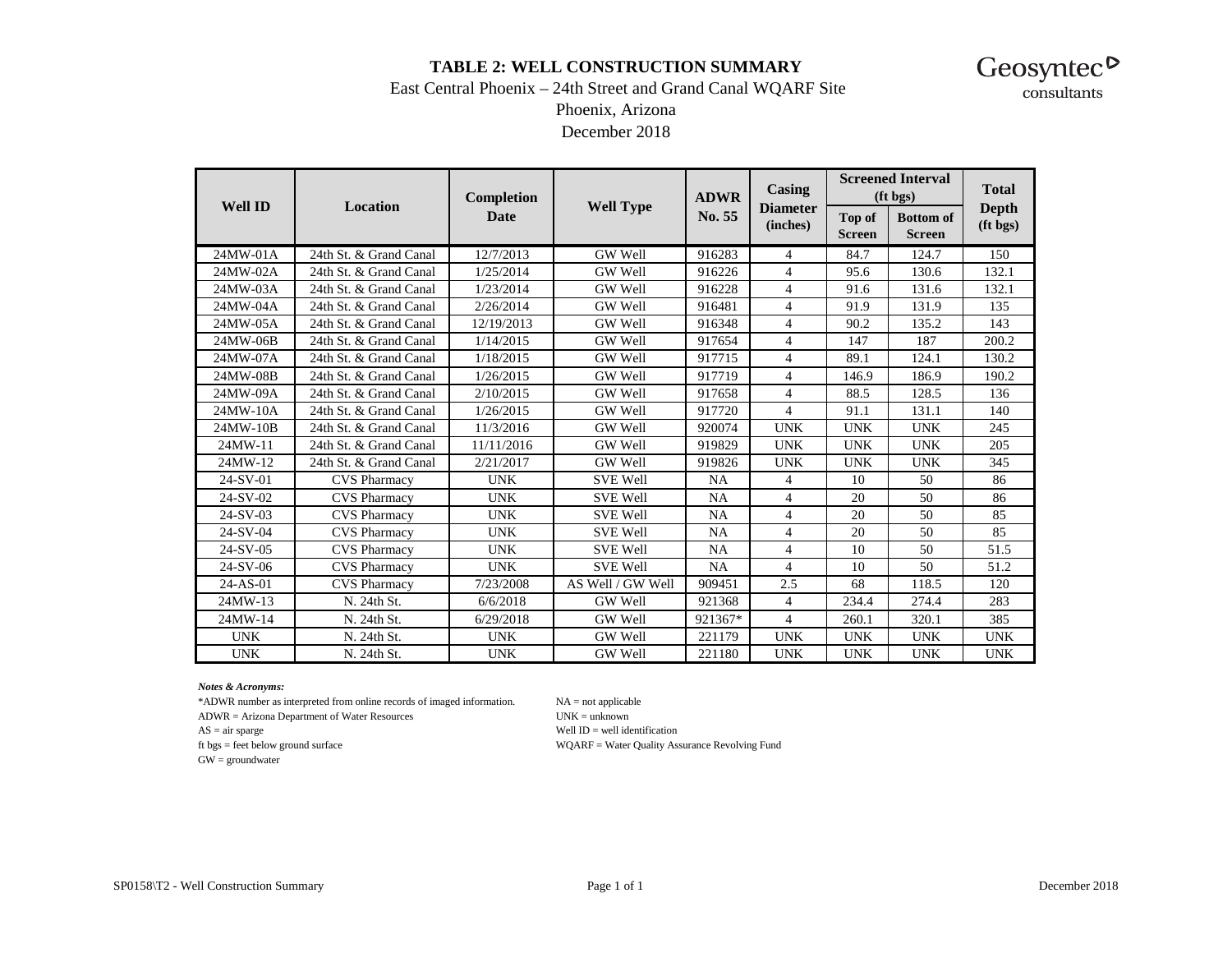#### **TABLE 3: WELL SURVEY INFORMATION**



consultants

#### East Central Phoenix – 24th Street and Grand Canal WQARF Site Phoenix, Arizona December 2018

| <b>Well ID</b> | <b>Location</b>        | <b>Top of Casing</b><br><b>Elevation</b><br>(ft amsl) | Latitude<br>(Degrees) | Longitude<br>(Degrees) |
|----------------|------------------------|-------------------------------------------------------|-----------------------|------------------------|
| 24MW-01A       | 24th St. & Grand Canal | 1133.16                                               | 332838.6495           | -1120147.7523          |
| 24MW-02A       | 24th St. & Grand Canal | 1130.91                                               | 332840.6765           | -1120155.7400          |
| 24MW-03A       | 24th St. & Grand Canal | 1136.65                                               | 332846.3919           | -1120144.7271          |
| 24MW-04A       | 24th St. & Grand Canal | 1135.35                                               | 332849.8277           | -1120152.0484          |
| 24MW-05A       | 24th St. & Grand Canal | 1135.90                                               | 332843.5772           | -1120153.6170          |
| 24MW-06B       | 24th St. & Grand Canal | 1137.59                                               | 332850.5323           | -1120147.3808          |
| 24MW-07A       | 24th St. & Grand Canal | 1134.00                                               | 332846.2021           | -1120151.5257          |
| 24MW-08B       | 24th St. & Grand Canal | 1136.18                                               | 332848.1058           | -1120149.3678          |
| 24MW-09A       | 24th St. & Grand Canal | 1139.00                                               | 332853.5211           | -1120144.6306          |
| 24MW-10A       | 24th St. & Grand Canal | 1137.34                                               | 332845.8580           | -1120156.9088          |
| $24-AS-01$     | <b>CVS</b> Pharmacy    | 1137.81                                               | 332850.7485           | -1120147.3954          |
| 24MW-13        | N. 24th St.            | 1121.97                                               | 332826.9663           | -1120212.4622          |
| 24MW-14        | N. 24th St.            | 1095.70                                               | 332801.7468           | -1120339.5670          |

#### *Notes:*

Latitude and longitude are formatted as DDMMSS.SSSSS (latitude) and DDDMMSS.SSSSS (longitude) per NAD83(92) Central Zone 0202 Ground Values. Surveys conducted 8/1/2018 by A Team Professional Associates, Inc.

Top of Casing / sonatube elevations are relative to NAVD83 datum

#### *Acronyms:*

ft amsl = feet above mean sea level, referenced to vertical datum NAVD88 Well ID = well identification WQARF = Water Quality Assurance Revolving Fund

SP0158\T3 - Well Survey Information Page 1 of 1 December 2018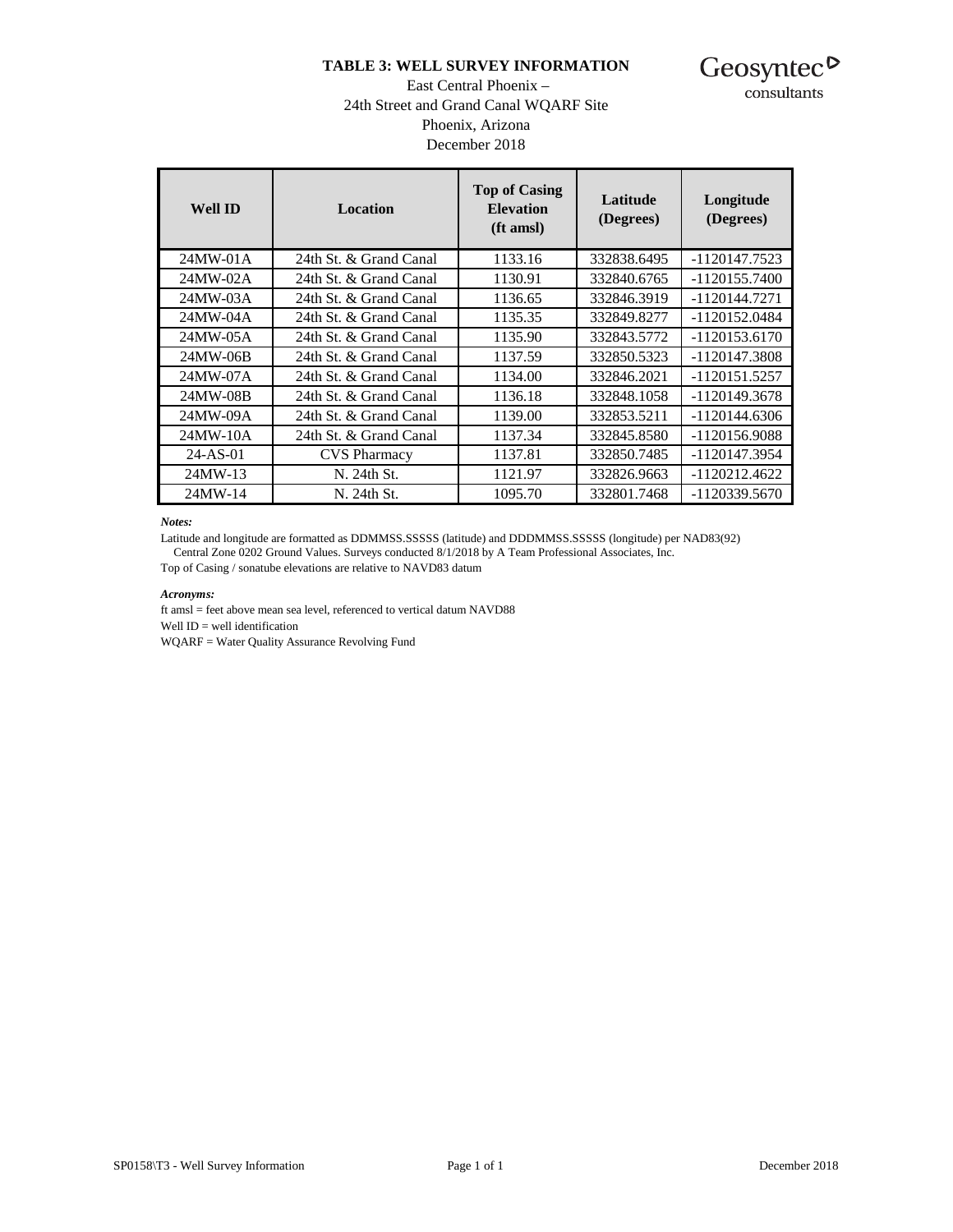#### **TABLE 4: SUMMARY OF SOIL ANALYTICAL RESULTS**



#### East Central Phoenix – 24th Street and Grand Canal WQARF Site Phoenix, Arizona December 2018

consultants

|                      | <b>ADEQ Residential Soil Remediation Levels (mg/kg)</b><br><b>ADEQ Minimum Groundwater Protection Levels (mg/kg)</b> |                   |                                    |                       |  |  |  |  |  |  |  |
|----------------------|----------------------------------------------------------------------------------------------------------------------|-------------------|------------------------------------|-----------------------|--|--|--|--|--|--|--|
|                      | ADEQ Non-Residential Soil Remediation Levels (mg/kg)                                                                 |                   |                                    | 1.3<br>13             |  |  |  |  |  |  |  |
|                      |                                                                                                                      |                   |                                    |                       |  |  |  |  |  |  |  |
| <b>Sample Name</b>   | <b>Sample</b><br><b>Date</b>                                                                                         | Depth<br>(ft bgs) | <b>Analytical</b><br><b>Method</b> | <b>PCE</b>            |  |  |  |  |  |  |  |
| B1 @ 20'             | 7/24/2001                                                                                                            | 20                | <b>USEPA-8260B</b>                 | (mg/kg)<br>< 0.050 U  |  |  |  |  |  |  |  |
| B <sub>2</sub> @ 15' | 7/24/2001                                                                                                            | 15                | <b>USEPA-8260B</b>                 | $< 0.049$ U           |  |  |  |  |  |  |  |
| B3 @ 30'             | 7/24/2001                                                                                                            | 30                | <b>USEPA-8260B</b>                 | $< 0.052$ U           |  |  |  |  |  |  |  |
| B4 @ 30'             | 7/24/2001                                                                                                            | 30                | <b>USEPA-8260B</b>                 | $< 0.051$ U           |  |  |  |  |  |  |  |
| B5 @ 30'             | 7/24/2001                                                                                                            | 30                | <b>USEPA-8260B</b>                 | $< 0.051$ U           |  |  |  |  |  |  |  |
| B6 @ 30'             | 7/24/2001                                                                                                            | 30                | <b>USEPA-8260B</b>                 | < 0.050 U             |  |  |  |  |  |  |  |
|                      |                                                                                                                      | 30                |                                    |                       |  |  |  |  |  |  |  |
| B7 @ 30'             | 7/24/2001                                                                                                            |                   | <b>USEPA-8260B</b>                 | $< 0.050 \mathrm{~U}$ |  |  |  |  |  |  |  |
| HA-1 @ 1.0'          | 7/24/2001                                                                                                            | $\mathbf{1}$      | <b>USEPA-8260B</b>                 | 3.1                   |  |  |  |  |  |  |  |
| HA-2 @ 1.5'          | 7/24/2001                                                                                                            | 1.5               | <b>USEPA-8260B</b>                 | 0.19                  |  |  |  |  |  |  |  |
| T-1 $@$ 50'          | 10/16/2001                                                                                                           | 50                | <b>USEPA-8260B</b>                 | < 0.050 U             |  |  |  |  |  |  |  |
| T-2 $@55'$           | 10/16/2001                                                                                                           | 55                | <b>USEPA-8260B</b>                 | < 0.050 U             |  |  |  |  |  |  |  |
| T-3 @ 70'            | 10/17/2001                                                                                                           | 70                | <b>USEPA-8260B</b>                 | < 0.050 U             |  |  |  |  |  |  |  |
| $B-8(2.5)$           | 2/16/2003                                                                                                            | 2.5               | <b>USEPA-8260B</b>                 | 1.3                   |  |  |  |  |  |  |  |
| $B-8(5)$             | 2/16/2003                                                                                                            | 5                 | <b>USEPA-8260B</b>                 | < 0.050               |  |  |  |  |  |  |  |
| $B-8(15)$            | 2/16/2003                                                                                                            | 15                | <b>USEPA-8260B</b>                 | 0.16                  |  |  |  |  |  |  |  |
| $B-9(2.5)$           | 2/16/2003                                                                                                            | 2.5               | <b>USEPA-8260B</b>                 | 1.3                   |  |  |  |  |  |  |  |
| $B-9(5)$             | 2/16/2003                                                                                                            | 5                 | <b>USEPA-8260B</b>                 | 0.25                  |  |  |  |  |  |  |  |
| $B-9(10)$            | 2/16/2003                                                                                                            | 10                | <b>USEPA-8260B</b>                 | 0.15                  |  |  |  |  |  |  |  |
| S AS-1-10' (Soil)    | 7/23/2008                                                                                                            | 10                | <b>USEPA-8260B</b>                 | < 0.120               |  |  |  |  |  |  |  |
| S AS-1-40'           | 7/23/2008                                                                                                            | 40                | <b>USEPA-8260B</b>                 | < 0.190               |  |  |  |  |  |  |  |
| S AS-1-60'           | 7/23/2008                                                                                                            | 60                | <b>USEPA-8260B</b>                 | < 0.180               |  |  |  |  |  |  |  |
| S AS-1-70'           | 7/23/2008                                                                                                            | 70                | <b>USEPA-8260B</b>                 | < 0.160               |  |  |  |  |  |  |  |
| S AS-1-75'           | 7/23/2008                                                                                                            | 75                | <b>USEPA-8260B</b>                 | < 0.170               |  |  |  |  |  |  |  |
| S AS-1-85'           | 7/23/2008                                                                                                            | 85                | <b>USEPA-8260B</b>                 | 0.200                 |  |  |  |  |  |  |  |
| SVE-09-70-20180209   | 2/9/2010                                                                                                             | 70                | <b>USEPA-8260B</b>                 | < 0.11 L5             |  |  |  |  |  |  |  |
| $24SG-01(14)$        | 3/29/2016                                                                                                            | 14                | <b>USEPA-8260B</b>                 | < 0.110               |  |  |  |  |  |  |  |
| $24SG-02(14)$        | 3/29/2016                                                                                                            | 14                | <b>USEPA-8260B</b>                 | < 0.110               |  |  |  |  |  |  |  |
| 24SG-03(14)          | 3/29/2016                                                                                                            | 14                | <b>USEPA-8260B</b>                 | < 0.110               |  |  |  |  |  |  |  |
| 24SG-04(14)          | 3/29/2016                                                                                                            | 14                | <b>USEPA-8260B</b>                 | < 0.100               |  |  |  |  |  |  |  |
| 24SG-05(14)          | 3/30/2016                                                                                                            | 14                | <b>USEPA-8260B</b>                 | < 0.110               |  |  |  |  |  |  |  |
| 24SG-06(14)          | 3/30/2016                                                                                                            | 14                | <b>USEPA-8260B</b>                 | < 0.110               |  |  |  |  |  |  |  |
| $24SG-07(14)$        | 3/30/2016                                                                                                            | 14                | <b>USEPA-8260B</b>                 | < 0.100               |  |  |  |  |  |  |  |
| $24SV-05(10)$        | 3/30/2016                                                                                                            | 10                | <b>USEPA-8260B</b>                 | < 0.120               |  |  |  |  |  |  |  |
| 24SV-05(30)          | 3/30/2016                                                                                                            | 30                | <b>USEPA-8260B</b>                 | < 0.110               |  |  |  |  |  |  |  |
| 24SV-05(49.5)        | 3/30/2016                                                                                                            | 49.5              | <b>USEPA-8260B</b>                 | < 0.120               |  |  |  |  |  |  |  |
| $24SV-06(10)$        | 3/31/2016                                                                                                            | 10                | <b>USEPA-8260B</b>                 | < 0.120               |  |  |  |  |  |  |  |
| 24SV-06(30)          | 3/31/2016                                                                                                            | 30                | <b>USEPA-8260B</b>                 | < 0.110               |  |  |  |  |  |  |  |
| 24SV-06(49.5)        | 3/31/2016                                                                                                            | 49.5              | <b>USEPA-8260B</b>                 | < 0.110               |  |  |  |  |  |  |  |
| SVE-07-60-20180205   | 2/5/2018                                                                                                             | 60                | <b>USEPA-8260B</b>                 | < 0.11                |  |  |  |  |  |  |  |
| SVE-07-70-20180206   | 2/6/2018                                                                                                             | 70                | USEPA-8260B                        | < 0.12                |  |  |  |  |  |  |  |
| SVE-07-80-20180206   | 2/6/2018                                                                                                             | 80                | <b>USEPA-8260B</b>                 | < 0.11                |  |  |  |  |  |  |  |
| SVE-07-90-20180206   | 2/6/2018                                                                                                             | 90                | <b>USEPA-8260B</b>                 | < 0.11                |  |  |  |  |  |  |  |
| SVE-07-100-20180206  | 2/6/2018                                                                                                             | 100               | <b>USEPA-8260B</b>                 | < 0.11                |  |  |  |  |  |  |  |
| SVE-08-60-20180207   | 2/7/2018                                                                                                             | 60                | USEPA-8260B                        | < 0.11                |  |  |  |  |  |  |  |
| SVE-08-70-20180208   | 2/8/2018                                                                                                             | 70                | <b>USEPA-8260B</b>                 | < 0.12                |  |  |  |  |  |  |  |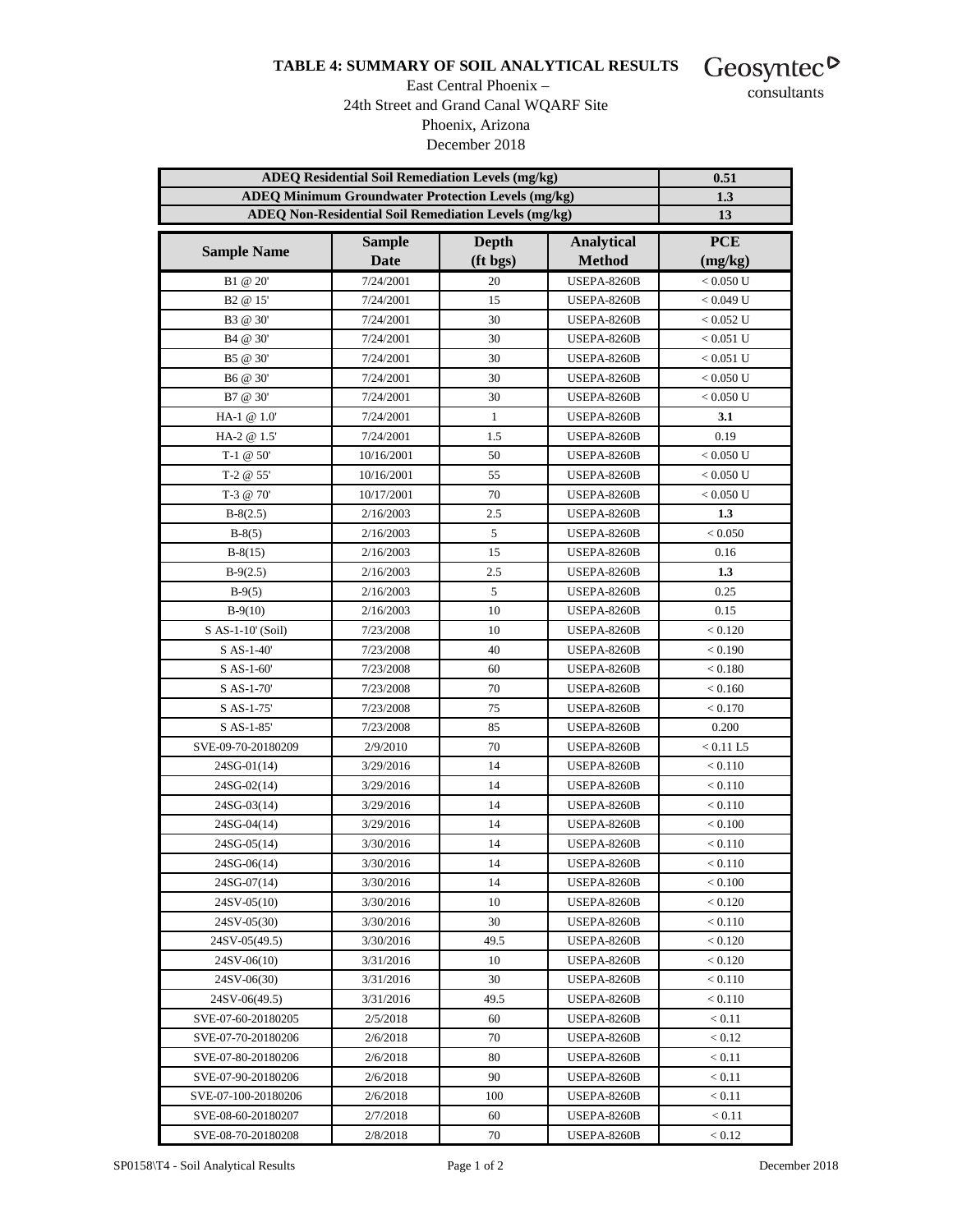#### **TABLE 4: SUMMARY OF SOIL ANALYTICAL RESULTS**

Geosyntec<sup> $\triangleright$ </sup> consultants

#### East Central Phoenix – 24th Street and Grand Canal WQARF Site Phoenix, Arizona December 2018

| <b>ADEO Residential Soil Remediation Levels (mg/kg)</b>     |                                                           |                  |                                     |           |  |  |  |  |  |  |  |  |
|-------------------------------------------------------------|-----------------------------------------------------------|------------------|-------------------------------------|-----------|--|--|--|--|--|--|--|--|
|                                                             |                                                           |                  |                                     | 0.51      |  |  |  |  |  |  |  |  |
|                                                             | <b>ADEO Minimum Groundwater Protection Levels (mg/kg)</b> |                  |                                     | 1.3       |  |  |  |  |  |  |  |  |
| <b>ADEQ Non-Residential Soil Remediation Levels (mg/kg)</b> | 13                                                        |                  |                                     |           |  |  |  |  |  |  |  |  |
| <b>Sample Name</b>                                          | <b>PCE</b><br>(mg/kg)                                     |                  |                                     |           |  |  |  |  |  |  |  |  |
| SVE-08-80-20180208                                          | Date<br>2/8/2018                                          | $(ft$ bgs)<br>80 | <b>Method</b><br><b>USEPA-8260B</b> | < 0.12    |  |  |  |  |  |  |  |  |
| SVE-08-90-20180208                                          | 2/8/2018                                                  | 90               | <b>USEPA-8260B</b>                  | < 0.11    |  |  |  |  |  |  |  |  |
| SVE-08-100-20180208                                         | 2/8/2018                                                  | 100              | <b>USEPA-8260B</b>                  | < 0.11    |  |  |  |  |  |  |  |  |
| SVE-08-100-20180208Dup                                      | 2/8/2018                                                  | 100              | <b>USEPA-8260B</b>                  | < 0.10    |  |  |  |  |  |  |  |  |
| SVE-09-60-20180209                                          | 2/9/2018                                                  | 60               | <b>USEPA-8260B</b>                  | < 0.11 L5 |  |  |  |  |  |  |  |  |
| SVE-09-80-20180209                                          | 2/9/2018                                                  | 80               | <b>USEPA-8260B</b>                  | < 0.11 L5 |  |  |  |  |  |  |  |  |
| SVE-09-90-20180210                                          | 2/10/2018                                                 | 90               | <b>USEPA-8260B</b>                  | < 0.11 L5 |  |  |  |  |  |  |  |  |
| SVE-09-100-20180210                                         | 2/10/2018                                                 | 100              | <b>USEPA-8260B</b>                  | < 0.11 L5 |  |  |  |  |  |  |  |  |

*Notes & Acronyms:*

**BOLD** values exceed ADEQ Residential Soil Remediation Levels

*Italicized* values exceed ADEQ Minimum Groundwater Protection Levels

 $\wedge$  = Duplicate sample

\* = Laboratory detection limits elevated above ADEQ criteria

ADEQ = Arizona Department of Environmental Quality

mg/kg = milligrams per kilogram

 $P\overline{CE}$  = tetrachloroethene

UNK = unknown

USEPA = United States Environmental Protection Agency

WQARF = Water Quality Assurance Revolving Fund

#### *Laboratory Notes & Qualifiers:*

The laboratory data presented in this table was obtained directly from copies of analytical reports prepared

 by State of Arizona certified laboratories. The relevnt analytical reports are provided in Appendix F to this report. Data qualifiers presented in these tables are limited to those provided in the analytical reports, and are not the result

of a data verification or validation effort.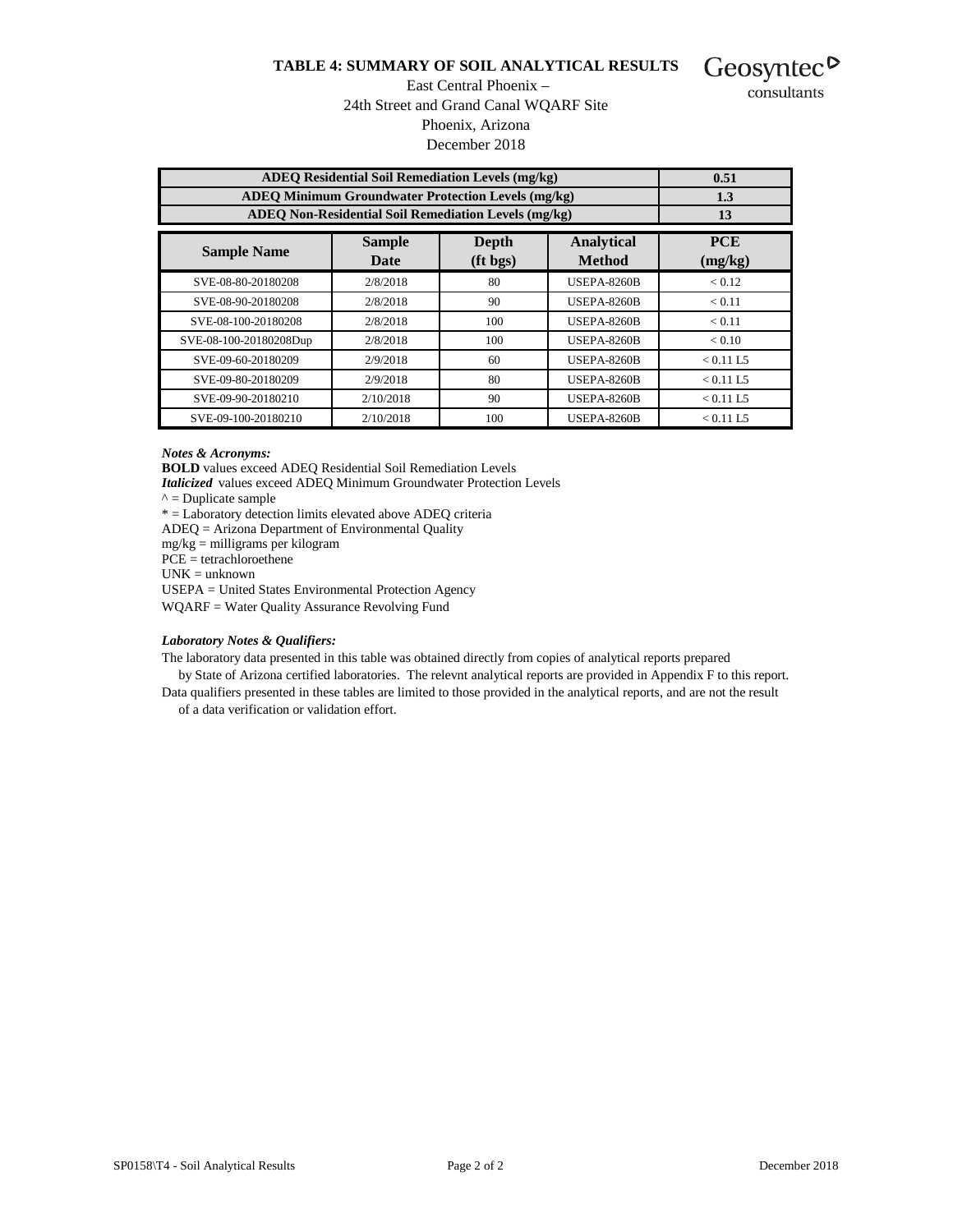### **TABLE 5: SUMMARY OF SOIL VAPOR ANALYTICAL RESULTS**

#### East Central Phoenix – 24th Street and Grand Canal WQARF Site Phoenix, Arizona December 2018

|                                                      |                                          |                               |                          |                                            |                          |                          | <b>VOC Concentration</b> ( $\mu$ g/m <sup>3</sup> ) |                          |                 |          |
|------------------------------------------------------|------------------------------------------|-------------------------------|--------------------------|--------------------------------------------|--------------------------|--------------------------|-----------------------------------------------------|--------------------------|-----------------|----------|
|                                                      |                                          |                               |                          |                                            |                          | <b>PCE</b>               |                                                     |                          | <b>TCE</b>      |          |
|                                                      |                                          |                               |                          | <b>Applicable HPC</b>                      | 11,000                   | 20,000                   | 46,000                                              | 540                      | 960             | 2,200    |
| <b>Sample Location /</b><br><b>Boring or Well ID</b> | <b>Sample ID</b>                         | <b>Date</b><br><b>Sampled</b> | <b>Analytical Method</b> | <b>Sample Depth</b><br>$(\text{ft bgs})^1$ | 5                        | 15                       | 45                                                  | 5                        | 15              | 45       |
| 24-SV-01                                             | 24SV-01                                  | 4/28/2015                     | TO-14                    | 30                                         | $- -$                    | 1,300,000                | $- -$                                               | $\overline{\phantom{a}}$ | 230             | $- -$    |
| $24-SV-01$                                           | 24SV-01                                  | $\frac{11}{5/2015}$           | $TO-15$                  | 30                                         | $\sim$ $\sim$            | 87                       | $\overline{\phantom{a}}$                            | $\overline{\phantom{a}}$ | < 2.14          | $\sim$   |
| $24-SV-01$                                           | $24-SV-01$                               | 7/19/2016                     | $TO-15$                  | <b>UNK</b>                                 | 10,000                   | н.                       | $\overline{\phantom{a}}$                            | $<1000$                  | н.              | ۰.       |
| 24-SV-01                                             | $24-SV-01$                               | 9/1/2017                      | $TO-15$                  | <b>UNK</b>                                 | < 1,360                  | ۰.                       | $\overline{\phantom{a}}$                            | < 537                    |                 | $\sim$   |
| 24-SV-01                                             | 24-SV-01                                 | 12/7/2017                     | $TO-15$                  | <b>UNK</b>                                 | 420                      | ۰.                       | $\overline{\phantom{a}}$                            | $<$ 27                   | --              | $\sim$   |
| $24-SV-02$                                           | 24SV-02<br>4/28/2015<br>$TO-14$          |                               |                          | 35                                         |                          | 1,600                    | ۰.                                                  | $\overline{\phantom{a}}$ | $\overline{20}$ | ۰.       |
| 24-SV-02                                             | 24SV-02<br>11/5/2015                     |                               | $TO-15$                  | $\overline{30}$                            | $\sim$                   | 34                       | ۰.                                                  | $\overline{\phantom{a}}$ | < 2.14          | $\sim$   |
| $24-SV-02$                                           | $24-SV-02$<br>7/19/2016<br>$TO-15$       |                               | <b>UNK</b>               | 62,000                                     | $\sim$                   | $\overline{\phantom{a}}$ | < 1000                                              | $\overline{\phantom{a}}$ | ۰.              |          |
| $24-SV-02$                                           | $24-SV-02$                               | 9/1/2017                      | $TO-15$                  | <b>UNK</b>                                 | 35                       | ۰.                       | ۰.                                                  | < 5.4                    | ۰.              | ۰.       |
| 24-SV-02                                             | 24-SV-02                                 | 12/7/2017                     | $TO-15$                  | <b>UNK</b>                                 | 120                      | --                       | ۰.                                                  | < 5.4                    | --              | ۰.       |
| $24-SV-03$                                           | 24SV-03                                  | 4/28/2015                     | $TO-14$                  | $\overline{35}$                            | $\sim$                   | 71,000                   | $\overline{\phantom{a}}$                            | ۰.                       | 150             | $\sim$   |
| $24-SV-03$                                           | 24SV-03                                  | 11/5/2015                     | $TO-15$                  | 30                                         |                          | $12,300$ J               | ۰.                                                  | $\overline{\phantom{a}}$ | 51              | $\sim$   |
| $24-SV-03$                                           | 24SV-03                                  | 11/5/2015                     | $TO-15$                  | 30                                         |                          | 51,000 J                 | ۰.                                                  | ۰.                       | 72              | ۰.       |
| $24-SV-03$                                           | $24-SV-03$                               | 7/19/2016                     | $TO-15$                  | <b>UNK</b>                                 | 41,000                   | н.                       | $\overline{\phantom{a}}$                            | < 1000                   | --              | ۰.       |
| $24-SV-03$                                           | $24-SV-03$                               | 9/1/2017                      | $TO-15$                  | <b>UNK</b>                                 | 750                      | ۰.                       | $\sim$                                              | < 54                     | --              | $\sim$   |
| 24-SV-03                                             | 24-SV-03                                 | 12/7/2017                     | $TO-15$                  | <b>UNK</b>                                 | 190                      | --                       | $\overline{\phantom{a}}$                            | $<54\,$                  | --              | ۰.       |
| $24-SV-04$                                           | 24SV-04                                  | 4/28/2015                     | $TO-14$                  | $\overline{35}$                            | $\sim$                   | 72,000                   | $\overline{\phantom{a}}$                            | ۰.                       | 98              | $\sim$   |
| $24-SV-04$                                           | 24SV-04                                  | 11/5/2015                     | $TO-15$                  | 30                                         | $\sim$                   | 4,070                    | $\overline{\phantom{a}}$                            | $\overline{\phantom{a}}$ | 4               | ۰.       |
| $24-SV-04$                                           | $24-SV-04$                               | 7/19/2016                     | $TO-15$                  | <b>UNK</b>                                 | 10,000                   | $-1$                     | ۰.                                                  | < 1000                   | $-1$            | $\sim$   |
| $24-SV-04$                                           | 24-SV-04                                 | 9/1/2017                      | TO-15                    | <b>UNK</b>                                 | 2,510                    | ۰.                       | $\sim$                                              | < 54                     | --              | $\sim$   |
| 24-SV-04                                             | 24-SV-04                                 | 12/7/2017                     | $TO-15$                  | <b>UNK</b>                                 | 1,390                    | $\sim$                   | $\overline{\phantom{a}}$                            | 5.6                      | ۰.              | ۰.       |
| $24-SV-05$                                           | $24-SV-05$                               | 7/19/2016                     | $TO-15$                  | <b>UNK</b>                                 | 13,000                   | ۰.                       | $\overline{\phantom{a}}$                            | < 1000                   | ۰.              | ۰.       |
| $24-SV-05$                                           | 24-SV-05                                 | 9/1/2017                      | $TO-15$                  | <b>UNK</b>                                 | 1,650                    | --                       | $\overline{\phantom{a}}$                            | < 54                     | --              | $\sim$   |
| $24-SV-05$                                           | $24-SV-05$                               | 12/7/2017                     | $TO-15$                  | <b>UNK</b>                                 | 1,110                    | --                       | $\overline{\phantom{a}}$                            | 6.3                      | --              | $\sim$   |
| $24-SV-06$                                           | $24-SV-06$                               | 7/19/2016                     | $TO-15$                  | <b>UNK</b>                                 | 6,100                    | н.                       | $\overline{\phantom{a}}$                            | < 1000                   | ۰.              | ۰.       |
| $24-SV-06$                                           | $24-SV-06$                               | 9/1/2017                      | $TO-15$                  | <b>UNK</b>                                 | 170                      | ۰.                       | ۰.                                                  | $\overline{5.4}$         | -−              | ۰.       |
| 24-SV-06                                             | $24-SV-06$                               | 12/7/2017                     | TO-15                    | <b>UNK</b>                                 | 260                      | ۰.                       | $\overline{\phantom{a}}$                            | < 5.4                    | --              | ۰.       |
| $24-SV-07$                                           | SV-07-60-20180205                        | 2/5/2018                      | $TO-15$                  | $\overline{60}$                            | $\sim$                   | ۰.                       | < 1,360                                             | $\overline{\phantom{a}}$ | ۰.              | < 537    |
| 24-SV-07                                             | SV-07-70-20180206                        | 2/6/2018                      | $TO-15$                  | $\overline{70}$                            | ۰.                       | ۰.                       | < 678                                               | $\sim$                   | --              | < 270    |
| $24-SV-07$                                           | SV-07-80-20180206                        | 2/6/2018                      | $TO-15$                  | 80                                         | --                       | ۰.                       | $<$ 33,900                                          | $\overline{\phantom{a}}$ | ۰.              | < 13,400 |
| $24-SV-07$                                           | SV-07-90-20180206                        | 2/6/2018                      | $TO-15$                  | 90                                         |                          | ۰.                       | $<$ 33,900                                          | $\overline{\phantom{a}}$ | ۰.              | < 13,400 |
| 24-SV-07                                             | SV-07-100-20180206                       | 2/6/2018                      | $TO-15$                  | 100                                        | $\sim$ $\sim$            | ۰.                       | $<$ 33,900                                          | $\overline{\phantom{a}}$ | ۰.              | < 13,400 |
| 24-SV-08                                             | SV-08-60-20180207                        | 2/7/2018                      | TO-15                    | 60                                         | $\sim$ $\sim$            | $\sim$ $\sim$            | < 678                                               | ۰.                       | $\sim$ $\sim$   | < 269    |
| 24-SV-08                                             | SV-08-70-20180208                        | 2/8/2018                      | $TO-15$                  | $\overline{70}$                            | $\sim$                   | ۰.                       | < 136                                               | $\sim$                   | ۰.              | < 53.7   |
| 24-SV-08                                             | SV-08-80-20180208                        | 2/8/2018                      | $TO-15$                  | 80                                         | $\sim$                   | ۰.                       | < 678                                               | $\sim$                   | ۰.              | < 269    |
| 24-SV-08                                             | SV-08-90-20180208                        | 2/8/2018                      | $TO-15$                  | $\overline{90}$                            | $\sim$                   | --                       | < 136                                               | ۰.                       | --              | < 53.7   |
| $24-SV-08$                                           | SV-08-100-20180208                       | 2/8/2018                      | $TO-15$                  | 100                                        | $\overline{\phantom{a}}$ | ۰.                       | < 136                                               | $- -$                    | ۰.              | < 53.7   |
| 24-SV-08                                             | SV-08-100-20180208 Dup                   | 2/8/2018                      | $TO-15$                  | 100                                        |                          | ۰.                       | < 136                                               | $\sim$                   | ۰.              | < 53.7   |
| 24-SV-09                                             | SV-09-60-20180209<br>2/9/2018<br>$TO-15$ |                               | 60                       | $\sim$                                     | $\sim$                   | $<$ 34                   | ۰.                                                  | $- -$                    | < 13            |          |
| 24-SV-09                                             | SV-09-70-20180209                        | 2/9/2018                      | $TO-15$                  | 70                                         | $\sim$ $\sim$            | --                       | $<$ 34                                              | $- -$                    | --              | < 13     |
| 24-SV-09                                             | SV-09-80-20180209                        | 2/9/2018                      | $TO-15$                  | 80                                         | $\overline{\phantom{a}}$ | ۰.                       | < 140                                               | $- -$                    |                 | $54$     |
| $24-SV-09$                                           | SV-09-90-20180210                        | 2/10/2018                     | $TO-15$                  | $\overline{90}$                            | $\sim$                   | $- -$                    | $<$ 34                                              | $\sim$                   |                 | < 13     |
| 24-SV-09                                             | SV-09-100-20180210                       | 2/10/2018                     | $TO-15$                  | 100                                        |                          | $- -$                    | < 140                                               | $\sim$                   |                 | < 54     |
| $AS-1$                                               | $AS-1-10$                                | 7/23/2008                     | $TO-15$                  | $\overline{10}$                            | 949,652                  | $-1$                     | $\overline{\phantom{a}}$                            | < 5.4                    | ۰.              |          |
| $AS-1$                                               | $AS-1-20$                                | 7/23/2008                     | $TO-15$                  | 20                                         | $\sim$                   | 447,693                  | $\sim$                                              | $\mathbf{u}$             | < 5,374         | $\sim$   |
| $AS-1$                                               | $AS-1-30$                                | 7/23/2008                     | $TO-15$                  | 30                                         | $\sim$                   | 230,630                  | $\sim$                                              | $\sim$                   | < 5,374         | $\sim$   |

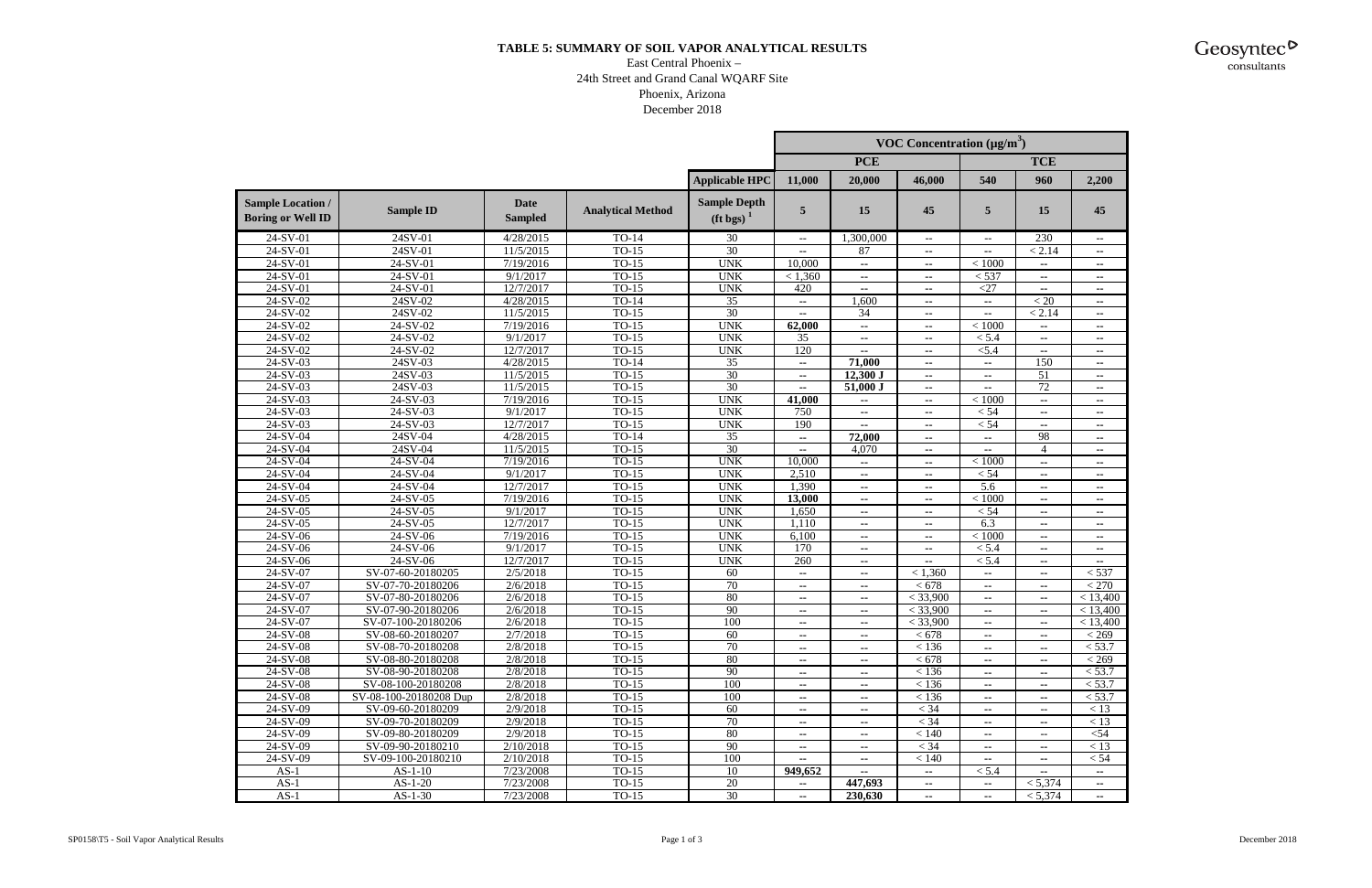### **TABLE 5: SUMMARY OF SOIL VAPOR ANALYTICAL RESULTS**

#### East Central Phoenix – 24th Street and Grand Canal WQARF Site Phoenix, Arizona December 2018

|                                                      |                     |                               |                          |                                   |                          |                          | <b>VOC Concentration</b> ( $\mu$ g/m <sup>3</sup> ) |                          |                                              |                          |
|------------------------------------------------------|---------------------|-------------------------------|--------------------------|-----------------------------------|--------------------------|--------------------------|-----------------------------------------------------|--------------------------|----------------------------------------------|--------------------------|
|                                                      |                     |                               |                          |                                   |                          | <b>PCE</b>               |                                                     |                          | <b>TCE</b>                                   |                          |
|                                                      |                     |                               |                          | <b>Applicable HPC</b>             | 11,000                   | 20,000                   | 46,000                                              | 540                      | 960                                          | 2,200                    |
| <b>Sample Location /</b><br><b>Boring or Well ID</b> | <b>Sample ID</b>    | <b>Date</b><br><b>Sampled</b> | <b>Analytical Method</b> | <b>Sample Depth</b><br>$(ft$ bgs) | 5                        | 15                       | 45                                                  | 5                        | 15                                           | 45                       |
| $AS-1$                                               | $AS-1-40$           | 7/23/2008                     | $TO-15$                  | 40                                | $\sim$                   | 5,426,585                | $\overline{\phantom{a}}$                            | $\overline{\phantom{a}}$ | < 5,374                                      | ۰.                       |
| $AS-1$                                               | $AS-1-50$           | 7/23/2008                     | TO-15                    | $\overline{50}$                   | $\sim$                   | $\overline{\phantom{a}}$ | 13,566,462                                          | $\overline{\phantom{a}}$ | $\overline{\phantom{a}}$                     | < 5,374                  |
| $AS-1$                                               | $AS-1-51$           | 7/23/2008                     | $TO-15$                  | 51                                | --                       | $\sim$                   | 7,461,554                                           | --                       | ۰.                                           | < 5,374                  |
| $AS-1$                                               | $AS-1-60$           | 7/23/2008                     | $TO-15$                  | $\overline{60}$                   | $\sim$ $\sim$            | ۰.                       | 7,461,554                                           | $\sim$                   | ۰.                                           | < 5,374                  |
| $AS-1$                                               | $AS-1-70$           | 7/24/2008                     | $TO-15$                  | $\overline{70}$                   | $\overline{\phantom{a}}$ | ۰.                       | 8,818,200                                           | $\overline{\phantom{a}}$ | ۰.                                           | < 5,374                  |
| $AS-1$                                               | $AS-1-75$           | 7/24/2008                     | $TO-15$                  | 75                                |                          | ۰.                       | 8,139,877                                           | $\overline{\phantom{a}}$ | -−                                           | < 5,374                  |
| $AS-1$                                               | $AS-1-85$           | 7/24/2008                     | $TO-15$                  | 85                                | $\sim$ $\sim$            | ۰.                       | 3,527,280                                           | $\overline{\phantom{a}}$ | ۰.                                           | < 5,374                  |
| $SG-01$                                              | SG01-5-08262016     | 8/26/2016                     | $TO-15$                  | 5                                 | 3,183                    | ۰.                       | $\overline{\phantom{a}}$                            | $\overline{\phantom{a}}$ | $\overline{\phantom{a}}$                     | $\overline{\phantom{a}}$ |
| $SG-01$                                              | SG01 05 09012017    | 9/1/2017                      | $TO-15$                  | 5                                 | 230                      | ۰.                       | ۰.                                                  | $\sim$                   |                                              | ۰.                       |
| $SG-01$                                              | SG01-15-08262016    | 8/26/2016                     | $TO-15$                  | $\overline{15}$                   | $\sim$                   | 4,454                    | $\sim$                                              | $\sim$                   | ۰.                                           | ۰.                       |
| $SG-01$                                              | SG01 15 09012017    | 9/1/2017                      | $TO-15$                  | $\overline{15}$                   | --                       | 190                      | $\overline{\phantom{a}}$                            | $\sim$                   | --                                           | ۰.                       |
| $S\overline{G-01}$                                   | SG01 15 09012017    | 9/1/2017                      | $TO-15$                  | 15                                |                          | 190                      | $\overline{\phantom{a}}$                            | $\overline{\phantom{a}}$ | < 13                                         | $\sim$                   |
| $SG-01$                                              | SG01 05 09012017    | 9/1/2017                      | $TO-15$                  | 5                                 | 230                      | $-1$                     | $\overline{\phantom{a}}$                            | < 13                     | $\overline{\phantom{a}}$                     | $\sim$                   |
| $SG-01$                                              | SG0105 12062017     | 12/6/2017                     | $TO-15$                  | 5                                 | 14                       | $-1$                     | $\overline{\phantom{a}}$                            | < 5.4                    | --                                           | ۰.                       |
| $SG-01$                                              | SG0115 12062017     | 12/6/2017                     | $TO-15$                  | 15                                | $\sim$                   | 170                      | $\overline{\phantom{a}}$                            | $\mathbf{u}$             | < 5.4                                        | $\sim$                   |
| $SG-02$                                              | SG02-5-08262016 Dup | 8/26/2016                     | $TO-15$                  | 5                                 | 16,001                   | --                       | $\sim$                                              | $\overline{\phantom{a}}$ | -−                                           | $\sim$                   |
| $SG-02$                                              | SG02-5-08262016     | 8/26/2016                     | $TO-15$                  | $\overline{5}$                    | 30,103                   | ۰.                       | $\sim$                                              | $\overline{\phantom{a}}$ | --                                           | $\sim$                   |
| $SG-02$                                              | SG02 05 09012017    | 9/1/2017                      | $TO-15$                  | 5                                 | 41                       |                          | $\sim$                                              | $\sim$                   | ۰.                                           | $\sim$                   |
| $SG-02$                                              | SG02-15-08262016    | 8/26/2016                     | $TO-15$                  | $\overline{15}$                   | $\sim$                   | 51,189                   | ۰.                                                  | $\mathbf{u}$             | ۰.                                           | $\sim$                   |
| $SG-02$                                              | SG02 15 08312017    | 8/31/2017                     | $TO-15$                  | 15                                |                          | 70                       |                                                     | $\overline{\phantom{a}}$ | < 13                                         |                          |
| $SG-02$                                              | SG02 05 09012017    | 9/1/2017                      | $TO-15$                  | 5                                 | $\sim$<br>41             |                          | $\overline{\phantom{a}}$                            | < 13                     | ۰.                                           | $\sim$                   |
| $SG-02$                                              | SG0205 12072017     | 12/7/2017                     | $TO-15$                  | $\overline{5}$                    | 200                      | $\sim$                   | $\overline{\phantom{a}}$                            | < 5.4                    |                                              | ۰.                       |
| $SG-02$                                              | SG0215 12072017     | 12/7/2017                     | $TO-15$                  | 15                                |                          | ۰.<br>220                | $\overline{\phantom{a}}$                            |                          | --<br>< 5.4                                  | ۰.                       |
| $SG-03$                                              | SG03-5-08262016     | 8/26/2016                     | $TO-15$                  | 5                                 | 33,090                   |                          | $\overline{\phantom{a}}$                            | $\overline{\phantom{a}}$ |                                              | $\sim$                   |
| $SG-03$                                              | SG03 05 08312017    | 8/31/2017                     | $TO-15$                  | 5                                 | $<$ 34                   | ۰.                       | $\sim$                                              | $\overline{\phantom{a}}$ | $\overline{\phantom{a}}$<br>$\overline{<}13$ | $\sim$                   |
| $SG-03$                                              | SG03-15-08262016    | 8/26/2016                     | $TO-15$                  | 15                                |                          | $-1$                     | ۰.                                                  | $\overline{\phantom{a}}$ |                                              | $\mathbf{u}$             |
|                                                      |                     |                               |                          |                                   | $\sim$                   | 86,110                   | ۰.                                                  | $\overline{\phantom{a}}$ | ۰.                                           | $\sim$                   |
| $SG-03$                                              | SG03 15 08312017    | 8/31/2017                     | TO-15                    | 15                                | $\sim$                   | 140                      | $\overline{\phantom{a}}$                            | $\overline{\phantom{a}}$ | < 13                                         | ۰.                       |
| $SG-03$                                              | SG0305 12072017     | 12/7/2017                     | $TO-15$                  | $\overline{5}$                    | 440                      | н.                       | $\overline{\phantom{a}}$                            | < 27                     | ۰.                                           | $\sim$                   |
| $SG-03$                                              | SG0315 12072017     | 12/7/2017                     | TO-15                    | 15                                |                          | 370                      | $\overline{\phantom{a}}$                            | $\overline{\phantom{a}}$ | < 27                                         | $\sim$                   |
| $SG-04$                                              | SG04-5-08262016     | 8/26/2016                     | $TO-15$                  | $\overline{5}$                    | 19,050                   | ۰.                       | $\sim$                                              | $\sim$                   | $\overline{\phantom{a}}$                     | $\sim$                   |
| $SG-04$                                              | SG04 05 08312017    | 8/31/2017                     | $TO-15$                  | 5                                 | 290                      |                          | ۰.                                                  | $\overline{\phantom{a}}$ | < 5.4                                        | ۰.                       |
| $SG-04$                                              | SG04-15-08262016    | 8/26/2016                     | $TO-15$                  | 15                                | ÷÷                       | 29,020                   | $\overline{\phantom{a}}$                            | $\overline{\phantom{a}}$ | ۰.                                           | $\sim$                   |
| $SG-04$                                              | SG04 15 08312017    | 8/31/2017                     | TO-15                    | 15                                | $\sim$                   | 31                       | $\overline{\phantom{a}}$                            | $\sim$                   | < 5.4                                        | $\overline{\phantom{a}}$ |
| $SG-04$                                              | SG0405 12072017     | 12/7/2017                     | $TO-15$                  | 5                                 | 303                      | $\sim$                   | --                                                  | < 27                     | $-$                                          | $\sim$                   |
| $SG-04$                                              | SG0415 12072017     | 12/7/2017                     | $TO-15$                  | $\overline{15}$                   |                          | 410                      | $\overline{\phantom{a}}$                            | $\overline{\phantom{a}}$ | < 27                                         | ۰.                       |
| $SG-05$                                              | SG05-5-08262016     | 8/26/2016                     | $TO-15$                  | 5                                 | 63,330                   | $\sim$                   | $\overline{\phantom{a}}$                            | ۰.                       |                                              | $\sim$                   |
| $SG-05$                                              | SG05 05 08312017    | 8/31/2017                     | $TO-15$                  | 5                                 | 1,570                    |                          | $\sim$                                              | $\sim$                   | < 13                                         | $\sim$                   |
| $SG-05$                                              | SG05-15-08262016    | 8/26/2016                     | $TO-15$                  | 15                                | $\sim$                   | 130,200                  | $\sim$                                              | $\sim$                   |                                              |                          |
| $SG-05$                                              | SG05 15 08312017    | 8/31/2017                     | $TO-15$                  | 15                                | $\sim$                   | 650                      | $\overline{\phantom{a}}$                            | $\overline{\phantom{a}}$ | < 13                                         | $\overline{\phantom{a}}$ |
| $SG-05$                                              | SG0505 12072017     | 12/7/2017                     | $TO-15$                  | 5                                 | 670                      | $\sim$                   | $\overline{\phantom{a}}$                            | < 27                     | $\sim$                                       | $\sim$                   |
| $SG-05$                                              | SG0515 12072017     | 12/7/2017                     | $TO-15$                  | 15                                |                          | 470                      | --                                                  | $- -$                    | $< 27\,$                                     | $\sim$                   |
| $SG-06$                                              | SG06-08252016 5'    | 8/26/2016                     | $TO-15$                  | 5                                 | 13,900                   | $\sim$                   | $\overline{\phantom{a}}$                            | --                       |                                              | $\overline{\phantom{a}}$ |
| $SG-06$                                              | SG06 05 08312017    | 8/31/2017                     | $TO-15$                  | 5                                 | 836                      | ۰.                       | $\sim$                                              | $- -$                    | < 13                                         | $\sim$                   |
| $SG-06$                                              | SG06-15-08252016    | 8/26/2016                     | $TO-15$                  | $\overline{15}$                   |                          | 21,220                   | $\overline{\phantom{a}}$                            | --                       |                                              |                          |
| $SG-06$                                              | SG06 15 08312017    | 8/31/2017                     | $TO-15$                  | 15                                | $\sim$                   | 762                      | $\overline{\phantom{a}}$                            | $\overline{\phantom{a}}$ | < 13                                         | $\sim$                   |
| $SG-06$                                              | SG0605 12072017     | 12/7/2017                     | $TO-15$                  | 5 <sup>5</sup>                    | 370                      | $\sim$                   | $\overline{\phantom{a}}$                            | < 5.4                    | $\sim$ $\sim$                                | $\sim$                   |

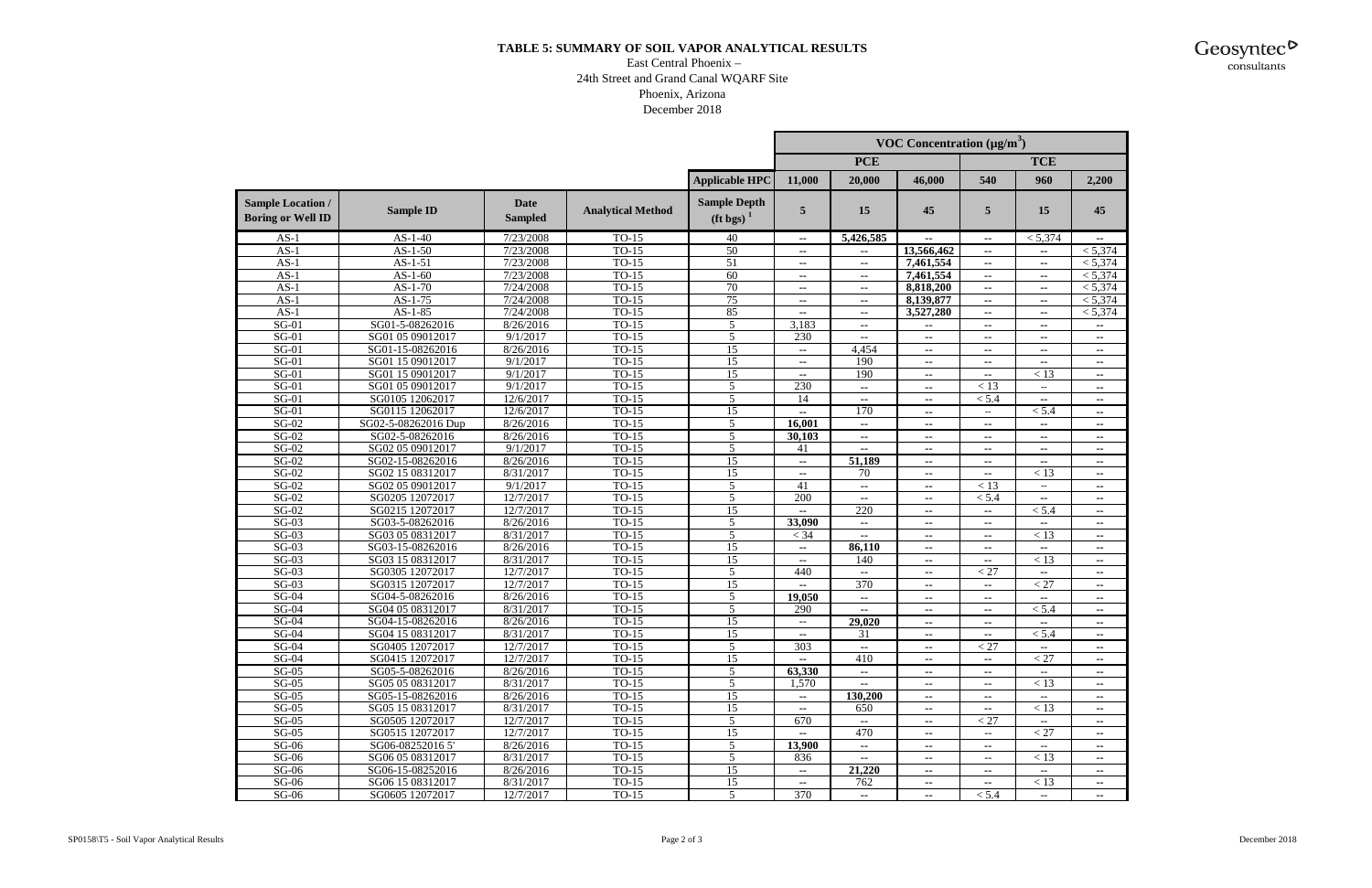#### **TABLE 5: SUMMARY OF SOIL VAPOR ANALYTICAL RESULTS**

#### East Central Phoenix – 24th Street and Grand Canal WQARF Site Phoenix, Arizona December 2018

|                                                      |                  |                        |                          |                                                |                          |        | <b>VOC Concentration</b> $(\mu g/m^3)$ |       |                          |        |
|------------------------------------------------------|------------------|------------------------|--------------------------|------------------------------------------------|--------------------------|--------|----------------------------------------|-------|--------------------------|--------|
|                                                      |                  |                        |                          |                                                | <b>PCE</b><br><b>TCE</b> |        |                                        |       |                          |        |
|                                                      |                  |                        |                          | <b>Applicable HPC</b>                          | 11,000                   | 20,000 | 46,000                                 | 540   | 960                      | 2,200  |
| <b>Sample Location /</b><br><b>Boring or Well ID</b> | <b>Sample ID</b> | Date<br><b>Sampled</b> | <b>Analytical Method</b> | <b>Sample Depth</b><br>$(ft$ bgs) <sup>1</sup> | 5                        | 15     | 45                                     | 5     | 15                       | 45     |
| $SG-06$                                              | SG0615 12072017  | 12/7/2017              | $TO-15$                  | 15                                             | $\sim$ $\sim$            | 270    | $\sim$                                 | $- -$ | < 13                     | $\sim$ |
| $SG-07$                                              | SG07-5-08252016  | 8/26/2016              | $TO-15$                  |                                                | 4.621                    | $\sim$ | $- -$                                  | $- -$ | $\overline{\phantom{m}}$ | $\sim$ |
| $SG-07$                                              | SG07 05 08312017 | 8/31/2017              | $TO-15$                  |                                                | 290                      | $\sim$ | $- -$                                  | $- -$ | < 13                     | $\sim$ |
| $SG-07$                                              | SG07-15-08252016 | 8/26/2016              | $TO-15$                  | 15                                             | --                       | 8,950  | $- -$                                  | $- -$ | $- -$                    | $\sim$ |
| $SG-07$                                              | SG07 15 08312017 | 8/31/2017              | $TO-15$                  | 15                                             | --                       | 360    | $- -$                                  | $- -$ | <13                      | $\sim$ |
| $SG-07$                                              | SG0705 12072017  | 12/7/2017              | $TO-15$                  |                                                | 110                      | $\sim$ | --                                     | < 5.4 | $\sim$ $\sim$            | $\sim$ |
| $SG-07$                                              | SG0715 12072017  | 12/7/2017              | $TO-15$                  | 15                                             | $\overline{\phantom{a}}$ | 160    | --                                     | --    | < 5.4                    | $\sim$ |

#### *Notes & Acronyms:*

All units in micrograms per cubic meter  $(\mu g/m^3)$ 

HPC = Health-Protective Concentration for residential risk, depth-specific (5, 15 or 45 foot below ground surface [ft bgs]), calculated by The Fehling Group, LLC

 $<sup>1</sup>$  - Results of samples collected from a depth range are reported in either the 5, 15, or 45 ft bgs HPC column, based on the nearest average depth value, biased conservatively.</sup>

**BOLD** = Laboratory results exceed the HPC

 $-$  = not analyzed or not reported

 $ID = identification$ 

 $NA = not applicable$ 

NR = not recorded; Sample depth assumed to be 5 ft bgs

PCE = tetrachloroethene

 $TCE = trichloroether$ 

 $UNK = unknown$ 

VOC = volatile organic compound

#### *Laboratory Notes & Qualifiers:*

The laboratory data presented in this table was obtained directly from copies of analytical reports prepared by State of Arizona certified laboratories. The relevant analytical reports are provided in Appendix G to this report.

Data qualifiers presented in these tables are limited to those provided in the laboratory reports, and are not the result of a data verification or validation effort.

 $\langle N - 1 \rangle$  - Indicates below the minimum laboratory reporting limit of N

> N - Indicates above the maximum laboratory limit of N

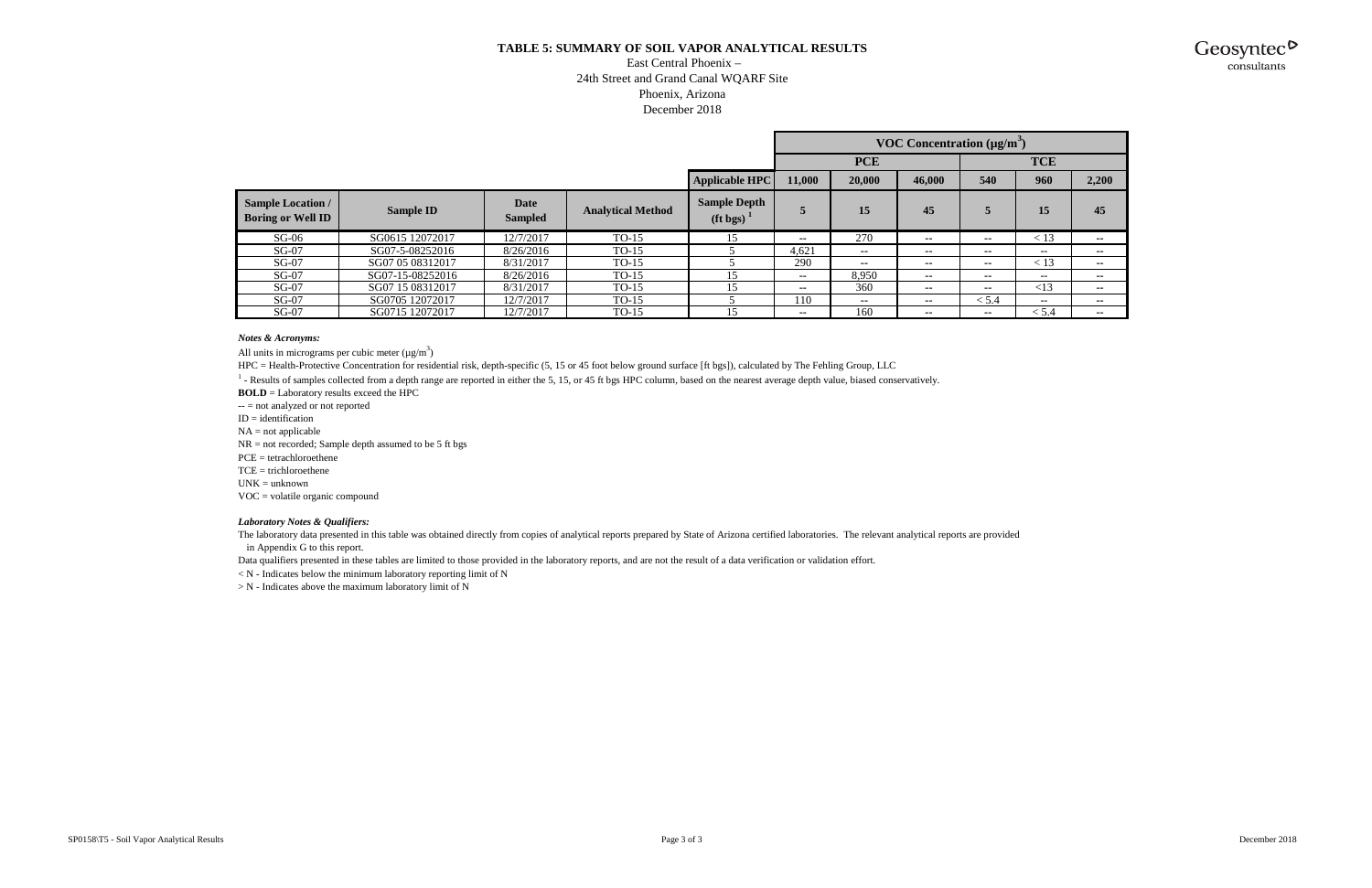**CVOCs**

East Central Phoenix – 24th Street and Grand Canal WQARF Site

Phoenix, Arizona

December 2018

|           |                        |               |                                          |                     |                            | <b>Analyte</b>                              | Tetrachloroethene<br>(PCE) | richlo<br>(TCE) | ,2-Dichloroethene<br>$25-$ | -Dichloroethen    | Chloride         | ethane<br>chlo   | $\omega$<br>Dichl.<br>$\dot{q}$ | Dichloropropane<br>Ų | Chlorometha      |
|-----------|------------------------|---------------|------------------------------------------|---------------------|----------------------------|---------------------------------------------|----------------------------|-----------------|----------------------------|-------------------|------------------|------------------|---------------------------------|----------------------|------------------|
|           |                        |               |                                          |                     |                            | <b>CAS</b>                                  | 127-18-4                   | 79-01-6         | 156-59-2                   | 75-35-4           | $75-01-4$        | $71 - 55 - 6$    | 107-06-2                        | 78-87-5              | 74-87-3          |
| Well ID / | Date                   | <b>Sample</b> | <b>Analysis Method</b>                   | <b>Sample Depth</b> | <b>Duplicate</b>           | <b>AWQS</b>                                 | $\overline{5}$             | $5^{\circ}$     | 70                         | $\overline{7}$    | $\overline{2}$   | <b>200</b>       | $5^{\circ}$                     | $5\overline{)}$      | <b>NE</b>        |
| Location  | <b>Sampled</b>         | <b>Method</b> |                                          | (btoc)              |                            | <b>Sample ID</b>                            |                            |                 |                            |                   |                  |                  |                                 |                      |                  |
|           | 10/22/2013             | PDB           | <b>USEPA-8260B</b>                       | 91.1                | $\overline{0}$             | AS-01-91.1-1013                             | 1,200                      | 1.40            | < 1.00                     | < 1.00            | < 1.00           | < 1.00           | < 1.00                          | < 2.00               | < 5.00           |
|           | 10/22/2013             | PDB           | <b>USEPA-8260B</b>                       | 96.3                | $\Omega$                   | AS-01-96.3-1013                             | 160                        | < 1.00          | < 1.00                     | < 1.00            | < 1.00           | < 1.00           | < 1.00                          | < 2.00               | $< 5.00$         |
|           | 10/22/2013             | PDB           | <b>USEPA-8260B</b>                       | 101.7               | $\overline{0}$             | AS-01-101.7-1013                            | $\overline{130}$           | < 1.00          | $<1.00$                    | < 1.00            | $<1.00$          | $<1.00\,$        | < 1.00                          | < 2.00               | $< 5.00\,$       |
|           | 10/22/2013             | PDB           | USEPA-8260B                              | 106.9               | $\overline{0}$             | AS-01-106.9-1013                            | 130                        | < 1.00          | < 1.00                     | $<1.00$           | < 1.00           | < 1.00           | < 1.00                          | < 2.00               | < 5.00           |
|           | 10/22/2013             | PDB           | <b>USEPA-8260B</b>                       | 106.9               | $\overline{0}$             | AS-01-106.9-1013A                           | $\frac{102}{ }$            | < 2.00          | $< 2.00\,$                 | < 2.00            | < 2.00           | < 2.00           | < 2.00                          | < 2.00               | ${}< 2.00$       |
|           | 10/22/2013             | PDB           | <b>USEPA-8260B</b>                       | 112.2               | $\overline{0}$             | AS-01-112.2-1013                            | 78.0                       | < 1.00          | < 1.00                     | $<1.00$           | $<1.00\,$        | < 1.00           | < 1.00                          | < 2.00               | < 5.00           |
|           | 5/21/2014              | PDB           | <b>USEPA-8260B</b>                       | 101.6               | $\overline{0}$             | AS-01-101.6-0514                            | 470                        | < 1.00          | < 1.00                     | < 1.00            | < 1.00           | < 1.00           | < 1.00                          | < 2.00               | < 5.00           |
|           | 5/21/2014              | PDB           | <b>USEPA-8260B</b>                       | 101.6               | $\overline{0}$             | AS-01-101.6-0514A                           | 385                        | < 10.0          | < 10.0                     | < 10.0            | < 10.0           | < 10.0           | < 10.0                          | < 10.0               | $<10.0$          |
|           | 5/21/2014              | PDB           | <b>USEPA-8260B</b>                       | 112.2               | $\overline{0}$             | AS-01-112.2-0514                            | <b>110</b>                 | < 1.00          | < 1.00                     | $<1.00$           | $<1.00\,$        | < 1.00           | < 1.00                          | < 2.00               | < 5.00           |
|           | 5/22/2014              | HydraSleeve™  | <b>USEPA-8260B</b>                       | 95.2                | $\overline{0}$             | AS-01-95.2-0514H                            | 350                        | < 1.00          | < 1.00                     | < 1.00            | $<1.00$          | < 1.00           | < 1.00                          | < 2.00               | < 5.00           |
|           | 12/17/2014             | PDB           | USEPA-8260B                              | 96.3                | $\Omega$                   | AS-01-96.3-1214                             | 2,100                      | 2.50            | < 1.00                     | $<1.00$           | $<1.00$          | < 1.00           | $< 1.00$ U,R $\theta$           | < 2.00               | < 5.00           |
|           | 12/17/2014             | PDB           | <b>USEPA-8260B</b>                       | 101.6               | $\overline{0}$             | AS-01-101.6-1214                            | 2,100                      | 2.70            | < 1.00                     | < 1.00            | < 1.00           | < 1.00           | $< 1.00$ U,R6                   | < 2.00               | < 5.00           |
|           | 12/17/2014             | PDB           | <b>USEPA-8260B</b>                       | 101.6               | $\overline{0}$             | AS-01-101.6-1214A                           | 1,570                      | $<25.0\,$       | $<25.0\,$                  | < 25.0            | $<25.0\,$        | $<25.0\,$        | $<25.0\,$                       | < 25.0               | < 25.0           |
|           | 12/17/2014             | PDB           | <b>USEPA-8260B</b>                       | 112.2               | $\overline{0}$             | AS-01-112.2-1214                            | 1,500                      | 3.00            | < 1.00                     | $<1.00$           | $<1.00\,$        | $<1.00\,$        | $<1.00$                         | < 2.00               | $< 5.00$         |
|           | 12/17/2014             | PDB           | USEPA-8260B                              | 112.2               | $\overline{0}$             | PL-117-1214                                 | 1,300                      | 3.40            | < 1.00                     | $<1.00$           | < 1.00           | < 1.00           | < 1.00                          | < 2.00               | < 5.00           |
| 24AS-01   | 3/19/2015              | PDB           | <b>USEPA-8260B</b>                       | 96.3                | $\overline{0}$             | AS-01_24-96.3-0315                          | 1,700                      | 2.60            | $<1.00\,$                  | $<1.00$           | $<1.00\,$        | < 1.00           | $<1.00$                         | < 2.00               | $< 5.00$         |
|           | 3/19/2015              | PDB           | <b>USEPA-8260B</b>                       | 96.3                | $\overline{0}$             | PL-118-0315                                 | 1,600                      | 2.50            | < 1.00                     | $<1.00\,$         | $<1.00\,$        | < 1.00           | < 1.00                          | < 2.00               | $< 5.00$         |
|           | 3/19/2015              | PDB           | <b>USEPA-8260B</b>                       | 101.6               | $\overline{0}$             | AS-01_24-101.6-0315                         | 1,200                      | 2.10            | < 1.00                     | $<1.00$           | $<1.00$          | < 1.00           | < 1.00                          | < 2.00               | < 5.00           |
|           | 3/19/2015              | PDB           | <b>USEPA-8260B</b>                       | 112.2               | $\overline{0}$             | AS-01_24-112.2-0315                         | 130                        | < 1.00          | < 1.00                     | < 1.00            | < 1.00           | < 1.00           | < 1.00                          | < 2.00               | < 5.00           |
|           | 5/18/2015              | PDB           | <b>USEPA-8260B</b>                       | 96.3                | $\overline{0}$             | AS-01_24-96.3-0515                          | 760<br>480                 | 1.70            | $<1.00\,$                  | $<1.00$           | $<1.00\,$        | < 1.00           | $<1.00$                         | $< 2.00\,$           | < 5.00           |
|           | 5/18/2015              | PDB           | <b>USEPA-8260B</b>                       | 101.6               | $\overline{0}$<br>$\Omega$ | AS-01_24-101.6-0515                         |                            | 1.30            | < 1.00                     | < 1.00            | < 1.00           | < 1.00<br>< 1.00 | < 1.00                          | < 2.00               | $< 5.00$         |
|           | 5/18/2015<br>5/18/2015 | PDB<br>PDB    | <b>USEPA-8260B</b><br><b>USEPA-8260B</b> | 101.6<br>112.2      | $\Omega$                   | AS-01_24-101.6-0515A<br>AS-01_24-112.2-0515 | 317<br>110                 | 1.30<br>< 1.00  | < 1.00<br>< 1.00           | $<1.00$<br>< 1.00 | < 1.00<br>< 1.00 | < 1.00           | < 1.00<br>< 1.00                | < 1.00<br>< 2.00     | < 1.00<br>< 5.00 |
|           | 10/29/2015             | PDB           | <b>USEPA-8260B</b>                       | 96.3                | $\overline{0}$             |                                             | 1,100                      | 2.20            | < 1.00                     | $<1.00$           | < 1.00           | < 1.00           | < 1.00                          | < 2.00               | < 5.00           |
|           | 10/29/2015             | <b>PDB</b>    | USEPA-8260B                              | 101.6               | $\overline{0}$             | AS-01_24-96.3-1015<br>AS-01_24-101.6-1015   | 990                        | 2.00            | < 1.00                     | < 1.00            | < 1.00           | < 1.00           | < 1.00                          | < 2.00               | < 5.00           |
|           | 10/29/2015             | PDB           | USEPA-8260B                              | 101.6               | $\overline{0}$             | PL-511-1015                                 | 990                        | 2.10            | < 1.00                     | < 1.00            | $<1.00\,$        | < 1.00           | < 1.00                          | < 2.00               | < 5.00           |
|           | 10/29/2015             | <b>PDB</b>    | USEPA-8260B                              | 112.2               | $\Omega$                   | AS-01 24-112.2-1015                         | 93.0                       | < 1.00          | < 1.00                     | < 1.00            | < 1.00           | < 1.00           | < 1.00                          | < 2.00               | $< 5.00$         |
|           | 8/22/2016              | PDB Bailer    | USEPA-8260B                              | 96.3                | $\theta$                   | 24AS-01-96.3-0816                           | 2,600                      | 4.50            | < 1.00                     | < 1.00            | < 1.00           | < 1.00           | < 1.00                          | < 2.00               | < 5.00           |
|           | 8/22/2016              | PDB           | <b>USEPA-8260B</b>                       | 101.6               | $\Omega$                   | 24AS-01-101.6-0816                          | 2,900                      | 4.60            | < 1.00                     | < 1.00            | < 1.00           | < 1.00           | < 1.00                          | < 2.00               | < 5.00           |
|           | 8/22/2016              | <b>PDB</b>    | <b>USEPA-8260B</b>                       | 112.2               | $\overline{0}$             | 24AS-01-112.2-0816                          | 1,500                      | 3.20            | < 1.00                     | < 1.00            | < 1.00           | < 1.00           | < 1.00                          | < 2.00               | < 5.00           |
|           | 8/22/2018              | HydraSleeve™  | <b>USEPA-8260B</b>                       | 106                 | $\overline{0}$             | 24AS-01-20180822                            | 600 D1                     | < 5.0 U; D1     | < 5.0 U; D1                | < 5.0 U; D1       | < 5.0 U; D1      | < 5.0 U; D1      | < 5.0 U; D1                     | < 5.0 U; D1          | < 10 U; D1       |
|           | 8/22/2018              | HydraSleeve™  | <b>USEPA-8260B</b>                       | 106                 |                            | 24AS-01-20180822-Dup                        | 540 D1                     | < 5.0 U;D1      | < 5.0 U; D1                | < 5.0 U; D1       | < 5.0 U; D1      | < 5.0 U; D1      | < 5.0 U; D1                     | < 5.0 U; D1          | < 10 U; D1       |
|           | 12/5/2013              | Hydropunch    | <b>USEPA-8260B</b>                       | 97                  | $\overline{0}$             | 24MW-01-97                                  | < 1.00                     | < 1.00          | < 1.00                     | < 1.00            | < 1.00           | < 1.00           | < 1.00                          | < 2.00               | < 5.00           |
|           | 12/5/2013              | Hydropunch    | <b>USEPA-8260B</b>                       | 115                 | $\overline{0}$             | 24MW-01-115                                 | 3.00                       | < 1.00          | < 1.00                     | $<1.00$           | < 1.00           | < 1.00           | < 1.00                          | < 2.00               | < 5.00           |
|           | 12/5/2013              | Hydropunch    | <b>USEPA-8260B</b>                       | 125                 | $\overline{0}$             | 24MW-01-125                                 | 2.30                       | < 1.00          | < 1.00                     | < 1.00            | < 1.00           | < 1.00           | < 1.00                          | < 2.00               | < 5.00           |
|           | 4/11/2014              | <b>PDB</b>    | <b>USEPA-8260B</b>                       | 104.9               | $\overline{0}$             | 24MW-01-104.9-0414                          | 1.10                       | < 1.00          | < 1.00                     | < 1.00            | < 1.00           | < 1.00           | < 1.00                          | < 2.00               | < 5.00           |
| 24MW-01A  | 4/11/2014              | PDB           | <b>USEPA-8260B</b>                       | 110.5               | $\overline{0}$             | 24MW-01-110.5-0414                          | < 1.00                     | < 1.00          | < 1.00                     | $<1.00\,$         | < 1.00           | < 1.00           | < 1.00                          | $< 2.00$             | < 5.00           |
|           | 4/11/2014              | PDB           | <b>USEPA-8260B</b>                       | 116.2               | $\overline{0}$             | 24MW-01-116.2-0414                          | < 1.00                     | < 1.00          | < 1.00                     | < 1.00            | < 1.00           | < 1.00           | < 1.00                          | < 2.00               | < 5.00           |
|           | 4/11/2014              | PDB           | <b>USEPA-8260B</b>                       | 121.8               | $\overline{0}$             | 24MW-01-121.8-0414                          | < 1.00                     | < 1.00          | < 1.00                     | < 1.00            | < 1.00           | < 1.00           | < 1.00                          | < 2.00               | < 5.00           |
|           | 4/11/2014              | PDB           | <b>USEPA-8260B</b>                       | 121.8               | $\overline{0}$             | PL-109-0414                                 | < 1.00                     | < 1.00          | < 1.00                     | $<1.00$           | < 1.00           | < 1.00           | < 1.00                          | < 2.00               | < 5.00           |
|           | 5/21/2014              | <b>PDB</b>    | <b>USEPA-8260B</b>                       | 104.9               | $\overline{0}$             | 24MW-01-104.9-0514                          | 4.00                       | $<1.00$         | < 1.00                     | $<1.00$           | $<1.00\,$        | < 1.00           | < 1.00                          | < 2.00               | < 5.00           |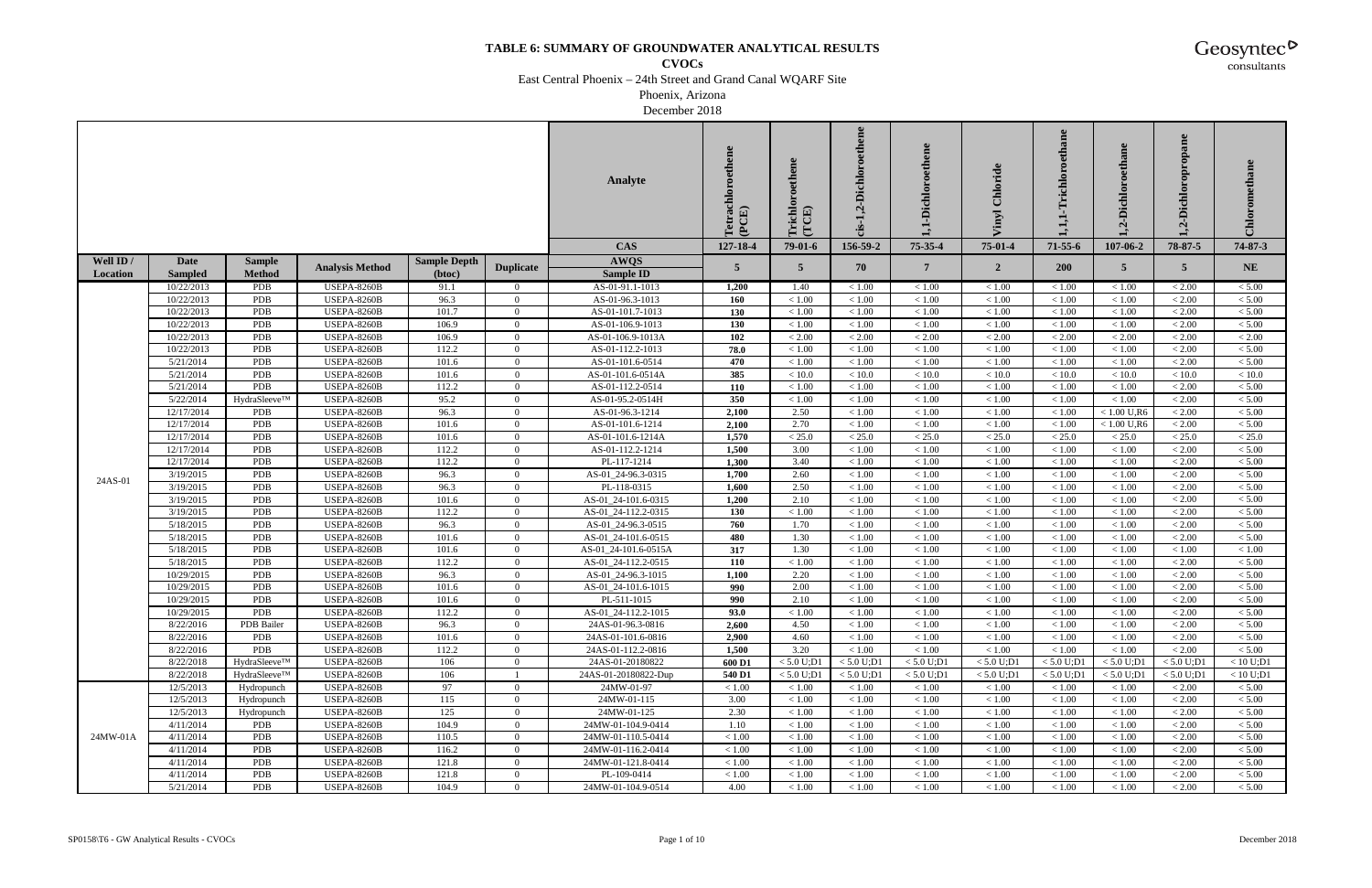**CVOCs**

East Central Phoenix – 24th Street and Grand Canal WQARF Site

Phoenix, Arizona

December 2018

|           |                |               |                        |                     |                  | Analyte             | oroethene<br>Tetrachl<br>(PCE) | richlo<br>(TCE) | -Dichloroethene<br>ઌ<br>is- | -Dichloroethen | Chloride       | thane<br>richlo | Dichl.<br>$\mathbf{\mathsf{N}}$ | Dichloropropane<br>નું | Chlorometha |
|-----------|----------------|---------------|------------------------|---------------------|------------------|---------------------|--------------------------------|-----------------|-----------------------------|----------------|----------------|-----------------|---------------------------------|------------------------|-------------|
|           |                |               |                        |                     |                  | <b>CAS</b>          | 127-18-4                       | 79-01-6         | 156-59-2                    | 75-35-4        | 75-01-4        | $71 - 55 - 6$   | 107-06-2                        | 78-87-5                | 74-87-3     |
| Well ID / | Date           | <b>Sample</b> | <b>Analysis Method</b> | <b>Sample Depth</b> |                  | <b>AWQS</b>         | 5                              | $5^{\circ}$     | 70                          | $\overline{7}$ |                | <b>200</b>      | $5^{\circ}$                     | $\overline{5}$         | <b>NE</b>   |
| Location  | <b>Sampled</b> | <b>Method</b> |                        | (btoc)              | <b>Duplicate</b> | <b>Sample ID</b>    |                                |                 |                             |                | $\overline{2}$ |                 |                                 |                        |             |
|           | 12/17/2014     | PDB           | <b>USEPA-8260B</b>     | 93.7                | $\overline{0}$   | 24MW-01-93.7-1214   | 2.30                           | < 1.00          | < 1.00                      | < 1.00         | < 1.00         | < 1.00          | $< 1.00$ U,R6                   | < 2.00                 | < 5.00      |
|           | 12/17/2014     | PDB           | USEPA-8260B            | 99.3                | $\Omega$         | 24MW-01-99.3-1214   | 3.00                           | < 1.00          | < 1.00                      | < 1.00         | < 1.00         | < 1.00          | $< 1.00$ U,R6                   | < 2.00                 | < 5.00      |
|           | 12/17/2014     | PDB           | <b>USEPA-8260B</b>     | 104.9               | $\overline{0}$   | 24MW-01-104.9-1214  | 3.80                           | < 1.00          | < 1.00                      | < 1.00         | < 1.00         | < 1.00          | $< 1.00$ U,R6                   | < 2.00                 | < 5.00      |
|           | 3/19/2015      | PDB           | USEPA-8260B            | 93.7                | $\overline{0}$   | 24MW-01-93.7-0315   | 2.10                           | < 1.00          | < 1.00                      | < 1.00         | < 1.00         | < 1.00          | < 1.00                          | < 2.00                 | < 5.00      |
|           | 3/19/2015      | PDB           | <b>USEPA-8260B</b>     | 99.3                | $\overline{0}$   | 24MW-01-99.3-0315   | 1.80                           | < 1.00          | < 1.00                      | < 1.00         | < 1.00         | < 1.00          | $<1.00\,$                       | < 2.00                 | < 5.00      |
|           | 3/19/2015      | PDB           | <b>USEPA-8260B</b>     | 104.9               | $\overline{0}$   | 24MW-01-104.9-0315  | 2.10                           | < 1.00          | < 1.00                      | < 1.00         | < 1.00         | < 1.00          | < 1.00                          | < 2.00                 | $< 5.00$    |
|           | 3/19/2015      | <b>PDB</b>    | <b>USEPA-8260B</b>     | 104.9               | $\Omega$         | PL-117-0315         | 2.00                           | < 1.00          | < 1.00                      | < 1.00         | < 1.00         | < 1.00          | < 1.00                          | < 2.00                 | < 5.00      |
|           | 5/18/2015      | PDB           | <b>USEPA-8260B</b>     | 93.7                | $\overline{0}$   | 24MW-01-93.7-0515   | 4.10                           | < 1.00          | < 1.00                      | < 1.00         | < 1.00         | < 1.00          | < 1.00                          | < 2.00                 | < 5.00      |
| 24MW-01A  | 5/18/2015      | PDB           | <b>USEPA-8260B</b>     | 99.3                | $\overline{0}$   | 24MW-01-99.3-0515   | 3.90                           | < 1.00          | < 1.00                      | < 1.00         | < 1.00         | < 1.00          | < 1.00                          | < 2.00                 | < 5.00      |
|           | 5/18/2015      | PDB           | <b>USEPA-8260B</b>     | 104.9               | $\Omega$         | 24MW-01-104.9-0515  | 4.40                           | < 1.00          | < 1.00                      | < 1.00         | < 1.00         | < 1.00          | < 1.00                          | < 2.00                 | < 5.00      |
|           | 10/29/2015     | PDB           | USEPA-8260B            | 93.7                | $\overline{0}$   | 24MW-01-93.7-1015   | 2.40                           | < 1.00          | < 1.00                      | < 1.00         | < 1.00         | < 1.00          | < 1.00                          | < 2.00                 | $< 5.00$    |
|           | 10/29/2015     | <b>PDB</b>    | USEPA-8260B            | 99.3                | $\Omega$         | 24MW-01-99.3-1015   | 3.50                           | < 1.00          | < 1.00                      | < 1.00         | < 1.00         | < 1.00          | < 1.00                          | < 2.00                 | < 5.00      |
|           | 10/29/2015     | PDB           | <b>USEPA-8260B</b>     | 104.9               | $\Omega$         | 24MW-01-104.9-1015  | 4.00                           | < 1.00          | $<1.00\,$                   | $<1.00\,$      | $<1.00\,$      | < 1.00          | < 1.00                          | $< 2.00$               | $< 5.00$    |
|           | 8/22/2016      | PDB           | USEPA-8260B            | 93.7                | $\overline{0}$   | 24MW-01-93.7-0816   | 1.60                           | < 1.00          | < 1.00                      | < 1.00         | < 1.00         | < 1.00          | < 1.00                          | < 2.00                 | < 5.00      |
|           | 8/22/2016      | PDB           | <b>USEPA-8260B</b>     | 99.3                | $\overline{0}$   | 24MW-01-99.3-0816   | 2.20                           | < 1.00          | < 1.00                      | < 1.00         | $<1.00\,$      | < 1.00          | < 1.00                          | $< 2.00$               | < 5.00      |
|           | 8/22/2016      | PDB Bailer    | <b>USEPA-8260B</b>     | 104.9               | $\overline{0}$   | 24MW-01-104.9-0816  | 3.20                           | < 1.00          | < 1.00                      | < 1.00         | < 1.00         | < 1.00          | < 1.00                          | < 2.00                 | < 5.00      |
|           | 8/21/2018      | HydraSleeve™  | <b>USEPA-8260B</b>     | 106                 | $\Omega$         | 24MW-01-20180821    | 4.3                            | < 0.50          | < 0.50                      | < 0.50         | < 0.50         | < 0.50          | < 0.50                          | < 0.50                 | < 1.0       |
|           | 4/11/2014      | <b>PDB</b>    | <b>USEPA-8260B</b>     | 96.7                | $\Omega$         | 24MW-02-96.7-0414   | < 1.00                         | < 1.00          | < 1.00                      | $<1.00\,$      | $<1.00\,$      | < 1.00          | < 1.00                          | < 2.00                 | < 5.00      |
|           | 4/11/2014      | PDB           | USEPA-8260B            | 101.9               | $\overline{0}$   | 24MW-02-101.9-0414  | < 1.00                         | < 1.00          | < 1.00                      | < 1.00         | < 1.00         | < 1.00          | < 1.00                          | < 2.00                 | < 5.00      |
|           | 4/11/2014      | PDB           | <b>USEPA-8260B</b>     | 107.1               | $\Omega$         | 24MW-02-107.1-0414  | < 1.00                         | < 1.00          | < 1.00                      | $<1.00$        | < 1.00         | < 1.00          | < 1.00                          | < 2.00                 | < 5.00      |
|           | 4/11/2014      | PDB           | <b>USEPA-8260B</b>     | 112.3               | $\overline{0}$   | 24MW-02-112.3-0414  | < 1.00                         | < 1.00          | < 1.00                      | < 1.00         | < 1.00         | < 1.00          | < 1.00                          | < 2.00                 | $< 5.00$    |
|           | 4/11/2014      | PDB           | <b>USEPA-8260B</b>     | 117.5               | $\Omega$         | 24MW-02-117.5-0414  | < 1.00                         | < 1.00          | < 1.00                      | < 1.00         | < 1.00         | < 1.00          | < 1.00                          | < 2.00                 | < 5.00      |
|           | 4/11/2014      | PDB           | <b>USEPA-8260B</b>     | 122.7               | $\Omega$         | 24MW-02-122.7-0414  | 1.60                           | < 1.00          | $<1.00\,$                   | $<1.00\,$      | $<1.00\,$      | < 1.00          | < 1.00                          | $< 2.00$               | $< 5.00$    |
|           | 4/11/2014      | PDB           | <b>USEPA-8260B</b>     | 127.9               | $\overline{0}$   | 24MW-02-127.9-0414  | 1.10                           | < 1.00          | < 1.00                      | < 1.00         | < 1.00         | < 1.00          | < 1.00                          | < 2.00                 | < 5.00      |
|           | 5/21/2014      | PDB           | <b>USEPA-8260B</b>     | 107.1               | $\overline{0}$   | 24MW-02-107.1-0514  | < 1.00                         | < 1.00          | $<1.00\,$                   | $<1.00$        | $<1.00$        | < 1.00          | $<1.00\,$                       | $< 2.00\,$             | < 5.00      |
|           | 5/21/2014      | PDB           | <b>USEPA-8260B</b>     | 107.1               | $\overline{0}$   | PL-120-0514         | < 1.00                         | < 1.00          | < 1.00                      | < 1.00         | < 1.00         | < 1.00          | < 1.00                          | < 2.00                 | $< 5.00$    |
|           | 5/21/2014      | PDB           | USEPA-8260B            | 117.5               | $\Omega$         | 24MW-02-117.5-0514  | 2.60                           | < 1.00          | < 1.00                      | < 1.00         | < 1.00         | < 1.00          | < 1.00                          | < 2.00                 | < 5.00      |
|           | 5/21/2014      | <b>PDB</b>    | <b>USEPA-8260B</b>     | 127.9               | $\Omega$         | 24MW-02-127.9-0514  | 2.00                           | < 1.00          | < 1.00                      | < 1.00         | < 1.00         | < 1.00          | < 1.00                          | < 2.00                 | < 5.00      |
| 24MW-02A  | 12/17/2014     | PDB           | <b>USEPA-8260B</b>     | 107.1               | $\overline{0}$   | 24MW-02-107.1-1214  | < 1.00                         | < 1.00          | < 1.00                      | < 1.00         | < 1.00         | < 1.00          | $< 1.00$ U,R6                   | < 2.00                 | < 5.00      |
|           | 12/17/2014     | PDB           | <b>USEPA-8260B</b>     | 117.5               | $\overline{0}$   | 24MW-02-117.5-1214  | < 1.00                         | < 1.00          | < 1.00                      | < 1.00         | < 1.00         | < 1.00          | $< 1.00$ U,R6                   | < 2.00                 | < 5.00      |
|           | 12/17/2014     | PDB           | <b>USEPA-8260B</b>     | 127.9               | $\overline{0}$   | 24MW-02-127.9-1214  | < 1.00                         | < 1.00          | < 1.00                      | < 1.00         | < 1.00         | < 1.00          | $< 1.00$ U,R6                   | < 2.00                 | < 5.00      |
|           | 3/19/2015      | PDB           | <b>USEPA-8260B</b>     | 107.1               | $\overline{0}$   | 24MW-02-107.1-0315  | < 1.00                         | < 1.00          | < 1.00                      | < 1.00         | < 1.00         | < 1.00          | < 1.00                          | < 2.00                 | < 5.00      |
|           | 3/19/2015      | PDB           | <b>USEPA-8260B</b>     | 117.5               | $\Omega$         | 24MW-02-117.5-0315  | < 1.00                         | < 1.00          | < 1.00                      | < 1.00         | < 1.00         | < 1.00          | < 1.00                          | < 2.00                 | < 5.00      |
|           | 3/19/2015      | PDB           | <b>USEPA-8260B</b>     | 117.5               | $\overline{0}$   | 24MW-02-117.5-0315A | < 1.00                         | < 1.00          | < 1.00                      | < 1.00         | < 1.00         | < 1.00          | < 1.00                          | < 1.00                 | < 1.00      |
|           | 3/19/2015      | PDB           | <b>USEPA-8260B</b>     | 127.9               | $\overline{0}$   | 24MW-02-127.9-0315  | < 1.00                         | < 1.00          | < 1.00                      | $<1.00$        | < 1.00         | < 1.00          | < 1.00                          | < 2.00                 | < 5.00      |
|           | 5/18/2015      | PDB           | <b>USEPA-8260B</b>     | 107.1               | $\overline{0}$   | 24MW-02-107.1-0515  | < 1.00                         | < 1.00          | < 1.00                      | < 1.00         | < 1.00         | < 1.00          | < 1.00                          | < 2.00                 | < 5.00      |
|           | 5/18/2015      | PDB           | <b>USEPA-8260B</b>     | 117.5               | $\overline{0}$   | 24MW-02-117.5-0515  | < 1.00                         | < 1.00          | < 1.00                      | < 1.00         | < 1.00         | < 1.00          | < 1.00                          | < 2.00                 | < 5.00      |
|           | 5/18/2015      | PDB           | <b>USEPA-8260B</b>     | 127.9               | $\overline{0}$   | 24MW-02-127.9-0515  | < 1.00                         | < 1.00          | < 1.00                      | < 1.00         | < 1.00         | < 1.00          | < 1.00                          | < 2.00                 | < 5.00      |
|           | 10/29/2015     | PDB           | <b>USEPA-8260B</b>     | 107.1               | $\overline{0}$   | 24MW-02-107.1-1015  | < 1.00                         | < 1.00          | < 1.00                      | < 1.00         | < 1.00         | < 1.00          | < 1.00                          | < 2.00                 | < 5.00      |
|           | 10/29/2015     | PDB           | <b>USEPA-8260B</b>     | 117.5               | $\mathbf{0}$     | 24MW-02-117.5-1015  | < 1.00                         | < 1.00          | < 1.00                      | < 1.00         | < 1.00         | < 1.00          | < 1.00                          | < 2.00                 | $< 5.00$    |
|           | 10/29/2015     | PDB           | <b>USEPA-8260B</b>     | 127.9               | $\overline{0}$   | 24MW-02-127.9-1015  | < 1.00                         | < 1.00          | < 1.00                      | < 1.00         | < 1.00         | < 1.00          | < 1.00                          | < 2.00                 | < 5.00      |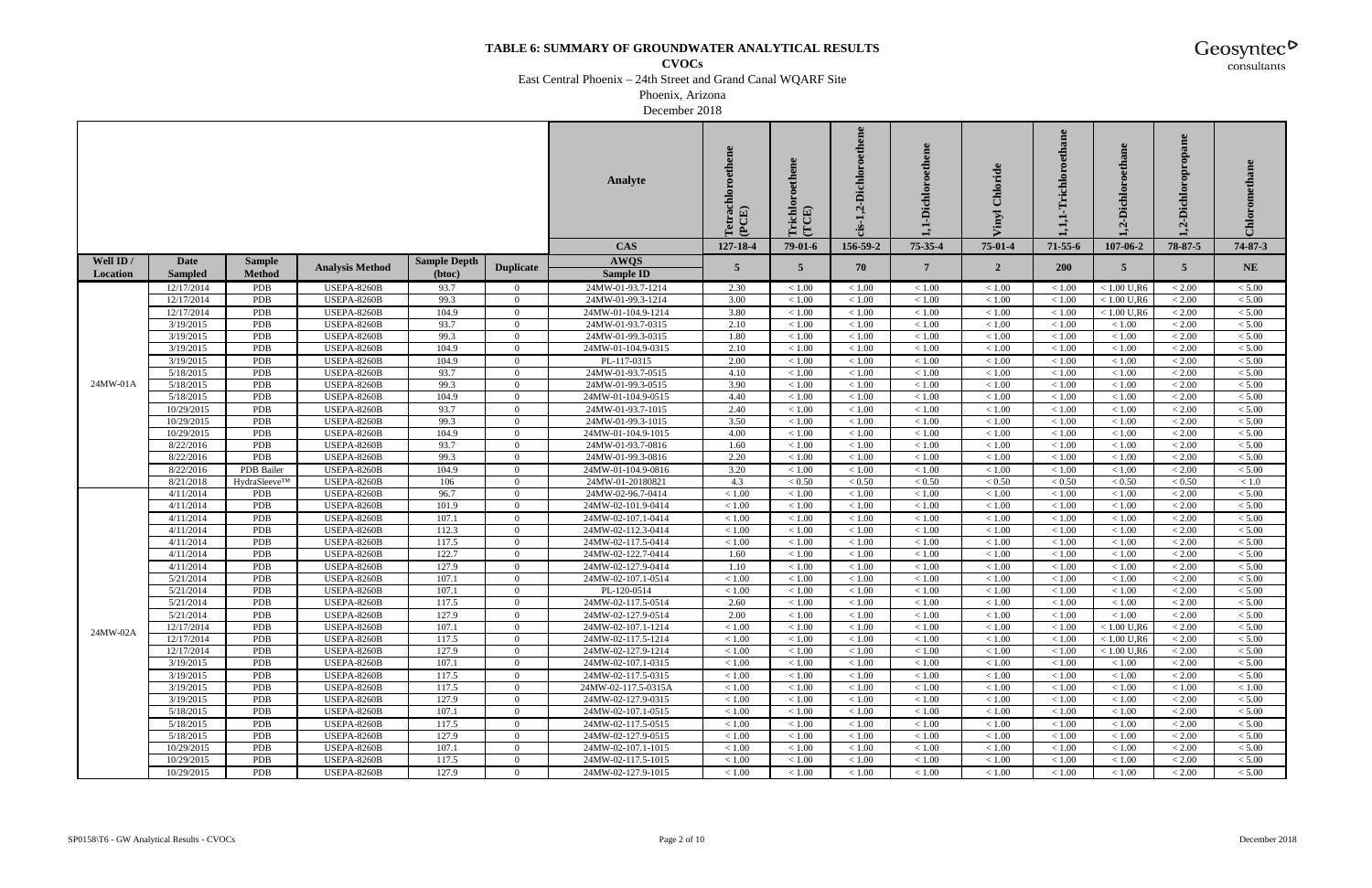**CVOCs**

East Central Phoenix – 24th Street and Grand Canal WQARF Site

Phoenix, Arizona

December 2018

|           |                        |                   |                                   |                     |                            | Analyte                                  | Tetrachloroethene<br>(PCE) | richlo<br>(TCE)  | -Dichloroethene<br>ળું<br>ūs- | $\bullet$<br>-Dichloroethen |                     | thane<br>richl   | Dichl<br>Ń       | opropane<br><b>Dichlor</b><br>ઌં | Chlorometha      |
|-----------|------------------------|-------------------|-----------------------------------|---------------------|----------------------------|------------------------------------------|----------------------------|------------------|-------------------------------|-----------------------------|---------------------|------------------|------------------|----------------------------------|------------------|
|           |                        |                   |                                   |                     |                            | <b>CAS</b>                               | 127-18-4                   | $79-01-6$        | 156-59-2                      | 75-35-4                     | 75-01-4             | $71 - 55 - 6$    | 107-06-2         | 78-87-5                          | 74-87-3          |
| Well ID / | Date                   | <b>Sample</b>     |                                   | <b>Sample Depth</b> |                            | <b>AWQS</b>                              | 5                          | $5^{\circ}$      | 70                            | $\overline{7}$              |                     | <b>200</b>       | $5^{\circ}$      | $\overline{5}$                   | <b>NE</b>        |
| Location  | <b>Sampled</b>         | <b>Method</b>     | <b>Analysis Method</b>            | (btoc)              | <b>Duplicate</b>           | Sample ID                                |                            |                  |                               |                             | $\overline{2}$      |                  |                  |                                  |                  |
|           | 8/22/2016              | PDB               | <b>USEPA-8260B</b>                | 107.1               | $\overline{0}$             | 24MW-02-107.1-0816                       | < 1.00                     | < 1.00           | < 1.00                        | < 1.00                      | < 1.00              | < 1.00           | < 1.00           | < 2.00                           | < 5.00           |
| 24MW-02A  | 8/22/2016              | PDB Bailer        | USEPA-8260B                       | 117.5               | $\Omega$                   | 24MW-02-117.5-0816                       | < 1.00                     | < 1.00           | < 1.00                        | < 1.00                      | < 1.00              | < 1.00           | < 1.00           | < 2.00                           | < 5.00           |
|           | 8/22/2016              | PDB               | <b>USEPA-8260B</b>                | 127.9               | $\overline{0}$             | 24MW-02-127.9-0816                       | < 1.00                     | < 1.00           | < 1.00                        | < 1.00                      | < 1.00              | < 1.00           | < 1.00           | < 2.00                           | < 5.00           |
|           | 8/21/2018              | HydraSleeve™      | USEPA-8260B                       | 108                 | $\overline{0}$             | 24MW-02-20180821                         | ${}< 0.50$                 | ${}< 0.50$       | < 0.50                        | ${}< 0.50$                  | ${}_{< 0.50}$       | ${}< 0.50$       | < 0.50           | < 0.50                           | < 1.0            |
|           | 4/11/2014              | <b>PDB</b>        | <b>USEPA-8260B</b>                | 95.4                | $\overline{0}$             | 24MW-03-95.4-0414                        | < 1.00                     | < 1.00           | < 1.00                        | < 1.00                      | < 1.00              | < 1.00           | 1.10             | < 2.00                           | < 5.00           |
|           | 4/11/2014              | PDB               | USEPA-8260B                       | 95.4                | $\overline{0}$             | PL-107-0414                              | < 1.00                     | < 1.00           | < 1.00                        | < 1.00                      | < 1.00              | < 1.00           | 1.10             | < 2.00                           | $< 5.00$         |
|           | 4/11/2014              | PDB               | USEPA-8260B                       | 100.9               | $\Omega$                   | 24MW-03-100.9-0414                       | < 1.00                     | < 1.00           | < 1.00                        | < 1.00                      | < 1.00              | < 1.00           | 1.10             | < 2.00                           | < 5.00           |
|           | 4/11/2014              | PDB               | <b>USEPA-8260B</b>                | 106.5               | $\overline{0}$             | 24MW-03-106.5-0414                       | < 1.00                     | < 1.00           | < 1.00                        | < 1.00                      | < 1.00              | < 1.00           | 1.20             | < 2.00                           | < 5.00           |
|           | 4/11/2014              | PDB               | USEPA-8260B                       | 112.1               | $\Omega$                   | 24MW-03-112.1-0414                       | < 1.00                     | < 1.00           | < 1.00                        | < 1.00                      | < 1.00              | < 1.00           | < 1.00           | < 2.00                           | < 5.00           |
|           | 4/11/2014              | PDB               | <b>USEPA-8260B</b>                | 117.6               | $\overline{0}$             | 24MW-03-117.6-0414                       | < 1.00                     | < 1.00           | < 1.00                        | < 1.00                      | < 1.00              | < 1.00           | < 1.00           | < 2.00                           | < 5.00           |
|           | 4/11/2014              | PDB               | USEPA-8260B                       | 123.2               | $\overline{0}$             | 24MW-03-123.2-0414                       | < 1.00                     | < 1.00           | < 1.00                        | < 1.00                      | < 1.00              | < 1.00           | < 1.00           | < 2.00                           | $< 5.00$         |
|           | 4/11/2014              | PDB               | USEPA-8260B                       | 128.8               | $\Omega$                   | 24MW-03-128.8-0414                       | < 1.00                     | < 1.00           | < 1.00                        | $<1.00$                     | < 1.00              | < 1.00           | < 1.00           | < 2.00                           | < 5.00           |
|           | 5/21/2014              | PDB               | <b>USEPA-8260B</b>                | 106.5               | $\theta$                   | 24MW-03-106.5-0514                       | < 1.00                     | < 1.00           | $<1.00\,$                     | $<1.00\,$                   | $<1.00\,$           | < 1.00           | < 1.00           | < 2.00                           | $< 5.00$         |
|           | 5/21/2014              | PDB               | USEPA-8260B                       | 128.3               | $\overline{0}$             | 24MW-03-128.3-0514                       | < 1.00                     | < 1.00           | < 1.00                        | < 1.00                      | < 1.00              | < 1.00           | < 1.00           | < 2.00                           | < 5.00           |
|           | 12/17/2014             | PDB               | <b>USEPA-8260B</b>                | 106.5               | $\overline{0}$             | 24MW-03-106.5-1214                       | < 1.00                     | < 1.00           | < 1.00                        | < 1.00                      | < 1.00              | < 1.00           | < 1.00           | < 2.00                           | < 5.00           |
| 24MW-03A  | 12/17/2014             | PDB<br>PDB        | <b>USEPA-8260B</b>                | 128.8               | $\overline{0}$<br>$\Omega$ | 24MW-03-128.8-1214                       | < 1.00                     | < 1.00           | < 1.00                        | < 1.00                      | < 1.00              | < 1.00           | < 1.00           | < 2.00                           | < 5.00           |
|           | 3/19/2015<br>3/19/2015 | PDB               | USEPA-8260B<br><b>USEPA-8260B</b> | 106.5<br>128.8      | $\theta$                   | 24MW-03-106.5-0315<br>24MW-03-128.8-0315 | < 1.00<br>< 1.00           | < 1.00<br>< 1.00 | < 1.00<br>< 1.00              | $<1.00$<br>$<1.00\,$        | < 1.00<br>$<1.00\,$ | < 1.00<br>< 1.00 | < 1.00<br>< 1.00 | < 2.00<br>< 2.00                 | < 5.00<br>< 5.00 |
|           | 5/18/2015              | PDB               | USEPA-8260B                       | 106.5               | $\overline{0}$             | 24MW-03-106.5-0515                       | < 1.00                     | < 1.00           | < 1.00                        | < 1.00                      | < 1.00              | < 1.00           | < 1.00           | < 2.00                           | < 5.00           |
|           | 5/18/2015              | PDB               | <b>USEPA-8260B</b>                | 128.8               | $\overline{0}$             | 24MW-03-128.8-0515                       | < 1.00                     | < 1.00           | < 1.00                        | $<1.00$                     | $<1.00\,$           | < 1.00           | $<1.00$          | $< 2.00\,$                       | < 5.00           |
|           | 10/29/2015             | PDB               | <b>USEPA-8260B</b>                | 106.5               | $\overline{0}$             | 24MW-03-106.5-1015                       | < 1.00                     | < 1.00           | < 1.00                        | < 1.00                      | < 1.00              | < 1.00           | < 1.00           | < 2.00                           | $< 5.00\,$       |
|           | 10/29/2015             | PDB               | <b>USEPA-8260B</b>                | 106.5               | $\Omega$                   | 24MW-03-106.5-1015A                      | < 1.00                     | < 1.00           | < 1.00                        | $<1.00$                     | < 1.00              | < 1.00           | < 1.00           | < 1.00                           | $< 1.00$ UV1     |
|           | 10/29/2015             | PDB               | <b>USEPA-8260B</b>                | 128.8               | $\theta$                   | 24MW-03-128.8-1015                       | < 1.00                     | < 1.00           | $<1.00\,$                     | $<1.00\,$                   | $<1.00\,$           | < 1.00           | < 1.00           | < 2.00                           | < 5.00           |
|           | 8/22/2016              | PDB               | <b>USEPA-8260B</b>                | 106.5               | $\overline{0}$             | 24MW-03-106.5-0816                       | < 1.00                     | < 1.00           | < 1.00                        | < 1.00                      | < 1.00              | < 1.00           | < 1.00           | < 2.00                           | < 5.00           |
|           | 8/22/2016              | <b>PDB</b> Bailer | <b>USEPA-8260B</b>                | 128.8               | $\overline{0}$             | 24MW-03-128.8-0816                       | < 1.00                     | < 1.00           | $<1.00\,$                     | $<1.00$                     | $<1.00\,$           | < 1.00           | $<1.00$          | $< 2.00\,$                       | < 5.00           |
|           | 8/22/2016              | PDB Bailer        | <b>USEPA-8260B</b>                | 128.8               | $\overline{0}$             | PL-517-0816                              | < 1.00                     | < 1.00           | < 1.00                        | < 1.00                      | < 1.00              | < 1.00           | < 1.00           | < 2.00                           | < 5.00           |
|           | 8/21/2018              | HydraSleeve™      | USEPA-8260B                       | 130                 | $\overline{0}$             | 24MW-03-20180821                         | < 0.50                     | < 0.50           | < 0.50                        | < 0.50                      | < 0.50              | < 0.50           | < 0.50           | < 0.50                           | < 1.0            |
|           | 4/11/2014              | <b>PDB</b>        | <b>USEPA-8260B</b>                | 95.9                | $\Omega$                   | 24MW-04-95.9-0414                        | 7.90                       | < 1.00           | < 1.00                        | < 1.00                      | < 1.00              | < 1.00           | < 1.00           | < 2.00                           | < 5.00           |
|           | 4/11/2014              | <b>PDB</b>        | USEPA-8260B                       | 101.4               | $\mathbf{0}$               | 24MW-04-101.4-0414                       | 8.30                       | < 1.00           | < 1.00                        | < 1.00                      | < 1.00              | < 1.00           | < 1.00           | < 2.00                           | < 5.00           |
|           | 4/11/2014              | PDB               | <b>USEPA-8260B</b>                | 107                 | $\overline{0}$             | 24MW-04-107.0-0414                       | 9.60                       | < 1.00           | < 1.00                        | < 1.00                      | < 1.00              | < 1.00           | < 1.00           | < 2.00                           | < 5.00           |
|           | 4/11/2014              | <b>PDB</b>        | <b>USEPA-8260B</b>                | 112.6               | $\overline{0}$             | 24MW-04-112.6-0414                       | 9.30                       | < 1.00           | < 1.00                        | < 1.00                      | < 1.00              | < 1.00           | < 1.00           | < 2.00                           | < 5.00           |
|           | 4/11/2014              | PDB               | <b>USEPA-8260B</b>                | 118.1               | $\overline{0}$             | 24MW-04-118.1-0414                       | 9.00                       | < 1.00           | < 1.00                        | < 1.00                      | < 1.00              | < 1.00           | < 1.00           | < 2.00                           | < 5.00           |
|           | 4/11/2014              | PDB               | <b>USEPA-8260B</b>                | 123.7               | $\theta$                   | 24MW-04-123.7-0414                       | 10.0                       | < 1.00           | < 1.00                        | < 1.00                      | < 1.00              | < 1.00           | < 1.00           | < 2.00                           | < 5.00           |
| 24MW-04A  | 4/11/2014              | <b>PDB</b>        | <b>USEPA-8260B</b>                | 129.3               | $\overline{0}$             | 24MW-04-129.3-0414                       | 7.50                       | < 1.00           | < 1.00                        | < 1.00                      | < 1.00              | < 1.00           | < 1.00           | < 2.00                           | < 5.00           |
|           | 5/21/2014              | PDB               | <b>USEPA-8260B</b>                | 107                 | $\overline{0}$             | 24MW-04-107.0-0514                       | 12.0                       | < 1.00           | < 1.00                        | < 1.00                      | < 1.00              | < 1.00           | < 1.00           | $< 2.00$                         | < 5.00           |
|           | 5/21/2014              | <b>PDB</b>        | <b>USEPA-8260B</b>                | 107                 | $\overline{0}$             | 24MW-04-107.0-0514A                      | 10.5                       | < 1.00           | < 1.00                        | < 1.00                      | < 1.00              | < 1.00           | < 1.00           | < 1.00                           | < 1.00           |
|           | 5/21/2014              | PDB               | <b>USEPA-8260B</b>                | 118.1               | $\overline{0}$             | 24MW-04-118.1-0514                       | 7.20                       | < 1.00           | < 1.00                        | < 1.00                      | < 1.00              | < 1.00           | < 1.00           | < 2.00                           | < 5.00           |
|           | 5/21/2014              | PDB               | <b>USEPA-8260B</b>                | 129.3               | $\theta$                   | 24MW-04-129.3-0514                       | 9.60                       | < 1.00           | < 1.00                        | $<1.00\,$                   | < 1.00              | < 1.00           | < 1.00           | < 2.00                           | < 5.00           |
|           | 12/17/2014             | <b>PDB</b>        | <b>USEPA-8260B</b>                | 107                 | $\overline{0}$             | 24MW-04-107.0-1214                       | 6.40                       | < 1.00           | < 1.00                        | < 1.00                      | < 1.00              | < 1.00           | $< 1.00$ U,R6    | < 2.00                           | < 5.00           |
|           | 12/17/2014             | PDB               | <b>USEPA-8260B</b>                | 118.1               | $\overline{0}$             | 24MW-04-118.1-1214                       | 6.30                       | < 1.00           | < 1.00                        | $<1.00$                     | < 1.00              | < 1.00           | $< 1.00$ U,R6    | < 2.00                           | $< 5.00$         |
|           | 12/17/2014             | PDB               | <b>USEPA-8260B</b>                | 129.3               | $\overline{0}$             | 24MW-04-129.3-1214                       | 5.00                       | < 1.00           | < 1.00                        | < 1.00                      | < 1.00              | < 1.00           | $< 1.00$ U,R6    | < 2.00                           | < 5.00           |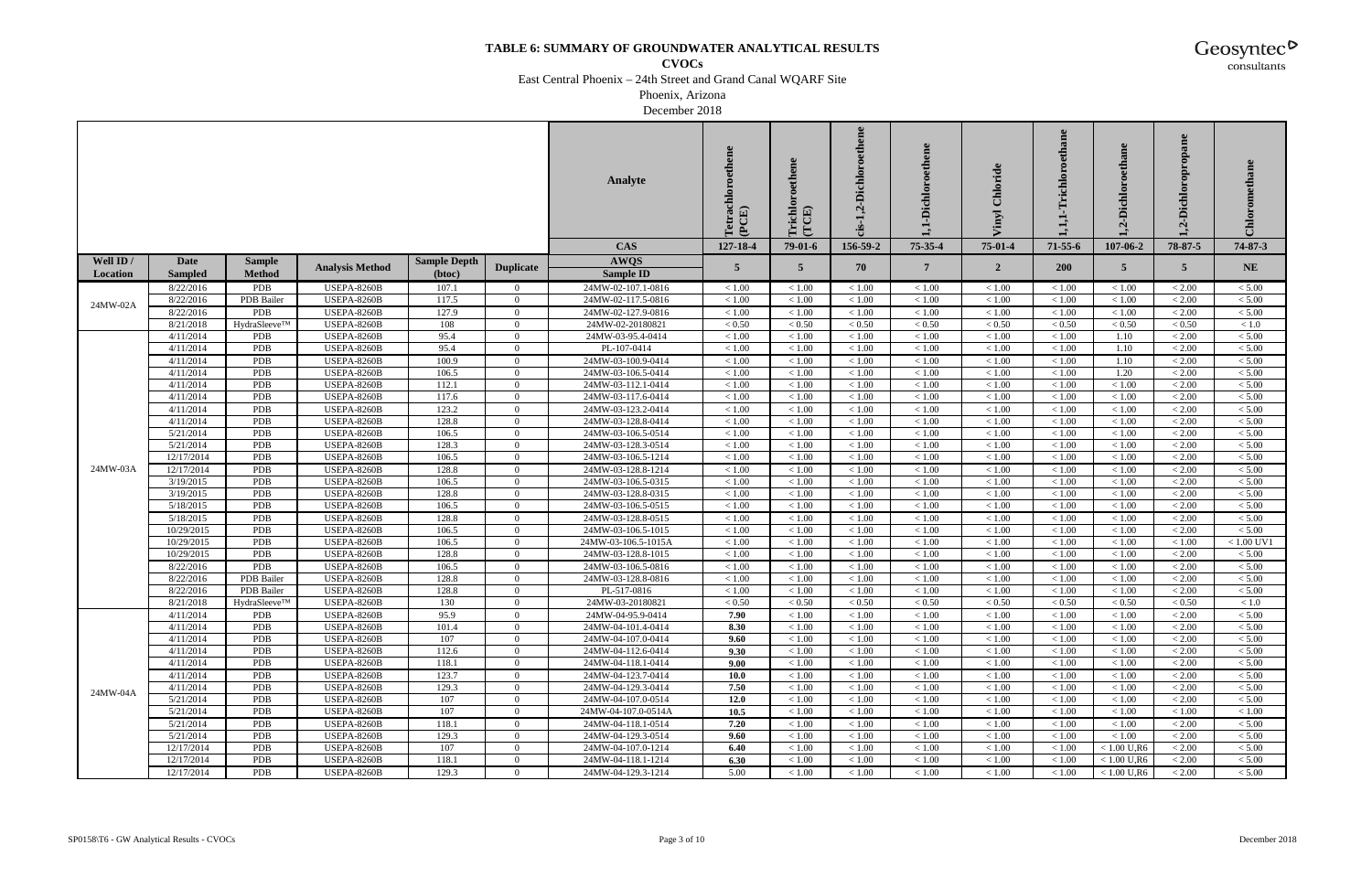**CVOCs**

East Central Phoenix – 24th Street and Grand Canal WQARF Site

Phoenix, Arizona

December 2018

|           |                        |               |                                          |                     |                            | Analyte                                  | ne<br>Tetrachloroethen<br>(PCE) | richlo<br>(TCE)  | -Dichloroethene<br>ઌ | -Dichloroethen<br>Ę | Chlorid          | thane<br>$\rm {Irichlo}$ | .-Dichl<br>$\overline{q}$ | opropane<br><b>Dichlor</b><br>$\dot{q}$ | Chlorometha      |
|-----------|------------------------|---------------|------------------------------------------|---------------------|----------------------------|------------------------------------------|---------------------------------|------------------|----------------------|---------------------|------------------|--------------------------|---------------------------|-----------------------------------------|------------------|
|           |                        |               |                                          |                     |                            | <b>CAS</b>                               | 127-18-4                        | $79-01-6$        | 156-59-2             | 75-35-4             | 75-01-4          | $71 - 55 - 6$            | 107-06-2                  | 78-87-5                                 | 74-87-3          |
| Well ID / | <b>Date</b>            | <b>Sample</b> | <b>Analysis Method</b>                   | <b>Sample Depth</b> |                            | <b>AWQS</b>                              | 5                               | 5 <sup>5</sup>   | 70                   | $\overline{7}$      | $\overline{2}$   | 200                      | $5^{\circ}$               | $\overline{5}$                          | <b>NE</b>        |
| Location  | <b>Sampled</b>         | <b>Method</b> |                                          | (btoc)              | <b>Duplicate</b>           | <b>Sample ID</b>                         |                                 |                  |                      |                     |                  |                          |                           |                                         |                  |
|           | 12/17/2014             | <b>PDB</b>    | USEPA-8260B                              | 129.3               | $\overline{0}$             | 24MW-04-129.3-1214A                      | 7.00                            | < 1.00           | < 1.00               | < 1.00              | < 1.00           | < 1.00                   | < 1.00                    | < 1.00                                  | < 1.00           |
|           | 3/19/2015              | PDB           | <b>USEPA-8260B</b>                       | 107                 | $\Omega$                   | 24MW-04-107.0-0315                       | 7.20                            | < 1.00           | < 1.00               | $<1.00$             | $<1.00\,$        | < 1.00                   | < 1.00                    | < 2.00                                  | < 5.00           |
|           | 3/19/2015              | <b>PDB</b>    | <b>USEPA-8260B</b>                       | 118.1               | $\Omega$                   | 24MW-04-118.1-0315                       | 7.80                            | < 1.00           | < 1.00               | $<1.00$             | $<1.00\,$        | < 1.00                   | < 1.00                    | < 2.00                                  | $< 5.00$         |
|           | 3/19/2015              | PDB           | <b>USEPA-8260B</b>                       | 129.3               | $\overline{0}$             | 24MW-04-129.3-0315                       | 5.60                            | < 1.00           | $<1.00$              | $<1.00$             | $<1.00$          | < 1.00                   | < 1.00                    | $< 2.00$                                | < 5.00           |
|           | 5/18/2015              | PDB           | <b>USEPA-8260B</b>                       | 107                 | $\overline{0}$             | 24MW-04-107.0-0515                       | 6.10                            | < 1.00           | < 1.00               | < 1.00              | < 1.00           | < 1.00                   | < 1.00                    | < 2.00                                  | < 5.00           |
|           | 5/18/2015              | <b>PDB</b>    | <b>USEPA-8260B</b>                       | 107                 | $\overline{0}$             | PL-115-0515                              | 7.40                            | < 1.00           | $<1.00\,$            | $<1.00$             | $<1.00\,$        | < 1.00                   | < 1.00                    | < 2.00                                  | < 5.00           |
|           | 5/18/2015              | PDB           | <b>USEPA-8260B</b>                       | 118.1               | $\theta$                   | 24MW-04-118.1-0515                       | 7.00                            | $<1.00$          | < 1.00               | $<1.00$             | $<1.00\,$        | < 1.00                   | < 1.00                    | < 2.00                                  | < 5.00           |
| 24MW-04A  | 5/18/2015              | <b>PDB</b>    | <b>USEPA-8260B</b>                       | 129.3               | $\theta$                   | 24MW-04-129.3-0515                       | 5.50                            | < 1.00           | < 1.00               | < 1.00              | < 1.00           | < 1.00                   | < 1.00                    | < 2.00                                  | < 5.00           |
|           | 10/29/2015             | PDB           | <b>USEPA-8260B</b>                       | 107                 | $\overline{0}$             | 24MW-04-107.0-1015                       | 8.90                            | < 1.00           | $<1.00$              | $<1.00$             | $<1.00$          | < 1.00                   | < 1.00                    | < 2.00                                  | < 5.00           |
|           | 10/29/2015             | PDB           | <b>USEPA-8260B</b>                       | 118.1               | $\overline{0}$             | 24MW-04-118.1-1015                       | 8.90                            | < 1.00           | < 1.00               | < 1.00              | < 1.00           | < 1.00                   | < 1.00                    | < 2.00                                  | < 5.00           |
|           | 10/29/2015             | PDB           | <b>USEPA-8260B</b>                       | 129.3               | $\overline{0}$             | 24MW-04-129.3-1015                       | 6.40                            | < 1.00           | < 1.00               | $<1.00$             | $<1.00\,$        | < 1.00                   | < 1.00                    | < 2.00                                  | < 5.00           |
|           | 8/22/2016              | PDB Bailer    | <b>USEPA-8260B</b>                       | 107                 | $\Omega$                   | 24MW-04-107.0-0816                       | 11.0                            | < 1.00           | < 1.00               | $<1.00$             | < 1.00           | < 1.00                   | $<1.00\,$                 | < 2.00                                  | $< 5.00$         |
|           | 8/22/2016              | PDB           | <b>USEPA-8260B</b>                       | 118.1               | $\Omega$                   | 24MW-04-118.1-0816                       | $11.0$                          | < 1.00           | < 1.00               | $<1.00$             | < 1.00           | < 1.00                   | < 1.00                    | < 2.00                                  | < 5.00           |
|           | 8/22/2016              | PDB           | <b>USEPA-8260B</b>                       | 118.1               | $\overline{0}$             | 24MW-04-118.1-0816A                      | 10.5                            | < 1.00           | < 1.00               | < 1.00              | < 1.00           | < 1.00                   | < 1.00                    | < 1.00                                  | < 2.50           |
|           | 8/22/2016              | PDB           | USEPA-8260B                              | 129.3               | $\overline{0}$             | 24MW-04-129.3-0816                       | 11.0                            | < 1.00           | < 1.00               | < 1.00              | < 1.00           | < 1.00                   | < 1.00                    | < 2.00                                  | < 5.00           |
|           | 8/21/2018              | HydraSleeve™  | USEPA-8260B                              | 108                 | $\overline{0}$             | 24MW-04-20180821                         | 6.3                             | $< 0.50$         | < 0.50               | < 0.50              | < 0.50           | ${}< 0.50$               | ${}< 0.50$                | < 0.50                                  | < 1.0            |
|           | 12/18/2013             | Hydropunch    | <b>USEPA-8260B</b>                       | 101.2               | $\Omega$                   | 24MW-05-101.25                           | < 1.00                          | < 1.00           | < 1.00               | $<1.00$             | < 1.00           | < 1.00                   | < 1.00                    | < 2.00                                  | $< 5.00$         |
|           | 12/18/2013             | Hydropunch    | <b>USEPA-8260B</b>                       | 115                 | $\theta$                   | 24MW-05-115                              | $< 1.00$ U,N1                   | $< 1.00$ U,N1    | $< 1.00$ U,N1        | $< 1.00$ U,N1       | $< 1.00$ U,N1    | $< 1.00$ U,N             | $< 1.00$ U,N1             | $< 2.00$ U,N1                           | $< 5.00$ U,N1    |
|           | 12/18/2013             | Hydropunch    | <b>USEPA-8260B</b>                       | 124                 | $\overline{0}$             | 24MW-05-124                              | $< 1.00$ U,N                    | $< 1.00$ U,N1    | $< 1.00$ U,N1        | $< 1.00$ U,N1       | $< 1.00$ U,N1    | $< 1.00$ U,N             | $< 1.00$ U,N1             | $< 2.00$ U,N1                           | $< 5.00$ U,N1    |
|           | 12/19/2013             | Hydropunch    | USEPA-8260B                              | 134                 | $\overline{0}$             | 24MW-05-134                              | < 1.00                          | < 1.00           | < 1.00               | < 1.00              | < 1.00           | < 1.00                   | < 1.00                    | < 2.00                                  | < 5.00           |
|           | 4/11/2014              | <b>PDB</b>    | USEPA-8260B                              | 101.8               | $\overline{0}$             | 24MW-05-101.8-0414                       | 1.20                            | < 1.00           | $<1.00\,$            | $<1.00$             | $<1.00\,$        | < 1.00                   | < 1.00                    | < 2.00                                  | < 5.00           |
|           | 4/11/2014              | PDB<br>PDB    | <b>USEPA-8260B</b>                       | 107.8               | $\overline{0}$<br>$\Omega$ | 24MW-05-107.8-0414<br>24MW-05-113.9-0414 | 4.00<br>18.0                    | < 1.00<br>< 1.00 | < 1.00<br>< 1.00     | $<1.00$<br>< 1.00   | < 1.00<br>< 1.00 | < 1.00<br>< 1.00         | < 1.00<br>< 1.00          | < 2.00<br>< 2.00                        | < 5.00           |
|           | 4/11/2014<br>4/11/2014 | PDB           | <b>USEPA-8260B</b><br><b>USEPA-8260B</b> | 113.9<br>119.9      | $\overline{0}$             | 24MW-05-119.9-0414                       | 18.0                            | < 1.00           | < 1.00               | < 1.00              | < 1.00           | < 1.00                   | < 1.00                    | < 2.00                                  | < 5.00<br>< 5.00 |
|           | 4/11/2014              | PDB           | USEPA-8260B                              | 119.9               | $\overline{0}$             | PL-106-0414                              | 19.0                            | < 1.00           | < 1.00               | < 1.00              | < 1.00           | < 1.00                   | < 1.00                    | < 2.00                                  | < 5.00           |
|           | 4/11/2014              | <b>PDB</b>    | USEPA-8260B                              | 125.9               | $\overline{0}$             | 24MW-05-125.9-0414                       | 18.0                            | < 1.00           | < 1.00               | $<1.00$             | $<1.00\,$        | < 1.00                   | < 1.00                    | < 2.00                                  | < 5.00           |
|           | 4/11/2014              | PDB           | USEPA-8260B                              | 132                 | $\overline{0}$             | 24MW-05-132.0-0414                       | 17.0                            | < 1.00           | < 1.00               | < 1.00              | < 1.00           | < 1.00                   | < 1.00                    | < 2.00                                  | < 5.00           |
|           | 5/21/2014              | <b>PDB</b>    | USEPA-8260B                              | 107.8               | $\Omega$                   | 24MW-05-107.8-0514                       | 5.30                            | < 1.00           | < 1.00               | < 1.00              | < 1.00           | < 1.00                   | < 1.00                    | < 2.00                                  | < 5.00           |
| 24MW-05A  | 5/21/2014              | PDB           | <b>USEPA-8260B</b>                       | 107.8               | $\overline{0}$             | PL-119-0514                              | 5.50                            | < 1.00           | < 1.00               | < 1.00              | < 1.00           | < 1.00                   | < 1.00                    | < 2.00                                  | < 5.00           |
|           | 5/21/2014              | <b>PDB</b>    | <b>USEPA-8260B</b>                       | 119.9               | $\overline{0}$             | 24MW-05-119.9-0514                       | 34.0                            | < 1.00           | < 1.00               | < 1.00              | < 1.00           | < 1.00                   | < 1.00                    | < 2.00                                  | < 5.00           |
|           | 5/21/2014              | <b>PDB</b>    | <b>USEPA-8260B</b>                       | 132                 | $\overline{0}$             | 24MW-05-132.0-0514                       | 30.0                            | < 1.00           | < 1.00               | < 1.00              | $<1.00\,$        | < 1.00                   | < 1.00                    | < 2.00                                  | < 5.00           |
|           | 12/17/2014             | PDB           | <b>USEPA-8260B</b>                       | 107.8               | $\overline{0}$             | 24MW-05-107.8-1214                       | 1.00                            | < 1.00           | < 1.00               | < 1.00              | < 1.00           | < 1.00                   | $< 1.00$ U,R6             | < 2.00                                  | < 5.00           |
|           | 12/17/2014             | <b>PDB</b>    | <b>USEPA-8260B</b>                       | 119.9               | $\theta$                   | 24MW-05-119.9-1214                       | 1.10                            | < 1.00           | < 1.00               | < 1.00              | < 1.00           | < 1.00                   | $< 1.00$ U,R6             | < 2.00                                  | < 5.00           |
|           | 12/17/2014             | <b>PDB</b>    | <b>USEPA-8260B</b>                       | 132                 | $\overline{0}$             | 24MW-05-132.0-1214                       | 1.10                            | < 1.00           | < 1.00               | < 1.00              | < 1.00           | < 1.00                   | $< 1.00$ U,R6             | < 2.00                                  | < 5.00           |
|           | 12/17/2014             | <b>PDB</b>    | <b>USEPA-8260B</b>                       | 132                 | $\overline{0}$             | PL-115-1214                              | 1.40                            | < 1.00           | < 1.00               | < 1.00              | < 1.00           | < 1.00                   | $< 1.00$ U,R6             | < 2.00                                  | < 5.00           |
|           | 3/19/2015              | <b>PDB</b>    | <b>USEPA-8260B</b>                       | 107.8               | $\overline{0}$             | 24MW-05-107.8-0315                       | 1.50                            | < 1.00           | < 1.00               | < 1.00              | < 1.00           | < 1.00                   | < 1.00                    | < 2.00                                  | < 5.00           |
|           | 3/19/2015              | PDB           | <b>USEPA-8260B</b>                       | 119.9               | $\overline{0}$             | 24MW-05-119.9-0315                       | 1.40                            | < 1.00           | < 1.00               | < 1.00              | < 1.00           | < 1.00                   | < 1.00                    | < 2.00                                  | < 5.00           |
|           | 3/19/2015              | <b>PDB</b>    | <b>USEPA-8260B</b>                       | 119.9               | $\Omega$                   | 24MW-05-119.9-0315A                      | 1.50                            | < 1.00           | < 1.00               | < 1.00              | < 1.00           | < 1.00                   | < 1.00                    | < 1.00                                  | < 1.00           |
|           | 3/19/2015              | PDB           | <b>USEPA-8260B</b>                       | 132                 | $\overline{0}$             | 24MW-05-132.0-0315                       | 1.30                            | < 1.00           | < 1.00               | < 1.00              | < 1.00           | < 1.00                   | < 1.00                    | < 2.00                                  | < 5.00           |
|           | 5/18/2015              | PDB           | <b>USEPA-8260B</b>                       | 107.8               | $\mathbf{0}$               | 24MW-05-107.8-0515                       | < 1.00                          | < 1.00           | < 1.00               | < 1.00              | < 1.00           | < 1.00                   | < 1.00                    | < 2.00                                  | < 5.00           |
|           | 5/18/2015              | PDB           | <b>USEPA-8260B</b>                       | 107.8               | $\overline{0}$             | 24MW-05-107.8-0515A                      | < 1.00                          | < 1.00           | $<1.00$              | $<1.00\,$           | $<1.00\,$        | < 1.00                   | < 1.00                    | < 1.00                                  | < 1.00           |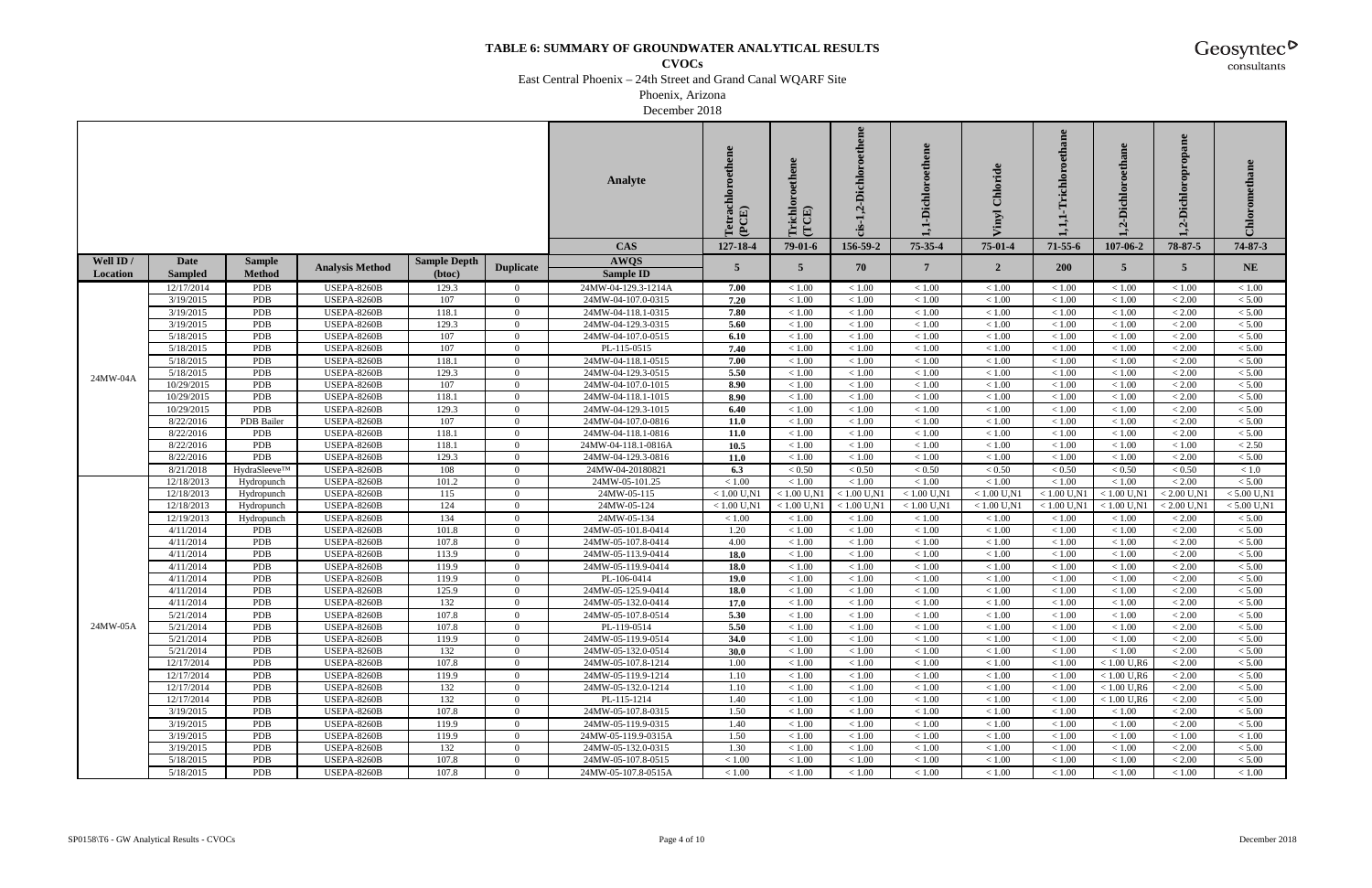**CVOCs**

East Central Phoenix – 24th Street and Grand Canal WQARF Site

Phoenix, Arizona

December 2018

|           |                |                   |                        |                     |                  | <b>Analyte</b>       | Tetrachloroethene<br>(PCE) | richlo<br>(TCE) | -Dichloroethene<br>ų<br>ūs- | -Dichloroethene  |                  | ethane<br>richlor | Dichl<br>નુ   | opropane<br><b>Dichlor</b><br>$\dot{a}$ | $_{\rm Chlo}$    |
|-----------|----------------|-------------------|------------------------|---------------------|------------------|----------------------|----------------------------|-----------------|-----------------------------|------------------|------------------|-------------------|---------------|-----------------------------------------|------------------|
|           |                |                   |                        |                     |                  | <b>CAS</b>           | 127-18-4                   | $79-01-6$       | 156-59-2                    | 75-35-4          | $75 - 01 - 4$    | $71 - 55 - 6$     | 107-06-2      | 78-87-5                                 | 74-87-3          |
| Well ID / | Date           | <b>Sample</b>     |                        | <b>Sample Depth</b> |                  | <b>AWQS</b>          |                            |                 |                             |                  |                  |                   |               |                                         |                  |
| Location  | <b>Sampled</b> | <b>Method</b>     | <b>Analysis Method</b> | (btoc)              | <b>Duplicate</b> | Sample ID            | $\overline{5}$             | $5^{\circ}$     | 70                          | $7\phantom{.0}$  | $\overline{2}$   | <b>200</b>        | 5             | 5 <sup>5</sup>                          | <b>NE</b>        |
|           | 5/18/2015      | PDB               | <b>USEPA-8260B</b>     | 119.9               | $\overline{0}$   | 24MW-05-119.9-0515   | 1.20                       | < 1.00          | < 1.00                      | < 1.00           | < 1.00           | < 1.00            | < 1.00        | < 2.00                                  | < 5.00           |
|           | 5/18/2015      | PDB               | <b>USEPA-8260B</b>     | 132                 | $\Omega$         | 24MW-05-132.0-0515   | < 1.00                     | < 1.00          | < 1.00                      | < 1.00           | < 1.00           | < 1.00            | < 1.00        | < 2.00                                  | < 5.00           |
|           | 10/29/2015     | PDB               | USEPA-8260B            | 107.8               | $\overline{0}$   | 24MW-05-107.8-1015   | < 1.00                     | < 1.00          | < 1.00                      | < 1.00           | < 1.00           | < 1.00            | < 1.00        | < 2.00                                  | $< 5.00$         |
|           | 10/29/2015     | PDB               | USEPA-8260B            | 119.9               | $\overline{0}$   | 24MW-05-119.9-1015   | 1.70                       | < 1.00          | < 1.00                      | < 1.00           | < 1.00           | < 1.00            | < 1.00        | < 2.00                                  | < 5.00           |
| 24MW-05A  | 10/29/2015     | PDB               | USEPA-8260B            | 132                 | $\overline{0}$   | 24MW-05-132.0-1015   | 1.70                       | < 1.00          | < 1.00                      | < 1.00           | < 1.00           | < 1.00            | < 1.00        | < 2.00                                  | $< 5.00$         |
|           | 8/22/2016      | PDB Bailer        | USEPA-8260B            | 107.8               | $\overline{0}$   | 24MW-05-107.8-0816   | 1.30                       | $< 1.00$ U,N1   | $< 1.00$ U,N1               | $< 1.00$ U,N1    | $< 1.00$ U,N1    | $< 1.00$ U,N1     | $< 1.00$ U,N1 | $< 2.00$ U,N1                           | $< 5.00$ U,N1    |
|           | 8/22/2016      | <b>PDB</b>        | USEPA-8260B            | 119.9               | $\Omega$         | 24MW-05-119.9-0816   | 3.00                       | < 1.00          | < 1.00                      | < 1.00           | < 1.00           | < 1.00            | < 1.00        | < 2.00                                  | < 5.00           |
|           | 8/22/2016      | PDB               | USEPA-8260B            | 132                 | $\overline{0}$   | 24MW-05-132.0-0816   | 3.70                       | < 1.00          | < 1.00                      | $<1.00\,$        | < 1.00           | < 1.00            | < 1.00        | < 2.00                                  | $< 5.00$         |
|           | 8/22/2016      | PDB               | USEPA-8260B            | 132                 | $\Omega$         | 24MW-05-132.0-0816A  | 3.03                       | < 1.00          | < 1.00                      | < 1.00           | < 1.00           | < 1.00            | < 1.00        | < 1.00                                  | < 2.50           |
|           | 1/9/2015       | SimP              | USEPA-8260B            | 131                 | $\overline{0}$   | 24MW-06-131-0115     | 36.0                       | $< 1.00$ U,N1   | $< 1.00$ U,N1               | $< 1.00$ U,L5 N1 | $< 1.00$ U,L5 N1 | $< 1.00$ U.N1     | $< 1.00$ U,N1 | $< 2.00$ U,N1                           | $< 5.00$ U,L5 N1 |
|           | 1/12/2015      | SimP              | <b>USEPA-8260B</b>     | 175                 | $\overline{0}$   | 24MW-06-175-0115     | 3.50                       | $< 1.00$ U,N1   | $< 1.00$ U,N1               | $< 1.00$ U,N1    | $< 1.00$ U,N1    | $< 1.00$ U,N1     | $< 1.00$ U,N1 | $< 2.00$ U.N1                           | $< 5.00$ U,N1    |
|           | 3/19/2015      | PDB               | USEPA-8260B            | 149.4               | $\overline{0}$   | 24MW-06-149.4-0315   | 11.0                       | < 1.00          | < 1.00                      | $<1.00\,$        | < 1.00           | < 1.00            | < 1.00        | < 2.00                                  | < 5.00           |
|           | 3/19/2015      | PDB               | <b>USEPA-8260B</b>     | 155.2               | $\Omega$         | 24MW-06-155.2-0315   | <b>10.0</b>                | < 1.00          | $<1.00\,$                   | $<1.00\,$        | < 1.00           | < 1.00            | < 1.00        | < 2.00                                  | $< 5.00\,$       |
|           | 3/19/2015      | PDB               | USEPA-8260B            | 161.1               | $\overline{0}$   | 24MW-06-161.1-0315   | 9.90                       | < 1.00          | < 1.00                      | < 1.00           | < 1.00           | < 1.00            | < 1.00        | < 2.00                                  | < 5.00           |
|           | 3/19/2015      | PDB               | <b>USEPA-8260B</b>     | 161.1               | $\overline{0}$   | 24MW-06-161.1-0315A  | 9.90                       | < 1.00          | < 1.00                      | < 1.00           | < 1.00           | < 1.00            | < 1.00        | < 1.00                                  | < 1.00           |
|           | 3/19/2015      | PDB               | <b>USEPA-8260B</b>     | 166.9               | $\overline{0}$   | 24MW-06-166.9-0315   | 11.0                       | < 1.00          | < 1.00                      | < 1.00           | < 1.00           | < 1.00            | < 1.00        | < 2.00                                  | $< 5.00$         |
|           | 3/19/2015      | PDB               | USEPA-8260B            | 172.7               | $\Omega$         | 24MW-06-172.7-0315   | 11.0                       | < 1.00          | < 1.00                      | < 1.00           | < 1.00           | < 1.00            | < 1.00        | < 2.00                                  | < 5.00           |
|           | 3/19/2015      | PDB               | <b>USEPA-8260B</b>     | 178.6               | $\Omega$         | 24MW-06-178.6-0315   | 11.0                       | < 1.00          | < 1.00                      | $<1.00\,$        | < 1.00           | < 1.00            | < 1.00        | < 2.00                                  | $< 5.00$         |
| 24MW-06B  | 3/19/2015      | PDB               | USEPA-8260B            | 178.6               | $\overline{0}$   | PL-119-0315          | 11.0                       | < 1.00          | < 1.00                      | < 1.00           | < 1.00           | < 1.00            | < 1.00        | < 2.00                                  | < 5.00           |
|           | 3/19/2015      | PDB               | <b>USEPA-8260B</b>     | 184.4               | $\overline{0}$   | 24MW-06-184.4-0315   | 11.0                       | < 1.00          | $<1.00\,$                   | $<1.00\,$        | $<1.00$          | < 1.00            | < 1.00        | $< 2.00$                                | $< 5.00$         |
|           | 5/18/2015      | PDB               | <b>USEPA-8260B</b>     | 149.4               | $\overline{0}$   | 24MW-06B-149.4-0515  | 9.30                       | $<1.00$         | $<1.00$                     | $<1.00\,$        | < 1.00           | < 1.00            | < 1.00        | < 2.00                                  | $< 5.00$         |
|           | 5/18/2015      | PDB               | USEPA-8260B            | 184.4               | $\Omega$         | 24MW-06B-184.4-0515  | 11.0                       | < 1.00          | < 1.00                      | < 1.00           | < 1.00           | < 1.00            | < 1.00        | < 2.00                                  | $< 5.00$         |
|           | 5/18/2015      | PDB               | <b>USEPA-8260B</b>     | 184.4               | $\Omega$         | 24MW-06B-184.4-0515A | 10.9                       | < 1.00          | $<1.00\,$                   | $<1.00\,$        | $<1.00\,$        | < 1.00            | < 1.00        | < 1.00                                  | $<1.00\,$        |
|           | 10/29/2015     | PDB               | USEPA-8260B            | 149.4               | $\overline{0}$   | 24MW-06B-149.4-1015  | 7.60                       | < 1.00          | < 1.00                      | < 1.00           | < 1.00           | < 1.00            | < 1.00        | < 2.00                                  | < 5.00           |
|           | 10/29/2015     | PDB               | <b>USEPA-8260B</b>     | 184.4               | $\overline{0}$   | 24MW-06B-184.4-1015  | 7.50                       | $<1.00$         | $<1.00\,$                   | $<1.00\,$        | $<1.00$          | < 1.00            | $<1.00\,$     | $< 2.00$                                | $< 5.00$         |
|           | 8/22/2016      | <b>PDB</b> Bailer | <b>USEPA-8260B</b>     | 149.4               | $\overline{0}$   | 24MW-06B-149.4-0816  | 12.0                       | < 1.00          | < 1.00                      | < 1.00           | < 1.00           | < 1.00            | < 1.00        | < 2.00                                  | $< 5.00$         |
|           | 8/22/2016      | PDB               | USEPA-8260B            | 184.4               | $\Omega$         | 24MW-06B-184.4-0816  | 11.0                       | < 1.00          | < 1.00                      | < 1.00           | < 1.00           | < 1.00            | < 1.00        | < 2.00                                  | < 5.00           |
|           | 8/22/2016      | <b>PDB</b>        | <b>USEPA-8260B</b>     | 184.4               | $\Omega$         | PL-519-0816          | 9.60                       | < 1.00          | < 1.00                      | < 1.00           | < 1.00           | < 1.00            | < 1.00        | < 2.00                                  | $< 5.00$         |
|           | 8/21/2018      | HydraSleeve™      | USEPA-8260B            | 150                 | $\bf{0}$         | 24MW-06-20180821     | 8.0                        | ${}< 0.50$      | < 0.50                      | ${}_{< 0.50}$    | < 0.50           | < 0.50            | ${}_{< 0.50}$ | < 0.50                                  | < 1.0            |
|           | 1/17/2015      | Hydropunch        | <b>USEPA-8260B</b>     | 111                 | $\overline{0}$   | 24MW-07-111-0115     | $< 1.00$ U,N1              | $< 1.00$ U,N1   | $< 1.00$ U,N1               | $< 1.00$ U,N1    | $< 1.00$ U,N1    | $< 1.00$ U,N1     | $< 1.00$ U,N. | $< 2.00$ U,N1                           | $< 5.00$ U,R6 N1 |
|           | 1/28/2015      | <b>UNK</b>        | <b>USEPA-8260B</b>     | 122                 | $\overline{0}$   | 24MW-07A-0115        | 3.00                       | < 1.00          | < 1.00                      | < 1.00           | < 1.00           | < 1.00            | < 1.00        | < 2.00                                  | < 5.00           |
|           | 3/19/2015      | PDB               | <b>USEPA-8260B</b>     | 96.8                | $\overline{0}$   | 24MW-07-96.8-0315    | < 1.00                     | < 1.00          | < 1.00                      | < 1.00           | < 1.00           | < 1.00            | < 1.00        | < 2.00                                  | < 5.00           |
|           | 3/19/2015      | PDB               | <b>USEPA-8260B</b>     | 96.8                | $\Omega$         | PL-120-0315          | < 1.00                     | < 1.00          | < 1.00                      | $<1.00\,$        | < 1.00           | < 1.00            | < 1.00        | < 2.00                                  | < 5.00           |
|           | 3/19/2015      | PDB               | <b>USEPA-8260B</b>     | 102.9               | $\overline{0}$   | 24MW-07-102.9-0315   | 1.30                       | < 1.00          | < 1.00                      | < 1.00           | < 1.00           | < 1.00            | < 1.00        | < 2.00                                  | < 5.00           |
| 24MW-07A  | 3/19/2015      | PDB               | <b>USEPA-8260B</b>     | 108.9               | $\overline{0}$   | 24MW-07-108.9-0315   | 2.20                       | < 1.00          | $<1.00\,$                   | $<1.00\,$        | < 1.00           | < 1.00            | < 1.00        | $< 2.00$                                | $< 5.00$         |
|           | 3/19/2015      | <b>PDB</b>        | <b>USEPA-8260B</b>     | 115                 | $\overline{0}$   | 24MW-07-115.0-0315   | 2.40                       | < 1.00          | < 1.00                      | < 1.00           | < 1.00           | < 1.00            | < 1.00        | < 2.00                                  | < 5.00           |
|           | 3/19/2015      | PDB               | <b>USEPA-8260B</b>     | 121                 | $\overline{0}$   | 24MW-07-121.0-0315   | 2.50                       | < 1.00          | < 1.00                      | < 1.00           | < 1.00           | < 1.00            | < 1.00        | < 2.00                                  | < 5.00           |
|           | 5/18/2015      | PDB               | <b>USEPA-8260B</b>     | 108.9               | $\Omega$         | 24MW-07A-108.9-0515  | 2.10                       | < 1.00          | < 1.00                      | $<1.00\,$        | < 1.00           | < 1.00            | < 1.00        | < 2.00                                  | < 5.00           |
|           | 10/29/2015     | PDB               | <b>USEPA-8260B</b>     | 108.9               | $\overline{0}$   | 24MW-07A-108.9-1015  | 2.50                       | < 1.00          | < 1.00                      | < 1.00           | < 1.00           | < 1.00            | < 1.00        | < 2.00                                  | < 5.00           |
|           | 10/29/2015     | PDB               | <b>USEPA-8260B</b>     | 108.9               | $\mathbf{0}$     | 24MW-07A-108.9-1015A | 2.40                       | < 1.00          | < 1.00                      | < 1.00           | < 1.00           | < 1.00            | < 1.00        | < 1.00                                  | $< 1.00$ UV1,L1  |
|           | 8/22/2016      | PDB Bailer        | <b>USEPA-8260B</b>     | 108.9               | $\overline{0}$   | 24MW-07A-108.9-0816  | 6.40                       | < 1.00          | < 1.00                      | < 1.00           | < 1.00           | < 1.00            | < 1.00        | < 2.00                                  | < 5.00           |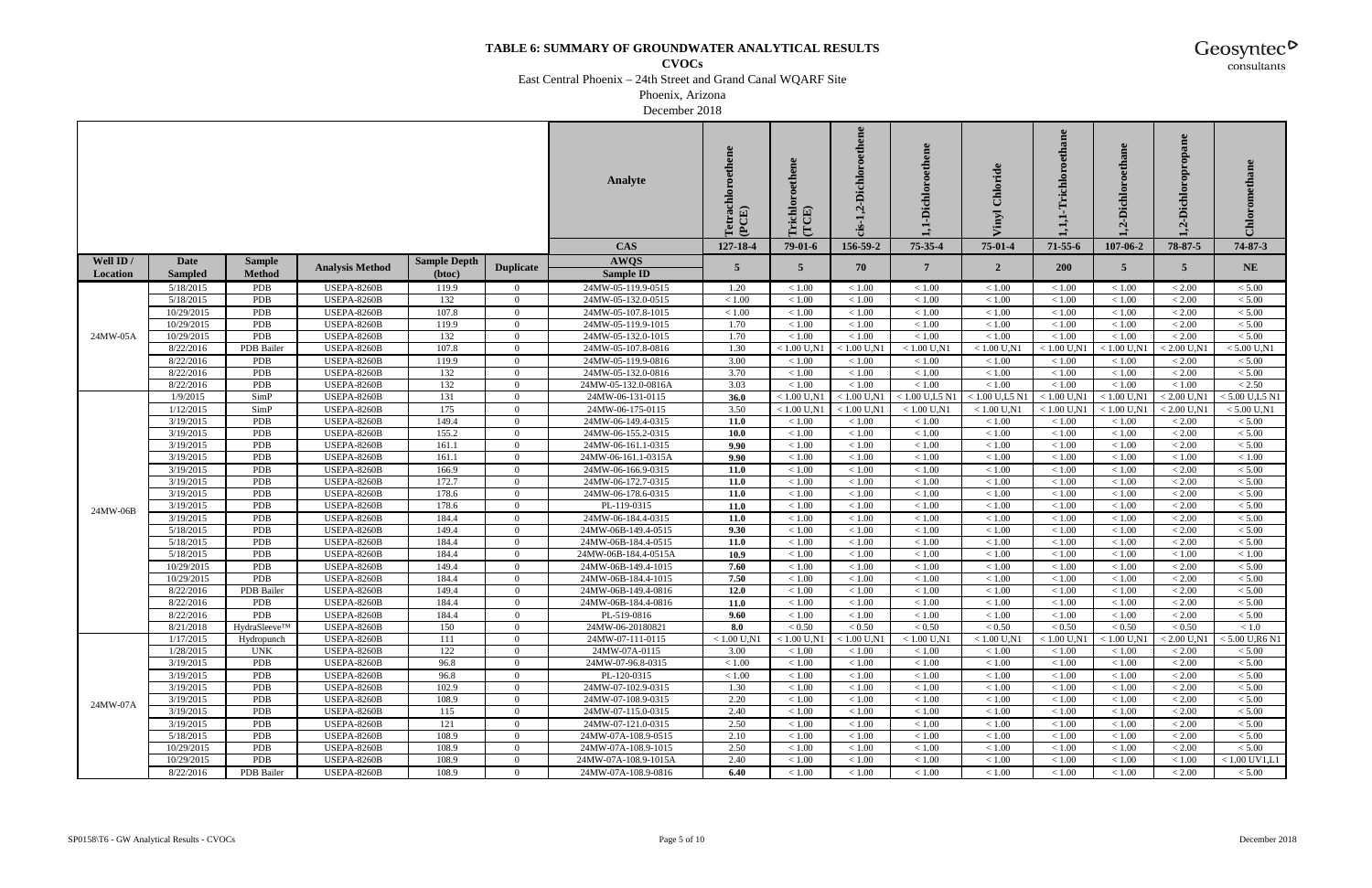**CVOCs**

East Central Phoenix – 24th Street and Grand Canal WQARF Site

Phoenix, Arizona

December 2018

|           |                          |               |                                   |                     |                            | <b>Analyte</b>                             | Tetrachloroethene<br>(PCE) | richlo<br>(TCE)  | -Dichloroethene<br>Ņ<br>cis-1. | -Dichloroethene     |                     | ethane<br>richlor | Dichl<br>નુ      | opropane<br>Dichlor<br>$\dot{a}$ | Chlorometha        |
|-----------|--------------------------|---------------|-----------------------------------|---------------------|----------------------------|--------------------------------------------|----------------------------|------------------|--------------------------------|---------------------|---------------------|-------------------|------------------|----------------------------------|--------------------|
|           |                          |               |                                   |                     |                            | <b>CAS</b>                                 | 127-18-4                   | $79-01-6$        | 156-59-2                       | 75-35-4             | $75 - 01 - 4$       | $71 - 55 - 6$     | 107-06-2         | 78-87-5                          | 74-87-3            |
| Well ID / | Date                     | <b>Sample</b> |                                   | <b>Sample Depth</b> |                            | <b>AWQS</b>                                |                            |                  |                                | $7\phantom{.0}$     |                     | <b>200</b>        |                  |                                  |                    |
| Location  | <b>Sampled</b>           | <b>Method</b> | <b>Analysis Method</b>            | (btoc)              | <b>Duplicate</b>           | Sample ID                                  | 5                          | 5 <sup>5</sup>   | 70                             |                     | $\overline{2}$      |                   | 5                | 5                                | <b>NE</b>          |
| 24MW-07A  | 8/21/2018                | HydraSleeve™  | <b>USEPA-8260B</b>                | 110                 | $\overline{0}$             | 24MW-07-20180821                           | 1.4                        | < 0.50           | < 0.50                         | ${}_{< 0.50}$       | < 0.50              | < 0.50            | < 0.50           | < 0.50                           | < 1.0              |
|           | 1/24/2015                | Hydropunch    | <b>USEPA-8260B</b>                | 95                  | $\Omega$                   | 24MW-08-95-0115                            | < 1.00                     | < 1.00           | < 1.00                         | < 1.00              | < 1.00              | < 1.00            | < 1.00           | < 2.00                           | < 5.00             |
|           | 1/24/2015                | Hydropunch    | <b>USEPA-8260B</b>                | 115                 | $\overline{0}$             | 24MW-08-115-0115                           | < 1.00                     | < 1.00           | < 1.00                         | < 1.00              | < 1.00              | < 1.00            | < 1.00           | < 2.00                           | $< 5.00$           |
|           | 1/24/2015                | Hydropunch    | USEPA-8260B                       | 125                 | $\overline{0}$             | 24MW-08-125-0115                           | < 1.00                     | < 1.00           | < 1.00                         | < 1.00              | < 1.00              | < 1.00            | < 1.00           | < 2.00                           | < 5.00             |
|           | 1/25/2015                | Hydropunch    | USEPA-8260B                       | 175                 | $\overline{0}$             | 24MW-08-175-0115                           | 1.00                       | $< 1.00$ U,N1    | $< 1.00$ U,N1                  | $< 1.00$ U,N1       | $< 1.00$ U,N1       | $< 1.00$ U,N1     | $< 1.00$ U,N1    | $< 2.00$ U.N1                    | $< 5.00$ U,N1      |
|           | 1/29/2015                | <b>UNK</b>    | USEPA-8260B                       | 185                 | $\overline{0}$             | 24MW-08B-0115                              | 3.00                       | < 1.00           | < 1.00                         | $<1.00\,$           | < 1.00              | < 1.00            | < 1.00           | < 2.00                           | < 5.00             |
|           | 3/19/2015                | <b>PDB</b>    | USEPA-8260B                       | 149.3               | $\Omega$                   | 24MW-08-149.3-0315                         | 3.90                       | < 1.00           | < 1.00                         | < 1.00              | < 1.00              | < 1.00            | < 1.00           | < 2.00                           | < 5.00             |
|           | 3/19/2015                | PDB           | USEPA-8260B                       | 155                 | $\overline{0}$             | 24MW-08-155.0-0315                         | 3.40                       | < 1.00           | < 1.00                         | < 1.00              | < 1.00              | < 1.00            | < 1.00           | < 2.00                           | $< 5.00$           |
|           | 3/19/2015                | PDB           | USEPA-8260B                       | 160.8               | $\overline{0}$             | 24MW-08-160.8-0315                         | 3.70                       | < 1.00           | < 1.00                         | < 1.00              | < 1.00              | < 1.00            | < 1.00           | < 2.00                           | < 5.00             |
|           | 3/19/2015                | PDB           | <b>USEPA-8260B</b>                | 166.6               | $\overline{0}$             | 24MW-08-166.6-0315                         | 3.80                       | < 1.00           | < 1.00                         | < 1.00              | < 1.00              | < 1.00            | < 1.00           | < 2.00                           | $< 5.00$           |
|           | 3/19/2015                | PDB           | <b>USEPA-8260B</b>                | 172.3               | $\overline{0}$             | 24MW-08-172.3-0315                         | 3.70                       | < 1.00           | < 1.00                         | $<1.00\,$           | < 1.00              | < 1.00            | < 1.00           | < 2.00                           | $< 5.00$           |
| 24MW-08B  | 3/19/2015                | <b>PDB</b>    | USEPA-8260B                       | 178.1               | $\Omega$                   | 24MW-08-178.1-0315                         | 3.60                       | < 1.00           | < 1.00                         | $<1.00\,$           | < 1.00              | < 1.00            | < 1.00           | < 2.00                           | < 5.00             |
|           | 3/19/2015                | PDB           | USEPA-8260B                       | 178.1               | $\overline{0}$             | 24MW-08-178.1-0315A                        | 3.20                       | < 1.00           | $<1.00\,$                      | $<1.00\,$           | < 1.00              | < 1.00            | < 1.00           | < 1.00                           | $<1.00\,$          |
|           | 3/19/2015                | PDB           | USEPA-8260B                       | 183.8               | $\overline{0}$             | 24MW-08-183.8-0315                         | 4.10                       | < 1.00           | < 1.00                         | < 1.00              | < 1.00              | < 1.00            | < 1.00           | < 2.00                           | < 5.00             |
|           | 5/18/2015                | PDB           | USEPA-8260B                       | 149.3               | $\overline{0}$             | 24MW-08B-149.3-0515                        | 6.10                       | < 1.00           | < 1.00                         | < 1.00              | < 1.00              | < 1.00            | < 1.00           | $< 2.00$                         | < 5.00             |
|           | 5/18/2015                | PDB           | <b>USEPA-8260B</b>                | 183.8               | $\overline{0}$             | 24MW-08B-183.8-0515                        | 7.00                       | < 1.00           | < 1.00                         | < 1.00              | < 1.00              | < 1.00            | < 1.00           | < 2.00                           | $< 5.00$           |
|           | 5/18/2015                | PDB           | USEPA-8260B                       | 183.8               | $\Omega$                   | PL-116-0515                                | 6.80                       | < 1.00           | < 1.00                         | < 1.00              | < 1.00              | < 1.00            | < 1.00           | < 2.00                           | < 5.00             |
|           | 10/29/2015<br>10/29/2015 | PDB<br>PDB    | <b>USEPA-8260B</b><br>USEPA-8260B | 149.3<br>183.8      | $\Omega$<br>$\overline{0}$ | 24MW-08B-149.3-1015<br>24MW-08B-183.8-1015 | 9.40                       | < 1.00<br>< 1.00 | < 1.00                         | $<1.00\,$<br>< 1.00 | $<1.00\,$<br>< 1.00 | < 1.00<br>< 1.00  | < 1.00           | < 2.00<br>< 2.00                 | $< 5.00$<br>< 5.00 |
|           | 8/22/2016                | PDB           | <b>USEPA-8260B</b>                | 149.3               | $\overline{0}$             | 24MW-08B-149.3-0816A                       | 8.40<br>8.06               | < 1.00           | < 1.00<br>$<1.00\,$            | $<1.00\,$           | $<1.00$             | < 1.00            | < 1.00<br>< 1.00 | $<1.00$                          | < 2.50             |
|           | 8/22/2016                | PDB Bailer    | <b>USEPA-8260B</b>                | 149.3               | $\overline{0}$             | 24MW-08B-149.3-0816                        | 9.90                       | $<1.00$          | $<1.00$                        | $<1.00\,$           | < 1.00              | < 1.00            | < 1.00           | < 2.00                           | $< 5.00$           |
|           | 8/22/2016                | PDB           | USEPA-8260B                       | 183.8               | $\Omega$                   | 24MW-08B-183.8-0816                        | 9.40                       | < 1.00           | < 1.00                         | < 1.00              | < 1.00              | < 1.00            | < 1.00           | < 2.00                           | $< 5.00$           |
|           | 2/9/2015                 | Hydropunch    | <b>USEPA-8260B</b>                | 94                  | $\Omega$                   | 24MW-09-94                                 | 1.40                       | < 1.00           | $<1.00\,$                      | $<1.00\,$           | $<1.00\,$           | < 1.00            | < 1.00           | < 2.00                           | $< 5.00\,$         |
|           | 2/10/2015                | Hydropunch    | USEPA-8260B                       | 115                 | $\overline{0}$             | 24MW-09-115-0215                           | 3.80                       | < 1.00           | < 1.00                         | < 1.00              | < 1.00              | < 1.00            | < 1.00           | < 2.00                           | < 5.00             |
|           | 3/19/2015                | PDB           | <b>USEPA-8260B</b>                | 95                  | $\overline{0}$             | 24MW-09-95.0-0315                          | 1.70                       | $<1.00$          | $<1.00\,$                      | $<1.00\,$           | $<1.00$             | < 1.00            | $<1.00\,$        | $< 2.00$                         | < 5.00             |
|           | 3/19/2015                | <b>PDB</b>    | <b>USEPA-8260B</b>                | 101.1               | $\overline{0}$             | 24MW-09-101.1-0315                         | 1.90                       | < 1.00           | < 1.00                         | < 1.00              | < 1.00              | < 1.00            | < 1.00           | < 2.00                           | $< 5.00$           |
|           | 3/19/2015                | <b>PDB</b>    | <b>USEPA-8260B</b>                | 107.2               | $\Omega$                   | 24MW-09-107.2-0315                         | 2.60                       | < 1.00           | < 1.00                         | < 1.00              | < 1.00              | < 1.00            | < 1.00           | < 2.00                           | < 5.00             |
|           | 3/19/2015                | <b>PDB</b>    | <b>USEPA-8260B</b>                | 113.3               | $\Omega$                   | 24MW-09-113.3-0315                         | 4.30                       | < 1.00           | < 1.00                         | < 1.00              | < 1.00              | < 1.00            | < 1.00           | < 2.00                           | $< 5.00$           |
|           | 3/19/2015                | <b>PDB</b>    | <b>USEPA-8260B</b>                | 113.3               | $\mathbf{0}$               | PL-121-0315                                | 3.80                       | < 1.00           | < 1.00                         | < 1.00              | < 1.00              | < 1.00            | < 1.00           | < 2.00                           | < 5.00             |
|           | 3/19/2015                | PDB           | <b>USEPA-8260B</b>                | 119.4               | $\overline{0}$             | 24MW-09-119.4-0315                         | 5.40                       | < 1.00           | < 1.00                         | < 1.00              | < 1.00              | < 1.00            | < 1.00           | < 2.00                           | $< 5.00$           |
| 24MW-09A  | 3/19/2015                | <b>PDB</b>    | <b>USEPA-8260B</b>                | 125.5               | $\overline{0}$             | 24MW-09-125.5-0315                         | 3.10                       | < 1.00           | < 1.00                         | $<1.00$             | < 1.00              | < 1.00            | < 1.00           | < 2.00                           | < 5.00             |
|           | 5/18/2015                | PDB           | <b>USEPA-8260B</b>                | 107.2               | $\overline{0}$             | 24MW-09A-107.2-0515                        | 2.80                       | < 1.00           | < 1.00                         | < 1.00              | < 1.00              | < 1.00            | < 1.00           | < 2.00                           | < 5.00             |
|           | 5/18/2015                | PDB           | <b>USEPA-8260B</b>                | 119.4               | $\Omega$                   | 24MW-09A-119.4-0515                        | 5.70                       | < 1.00           | $<1.00\,$                      | $<1.00\,$           | < 1.00              | < 1.00            | < 1.00           | < 2.00                           | < 5.00             |
|           | 10/29/2015               | <b>PDB</b>    | <b>USEPA-8260B</b>                | 107.2               | $\overline{0}$             | 24MW-09A-107.2-1015                        | 4.20                       | < 1.00           | < 1.00                         | < 1.00              | < 1.00              | < 1.00            | < 1.00           | < 2.00                           | < 5.00             |
|           | 10/29/2015               | PDB           | <b>USEPA-8260B</b>                | 119.4               | $\overline{0}$             | 24MW-09A-119.4-1015                        | 6.10                       | < 1.00           | < 1.00                         | $<1.00\,$           | < 1.00              | < 1.00            | < 1.00           | $< 2.00$                         | $< 5.00$           |
|           | 8/22/2016                | PDB           | <b>USEPA-8260B</b>                | 107.2               | $\overline{0}$             | 24MW-09A-107.2-0816                        | 7.10                       | < 1.00           | < 1.00                         | < 1.00              | < 1.00              | < 1.00            | < 1.00           | < 2.00                           | < 5.00             |
|           | 8/22/2016                | PDB Bailer    | <b>USEPA-8260B</b>                | 119.4               | $\overline{0}$             | 24MW-09A-119.4-0816                        | 9.80                       | < 1.00           | < 1.00                         | < 1.00              | < 1.00              | < 1.00            | < 1.00           | < 2.00                           | < 5.00             |
|           | 8/22/2016                | PDB Bailer    | <b>USEPA-8260B</b>                | 119.4               | $\Omega$                   | PL-520-0816                                | 9.40                       | < 1.00           | $<1.00\,$                      | $<1.00\,$           | < 1.00              | < 1.00            | < 1.00           | < 2.00                           | < 5.00             |
|           | 8/21/2018                | HydraSleeve™  | <b>USEPA-8260B</b>                | 120                 | $\overline{0}$             | 24MW-09-20180821                           | 6.7                        | < 0.50           | ${}< 0.50$                     | < 0.50              | ${}_{< 0.50}$       | ${}< 0.50$        | < 0.50           | ${}< 0.50$                       | < 1.0              |
| 24MW-10A  | 1/22/2015                | Hydropunch    | <b>USEPA-8260B</b>                | 100                 | $\mathbf{0}$               | 24MW-10-100-0115                           | 14.0                       | $< 1.00$ U,N1    | $< 1.00$ U,N1                  | $< 1.00$ U,N1       | $< 1.00$ U,N1       | $< 1.00$ U,N1     | $< 1.00$ U,N.    | $< 2.00$ U,N                     | $< 5.00$ U,N1      |
|           | 1/22/2015                | Hydropunch    | <b>USEPA-8260B</b>                | 125                 | $\overline{0}$             | 24MW-10-125-0115                           | 28.0                       | < 1.00           | < 1.00                         | < 1.00              | < 1.00              | < 1.00            | < 1.00           | < 2.00                           | < 5.00             |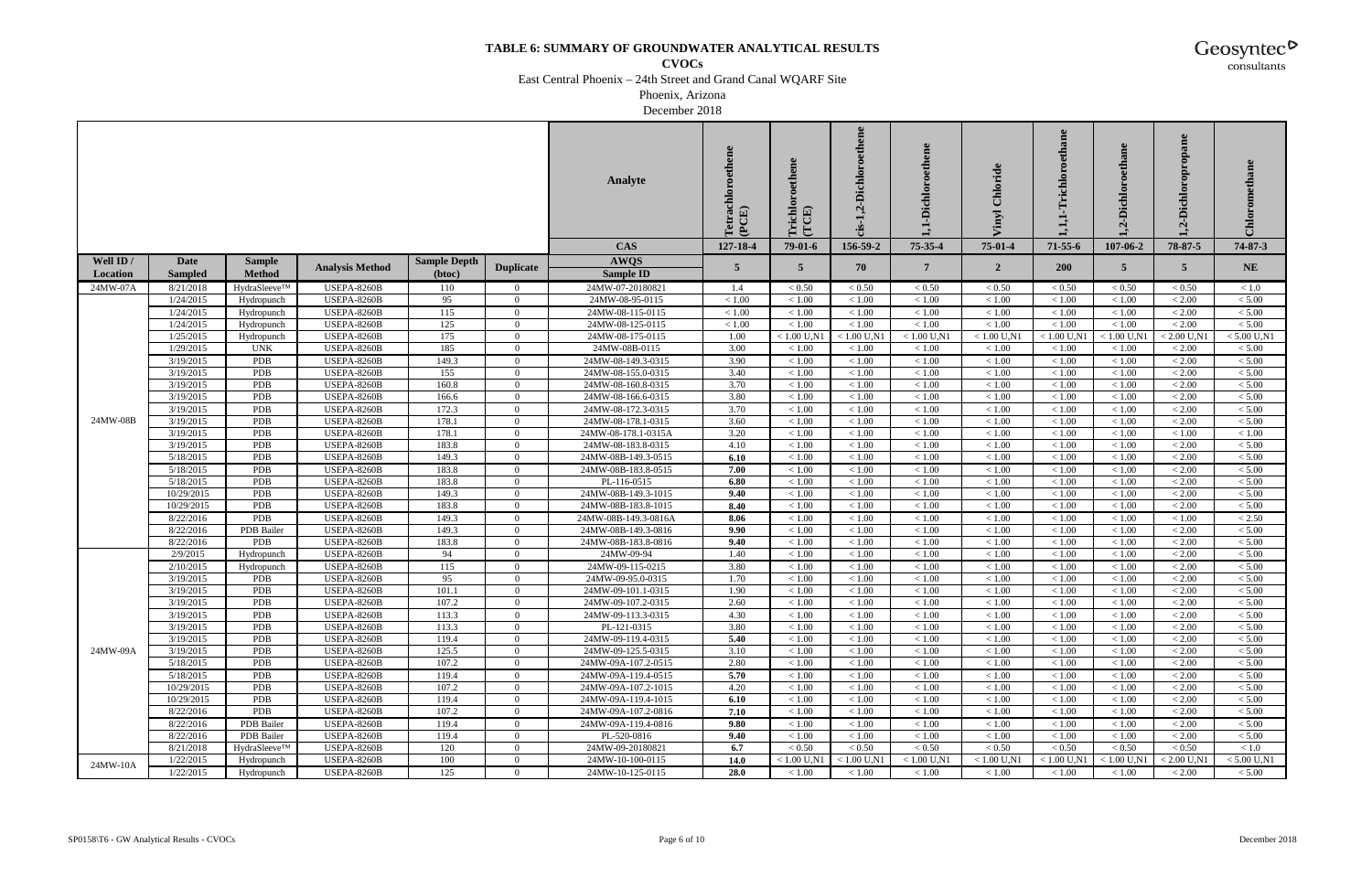**CVOCs**

East Central Phoenix – 24th Street and Grand Canal WQARF Site

Phoenix, Arizona

December 2018

|           |                        |                          |                                              |                     |                            | <b>Analyte</b>               | Tetrachloroethene<br>(PCE) | richlo<br>(TCE)    | ,2-Dichloroethene<br>cis-1.                             | -Dichloroethene<br>H                                                            | Chloride                                             | thane<br>richlor                                              | .-Dichl<br>Ń                           | Dichloropropane<br>નું                               | Chlorometha                                              |
|-----------|------------------------|--------------------------|----------------------------------------------|---------------------|----------------------------|------------------------------|----------------------------|--------------------|---------------------------------------------------------|---------------------------------------------------------------------------------|------------------------------------------------------|---------------------------------------------------------------|----------------------------------------|------------------------------------------------------|----------------------------------------------------------|
|           |                        |                          |                                              |                     |                            | <b>CAS</b>                   | 127-18-4                   | $79-01-6$          | 156-59-2                                                | 75-35-4                                                                         | 75-01-4                                              | $71 - 55 - 6$                                                 | 107-06-2                               | 78-87-5                                              | 74-87-3                                                  |
| Well ID / | Date                   | <b>Sample</b>            |                                              | <b>Sample Depth</b> |                            | <b>AWQS</b>                  | 5                          |                    |                                                         | 7                                                                               |                                                      |                                                               |                                        | $\overline{5}$                                       |                                                          |
| Location  | <b>Sampled</b>         | <b>Method</b>            | <b>Analysis Method</b>                       | (btoc)              | <b>Duplicate</b>           | <b>Sample ID</b>             |                            | $5^{\circ}$        | 70                                                      |                                                                                 | $\overline{2}$                                       | <b>200</b>                                                    | $5^{\circ}$                            |                                                      | <b>NE</b>                                                |
|           | 3/19/2015              | PDB                      | USEPA-8260B                                  | 103.1               | $\overline{0}$             | 24MW-10-103.1-0315           | 3.40                       | < 1.00             | < 1.00                                                  | < 1.00                                                                          | < 1.00                                               | < 1.00                                                        | < 1.00                                 | < 2.00                                               | < 5.00                                                   |
|           | 3/19/2015              | PDB                      | USEPA-8260B                                  | 108.2               | $\Omega$                   | 24MW-10-108.2-0315           | 4.90                       | < 1.00             | < 1.00                                                  | < 1.00                                                                          | < 1.00                                               | < 1.00                                                        | < 1.00                                 | < 2.00                                               | < 5.00                                                   |
|           | 3/19/2015              | PDB                      | <b>USEPA-8260B</b>                           | 108.2               | $\overline{0}$             | 24MW-10-108.2-0315A          | 4.80                       | < 1.00             | < 1.00                                                  | < 1.00                                                                          | < 1.00                                               | < 1.00                                                        | < 1.00                                 | < 1.00                                               | < 1.00                                                   |
|           | 3/19/2015              | PDB                      | USEPA-8260B                                  | 113.3               | $\overline{0}$             | 24MW-10-113.3-0315           | 11.0                       | < 1.00             | < 1.00                                                  | < 1.00                                                                          | < 1.00                                               | < 1.00                                                        | < 1.00                                 | < 2.00                                               | < 5.00                                                   |
|           | 3/19/2015              | PDB                      | <b>USEPA-8260B</b>                           | 118.5               | $\overline{0}$             | 24MW-10-118.5-0315           | 11.0                       | < 1.00             | < 1.00                                                  | $<1.00$                                                                         | < 1.00                                               | < 1.00                                                        | < 1.00                                 | < 2.00                                               | < 5.00                                                   |
|           | 3/19/2015              | PDB                      | USEPA-8260B                                  | 123.6               | $\overline{0}$             | 24MW-10-123.6-0315           | 11.0                       | < 1.00             | < 1.00                                                  | < 1.00                                                                          | < 1.00                                               | < 1.00                                                        | < 1.00                                 | < 2.00                                               | < 5.00                                                   |
|           | 3/19/2015              | PDB                      | USEPA-8260B                                  | 128.8               | $\Omega$                   | 24MW-10-128.8-0315           | 7.10                       | < 1.00             | < 1.00                                                  | < 1.00                                                                          | < 1.00                                               | < 1.00                                                        | < 1.00                                 | < 2.00                                               | < 5.00                                                   |
| 24MW-10A  | 5/18/2015              | PDB                      | <b>USEPA-8260B</b>                           | 113.3               | $\overline{0}$             | 24MW-10A-113.3-0515          | 16.0                       | < 1.00             | < 1.00                                                  | < 1.00                                                                          | < 1.00                                               | < 1.00                                                        | < 1.00                                 | < 2.00                                               | < 5.00                                                   |
|           | 5/18/2015              | PDB                      | <b>USEPA-8260B</b>                           | 113.3               | $\Omega$                   | PL-117-0515                  | 17.0                       | < 1.00             | < 1.00                                                  | < 1.00                                                                          | < 1.00                                               | < 1.00                                                        | < 1.00                                 | < 2.00                                               | < 5.00                                                   |
|           | 5/18/2015              | PDB                      | <b>USEPA-8260B</b>                           | 128.8               | $\overline{0}$             | 24MW-10A-128.8-0515          | 13.0                       | < 1.00             | < 1.00                                                  | < 1.00                                                                          | < 1.00                                               | < 1.00                                                        | < 1.00                                 | < 2.00                                               | < 5.00                                                   |
|           | 10/29/2015             | PDB                      | USEPA-8260B                                  | 113.3               | $\overline{0}$             | 24MW-10A-113.3-1015          | 17.0                       | < 1.00             | < 1.00                                                  | < 1.00                                                                          | < 1.00                                               | < 1.00                                                        | < 1.00                                 | < 2.00                                               | < 5.00                                                   |
|           | 10/29/2015             | PDB                      | USEPA-8260B                                  | 128.8               | $\overline{0}$             | 24MW-10A-128.8-1015          | 14.0                       | < 1.00             | < 1.00                                                  | $<1.00$                                                                         | < 1.00                                               | < 1.00                                                        | < 1.00                                 | < 2.00                                               | < 5.00                                                   |
|           | 10/29/2015             | PDB                      | <b>USEPA-8260B</b>                           | 128.8               | $\theta$                   | PL-513-1015                  | 13.0                       | < 1.00             | < 1.00                                                  | $<1.00\,$                                                                       | $<1.00\,$                                            | < 1.00                                                        | < 1.00                                 | < 2.00                                               | < 5.00                                                   |
|           | 8/22/2016              | PDB Bailer               | <b>USEPA-8260B</b>                           | 113.3               | $\overline{0}$             | 24MW-10A-113.3-0816          | 28.0                       | < 1.00             | < 1.00                                                  | < 1.00                                                                          | < 1.00                                               | < 1.00                                                        | < 1.00                                 | < 2.00                                               | < 5.00                                                   |
|           | 8/22/2016              | PDB                      | <b>USEPA-8260B</b>                           | 128.8               | $\overline{0}$             | 24MW-10A-128.8-0816          | 28.0                       | < 1.00             | < 1.00                                                  | < 1.00                                                                          | < 1.00                                               | < 1.00                                                        | < 1.00                                 | < 2.00                                               | < 5.00                                                   |
|           | 8/22/2018              | HydraSleeve™             | <b>USEPA-8260B</b>                           | 114                 | $\overline{0}$             | 24MW-10-20180822             | 21                         | < 0.50             | < 0.50                                                  | < 0.50                                                                          | < 0.50                                               | < 0.50                                                        | < 0.50                                 | < 0.50                                               | < 1.0                                                    |
|           | 11/2/2016              | Hydropunch               | USEPA-8021B Modified                         | 106                 | $\Omega$                   | 24MW-10B-106                 | 5.80                       | < 0.250            | $\overline{\phantom{m}}$                                | $\overline{\phantom{a}}$                                                        | $--$                                                 | $\sim$                                                        | $--$                                   | $\sim$                                               | $\sim$                                                   |
|           | 11/2/2016              | Hydropunch               | USEPA-8021B Modified                         | 125                 | $\Omega$                   | 24MW-10B-125                 | 46.0                       | < 0.250            | $\mathcal{L}_{\mathcal{F}}$                             | $\hspace{0.05cm} -\hspace{0.05cm} -\hspace{0.05cm}$                             | $\overline{\phantom{a}}$                             | $\hspace{0.05cm} -\hspace{0.05cm} -\hspace{0.05cm}$           | $- -$                                  | $\sim$ $\sim$                                        | $\sim$                                                   |
|           | 11/2/2016              | Hydropunch               | USEPA-8021B Modified                         | 145                 | $\overline{0}$             | 24MW-10B-145                 | 8.00                       | < 0.250            | $\hspace{0.1mm}-\hspace{0.1mm}-\hspace{0.1mm}$          | $\hspace{0.05cm} -\hspace{0.05cm} -\hspace{0.05cm}$                             | $\overline{\phantom{a}}$                             | $\sim$ $-$                                                    | $- -$                                  | $\hspace{0.1mm}-\hspace{0.1mm}-\hspace{0.1mm}$       | $\hspace{0.1mm}-\hspace{0.1mm}-\hspace{0.1mm}$           |
| 24MW-10B  | 11/2/2016              | Hydropunch               | USEPA-8021B Modified                         | 165<br>185          | $\overline{0}$             | 24MW-10B-165                 | 18.0                       | < 0.250<br>< 0.250 | $- -$                                                   | $\hspace{0.05cm} -\hspace{0.05cm} -\hspace{0.05cm}$                             | $\overline{\phantom{a}}$                             | $\hspace{0.05cm} -\hspace{0.05cm} -\hspace{0.05cm}$           | $\sim$ $\sim$                          | $\sim$                                               | $\hspace{0.1mm}-\hspace{0.1mm}-\hspace{0.1mm}$           |
|           | 11/2/2016<br>11/2/2016 | Hydropunch               | USEPA-8021B Modified<br>USEPA-8021B Modified | 205                 | $\overline{0}$<br>$\Omega$ | 24MW-10B-185<br>24MW-10B-205 | 6.10<br>6.00               | < 0.250            | $\sim$                                                  | $\overline{\phantom{a}}$                                                        | $\overline{\phantom{a}}$                             | $\sim$                                                        | $\overline{\phantom{a}}$               | $\hspace{0.1mm}-\hspace{0.1mm}-\hspace{0.1mm}$       | $\sim$                                                   |
|           | 11/3/2016              | Hydropunch<br>Hydropunch | USEPA-8021B Modified                         | 225                 | $\Omega$                   | 24MW-10B-225                 | 0.620                      | < 0.250            | $\overline{\phantom{m}}$<br>$\mathcal{L}_{\mathcal{F}}$ | $\overline{\phantom{a}}$<br>$\hspace{0.05cm} -\hspace{0.05cm} -\hspace{0.05cm}$ | $\overline{\phantom{a}}$<br>$\overline{\phantom{a}}$ | $\sim$<br>$\hspace{0.05cm} -\hspace{0.05cm} -\hspace{0.05cm}$ | $\overline{\phantom{m}}$<br>$\sim$ $-$ | $\overline{\phantom{m}}$<br>$\overline{\phantom{a}}$ | $\sim$<br>$\hspace{0.1mm}-\hspace{0.1mm}-\hspace{0.1mm}$ |
|           | 11/3/2016              | Hydropunch               | USEPA-8021B Modified                         | 245                 | $\overline{0}$             | 24MW-10B-245                 | 0.660                      | < 0.250            | $\mathbf{u}$                                            | $\hspace{0.05cm} -\hspace{0.05cm} -\hspace{0.05cm}$                             | $\overline{\phantom{a}}$                             | $\sim$ $-$                                                    | $- -$                                  | $\overline{\phantom{a}}$                             | $\hspace{0.1mm}-\hspace{0.1mm}-\hspace{0.1mm}$           |
|           | 11/10/2016             | Hydropunch               | USEPA-8021B Modified                         | 96                  | $\overline{0}$             | 24MW-11-96                   | 14.0                       | < 0.250            | $\sim$ $-$                                              | $\hspace{0.05cm} -\hspace{0.05cm} -\hspace{0.05cm}$                             | $\overline{\phantom{a}}$                             | $\sim$ $\sim$                                                 | $- -$                                  | $\overline{\phantom{a}}$                             | $\hspace{0.1mm}-\hspace{0.1mm}-\hspace{0.1mm}$           |
|           | 11/10/2016             | Hydropunch               | USEPA-8021B Modified                         | 115                 | $\overline{0}$             | 24MW-11-115                  | 17.0                       | < 0.250            | $\mathcal{L}_{\mathcal{F}}$                             | $\hspace{0.05cm} -\hspace{0.05cm} -\hspace{0.05cm}$                             | $- -$                                                | $\hspace{0.05cm} -\hspace{0.05cm} -\hspace{0.05cm}$           | $\sim$ $-$                             | $\sim$ $\sim$                                        | $\hspace{0.1mm}-\hspace{0.1mm}-\hspace{0.1mm}$           |
|           | 11/10/2016             | Hydropunch               | USEPA-8021B Modified                         | 135                 | $\overline{0}$             | 24MW-11-135                  | 12.0                       | < 0.250            | $\overline{\phantom{m}}$                                | $\overline{\phantom{a}}$                                                        | $\overline{\phantom{a}}$                             | $\overline{\phantom{a}}$                                      | $\overline{\phantom{m}}$               | $\sim$ $\sim$                                        | $\sim$                                                   |
| 24MW-11   | 11/11/2016             | Hydropunch               | USEPA-8021B Modified                         | 155                 | $\Omega$                   | 24MW-11-155                  | 3.30                       | < 0.250            | $\mathcal{L}_{\mathcal{F}}$                             |                                                                                 | $\overline{\phantom{a}}$                             |                                                               |                                        |                                                      |                                                          |
|           | 11/12/2016             | Hydropunch               | USEPA-8021B Modified                         | 166                 | $\mathbf{0}$               | 24MW-11-166                  | 2.90                       | < 0.250            | $\sim$ $-$                                              | $\sim$                                                                          | $\overline{\phantom{a}}$                             | $\sim$                                                        |                                        | $\mathbf{u}$                                         |                                                          |
|           | 11/12/2016             | Hydropunch               | USEPA-8021B Modified                         | 185                 | $\overline{0}$             | 24MW-11-185                  | 2.00                       | < 0.250            | $\sim$ $-$                                              | $\sim$                                                                          | $-  \,$                                              | $\sim$                                                        | $\sim$                                 | $\sim$                                               | $\sim$ $-$                                               |
|           | 11/12/2016             | Hydropunch               | USEPA-8021B Modified                         | 205                 | $\overline{0}$             | 24MW-11-205                  | 3.00                       | < 0.250            | $\sim$ $-$                                              | $\sim$                                                                          | $\overline{\phantom{a}}$                             | $\sim$                                                        | $\overline{\phantom{m}}$               | $- -$                                                | $\sim$                                                   |
|           | 2/14/2017              | Hydropunch               | <b>USEPA-8260B</b>                           | 98                  | $\overline{0}$             | 24-MW-12-98                  | 1.30                       | < 0.250            | < 0.250                                                 | $\sim$                                                                          | $\overline{\phantom{a}}$                             | $\sim$                                                        | $\overline{\phantom{m}}$               | $\sim$                                               | $\sim$                                                   |
|           | 2/14/2017              | Hydropunch               | <b>USEPA-8260B</b>                           | 125                 | $\overline{0}$             | 24-MW-12-125                 | 1.60                       | < 0.250            | ${}< 0.250$                                             | $\sim$                                                                          | $\overline{\phantom{a}}$                             | $\hspace{0.05cm} -\hspace{0.05cm} -\hspace{0.05cm}$           |                                        |                                                      |                                                          |
|           | 2/15/2017              | Hydropunch               | <b>USEPA-8260B</b>                           | 145                 | $\mathbf{0}$               | 24-MW-12-145                 | < 0.250                    | < 0.250            | < 0.250                                                 | $\sim$                                                                          | $\sim$                                               | $\sim$                                                        | $\sim$                                 | $\mathbf{u}$                                         | $\sim$                                                   |
|           | 2/15/2017              | Hydropunch               | <b>USEPA-8260B</b>                           | 165                 | $\mathbf{0}$               | 24-MW-12-165                 | 0.380                      | < 0.250            | < 0.250                                                 | $\sim$                                                                          | $-  \,$                                              | $\sim$                                                        | $\sim$ $-$                             | $\sim$                                               | $\sim$                                                   |
| 24MW-12   | 2/15/2017              | Hydropunch               | <b>USEPA-8260B</b>                           | 185                 | $\bf{0}$                   | 24-MW-12-185                 | 5.10                       | < 0.250            | < 0.250                                                 | $\sim$                                                                          | $\overline{\phantom{a}}$                             | $\sim$                                                        | $\sim$                                 | $\overline{\phantom{a}}$                             | $\sim$                                                   |
|           | 2/15/2017              | Hydropunch               | <b>USEPA-8260B</b>                           | 205                 | $\overline{0}$             | 24-MW-12-205                 | < 0.250                    | < 0.250            | < 0.250                                                 | $\overline{\phantom{a}}$                                                        | $\overline{\phantom{a}}$                             | $\sim$                                                        | $\overline{\phantom{m}}$               | $\hspace{0.05cm}$                                    | $\sim$                                                   |
|           | 2/16/2017              | Hydropunch               | <b>USEPA-8260B</b>                           | 225                 | $\overline{0}$             | 24-MW-12-225                 | 15.0                       | 1.30               | 3.60                                                    |                                                                                 | $\overline{\phantom{a}}$                             | $\hspace{0.05cm} -\hspace{0.05cm} -\hspace{0.05cm}$           |                                        |                                                      |                                                          |
|           | 2/16/2017              | Hydropunch               | <b>USEPA-8260B</b>                           | 245                 | $\mathbf{0}$               | 24-MW-12-245                 | 11.0                       | 0.550              | 2.10                                                    | $\sim$                                                                          | $\sim$                                               | $\sim$                                                        | $\sim$ $\sim$                          | $\mathbf{u}$                                         | $\sim$                                                   |
|           | 2/16/2017              | Hydropunch               | <b>USEPA-8260B</b>                           | 265                 | $\mathbf{0}$               | 24-MW-12-265                 | 5.50                       | < 0.250            | 0.590                                                   | $\sim$                                                                          | $\sim$                                               | $\sim$                                                        | $\sim$                                 | $\sim$                                               | $\sim$                                                   |
|           | 2/17/2017              | Hydropunch               | <b>USEPA-8260B</b>                           | 285                 | $\overline{0}$             | 24-MW-12-285                 | 1.60                       | < 0.250            | < 0.250                                                 | $\overline{\phantom{a}}$                                                        | $\sim$                                               | $\overline{\phantom{a}}$                                      | $\sim$                                 | $\overline{\phantom{m}}$                             | $\sim$                                                   |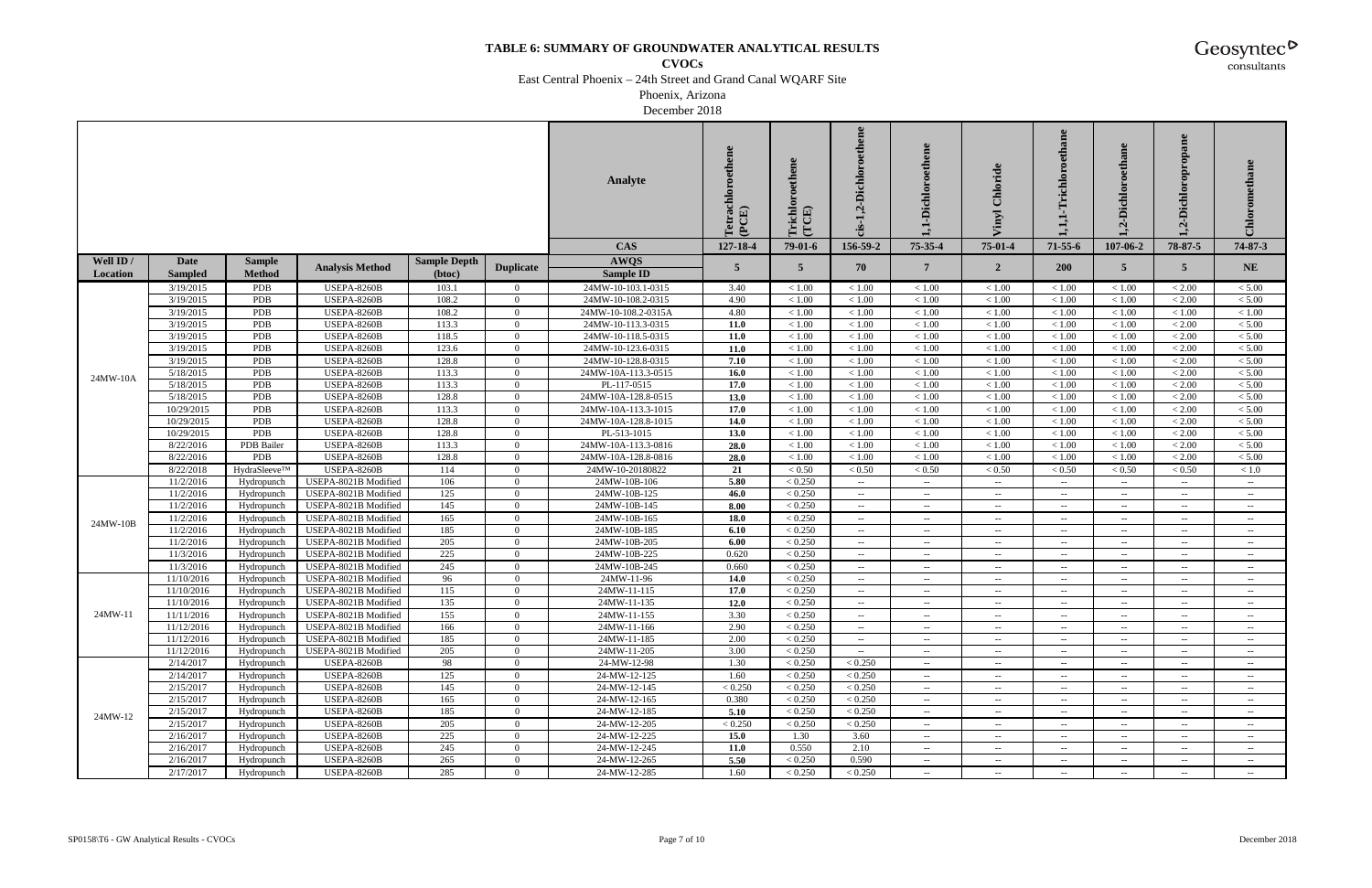**CVOCs**

East Central Phoenix – 24th Street and Grand Canal WQARF Site

Phoenix, Arizona

December 2018

|             |                      |                          |                                      |                     |                                  | <b>Analyte</b>                                    | $\frac{1}{\rm (PCE)}$ | richlo<br>(TCE)<br>⊨     | Dichloroethene<br>ù<br>cis-                           | 1,1-Dichloroethene                                  | $\mathbf{d}$<br>Chlori<br>lyni | thane<br>$\rm {Trichlo}$<br>H.                      | $\omega$<br>-Dichl<br>$\mathbf{v}$ | Dichloropropane<br>$\dot{q}$                          | $Ch$ loi                                       |
|-------------|----------------------|--------------------------|--------------------------------------|---------------------|----------------------------------|---------------------------------------------------|-----------------------|--------------------------|-------------------------------------------------------|-----------------------------------------------------|--------------------------------|-----------------------------------------------------|------------------------------------|-------------------------------------------------------|------------------------------------------------|
|             |                      |                          |                                      |                     |                                  | <b>CAS</b>                                        | 127-18-4              | $79-01-6$                | 156-59-2                                              | 75-35-4                                             | 75-01-4                        | 71-55-6                                             | 107-06-2                           | 78-87-5                                               | 74-87-3                                        |
| Well ID /   | Date                 | <b>Sample</b>            |                                      | <b>Sample Depth</b> |                                  | <b>AWQS</b>                                       |                       |                          |                                                       |                                                     |                                |                                                     |                                    |                                                       |                                                |
| Location    | <b>Sampled</b>       | <b>Method</b>            | <b>Analysis Method</b>               | (btoc)              | <b>Duplicate</b>                 | <b>Sample ID</b>                                  | $\overline{5}$        | 5                        | 70                                                    | $7\phantom{.0}$                                     | $\overline{2}$                 | <b>200</b>                                          | 5                                  | $\overline{5}$                                        | <b>NE</b>                                      |
|             | 2/17/2017            | Hydropunch               | <b>USEPA-8260B</b>                   | 305                 | $\mathbf{0}$                     | 24-MW-12-305                                      | 4.10                  | 0.260                    | 0.970                                                 | $\overline{\phantom{a}}$                            | $- -$                          | $\sim$                                              | $\sim$                             | $\hspace{0.1mm}-\hspace{0.1mm}-\hspace{0.1mm}$        | $\sim$ $-$                                     |
| 24MW-12     | 2/21/2017            | Hydropunch               | USEPA-8260B                          | 325                 | $\overline{0}$                   | 24-MW-12-325                                      | 0.680                 | < 0.250                  | < 0.250                                               | $\sim$                                              | $- -$                          | $\hspace{0.05cm} -\hspace{0.05cm} -\hspace{0.05cm}$ | $\sim$                             | $\hspace{0.1mm}-\hspace{0.1mm}-\hspace{0.1mm}$        | $\sim$                                         |
|             | 2/21/2017            | Hydropunch               | <b>USEPA-8260B</b>                   | $\overline{345}$    | $\overline{0}$                   | 24-MW-12-345                                      | 0.590                 | < 0.250                  | < 0.250                                               | $\sim$                                              | $- -$                          | $\sim$                                              | $\sim$                             | $\overline{\phantom{a}}$                              | $\sim$ $-$                                     |
| 24MW-13A    | 8/21/2018            | HydraSleeve™             | <b>USEPA-8260B</b>                   | 245                 | $\overline{0}$                   | 24MW-13-20180821                                  | 5.2                   | ${}< 0.50$               | ${}_{< 0.50}$                                         | < 0.50                                              | < 0.50                         | < 0.50                                              | < 0.50                             | < 0.50                                                | < 1.0                                          |
| 24MW-14     | 8/21/2018            | HydraSleeve™             | <b>USEPA-8260B</b>                   | 290                 | $\bf{0}$                         | 24MW-14-20180821                                  | < 0.50                | < 0.50                   | < 0.50                                                | < 0.50                                              | < 0.50                         | < 0.50                                              | < 0.50                             | < 0.50                                                | < 1.0                                          |
|             | 6/26/1990            | <b>UNK</b>               | <b>USEPA-601</b>                     | <b>NR</b>           | $\overline{0}$                   | 16.0E-06.8N_06261990SRP                           | 1.20                  | $\sim$ $\sim$            | $\mathcal{L}_{\mathcal{F}}$                           | $\sim$                                              | $\sim$                         | $\sim$                                              | $- -$ .                            | $\sim$                                                | $\sim$                                         |
|             | 6/26/1990            | <b>UNK</b>               | USEPA-601                            | NR                  | $\overline{0}$                   | 16.0E-06.8N06261990SRP                            | 1.20                  | $\sim$                   | $\hspace{0.1mm}-\hspace{0.1mm}-\hspace{0.1mm}$        | $\hspace{0.05cm} -\hspace{0.05cm} -\hspace{0.05cm}$ | $- -$                          | $\sim$ $-$                                          | $\sim$                             | $\hspace{0.05cm} -\hspace{0.05cm} -\hspace{0.05cm}$   | $\sim$ $-$                                     |
|             | 6/17/1991            | <b>UNK</b>               | USEPA-601                            | NR                  | $\overline{0}$                   | 16.0E-06.8N_06171991SRP                           | 3.80                  | $\sim$                   | $\sim$                                                | $\hspace{0.05cm} -\hspace{0.05cm} -\hspace{0.05cm}$ | $\sim$                         | $\sim$ $-$                                          | $\sim$ $-$                         | $\overline{\phantom{a}}$                              | $\sim$                                         |
|             | 6/17/1991            | <b>UNK</b>               | USEPA-601                            | NR                  | $\overline{0}$                   | 16.0E-06.8N06171991SRP                            | 3.80                  | $\sim$                   | $\hspace{0.1mm}-\hspace{0.1mm}-\hspace{0.1mm}$        | $\hspace{0.05cm} -\hspace{0.05cm} -\hspace{0.05cm}$ | $\sim$                         | $\sim$ $-$                                          | $\sim$ $-$                         | $\hspace{0.05cm} -\hspace{0.05cm} -\hspace{0.05cm}$   | $\hspace{0.1mm}-\hspace{0.1mm}-\hspace{0.1mm}$ |
|             | 9/11/1992            | <b>UNK</b>               | USEPA-601                            | NR                  | $\bf{0}$                         | 16.0E-06.8N 09111992SRP                           | 5.30                  | $--$                     | $\sim$                                                | $\overline{\phantom{a}}$                            | $--$                           | $\sim$                                              | $--$                               | $\sim$                                                | $\sim$                                         |
|             | 9/11/1992            | <b>UNK</b>               | <b>USEPA-601</b>                     | <b>NR</b>           | $\overline{0}$                   | 16.0E-06.8N09111992SRP                            | 5.30                  | $\sim$                   | $\hspace{0.05cm} - \hspace{0.05cm} - \hspace{0.05cm}$ | $\overline{\phantom{a}}$                            | $\sim$                         | $\hspace{0.05cm} -\hspace{0.05cm} -\hspace{0.05cm}$ | $\sim$ $\sim$                      | $\hspace{0.1mm}-\hspace{0.1mm}-\hspace{0.1mm}$        | $\hspace{0.1mm}-\hspace{0.1mm}-\hspace{0.1mm}$ |
|             | 7/13/1993            | <b>UNK</b>               | <b>USEPA-601</b>                     | NR                  | $\overline{0}$                   | 16.0E-06.8N_07131993SRP                           | 7.10                  | $\sim$                   | $\hspace{0.05cm} - \hspace{0.05cm} - \hspace{0.05cm}$ | $\hspace{0.05cm} -\hspace{0.05cm} -\hspace{0.05cm}$ | $- -$                          | $\hspace{0.05cm} -\hspace{0.05cm} -\hspace{0.05cm}$ | $\sim$                             | $\hspace{0.1mm}-\hspace{0.1mm}-\hspace{0.1mm}$        | $\sim$                                         |
|             | 7/13/1993            | <b>UNK</b>               | <b>USEPA-601</b>                     | <b>NR</b>           | $\overline{0}$                   | 16.0E-06.8N07131993SRP                            | 7.10                  | $\sim$                   | $\sim$                                                | $\overline{\phantom{a}}$                            | $--$                           | $\sim$                                              | $\overline{\phantom{m}}$           | $\sim$                                                | $--$                                           |
|             | 6/7/1994             | <b>UNK</b>               | USEPA-601                            | NR                  | $\overline{0}$                   | 16.0E-06.8N_06071994SRP                           | 5.20                  | $--$                     | $\sim$ $-$                                            | $\sim$ $\sim$                                       | $- -$                          | $\sim$ $\sim$                                       | $\overline{\phantom{m}}$           | $\overline{\phantom{m}}$                              | $\sim$ $-$                                     |
|             | 6/7/1994             | <b>UNK</b>               | USEPA-601                            | NR                  | $\overline{0}$                   | 16.0E-06.8N06071994SRP                            | 5.20                  | $--$                     | $\sim$                                                | $\overline{\phantom{a}}$                            | $--$                           | $- -$ .                                             | $--$                               | $\sim$                                                | $- -$                                          |
|             | 12/28/1995           | <b>UNK</b>               | <b>USEPA-601</b>                     | NR                  | $\overline{0}$                   | 16.0E-06.8N_12281995SRP                           | 8.80                  | $--$                     | $\sim$                                                | $\hspace{0.05cm} -\hspace{0.05cm} -\hspace{0.05cm}$ | $- -$                          | $\hspace{0.05cm} -\hspace{0.05cm} -\hspace{0.05cm}$ | $\sim$ $-$                         | $\sim$                                                | $\sim$ $-$                                     |
|             | 12/28/1995           | <b>UNK</b>               | USEPA-601                            | NR                  | $\overline{0}$                   | 16.0E-06.8N12281995SRP                            | 8.80                  | $\sim$                   | $\sim$ $-$                                            | $\hspace{0.05cm} -\hspace{0.05cm} -\hspace{0.05cm}$ | $--$                           | $\hspace{0.05cm} -\hspace{0.05cm} -\hspace{0.05cm}$ | $--$                               | $\hspace{0.1mm}-\hspace{0.1mm}-\hspace{0.1mm}$        | $\sim$                                         |
|             | 9/16/1996            | <b>UNK</b>               | <b>USEPA-601</b>                     | NR                  | $\overline{0}$                   | 16.0E-06.8N 09161996SRP                           | 7.20                  | $\sim$                   | $\sim$                                                | $\overline{\phantom{a}}$                            | $--$                           | $\hspace{0.05cm} -\hspace{0.05cm} -\hspace{0.05cm}$ | $\sim$ $-$                         | $\sim$                                                | $\overline{\phantom{a}}$                       |
|             | 9/16/1996            | <b>UNK</b>               | USEPA-601                            | NR                  | $\overline{0}$                   | 16.0E-06.8N09161996SRP                            | 7.20                  | $\sim$                   | $\sim$ $-$                                            | $\hspace{0.05cm} -\hspace{0.05cm} -\hspace{0.05cm}$ | $\sim$                         | $\hspace{0.05cm} -\hspace{0.05cm} -\hspace{0.05cm}$ | $\sim$ $-$                         | $\sim$ $\sim$                                         | $\hspace{0.1mm}-\hspace{0.1mm}-\hspace{0.1mm}$ |
|             | 7/30/1998            | <b>UNK</b>               | USEPA-601                            | NR                  | $\bf{0}$                         | 16.0E-06.8N 07301998SRP                           | 8.00                  | $--$                     | $\sim$                                                | $\overline{\phantom{a}}$                            | $--$                           | $\sim$                                              | $\sim$                             | $\sim$                                                | $\sim$                                         |
|             | 7/30/1998            | <b>UNK</b>               | USEPA-601                            | <b>NR</b>           | $\overline{0}$                   | 16.0E-06.8N07301998SRP                            | 8.00                  | $\sim$                   | $\overline{\phantom{a}}$                              | $\hspace{0.05cm} -\hspace{0.05cm} -\hspace{0.05cm}$ | $\sim$                         | $\hspace{0.05cm} -\hspace{0.05cm} -\hspace{0.05cm}$ | $\sim$ $-$                         | $\sim$                                                | $\hspace{0.1mm}-\hspace{0.1mm}-\hspace{0.1mm}$ |
|             | 2/4/1999             | <b>UNK</b>               | USEPA-601                            | NR                  | $\overline{0}$                   | 16.0E-06.8N_02041999SRP                           | 8.70                  | $\sim$                   | $\sim$ $-$                                            | $\hspace{0.05cm} -\hspace{0.05cm} -\hspace{0.05cm}$ | $\sim$                         | $\hspace{0.05cm} -\hspace{0.05cm} -\hspace{0.05cm}$ | $--$                               | $\hspace{0.05cm} - \hspace{0.05cm} - \hspace{0.05cm}$ | $\sim$                                         |
| SRP16E-6.8N | 2/4/1999             | <b>UNK</b>               | <b>USEPA-601</b>                     | NR                  | $\overline{0}$                   | 16.0E-06.8N02041999SRP                            | 8.70                  | $\sim$                   | $\sim$                                                | $\hspace{0.05cm} -\hspace{0.05cm} -\hspace{0.05cm}$ | $\sim$ $-$                     | $\hspace{0.05cm} -\hspace{0.05cm} -\hspace{0.05cm}$ | $\sim$ $-$                         | $- -$                                                 | $- -$                                          |
|             | 12/6/1999            | <b>UNK</b>               | USEPA-601                            | NR                  | $\overline{0}$                   | 16.0E-06.8N_12061999SRP                           | 8.00                  | $--$                     | $\sim$ $-$                                            | $\hspace{0.05cm} -\hspace{0.05cm} -\hspace{0.05cm}$ | $\sim$                         | $\hspace{0.05cm} -\hspace{0.05cm} -\hspace{0.05cm}$ | $\overline{\phantom{a}}$           | $\sim$                                                | $\sim$ $-$                                     |
|             | 12/6/1999            | <b>UNK</b>               | USEPA-601                            | NR                  | $\overline{0}$                   | 16.0E-06.8N12061999SRP                            | 8.00                  | $--$                     | $\sim$                                                | $\overline{\phantom{a}}$                            | $--$                           | $\sim$                                              | $\sim$                             | $\sim$                                                | $\sim$ $-$                                     |
|             | 3/2/2000             | <b>UNK</b>               | USEPA-601                            | $\rm NR$            | $\overline{0}$                   | 16.0E-06.8N 03022000SRP                           | 8.40                  | $\overline{\phantom{a}}$ | $\sim$                                                | $\hspace{0.05cm} -\hspace{0.05cm} -\hspace{0.05cm}$ | $\sim$ $-$                     | $\hspace{0.05cm} -\hspace{0.05cm} -\hspace{0.05cm}$ | $\sim$ $\sim$                      | $\sim$                                                | $\sim$ $-$                                     |
|             | 3/2/2000             | <b>UNK</b>               | <b>USEPA-601</b>                     | <b>NR</b>           | $\overline{0}$                   | 16.0E-06.8N03022000SRP                            | 8.40                  | $\overline{\phantom{a}}$ | $\sim$                                                | $\sim$                                              | $- -$                          | $\hspace{0.05cm} -\hspace{0.05cm} -\hspace{0.05cm}$ | $\sim$ $-$                         | $\sim$                                                | $\hspace{0.1mm}-\hspace{0.1mm}-\hspace{0.1mm}$ |
|             | 12/10/200            | <b>UNK</b>               | <b>USEPA-601</b>                     | NR                  | $\Omega$                         | 16.0E-06.8N_12102001SRP                           | 9.10                  | $\sim$ $\sim$            | $- -$                                                 | $\sim$ $\sim$                                       | $- -$                          | $\sim$ $\sim$                                       | $\sim$ $-$                         | $- -$                                                 | $\sim$                                         |
|             | 12/10/2001           | <b>UNK</b>               | <b>USEPA-601</b>                     | NR                  | $\overline{0}$                   | 16.0E-06.8N12102001SRP                            | 9.10                  | $\overline{\phantom{a}}$ | $\overline{\phantom{m}}$                              | $\sim$                                              | $\mathbf{u}$                   | $\sim$                                              | $\sim$ $\sim$                      | $\sim$                                                |                                                |
|             | 3/26/2002            | <b>UNK</b>               | <b>USEPA-601</b>                     | NR                  | $\Omega$                         | 16.0E-06.8N 03262002SRP<br>16.0E-06.8N03262002SRP | 7.40                  | $--$                     | $\mathbf{u}$                                          | $\sim$                                              | $\sim$                         | $\sim$                                              | $--$                               | $\mathbf{u}$                                          | $\sim$                                         |
|             | 3/26/2002            | <b>UNK</b>               | <b>USEPA-601</b>                     | NR                  | $\overline{0}$                   |                                                   | 7.40                  | $\sim$                   | $\sim$                                                | $\sim$                                              | $\sim$                         | $\hspace{0.05cm} -\hspace{0.05cm} -\hspace{0.05cm}$ | $--$                               | $\sim$                                                | $\sim$ $-$                                     |
|             | 3/6/2003<br>3/6/2003 | <b>UNK</b><br><b>UNK</b> | <b>USEPA-601</b>                     | NR<br>NR            | $\overline{0}$<br>$\overline{0}$ | 16.0E-06.8N_03062003SRP<br>16.0E-06.8N03062003SRP | 8.90<br>8.90          | $- -$                    | $\sim$ $-$                                            | $\sim$                                              | $\sim$                         | $\sim$                                              | $\sim$                             | $\hspace{0.1mm}-\hspace{0.1mm}-\hspace{0.1mm}$        | $\sim$                                         |
|             | 2/18/2004            | <b>UNK</b>               | <b>USEPA-601</b><br><b>USEPA-601</b> | NR                  | $\overline{0}$                   |                                                   | 6.80                  | $ -$                     | $--$                                                  | $\sim$ $\sim$                                       | $--$                           | $- -$                                               | $-  \,$                            | $- -$                                                 | $\sim$ $-$                                     |
|             | 2/18/2004            | <b>UNK</b>               | USEPA-601                            | NR                  | $\overline{0}$                   | 16.0E-06.8N_02182004SRP<br>16.0E-06.8N02182004SRP | 6.80                  | $\overline{\phantom{a}}$ |                                                       | $\sim$                                              | $\sim$ $-$                     | $\hspace{0.05cm} -\hspace{0.05cm} -\hspace{0.05cm}$ | $\sim$ $\sim$                      |                                                       | $\sim$ $-$                                     |
|             | 3/23/2005            | <b>UNK</b>               | <b>USEPA-601</b>                     | NR                  | $\overline{0}$                   | 16.0E-06.8N 03232005SRP                           | 12.0                  | $\sim$<br>$- -$          | $\rightarrow$<br>$\sim$                               | $\sim$                                              | $\sim$<br>$-  \,$              | $\sim$<br>$\sim$                                    | $\sim$<br>$- -$                    | $\sim$<br>$\sim$                                      | $\sim$ $-$<br>$\sim$ $-$                       |
|             | 3/23/2005            | <b>UNK</b>               | <b>USEPA-601</b>                     | NR                  | $\overline{0}$                   | 16.0E-06.8N03232005SRP                            | 12.0                  | $- -$                    | $\sim$                                                | $\sim$<br>$\sim$                                    | $-  \,$                        | $\sim$                                              | $\sim$                             | $\hspace{0.1mm}-\hspace{0.1mm}-\hspace{0.1mm}$        | $\sim$                                         |
|             | 3/14/2006            | <b>UNK</b>               | <b>USEPA-601</b>                     | NR                  | $\overline{0}$                   | 16.0E-06.8N 03142006SRP                           | 9.90                  | $\sim$                   | $\hspace{0.05cm} - \hspace{0.05cm} - \hspace{0.05cm}$ | $\overline{\phantom{a}}$                            | $- -$                          | $- -$ .                                             | $\overline{\phantom{a}}$           | $\overline{\phantom{m}}$                              | $--$                                           |
|             | 3/14/2006            | <b>UNK</b>               | <b>USEPA-601</b>                     | NR                  | $\overline{0}$                   | 16.0E-06.8N03142006SRP                            | 9.90                  | $\sim$                   | $\overline{\phantom{a}}$                              | $\hspace{0.05cm} -\hspace{0.05cm} -\hspace{0.05cm}$ | $\mathbf{u}$                   | $\sim$                                              | $--$                               | $\sim$                                                |                                                |
|             | 3/14/2006            | <b>UNK</b>               | USEPA-8260B                          | NR                  | $\overline{0}$                   | 16.0E-6.8N-03142006                               | 9.40                  | < 1.00                   | < 1.00                                                | < 1.00                                              | < 1.00                         | < 1.00                                              | < 1.00                             | < 1.00                                                | < 1.00                                         |
|             | 5/15/2007            | <b>UNK</b>               | <b>USEPA-601</b>                     | <b>NR</b>           | $\overline{0}$                   | 16.0E-06.8N 05152007SRP                           | 8.90                  | $\sim$ $\sim$            | $\sim$                                                | $\sim$                                              | $\sim$                         | $\sim$                                              | $\sim$ $-$                         | $\sim$                                                | $\sim$ $-$                                     |
|             |                      |                          |                                      |                     |                                  |                                                   |                       |                          |                                                       |                                                     |                                |                                                     |                                    |                                                       |                                                |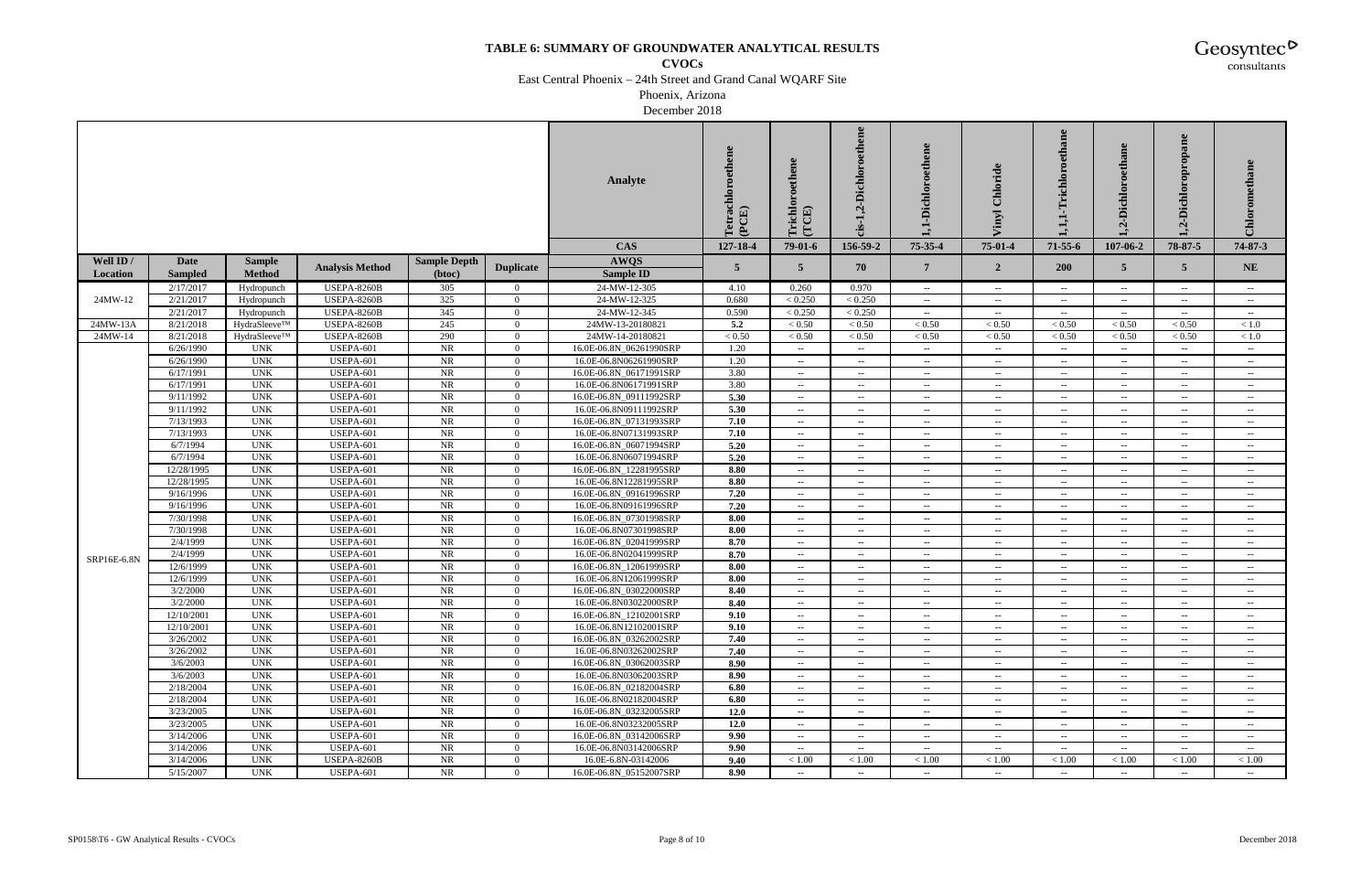**CVOCs**

East Central Phoenix – 24th Street and Grand Canal WQARF Site

Phoenix, Arizona

December 2018

|             |                         |                           |                                        |                     |                                  | <b>Analyte</b>                                | Tetrachloroethene<br>(PCE) | <b>Trichlor</b><br>(TCE)                 | ,2-Dichloroethene<br>$cis-1$                  | ,1-Dichloroethene        | Chloride<br>lvut.        | Trichloroethane<br>Ļ                                | $\bullet$<br>2-Dichl     | Dichloropropane<br>ù     | Chloromethane            |
|-------------|-------------------------|---------------------------|----------------------------------------|---------------------|----------------------------------|-----------------------------------------------|----------------------------|------------------------------------------|-----------------------------------------------|--------------------------|--------------------------|-----------------------------------------------------|--------------------------|--------------------------|--------------------------|
|             |                         |                           |                                        |                     |                                  | <b>CAS</b>                                    | 127-18-4                   | $79-01-6$                                | 156-59-2                                      | 75-35-4                  | 75-01-4                  | $71 - 55 - 6$                                       | 107-06-2                 | 78-87-5                  | 74-87-3                  |
| Well ID /   | Date                    | <b>Sample</b>             | <b>Analysis Method</b>                 | <b>Sample Depth</b> | <b>Duplicate</b>                 | AWQS                                          | 5 <sup>5</sup>             | $\overline{5}$                           | 70                                            | $7\phantom{.0}$          | $\overline{2}$           | <b>200</b>                                          | 5                        | 5 <sup>5</sup>           | <b>NE</b>                |
| Location    | <b>Sampled</b>          | <b>Method</b>             |                                        | (btoc)              |                                  | Sample ID                                     |                            |                                          |                                               |                          |                          |                                                     |                          |                          |                          |
|             | 5/15/2007<br>10/15/2007 | <b>UNK</b><br><b>UNK</b>  | <b>USEPA-601</b><br><b>USEPA-8260B</b> | NR<br>NR            | $\overline{0}$<br>$\overline{0}$ | 16.0E-06.8N05152007SRP<br>16.0E-6.8N-10152007 | 8.90<br>12.0               | $\overline{\phantom{m}}$<br>$< 1.00$ UR6 | $- -$<br>$<1.00$                              | $-\,$<br>$<1.00\,$       | $\sim$<br>$<1.00\,$      | $--$<br>< 1.00                                      | $--$<br>$<1.00\,$        | $- -$<br>< 1.00          | $\rightarrow$<br>< 2.50  |
|             | 10/15/2007              | $\ensuremath{\text{UNK}}$ | <b>USEPA-8260B</b>                     | <b>NR</b>           | $\overline{0}$                   | 16.0E-6.8ND-10152007                          | 12.0                       | $<1.00$ UR6                              | $<1.00$                                       | < 1.00                   | < 1.00                   | $<1.00$                                             | $<1.00\,$                | $<1.00$                  | < 2.50                   |
|             | 3/19/2008               | <b>UNK</b>                | <b>USEPA-601</b>                       | NR                  | $\overline{0}$                   | 16.0E-06.8N_03192008SRP                       | 9.70                       | $\sim$                                   | $\sim$ $-$                                    | $\overline{\phantom{m}}$ | $\sim$ $-$               | $\hspace{0.05cm} -\hspace{0.05cm} -\hspace{0.05cm}$ | $\sim$                   | $\sim$                   | $- -$                    |
|             | 3/19/2008               | $\ensuremath{\text{UNK}}$ | <b>USEPA-601</b>                       | NR                  | $\overline{0}$                   | 16.0E-06.8N03192008SRP                        | 9.70                       | $\overline{\phantom{m}}$                 | $\overline{\phantom{a}}$                      | $\overline{\phantom{a}}$ | $-$                      | $\overline{\phantom{m}}$                            | $\overline{\phantom{a}}$ | --                       | $\sim$                   |
|             | 4/21/2008               | <b>UNK</b>                | <b>USEPA-8260B</b>                     | <b>NR</b>           | $\mathbf{0}$                     | 16.0E-6.8N-04212008                           | 12.0                       | < 1.00                                   | < 1.00                                        | < 1.00                   | $<1.00\,$                | < 1.00                                              | < 1.00                   | < 1.00                   | < 2.50                   |
|             | 4/21/2008               | <b>UNK</b>                | <b>USEPA-8260B</b>                     | $\overline{0}$      | $\overline{0}$                   | 16.0E-6.8N-04212008_DEQ                       | 8.50                       | $<1.00$                                  | < 1.00                                        | < 1.00                   | $<1.00\,$                | < 1.00                                              | $<1.00\,$                | $<1.00$                  | $< 2.50$                 |
|             | 4/21/2008               | <b>UNK</b>                | <b>USEPA-8260B</b>                     | $\overline{0}$      | $\overline{4}$                   | 16.0E-6.8N-04212008_DEQ                       | 12.0                       | < 1.00                                   | < 1.00                                        | < 1.00                   | < 1.00                   | < 1.00                                              | < 1.00                   | < 1.00                   | < 2.50                   |
|             | 10/8/2008               | <b>UNK</b>                | <b>USEPA-8260B</b>                     | NR                  | $\overline{0}$                   | 16.0E-6.8N-10082008                           | 8.50                       | $<1.00$                                  | < 1.00                                        | $<1.00\,$                | $<1.00\,$                | $<1.00$                                             | $<1.00$                  | < 1.00                   | < 2.50                   |
|             | 10/8/2008               | $\ensuremath{\text{UNK}}$ | <b>USEPA-8260B</b>                     | <b>NR</b>           | $\overline{0}$                   | 16.0E-6.8N-600-10082008                       | 10.0                       | $<1.00\,$                                | < 1.00                                        | $<1.00\,$                | $<1.00$                  | $<1.00$                                             | $<1.00\,$                | < 1.00                   | < 2.50                   |
|             | 10/8/2008               | <b>UNK</b>                | <b>USEPA-8260B</b>                     | $\overline{0}$      | $\overline{0}$                   | 16.0E-6.8N-600-10082008_D                     | 10.0                       | $<1.00$                                  | $<1.00$                                       | $<1.00$                  | < 1.00                   | < 1.00                                              | $<1.00\,$                | $<1.00$                  | < 2.50                   |
|             | 6/2/2009                | <b>UNK</b>                | <b>USEPA-524.2</b>                     | NR                  | $\overline{0}$                   | 16.0E-06.8N_06022009SRP                       | 8.30                       | $\sim$                                   | $\sim$                                        | $\overline{\phantom{a}}$ | $\sim$                   | $\overline{\phantom{m}}$                            | $--$                     | $--$                     | $\sim$                   |
|             | 6/2/2009                | <b>UNK</b>                | <b>USEPA-524.2</b>                     | <b>NR</b>           | $\mathbf{0}$                     | 16.0E-06.8N06022009SRP                        | 8.30                       | $\sim$                                   | $\mathord{\hspace{1pt}\text{--}\hspace{1pt}}$ | $-\,$                    | $\sim$                   | $- -$                                               | $\sim$                   | $\sim$                   | $- -$                    |
|             | 7/31/2009               | <b>UNK</b>                | <b>USEPA-524.2</b>                     | $\overline{0}$      | $\overline{0}$                   | 16.0E-06.8N-07312009_DEQ                      | 8.30                       | $< 0.500$ UN1                            | $< 0.500$ UN1                                 | $\overline{\phantom{m}}$ | $< 0.500$ UN1            | $< 0.500$ UN1                                       | $< 0.500$ UN1            | $< 0.500$ UN1            | $< 0.500$ UN1            |
| SRP16E-6.8N | 7/31/2009               | <b>UNK</b>                | <b>USEPA-524.2</b>                     | $\overline{0}$      | $\overline{4}$                   | 16.0E-06.8N-07312009_DEQ                      | $- -$ .                    | $\sim$                                   | $\sim$                                        | $< 0.500$ UN1            | $\sim$                   | $\sim$ $\sim$                                       | $- -$                    | $\sim$                   | $\rightarrow$            |
|             | 1/25/2010               | <b>UNK</b>                | USEPA-624                              | <b>NR</b>           | $\overline{0}$                   | 16.0E-06.8N_01252010SRP                       | 8.40                       | $\sim$ $-$                               | $\mathbf{u}$                                  | $\sim$ $\sim$            | $\sim$                   | $\sim$ $\sim$                                       | $\overline{\phantom{a}}$ | $\overline{a}$           | $\sim$                   |
|             | 1/25/2010               | <b>UNK</b>                | <b>USEPA-624</b>                       | <b>NR</b>           | $\overline{0}$                   | 16.0E-06.8N01252010SRP                        | 8.40                       | $\sim$                                   | $\sim$                                        | $\overline{\phantom{a}}$ | $\sim$                   | $\sim$                                              | $\sim$                   | $\sim$                   | $\rightarrow$            |
|             | 1/28/2010               | <b>UNK</b>                | Unknown                                | NR                  | $\overline{0}$                   | SRP16E-6.8N-20100128                          | 8.40                       | ND                                       | $\sim$                                        | $\overline{\phantom{m}}$ | $\sim$                   | $\mathcal{L}_{\mathcal{F}}$                         | $\overline{\phantom{a}}$ | $- -$ .                  | $\rightarrow$            |
|             | 1/20/2011               | $\ensuremath{\text{UNK}}$ | USEPA-624                              | <b>NR</b>           | $\overline{0}$                   | 16.0E-06.8N_01202011SRP                       | 6.10                       | $\sim$ $-$                               | $\overline{\phantom{a}}$                      | $\overline{\phantom{a}}$ | $--$                     | $\sim$ $\sim$                                       | $\overline{\phantom{a}}$ | $\sim$                   | $\sim$ $-$               |
|             | 1/20/2011               | <b>UNK</b>                | USEPA-624                              | <b>NR</b>           | $\overline{0}$                   | 16.0E-06.8N01202011SRP                        | 6.10                       | $\sim$                                   | $\mathord{\hspace{1pt}\text{--}\hspace{1pt}}$ | $\overline{\phantom{a}}$ | $\sim$                   | $\overline{\phantom{m}}$                            | $--$                     | $--$                     | $\sim$                   |
|             | 2/2/2011                | <b>UNK</b>                | Unknown                                | <b>NR</b>           | $\overline{0}$                   | SRP16E-6.8N-20110202                          | 6.10                       | ND                                       | $\sim$ $\sim$                                 | $\overline{\phantom{a}}$ | $\sim$                   | $\overline{\phantom{a}}$                            | $\overline{\phantom{a}}$ | $\overline{\phantom{a}}$ | $\sim$                   |
|             | 1/17/2012               | <b>UNK</b>                | USEPA-624                              | <b>NR</b>           | $\overline{0}$                   | 16.0E-06.8N_01172012SRP                       | 6.10                       | $\sim$                                   | $\sim$ $\sim$                                 | $\overline{\phantom{a}}$ | $\sim$                   | $\hspace{0.05cm} -\hspace{0.05cm} -\hspace{0.05cm}$ | $\sim$                   | $\overline{\phantom{m}}$ | $\overline{\phantom{m}}$ |
|             | 1/17/2012               | <b>UNK</b>                | <b>USEPA-624</b>                       | NR                  | $\mathbf{0}$                     | 16.0E-06.8N01172012SRP                        | 6.10                       | $--$                                     | $\sim$                                        | $\overline{\phantom{a}}$ | $\overline{\phantom{m}}$ | $\overline{\phantom{a}}$                            | $- -$                    |                          | $\sim$                   |
|             | 1/7/2013                | <b>UNK</b>                | USEPA-624                              | NR                  | $\overline{0}$                   | 16.0E-06.8N_01072013SRP                       | 5.40                       | $- -$ .                                  | $\sim$                                        | $\overline{\phantom{a}}$ | $- -$ .                  | $\sim$                                              | $\sim$                   | $\sim$                   | $\sim$                   |
|             | 1/7/2013                | $\ensuremath{\text{UNK}}$ | <b>USEPA-624</b>                       | <b>NR</b>           | $\bf{0}$                         | 16.0E-06.8N01072013SRP                        | 5.40                       | $\sim$                                   | $\sim$                                        | $\overline{\phantom{m}}$ | $\sim$ $-$               | $\sim$                                              | $\sim$                   | $\sim$ $\sim$            | $\sim$ $\sim$            |
|             | 12/18/2013              | UNK                       | <b>USEPA-8260B</b>                     | <b>NR</b>           | $\overline{0}$                   | 16E-6.8N-1213                                 | 2.50                       | < 1.00                                   | < 1.00                                        | $<1.00$                  | < 1.00                   | < 1.00                                              | < 1.00                   | < 2.00                   | < 5.00                   |
|             | 1/14/2014               | $\ensuremath{\text{UNK}}$ | <b>USEPA-624</b>                       | <b>NR</b>           | $\overline{0}$                   | 16.0E-06.8N_01142014SRP                       | 5.10                       | $\sim$                                   | $\overline{\phantom{a}}$                      | $\overline{\phantom{a}}$ | $\sim$                   | $\sim$                                              | $- -$ .                  | $\sim$                   | $\sim$                   |
|             | 1/14/2014               | <b>UNK</b>                | USEPA-624                              | <b>NR</b>           | $\overline{0}$                   | 16.0E-06.8N01142014SRP                        | 5.10                       | < 0.500                                  | $\overline{\phantom{a}}$                      | $\overline{\phantom{m}}$ | $\sim$                   | $\sim$                                              | $\sim$                   | $\sim$                   | $- -$                    |
|             | 2/11/2015               | UNK                       | USEPA-624                              | NR                  | $\overline{0}$                   | 16.0E-06.8N02112015SRP                        | 4.70                       | < 0.500                                  | $\sim$ $\sim$                                 | $\sim$                   | $\sim$                   | $--$                                                | $--$                     | $- -$                    | $\overline{\phantom{a}}$ |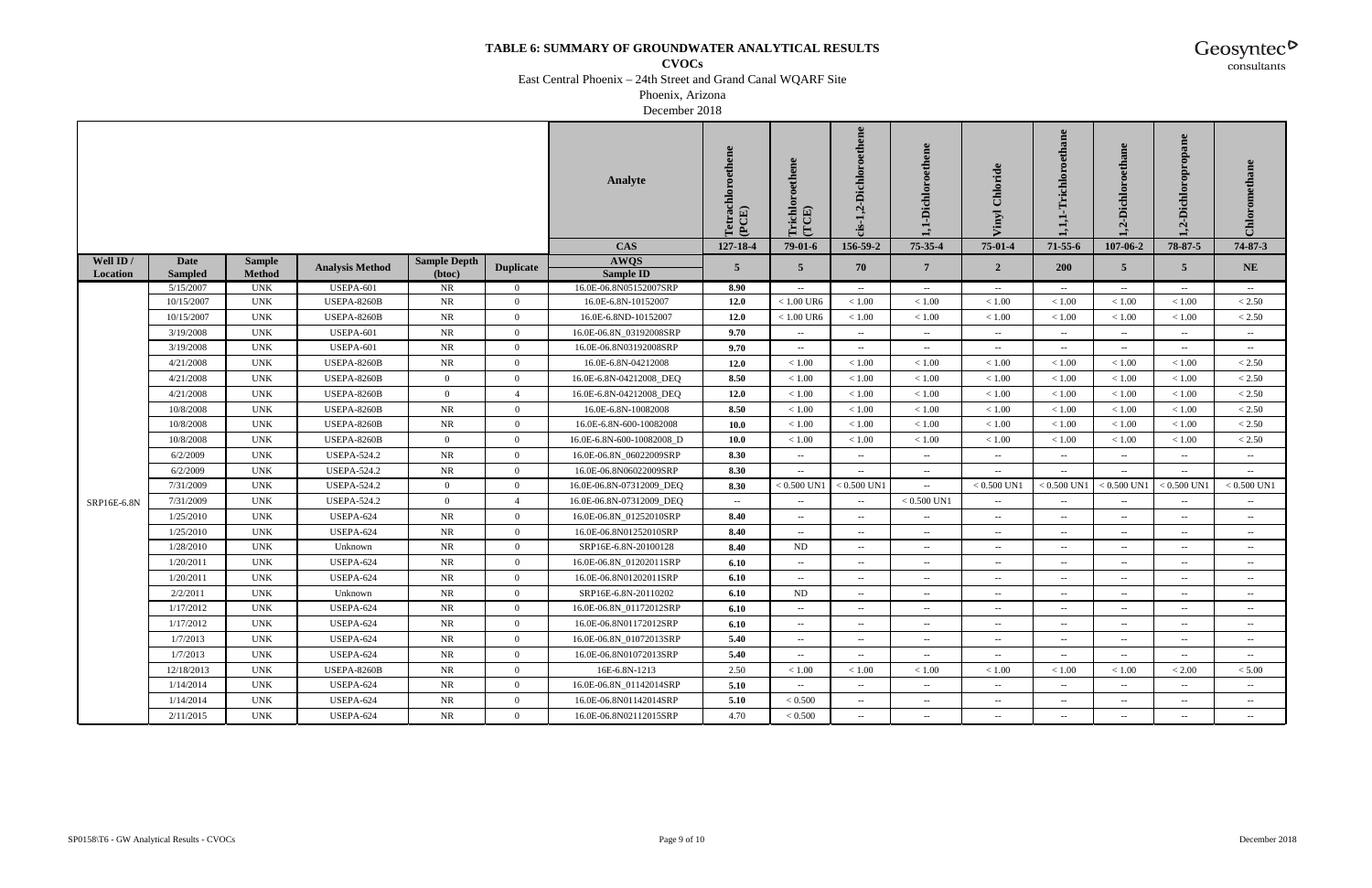**CVOCs**

East Central Phoenix – 24th Street and Grand Canal WQARF Site

Phoenix, Arizona

December 2018

|           |                |               |                        |                     |                  | Analyte      | e<br>Tetracl<br>(PCE) | Trichlon<br>(TCE) | eme<br>Ð<br>$\bullet$<br>Dichlor<br>$\mathbf{z}$<br>$\blacksquare$<br>si. | ്ധ<br>ہ<br>ب | $\mathbf{e}$<br>--<br>$\blacksquare$<br>-<br>-- | $\bullet$<br>- | ◠<br>$\sim$    | e<br>opai<br>$\mathbf{e}$<br>$\bullet$<br>Ξ<br>ರ<br>ã<br>$\mathbf{N}$<br>┙ | ്ധ<br>ට්   |
|-----------|----------------|---------------|------------------------|---------------------|------------------|--------------|-----------------------|-------------------|---------------------------------------------------------------------------|--------------|-------------------------------------------------|----------------|----------------|----------------------------------------------------------------------------|------------|
|           |                |               |                        |                     |                  | <b>CAS</b>   | 127-18-4              | 79-01-6           | 156-59-2                                                                  | 75-35-4      | $75-01-4$                                       | $71-55-6$      | $107 - 06 - 2$ | 78-87-5                                                                    | 74-87-3    |
| Well ID / | <b>Date</b>    | <b>Sample</b> | <b>Analysis Method</b> | <b>Sample Depth</b> | <b>Duplicate</b> | <b>AWQS</b>  |                       |                   | 70                                                                        |              |                                                 | 200            |                |                                                                            | <b>NE</b>  |
| Location  | <b>Sampled</b> | <b>Method</b> |                        | (btoc)              |                  | Sample ID    |                       |                   |                                                                           |              |                                                 |                |                | $\mathbf{E}$                                                               |            |
| 24-SV-07  | 2/7/2018       | Hydropunch    | <b>USEPA-8260B</b>     | 105                 |                  | 24-SV-07-105 | 0.59                  | < 0.50            | $\sim$ $-$                                                                | $\sim$ $-$   | $\sim$ $-$                                      | $\sim$ $-$     | $\sim$ $-$     | $\sim$ $-$                                                                 | $\sim$ $-$ |
| 24-SV-08  | 2/8/2018       | Hydropunch    | <b>USEPA-8260B</b>     | 105                 |                  | 24-SV-08-105 | 480                   | 0.87              | $\sim$ $-$                                                                | $- -$        | $\sim$ $-$                                      | $\sim$ $\sim$  | $\sim$ $-$     | $\sim$ $-$                                                                 | $\sim$ $-$ |
| 24-SV-09  | 2/10/2018      | Hydropunch    | <b>USEPA-8260B</b>     | 105                 |                  | 24-SV-09-105 | 4.0                   | < 0.12            | $\sim$ $-$                                                                | $- -$        | $\sim$ $-$                                      | $- -$          | $\sim$ $-$     | $-  \sim$                                                                  | $\sim$ $-$ |

*Notes & Acronyms:*

All units in micrograms per liter  $(\mu g/L)$ 

HydraSleeve™ = The sample depths coincide with the top of the HydraSleeve™ sampler. The HydraSleeve™ sampler was set in well at mid-screen; however, if the depth to water was lower than the screened interval, then the sam NE = Aquifer Water Quality Standard not established

 $NR = not recorded$ 

**BOLD** = Laboratory results equal or exceed the Aquifer Water Quality Standard (AWQS)

The reported sample depths were inferred to be measured as feet below top of casing (ft btoc); however, this information was not clearly presented in the referenced historical data sources. The method of sample depth calcu -  $=$  "Not analyzed; not available; or not applicable" as noted by prior consultants

CAS = Chemical Abstracts Service

CVOCs = chlorinated volatile organic compounds

ft btoc  $=$  feet below top of casing

N1 = The matrix spike duplicate recoveries for analytical batch 550-155410 were outside control limits for the following analytes: dichlorodifluoromethane. The target analyte also recovered high in the laboratory control s The analyte was not detected in the sample and has been flagged with an N1 in the matrix spike duplicate and parent sample

PDB = passive diffusion bag used to analyze for VOCs

PDB Bailer = passive diffusion bag bailer used to analyze for parameters other than VOCs

UNK = sample method unknown, not provided, or provided as "Discrete Interval Sampler" in original data source

USEPA = United States Environmental Protection Agency

Well  $ID = well$  identification

WQARF = Water Quality Assurance Revolving Fund

#### *Laboratory Notes & Qualifiers:*

The laboratory data presented in this table was obtained directly from copies of analytical reports prepated by State of Arizona certified laboratories. The relevant analytical reports are provided in Appendix H to this re

Data qualifiers presented in these tables are limited to those provided in the laboratory reports, and are not the result of a data verification or validation effort.

< N - Indicates below the minimum laboratory RL of N

D1 = Sample required dilution due to matrix

 $L1 =$ The associated blank spike recovery was above laboratory acceptance limits

L5 = The associated blank spike recovery was above laboratory/method acceptance limits. This analyte was not detected in the sample

ND = Reporting limit unknown; result was nondetect

R6 = Laboratory fortified duplicate/laboratory fortified blank duplicate relative percent difference exceeded method control limit. Recovery met acceptance criteria

V1 = Continuing calibration verification recovery was above method acceptance limits. This target analyte was not detected in the sample

 $U = \text{Nondetect}$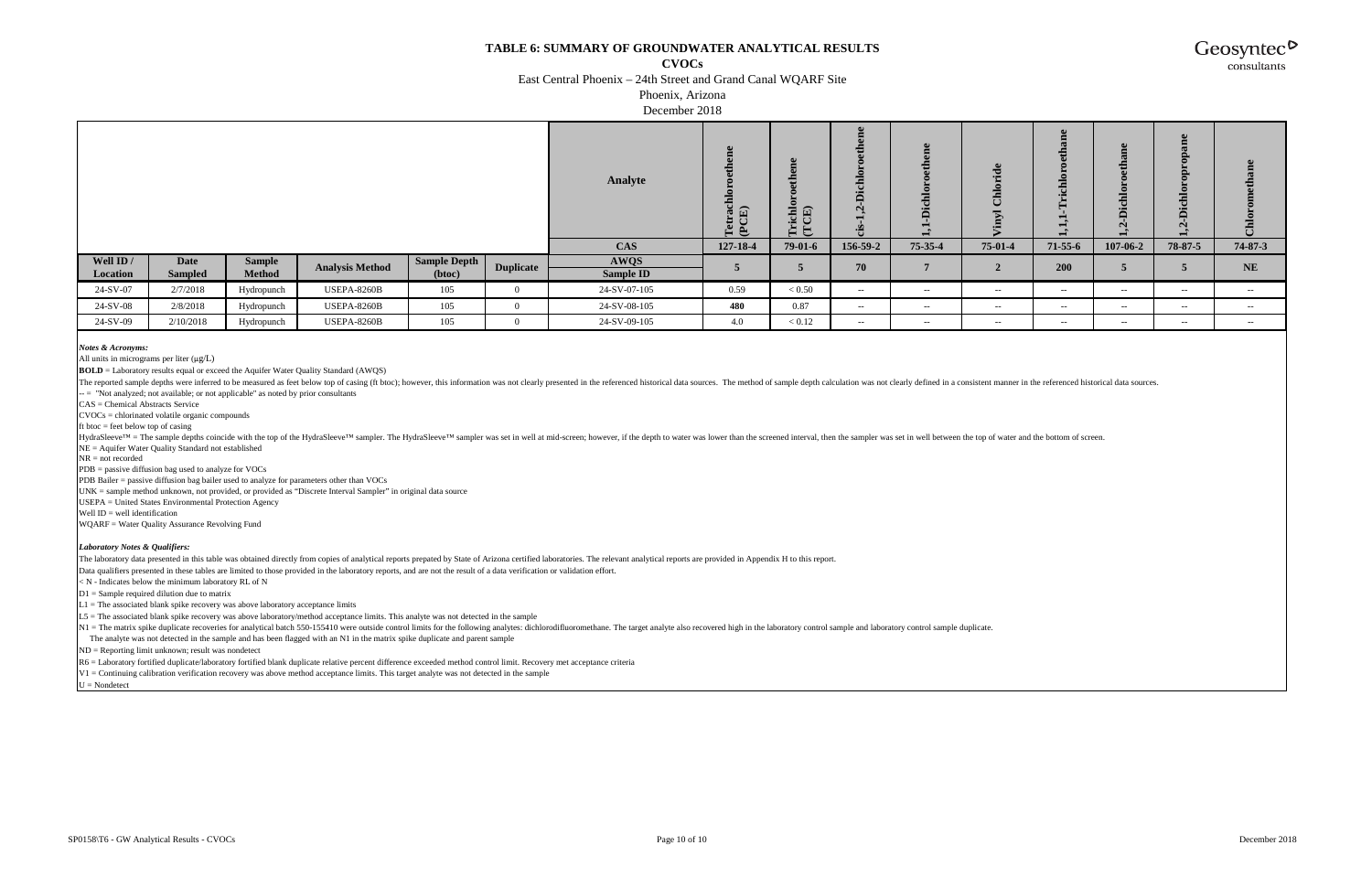#### **Petroleum Hydrocarbons (PHCs)**

East Central Phoenix – 24th Street and Grand Canal WQARF Site

Phoenix, Arizona December 2018

| <b>CAS</b><br>108-20-3<br>$71-43-2$<br>108-88-3<br>100-41-4<br>1330-20-7<br>1634-04-4<br>78-93-3<br>98-82-8<br>Well ID /<br><b>Date</b><br><b>AWQS</b><br><b>Sample Depth</b><br><b>Sample</b><br><b>Analysis Method</b><br><b>Duplicate</b><br>5<br>1,000<br>700<br>10,000<br><b>NE</b><br><b>NE</b><br><b>NE</b><br><b>NE</b><br><b>Sample ID</b><br><b>Sampled</b><br><b>Method</b><br>(btoc)<br>Location<br>10/22/2013<br><b>PDB</b><br><b>USEPA-8260B</b><br>91.1<br>AS-01-91.1-1013<br>< 1.00<br>< 3.00<br>$< 10.0$ U.V1<br>< 2.00<br>< 1.00<br>< 1.00<br>< 1.00<br>$\overline{0}$<br>$\sim$ $-$<br>96.3<br>10/22/2013<br>PDB<br><b>USEPA-8260B</b><br>< 1.00<br>< 3.00<br>$< 10.0$ U.V1<br>$< 2.00$<br>$\Omega$<br>AS-01-96.3-1013<br>< 1.00<br>< 1.00<br>< 1.00<br>$\sim$ $-$<br>PDB<br>10/22/2013<br><b>USEPA-8260B</b><br>101.7<br>AS-01-101.7-1013<br>< 1.00<br>< 1.00<br>< 1.00<br>< 3.00<br>$< 10.0$ U,V1<br>< 2.00<br>$\overline{0}$<br>< 1.00<br>$\sim$ $-$<br>PDB<br><b>USEPA-8260B</b><br>106.9<br>AS-01-106.9-1013<br>$<1.00\,$<br>< 3.00<br>< 2.00<br>10/22/2013<br>$\overline{0}$<br>< 1.00<br>< 1.00<br>< 1.00<br>< 10.0<br>$\sim$ $-$<br>10/22/2013<br>PDB<br>106.9<br>$< 2.00\,$<br>< 2.00<br>< 2.00<br>< 4.00<br><b>USEPA-8260B</b><br>$\Omega$<br>AS-01-106.9-1013A<br>$< 2.00$<br>< 20.0<br>< 2.00<br>$\sim$ $-$<br>10/22/2013<br>PDB<br><b>USEPA-8260B</b><br>112.2<br>$\overline{0}$<br>AS-01-112.2-1013<br>< 1.00<br>< 3.00<br>< 2.00<br>< 1.00<br>< 1.00<br>< 1.00<br>< 10.0<br>$\sim$ $-$<br>5/21/2014<br>PDB<br><b>USEPA-8260B</b><br>101.6<br>$\overline{0}$<br>AS-01-101.6-0514<br>< 1.00<br>< 3.00<br>< 2.00<br>< 1.00<br>< 1.00<br>$\sim$<br>$--$<br>$\sim$<br>5/21/2014<br>PDB<br><b>USEPA-8260B</b><br>101.6<br>$\overline{0}$<br>AS-01-101.6-0514A<br>< 10.0<br>< 10.0<br>< 10.0<br>< 20.0<br>< 10.0<br>$\sim$ $-$<br>$\sim$<br>$\sim$<br>PDB<br>112.2<br>5/21/2014<br><b>USEPA-8260B</b><br>$\Omega$<br>AS-01-112.2-0514<br>$<1.00\,$<br>< 1.00<br>< 3.00<br>$< 2.00$<br>< 1.00<br>$\overline{\phantom{m}}$<br>5/22/2014<br>HydraSleeve™<br><b>USEPA-8260B</b><br>95.2<br>$<1.00\,$<br>< 1.00<br>< 3.00<br>< 2.00<br>$\overline{0}$<br>AS-01-95.2-0514H<br>< 1.00<br>< 1.00<br>${}< 10.0$<br>$\hspace{0.1mm}-\hspace{0.1mm}-\hspace{0.1mm}$<br>12/17/2014<br>PDB<br><b>USEPA-8260B</b><br>96.3<br>$\overline{0}$<br>AS-01-96.3-1214<br>< 1.00<br>< 1.00<br>< 3.00<br>< 2.00<br>< 1.00<br>$\hspace{0.1mm}-\hspace{0.1mm}-\hspace{0.1mm}$<br>$\sim$ $\sim$<br>$\sim$<br><b>PDB</b><br><b>USEPA-8260B</b><br>101.6<br>$\theta$<br>AS-01-101.6-1214<br>$<1.00\,$<br>< 2.00<br>12/17/2014<br>< 1.00<br>< 1.00<br>< 3.00<br>$\sim$ $\sim$<br>$\sim$ $\sim$<br>12/17/2014<br><b>PDB</b><br><b>USEPA-8260B</b><br>AS-01-101.6-1214A<br>$<25.0\,$<br>< 25.0<br>< 25.0<br>< 25.0<br>101.6<br>$\overline{0}$<br>< 50.0<br>$\sim$<br>$\sim$ $-$<br>$\sim$<br>PDB<br><b>USEPA-8260B</b><br>112.2<br>$\overline{0}$<br>AS-01-112.2-1214<br>$<1.00\,$<br>< 3.00<br>$< 2.00$<br>12/17/2014<br>< 1.00<br>< 1.00<br>$\overline{\phantom{a}}$<br>$\mathcal{L}_{\mathcal{F}}$<br>$\sim$<br>12/17/2014<br>PDB<br><b>USEPA-8260B</b><br>112.2<br>PL-117-1214<br>$<1.00\,$<br>< 3.00<br>< 2.00<br>$\overline{0}$<br>< 1.00<br>< 1.00<br>$\sim$ $-$<br>$\sim$<br>$\sim$<br><b>PDB</b><br>96.3<br>3/19/2015<br><b>USEPA-8260B</b><br>$\Omega$<br>AS-01_24-96.3-0315<br>$<1.00\,$<br>< 1.00<br>< 3.00<br>< 2.00<br>< 1.00<br>$\overline{\phantom{m}}$<br>24AS-01<br>96.3<br>PDB<br><b>USEPA-8260B</b><br>PL-118-0315<br>$<1.00\,$<br>< 3.00<br>$< 2.00$<br>3/19/2015<br>$\overline{0}$<br>< 1.00<br>< 1.00<br>$\mathcal{L}_{\mathcal{F}}$<br><b>PDB</b><br>101.6<br>$<1.00\,$<br>< 3.00<br>< 2.00<br><b>USEPA-8260B</b><br>$\Omega$<br>AS-01_24-101.6-0315<br>< 1.00<br>3/19/2015<br>< 1.00<br>$\overline{\phantom{a}}$<br>$\mathcal{L}_{\mathcal{F}}$<br>$\hspace{0.1mm}-\hspace{0.1mm}-\hspace{0.1mm}$<br>3/19/2015<br><b>PDB</b><br><b>USEPA-8260B</b><br>112.2<br>$\overline{0}$<br>AS-01_24-112.2-0315<br>$<1.00\,$<br>< 1.00<br>< 3.00<br>< 2.00<br>< 1.00<br>$\sim$ $\sim$<br>$\sim$ $\sim$<br>$\sim$<br>96.3<br>AS-01_24-96.3-0515<br>$<1.00\,$<br>< 3.00<br>< 2.00<br>PDB<br><b>USEPA-8260B</b><br>$\overline{0}$<br>< 1.00<br>< 1.00<br>5/18/2015<br>$\sim$<br>$\sim$<br>$\sim$<br>5/18/2015<br>PDB<br><b>USEPA-8260B</b><br>AS-01_24-101.6-0515<br>< 2.00<br>101.6<br>$\overline{0}$<br>< 1.00<br>< 1.00<br>< 1.00<br>< 3.00<br>$\sim$ $-$<br>$\sim$ $\sim$<br>$\sim$ $-$<br>5/18/2015<br>PDB<br><b>USEPA-8260B</b><br>101.6<br>$\overline{0}$<br>AS-01_24-101.6-0515A<br>< 1.00<br>< 1.00<br>< 1.00<br>$< 2.00$<br>< 1.00<br>$\sim$ $-$<br>$\sim$<br>$\rightarrow$<br>112.2<br>PDB<br>$<1.00$<br>< 3.00<br>< 2.00<br>5/18/2015<br><b>USEPA-8260B</b><br>$\Omega$<br>AS-01_24-112.2-0515<br>$<1.00\,$<br>< 1.00<br>$\mathcal{L}_{\mathcal{F}}$<br>$--$<br>$--$<br>PDB<br>96.3<br>$\overline{0}$<br>$<1.00\,$<br>< 3.00<br>$< 2.00$<br>10/29/2015<br><b>USEPA-8260B</b><br>AS-01_24-96.3-1015<br>< 1.00<br>< 1.00<br>$--$<br>$\mathcal{L}_{\mathcal{F}}$<br>$- -$<br>PDB<br>$<1.00\,$<br>< 3.00<br>< 2.00<br>10/29/2015<br><b>USEPA-8260B</b><br>101.6<br>$\overline{0}$<br>AS-01_24-101.6-1015<br>< 1.00<br>< 1.00<br>$\sim$<br>$\overline{\phantom{a}}$<br>$- -$<br>PL-511-1015<br>10/29/2015<br><b>PDB</b><br><b>USEPA-8260B</b><br>101.6<br>$\overline{0}$<br>$<1.00\,$<br>< 1.00<br>< 1.00<br>< 3.00<br>< 2.00<br>$\sim$ $-$<br>$\sim$<br>$\hspace{0.1mm}-\hspace{0.1mm}-\hspace{0.1mm}$<br>112.2<br>AS-01_24-112.2-1015<br>10/29/2015<br><b>PDB</b><br><b>USEPA-8260B</b><br>$\Omega$<br>< 1.00<br>< 1.00<br>< 3.00<br>< 2.00<br>< 1.00<br>$--$<br>$\mathcal{L}_{\mathcal{F}}$<br>$\hspace{0.1mm}-\hspace{0.1mm}-\hspace{0.1mm}$<br>8/22/2016<br>PDB Bailer<br>96.3<br>$<1.00\,$<br>$< 3.00\,$<br>< 2.00<br><b>USEPA-8260B</b><br>$\overline{0}$<br>24AS-01-96.3-0816<br>< 1.00<br>< 1.00<br>$--$<br>$\mathcal{L}_{\mathcal{F}}$<br>$\sim$<br>8/22/2016<br>< 3.00<br>< 2.00<br><b>PDB</b><br>USEPA-8260B<br>101.6<br>$\Omega$<br>< 1.00<br>< 1.00<br>< 1.00<br>24AS-01-101.6-0816<br>8/22/2016<br><b>PDB</b><br><b>USEPA-8260B</b><br>112.2<br>$\Omega$<br>24AS-01-112.2-0816<br>< 1.00<br>< 1.00<br>< 1.00<br>< 3.00<br>< 2.00<br>$\overline{\phantom{m}}$<br>8/22/2018<br>HydraSleeve™<br><b>USEPA-8260B</b><br>106<br>< 5.0 U; D1<br>< 5.0 U; D1<br>< 5.0 U; D1<br>$< 15$ U;D1<br>< 5.0 U; D1<br>< 50 U;D1<br>< 5.0 U; D1<br>24AS-01-20180822<br>$\overline{0}$<br>8/22/2018<br>HydraSleeve™<br>106<br>< 5.0 U; D1<br><b>USEPA-8260B</b><br>24AS-01-20180822-Dup<br>< 5.0 U; D1<br>< 5.0 U;D1<br>< 15 U;D1<br>< 5.0 U; D1<br>< 50 U;D1<br>< 5.0 U; D1<br>97<br>12/5/2013<br><b>USEPA-8260B</b><br>$\overline{0}$<br>24MW-01-97<br>< 1.00<br>< 3.00<br>< 2.00<br>Hydropunch<br>< 1.00<br>< 1.00<br>< 1.00<br>< 10.0<br>12/5/2013<br><b>USEPA-8260B</b><br>115<br>$\overline{0}$<br>24MW-01-115<br>< 1.00<br>< 3.00<br>< 2.00<br>Hydropunch<br>< 1.00<br>< 1.00<br>< 1.00<br>< 10.0<br>125<br>12/5/2013<br><b>USEPA-8260B</b><br>$\overline{0}$<br>24MW-01-125<br>< 1.00<br>1.00<br>< 1.00<br>< 3.00<br>< 1.00<br>< 10.0<br>< 2.00<br>Hydropunch<br>$\sim$ $-$<br>4/11/2014<br><b>PDB</b><br><b>USEPA-8260B</b><br>104.9<br>$\overline{0}$<br>24MW-01-104.9-0414<br>< 1.00<br>< 1.00<br>< 3.00<br>< 2.00<br>< 1.00<br>$\sim$<br>$\sim$ $-$<br>$\sim$<br>24MW-01A<br>4/11/2014<br>PDB<br><b>USEPA-8260B</b><br>< 3.00<br>110.5<br>$\overline{0}$<br>24MW-01-110.5-0414<br>< 1.00<br>< 1.00<br>< 1.00<br>< 2.00<br>$\sim$ $-$<br>$\sim$<br>$\sim$<br>4/11/2014<br>PDB<br><b>USEPA-8260B</b><br>116.2<br>< 3.00<br>< 2.00<br>$\overline{0}$<br>24MW-01-116.2-0414<br>< 1.00<br>< 1.00<br>< 1.00<br>$--$<br>$\sim$<br>PDB<br>121.8<br>24MW-01-121.8-0414<br>< 1.00<br>< 3.00<br>< 2.00<br>4/11/2014<br><b>USEPA-8260B</b><br>$\overline{0}$<br>< 1.00<br>< 1.00<br>$\sim$<br>$\sim$ $\sim$<br>4/11/2014<br><b>PDB</b><br><b>USEPA-8260B</b><br>121.8<br>$\overline{0}$<br>< 3.00<br>< 2.00<br>PL-109-0414<br>< 1.00<br>< 1.00<br>< 1.00<br>$- -$ .<br>$\sim$ $\sim$<br>$--$<br>5/21/2014<br><b>PDB</b><br><b>USEPA-8260B</b><br>104.9<br>$\overline{0}$<br>24MW-01-104.9-0514<br>< 1.00<br>< 1.00<br>< 1.00<br>< 3.00<br>< 2.00<br>$\sim$ $\sim$<br>$\overline{\phantom{a}}$<br>24MW-01A<br><b>USEPA-8260B</b><br>12/17/2014<br>PDB<br>93.7<br>$\mathbf{0}$<br>24MW-01-93.7-1214<br>< 1.00<br>< 1.00<br>< 1.00<br>< 3.00<br>< 2.00<br>$\sim$ $-$<br>$\sim$ $\sim$<br>$\sim$ $-$ |  |  |  | <b>Analyte</b> | Benzene | ಕ | Ethylbenzene | Total<br>Xylenes. | tert-Butyl<br>(MTBE)<br>Methyl<br>Ether | 2-butanon<br>(MEK) | ene<br>ropylb. | Ether<br><b>Diisopropyl</b> |
|------------------------------------------------------------------------------------------------------------------------------------------------------------------------------------------------------------------------------------------------------------------------------------------------------------------------------------------------------------------------------------------------------------------------------------------------------------------------------------------------------------------------------------------------------------------------------------------------------------------------------------------------------------------------------------------------------------------------------------------------------------------------------------------------------------------------------------------------------------------------------------------------------------------------------------------------------------------------------------------------------------------------------------------------------------------------------------------------------------------------------------------------------------------------------------------------------------------------------------------------------------------------------------------------------------------------------------------------------------------------------------------------------------------------------------------------------------------------------------------------------------------------------------------------------------------------------------------------------------------------------------------------------------------------------------------------------------------------------------------------------------------------------------------------------------------------------------------------------------------------------------------------------------------------------------------------------------------------------------------------------------------------------------------------------------------------------------------------------------------------------------------------------------------------------------------------------------------------------------------------------------------------------------------------------------------------------------------------------------------------------------------------------------------------------------------------------------------------------------------------------------------------------------------------------------------------------------------------------------------------------------------------------------------------------------------------------------------------------------------------------------------------------------------------------------------------------------------------------------------------------------------------------------------------------------------------------------------------------------------------------------------------------------------------------------------------------------------------------------------------------------------------------------------------------------------------------------------------------------------------------------------------------------------------------------------------------------------------------------------------------------------------------------------------------------------------------------------------------------------------------------------------------------------------------------------------------------------------------------------------------------------------------------------------------------------------------------------------------------------------------------------------------------------------------------------------------------------------------------------------------------------------------------------------------------------------------------------------------------------------------------------------------------------------------------------------------------------------------------------------------------------------------------------------------------------------------------------------------------------------------------------------------------------------------------------------------------------------------------------------------------------------------------------------------------------------------------------------------------------------------------------------------------------------------------------------------------------------------------------------------------------------------------------------------------------------------------------------------------------------------------------------------------------------------------------------------------------------------------------------------------------------------------------------------------------------------------------------------------------------------------------------------------------------------------------------------------------------------------------------------------------------------------------------------------------------------------------------------------------------------------------------------------------------------------------------------------------------------------------------------------------------------------------------------------------------------------------------------------------------------------------------------------------------------------------------------------------------------------------------------------------------------------------------------------------------------------------------------------------------------------------------------------------------------------------------------------------------------------------------------------------------------------------------------------------------------------------------------------------------------------------------------------------------------------------------------------------------------------------------------------------------------------------------------------------------------------------------------------------------------------------------------------------------------------------------------------------------------------------------------------------------------------------------------------------------------------------------------------------------------------------------------------------------------------------------------------------------------------------------------------------------------------------------------------------------------------------------------------------------------------------------------------------------------------------------------------------------------------------------------------------------------------------------------------------------------------------------------------------------------------------------------------------------------------------------------------------------------------------------------------------------------------------------------------------------------------------------------------------------------------------------------------------------------------------------------------------------------------------------------------------------------------------------------------------------------------------------------------------------------------------------------------------------------------------------------------------------------------------------------------------------------------------------------------------------------------------------------------------------------------------------------------------------------------------------------------------------------------------------------------------------------------------------------------------------------------------------------------------------------------------------------------------------------------------------------------------------------------------------------------------------------------------------------------------------------------------------------------------------------------------------------------------------------------------------------------------------------------------------------------------------------------------------------------------------------------------------------------------------------------|--|--|--|----------------|---------|---|--------------|-------------------|-----------------------------------------|--------------------|----------------|-----------------------------|
|                                                                                                                                                                                                                                                                                                                                                                                                                                                                                                                                                                                                                                                                                                                                                                                                                                                                                                                                                                                                                                                                                                                                                                                                                                                                                                                                                                                                                                                                                                                                                                                                                                                                                                                                                                                                                                                                                                                                                                                                                                                                                                                                                                                                                                                                                                                                                                                                                                                                                                                                                                                                                                                                                                                                                                                                                                                                                                                                                                                                                                                                                                                                                                                                                                                                                                                                                                                                                                                                                                                                                                                                                                                                                                                                                                                                                                                                                                                                                                                                                                                                                                                                                                                                                                                                                                                                                                                                                                                                                                                                                                                                                                                                                                                                                                                                                                                                                                                                                                                                                                                                                                                                                                                                                                                                                                                                                                                                                                                                                                                                                                                                                                                                                                                                                                                                                                                                                                                                                                                                                                                                                                                                                                                                                                                                                                                                                                                                                                                                                                                                                                                                                                                                                                                                                                                                                                                                                                                                                                                                                                                                                                                                                                                                                                                                                                                                                                                                                                                                                                                                                                                                                                                                                                                                                                                                                                                                                                                                                                                                                                                                                                                                                                                                                                                                                                                                                                                                                                                                                                            |  |  |  |                |         |   |              |                   |                                         |                    |                |                             |
|                                                                                                                                                                                                                                                                                                                                                                                                                                                                                                                                                                                                                                                                                                                                                                                                                                                                                                                                                                                                                                                                                                                                                                                                                                                                                                                                                                                                                                                                                                                                                                                                                                                                                                                                                                                                                                                                                                                                                                                                                                                                                                                                                                                                                                                                                                                                                                                                                                                                                                                                                                                                                                                                                                                                                                                                                                                                                                                                                                                                                                                                                                                                                                                                                                                                                                                                                                                                                                                                                                                                                                                                                                                                                                                                                                                                                                                                                                                                                                                                                                                                                                                                                                                                                                                                                                                                                                                                                                                                                                                                                                                                                                                                                                                                                                                                                                                                                                                                                                                                                                                                                                                                                                                                                                                                                                                                                                                                                                                                                                                                                                                                                                                                                                                                                                                                                                                                                                                                                                                                                                                                                                                                                                                                                                                                                                                                                                                                                                                                                                                                                                                                                                                                                                                                                                                                                                                                                                                                                                                                                                                                                                                                                                                                                                                                                                                                                                                                                                                                                                                                                                                                                                                                                                                                                                                                                                                                                                                                                                                                                                                                                                                                                                                                                                                                                                                                                                                                                                                                                                            |  |  |  |                |         |   |              |                   |                                         |                    |                |                             |
|                                                                                                                                                                                                                                                                                                                                                                                                                                                                                                                                                                                                                                                                                                                                                                                                                                                                                                                                                                                                                                                                                                                                                                                                                                                                                                                                                                                                                                                                                                                                                                                                                                                                                                                                                                                                                                                                                                                                                                                                                                                                                                                                                                                                                                                                                                                                                                                                                                                                                                                                                                                                                                                                                                                                                                                                                                                                                                                                                                                                                                                                                                                                                                                                                                                                                                                                                                                                                                                                                                                                                                                                                                                                                                                                                                                                                                                                                                                                                                                                                                                                                                                                                                                                                                                                                                                                                                                                                                                                                                                                                                                                                                                                                                                                                                                                                                                                                                                                                                                                                                                                                                                                                                                                                                                                                                                                                                                                                                                                                                                                                                                                                                                                                                                                                                                                                                                                                                                                                                                                                                                                                                                                                                                                                                                                                                                                                                                                                                                                                                                                                                                                                                                                                                                                                                                                                                                                                                                                                                                                                                                                                                                                                                                                                                                                                                                                                                                                                                                                                                                                                                                                                                                                                                                                                                                                                                                                                                                                                                                                                                                                                                                                                                                                                                                                                                                                                                                                                                                                                                            |  |  |  |                |         |   |              |                   |                                         |                    |                |                             |
|                                                                                                                                                                                                                                                                                                                                                                                                                                                                                                                                                                                                                                                                                                                                                                                                                                                                                                                                                                                                                                                                                                                                                                                                                                                                                                                                                                                                                                                                                                                                                                                                                                                                                                                                                                                                                                                                                                                                                                                                                                                                                                                                                                                                                                                                                                                                                                                                                                                                                                                                                                                                                                                                                                                                                                                                                                                                                                                                                                                                                                                                                                                                                                                                                                                                                                                                                                                                                                                                                                                                                                                                                                                                                                                                                                                                                                                                                                                                                                                                                                                                                                                                                                                                                                                                                                                                                                                                                                                                                                                                                                                                                                                                                                                                                                                                                                                                                                                                                                                                                                                                                                                                                                                                                                                                                                                                                                                                                                                                                                                                                                                                                                                                                                                                                                                                                                                                                                                                                                                                                                                                                                                                                                                                                                                                                                                                                                                                                                                                                                                                                                                                                                                                                                                                                                                                                                                                                                                                                                                                                                                                                                                                                                                                                                                                                                                                                                                                                                                                                                                                                                                                                                                                                                                                                                                                                                                                                                                                                                                                                                                                                                                                                                                                                                                                                                                                                                                                                                                                                                            |  |  |  |                |         |   |              |                   |                                         |                    |                |                             |
|                                                                                                                                                                                                                                                                                                                                                                                                                                                                                                                                                                                                                                                                                                                                                                                                                                                                                                                                                                                                                                                                                                                                                                                                                                                                                                                                                                                                                                                                                                                                                                                                                                                                                                                                                                                                                                                                                                                                                                                                                                                                                                                                                                                                                                                                                                                                                                                                                                                                                                                                                                                                                                                                                                                                                                                                                                                                                                                                                                                                                                                                                                                                                                                                                                                                                                                                                                                                                                                                                                                                                                                                                                                                                                                                                                                                                                                                                                                                                                                                                                                                                                                                                                                                                                                                                                                                                                                                                                                                                                                                                                                                                                                                                                                                                                                                                                                                                                                                                                                                                                                                                                                                                                                                                                                                                                                                                                                                                                                                                                                                                                                                                                                                                                                                                                                                                                                                                                                                                                                                                                                                                                                                                                                                                                                                                                                                                                                                                                                                                                                                                                                                                                                                                                                                                                                                                                                                                                                                                                                                                                                                                                                                                                                                                                                                                                                                                                                                                                                                                                                                                                                                                                                                                                                                                                                                                                                                                                                                                                                                                                                                                                                                                                                                                                                                                                                                                                                                                                                                                                            |  |  |  |                |         |   |              |                   |                                         |                    |                |                             |
|                                                                                                                                                                                                                                                                                                                                                                                                                                                                                                                                                                                                                                                                                                                                                                                                                                                                                                                                                                                                                                                                                                                                                                                                                                                                                                                                                                                                                                                                                                                                                                                                                                                                                                                                                                                                                                                                                                                                                                                                                                                                                                                                                                                                                                                                                                                                                                                                                                                                                                                                                                                                                                                                                                                                                                                                                                                                                                                                                                                                                                                                                                                                                                                                                                                                                                                                                                                                                                                                                                                                                                                                                                                                                                                                                                                                                                                                                                                                                                                                                                                                                                                                                                                                                                                                                                                                                                                                                                                                                                                                                                                                                                                                                                                                                                                                                                                                                                                                                                                                                                                                                                                                                                                                                                                                                                                                                                                                                                                                                                                                                                                                                                                                                                                                                                                                                                                                                                                                                                                                                                                                                                                                                                                                                                                                                                                                                                                                                                                                                                                                                                                                                                                                                                                                                                                                                                                                                                                                                                                                                                                                                                                                                                                                                                                                                                                                                                                                                                                                                                                                                                                                                                                                                                                                                                                                                                                                                                                                                                                                                                                                                                                                                                                                                                                                                                                                                                                                                                                                                                            |  |  |  |                |         |   |              |                   |                                         |                    |                |                             |
|                                                                                                                                                                                                                                                                                                                                                                                                                                                                                                                                                                                                                                                                                                                                                                                                                                                                                                                                                                                                                                                                                                                                                                                                                                                                                                                                                                                                                                                                                                                                                                                                                                                                                                                                                                                                                                                                                                                                                                                                                                                                                                                                                                                                                                                                                                                                                                                                                                                                                                                                                                                                                                                                                                                                                                                                                                                                                                                                                                                                                                                                                                                                                                                                                                                                                                                                                                                                                                                                                                                                                                                                                                                                                                                                                                                                                                                                                                                                                                                                                                                                                                                                                                                                                                                                                                                                                                                                                                                                                                                                                                                                                                                                                                                                                                                                                                                                                                                                                                                                                                                                                                                                                                                                                                                                                                                                                                                                                                                                                                                                                                                                                                                                                                                                                                                                                                                                                                                                                                                                                                                                                                                                                                                                                                                                                                                                                                                                                                                                                                                                                                                                                                                                                                                                                                                                                                                                                                                                                                                                                                                                                                                                                                                                                                                                                                                                                                                                                                                                                                                                                                                                                                                                                                                                                                                                                                                                                                                                                                                                                                                                                                                                                                                                                                                                                                                                                                                                                                                                                                            |  |  |  |                |         |   |              |                   |                                         |                    |                |                             |
|                                                                                                                                                                                                                                                                                                                                                                                                                                                                                                                                                                                                                                                                                                                                                                                                                                                                                                                                                                                                                                                                                                                                                                                                                                                                                                                                                                                                                                                                                                                                                                                                                                                                                                                                                                                                                                                                                                                                                                                                                                                                                                                                                                                                                                                                                                                                                                                                                                                                                                                                                                                                                                                                                                                                                                                                                                                                                                                                                                                                                                                                                                                                                                                                                                                                                                                                                                                                                                                                                                                                                                                                                                                                                                                                                                                                                                                                                                                                                                                                                                                                                                                                                                                                                                                                                                                                                                                                                                                                                                                                                                                                                                                                                                                                                                                                                                                                                                                                                                                                                                                                                                                                                                                                                                                                                                                                                                                                                                                                                                                                                                                                                                                                                                                                                                                                                                                                                                                                                                                                                                                                                                                                                                                                                                                                                                                                                                                                                                                                                                                                                                                                                                                                                                                                                                                                                                                                                                                                                                                                                                                                                                                                                                                                                                                                                                                                                                                                                                                                                                                                                                                                                                                                                                                                                                                                                                                                                                                                                                                                                                                                                                                                                                                                                                                                                                                                                                                                                                                                                                            |  |  |  |                |         |   |              |                   |                                         |                    |                |                             |
|                                                                                                                                                                                                                                                                                                                                                                                                                                                                                                                                                                                                                                                                                                                                                                                                                                                                                                                                                                                                                                                                                                                                                                                                                                                                                                                                                                                                                                                                                                                                                                                                                                                                                                                                                                                                                                                                                                                                                                                                                                                                                                                                                                                                                                                                                                                                                                                                                                                                                                                                                                                                                                                                                                                                                                                                                                                                                                                                                                                                                                                                                                                                                                                                                                                                                                                                                                                                                                                                                                                                                                                                                                                                                                                                                                                                                                                                                                                                                                                                                                                                                                                                                                                                                                                                                                                                                                                                                                                                                                                                                                                                                                                                                                                                                                                                                                                                                                                                                                                                                                                                                                                                                                                                                                                                                                                                                                                                                                                                                                                                                                                                                                                                                                                                                                                                                                                                                                                                                                                                                                                                                                                                                                                                                                                                                                                                                                                                                                                                                                                                                                                                                                                                                                                                                                                                                                                                                                                                                                                                                                                                                                                                                                                                                                                                                                                                                                                                                                                                                                                                                                                                                                                                                                                                                                                                                                                                                                                                                                                                                                                                                                                                                                                                                                                                                                                                                                                                                                                                                                            |  |  |  |                |         |   |              |                   |                                         |                    |                |                             |
|                                                                                                                                                                                                                                                                                                                                                                                                                                                                                                                                                                                                                                                                                                                                                                                                                                                                                                                                                                                                                                                                                                                                                                                                                                                                                                                                                                                                                                                                                                                                                                                                                                                                                                                                                                                                                                                                                                                                                                                                                                                                                                                                                                                                                                                                                                                                                                                                                                                                                                                                                                                                                                                                                                                                                                                                                                                                                                                                                                                                                                                                                                                                                                                                                                                                                                                                                                                                                                                                                                                                                                                                                                                                                                                                                                                                                                                                                                                                                                                                                                                                                                                                                                                                                                                                                                                                                                                                                                                                                                                                                                                                                                                                                                                                                                                                                                                                                                                                                                                                                                                                                                                                                                                                                                                                                                                                                                                                                                                                                                                                                                                                                                                                                                                                                                                                                                                                                                                                                                                                                                                                                                                                                                                                                                                                                                                                                                                                                                                                                                                                                                                                                                                                                                                                                                                                                                                                                                                                                                                                                                                                                                                                                                                                                                                                                                                                                                                                                                                                                                                                                                                                                                                                                                                                                                                                                                                                                                                                                                                                                                                                                                                                                                                                                                                                                                                                                                                                                                                                                                            |  |  |  |                |         |   |              |                   |                                         |                    |                |                             |
|                                                                                                                                                                                                                                                                                                                                                                                                                                                                                                                                                                                                                                                                                                                                                                                                                                                                                                                                                                                                                                                                                                                                                                                                                                                                                                                                                                                                                                                                                                                                                                                                                                                                                                                                                                                                                                                                                                                                                                                                                                                                                                                                                                                                                                                                                                                                                                                                                                                                                                                                                                                                                                                                                                                                                                                                                                                                                                                                                                                                                                                                                                                                                                                                                                                                                                                                                                                                                                                                                                                                                                                                                                                                                                                                                                                                                                                                                                                                                                                                                                                                                                                                                                                                                                                                                                                                                                                                                                                                                                                                                                                                                                                                                                                                                                                                                                                                                                                                                                                                                                                                                                                                                                                                                                                                                                                                                                                                                                                                                                                                                                                                                                                                                                                                                                                                                                                                                                                                                                                                                                                                                                                                                                                                                                                                                                                                                                                                                                                                                                                                                                                                                                                                                                                                                                                                                                                                                                                                                                                                                                                                                                                                                                                                                                                                                                                                                                                                                                                                                                                                                                                                                                                                                                                                                                                                                                                                                                                                                                                                                                                                                                                                                                                                                                                                                                                                                                                                                                                                                                            |  |  |  |                |         |   |              |                   |                                         |                    |                |                             |
|                                                                                                                                                                                                                                                                                                                                                                                                                                                                                                                                                                                                                                                                                                                                                                                                                                                                                                                                                                                                                                                                                                                                                                                                                                                                                                                                                                                                                                                                                                                                                                                                                                                                                                                                                                                                                                                                                                                                                                                                                                                                                                                                                                                                                                                                                                                                                                                                                                                                                                                                                                                                                                                                                                                                                                                                                                                                                                                                                                                                                                                                                                                                                                                                                                                                                                                                                                                                                                                                                                                                                                                                                                                                                                                                                                                                                                                                                                                                                                                                                                                                                                                                                                                                                                                                                                                                                                                                                                                                                                                                                                                                                                                                                                                                                                                                                                                                                                                                                                                                                                                                                                                                                                                                                                                                                                                                                                                                                                                                                                                                                                                                                                                                                                                                                                                                                                                                                                                                                                                                                                                                                                                                                                                                                                                                                                                                                                                                                                                                                                                                                                                                                                                                                                                                                                                                                                                                                                                                                                                                                                                                                                                                                                                                                                                                                                                                                                                                                                                                                                                                                                                                                                                                                                                                                                                                                                                                                                                                                                                                                                                                                                                                                                                                                                                                                                                                                                                                                                                                                                            |  |  |  |                |         |   |              |                   |                                         |                    |                |                             |
|                                                                                                                                                                                                                                                                                                                                                                                                                                                                                                                                                                                                                                                                                                                                                                                                                                                                                                                                                                                                                                                                                                                                                                                                                                                                                                                                                                                                                                                                                                                                                                                                                                                                                                                                                                                                                                                                                                                                                                                                                                                                                                                                                                                                                                                                                                                                                                                                                                                                                                                                                                                                                                                                                                                                                                                                                                                                                                                                                                                                                                                                                                                                                                                                                                                                                                                                                                                                                                                                                                                                                                                                                                                                                                                                                                                                                                                                                                                                                                                                                                                                                                                                                                                                                                                                                                                                                                                                                                                                                                                                                                                                                                                                                                                                                                                                                                                                                                                                                                                                                                                                                                                                                                                                                                                                                                                                                                                                                                                                                                                                                                                                                                                                                                                                                                                                                                                                                                                                                                                                                                                                                                                                                                                                                                                                                                                                                                                                                                                                                                                                                                                                                                                                                                                                                                                                                                                                                                                                                                                                                                                                                                                                                                                                                                                                                                                                                                                                                                                                                                                                                                                                                                                                                                                                                                                                                                                                                                                                                                                                                                                                                                                                                                                                                                                                                                                                                                                                                                                                                                            |  |  |  |                |         |   |              |                   |                                         |                    |                |                             |
|                                                                                                                                                                                                                                                                                                                                                                                                                                                                                                                                                                                                                                                                                                                                                                                                                                                                                                                                                                                                                                                                                                                                                                                                                                                                                                                                                                                                                                                                                                                                                                                                                                                                                                                                                                                                                                                                                                                                                                                                                                                                                                                                                                                                                                                                                                                                                                                                                                                                                                                                                                                                                                                                                                                                                                                                                                                                                                                                                                                                                                                                                                                                                                                                                                                                                                                                                                                                                                                                                                                                                                                                                                                                                                                                                                                                                                                                                                                                                                                                                                                                                                                                                                                                                                                                                                                                                                                                                                                                                                                                                                                                                                                                                                                                                                                                                                                                                                                                                                                                                                                                                                                                                                                                                                                                                                                                                                                                                                                                                                                                                                                                                                                                                                                                                                                                                                                                                                                                                                                                                                                                                                                                                                                                                                                                                                                                                                                                                                                                                                                                                                                                                                                                                                                                                                                                                                                                                                                                                                                                                                                                                                                                                                                                                                                                                                                                                                                                                                                                                                                                                                                                                                                                                                                                                                                                                                                                                                                                                                                                                                                                                                                                                                                                                                                                                                                                                                                                                                                                                                            |  |  |  |                |         |   |              |                   |                                         |                    |                |                             |
|                                                                                                                                                                                                                                                                                                                                                                                                                                                                                                                                                                                                                                                                                                                                                                                                                                                                                                                                                                                                                                                                                                                                                                                                                                                                                                                                                                                                                                                                                                                                                                                                                                                                                                                                                                                                                                                                                                                                                                                                                                                                                                                                                                                                                                                                                                                                                                                                                                                                                                                                                                                                                                                                                                                                                                                                                                                                                                                                                                                                                                                                                                                                                                                                                                                                                                                                                                                                                                                                                                                                                                                                                                                                                                                                                                                                                                                                                                                                                                                                                                                                                                                                                                                                                                                                                                                                                                                                                                                                                                                                                                                                                                                                                                                                                                                                                                                                                                                                                                                                                                                                                                                                                                                                                                                                                                                                                                                                                                                                                                                                                                                                                                                                                                                                                                                                                                                                                                                                                                                                                                                                                                                                                                                                                                                                                                                                                                                                                                                                                                                                                                                                                                                                                                                                                                                                                                                                                                                                                                                                                                                                                                                                                                                                                                                                                                                                                                                                                                                                                                                                                                                                                                                                                                                                                                                                                                                                                                                                                                                                                                                                                                                                                                                                                                                                                                                                                                                                                                                                                                            |  |  |  |                |         |   |              |                   |                                         |                    |                |                             |
|                                                                                                                                                                                                                                                                                                                                                                                                                                                                                                                                                                                                                                                                                                                                                                                                                                                                                                                                                                                                                                                                                                                                                                                                                                                                                                                                                                                                                                                                                                                                                                                                                                                                                                                                                                                                                                                                                                                                                                                                                                                                                                                                                                                                                                                                                                                                                                                                                                                                                                                                                                                                                                                                                                                                                                                                                                                                                                                                                                                                                                                                                                                                                                                                                                                                                                                                                                                                                                                                                                                                                                                                                                                                                                                                                                                                                                                                                                                                                                                                                                                                                                                                                                                                                                                                                                                                                                                                                                                                                                                                                                                                                                                                                                                                                                                                                                                                                                                                                                                                                                                                                                                                                                                                                                                                                                                                                                                                                                                                                                                                                                                                                                                                                                                                                                                                                                                                                                                                                                                                                                                                                                                                                                                                                                                                                                                                                                                                                                                                                                                                                                                                                                                                                                                                                                                                                                                                                                                                                                                                                                                                                                                                                                                                                                                                                                                                                                                                                                                                                                                                                                                                                                                                                                                                                                                                                                                                                                                                                                                                                                                                                                                                                                                                                                                                                                                                                                                                                                                                                                            |  |  |  |                |         |   |              |                   |                                         |                    |                |                             |
|                                                                                                                                                                                                                                                                                                                                                                                                                                                                                                                                                                                                                                                                                                                                                                                                                                                                                                                                                                                                                                                                                                                                                                                                                                                                                                                                                                                                                                                                                                                                                                                                                                                                                                                                                                                                                                                                                                                                                                                                                                                                                                                                                                                                                                                                                                                                                                                                                                                                                                                                                                                                                                                                                                                                                                                                                                                                                                                                                                                                                                                                                                                                                                                                                                                                                                                                                                                                                                                                                                                                                                                                                                                                                                                                                                                                                                                                                                                                                                                                                                                                                                                                                                                                                                                                                                                                                                                                                                                                                                                                                                                                                                                                                                                                                                                                                                                                                                                                                                                                                                                                                                                                                                                                                                                                                                                                                                                                                                                                                                                                                                                                                                                                                                                                                                                                                                                                                                                                                                                                                                                                                                                                                                                                                                                                                                                                                                                                                                                                                                                                                                                                                                                                                                                                                                                                                                                                                                                                                                                                                                                                                                                                                                                                                                                                                                                                                                                                                                                                                                                                                                                                                                                                                                                                                                                                                                                                                                                                                                                                                                                                                                                                                                                                                                                                                                                                                                                                                                                                                                            |  |  |  |                |         |   |              |                   |                                         |                    |                |                             |
|                                                                                                                                                                                                                                                                                                                                                                                                                                                                                                                                                                                                                                                                                                                                                                                                                                                                                                                                                                                                                                                                                                                                                                                                                                                                                                                                                                                                                                                                                                                                                                                                                                                                                                                                                                                                                                                                                                                                                                                                                                                                                                                                                                                                                                                                                                                                                                                                                                                                                                                                                                                                                                                                                                                                                                                                                                                                                                                                                                                                                                                                                                                                                                                                                                                                                                                                                                                                                                                                                                                                                                                                                                                                                                                                                                                                                                                                                                                                                                                                                                                                                                                                                                                                                                                                                                                                                                                                                                                                                                                                                                                                                                                                                                                                                                                                                                                                                                                                                                                                                                                                                                                                                                                                                                                                                                                                                                                                                                                                                                                                                                                                                                                                                                                                                                                                                                                                                                                                                                                                                                                                                                                                                                                                                                                                                                                                                                                                                                                                                                                                                                                                                                                                                                                                                                                                                                                                                                                                                                                                                                                                                                                                                                                                                                                                                                                                                                                                                                                                                                                                                                                                                                                                                                                                                                                                                                                                                                                                                                                                                                                                                                                                                                                                                                                                                                                                                                                                                                                                                                            |  |  |  |                |         |   |              |                   |                                         |                    |                |                             |
|                                                                                                                                                                                                                                                                                                                                                                                                                                                                                                                                                                                                                                                                                                                                                                                                                                                                                                                                                                                                                                                                                                                                                                                                                                                                                                                                                                                                                                                                                                                                                                                                                                                                                                                                                                                                                                                                                                                                                                                                                                                                                                                                                                                                                                                                                                                                                                                                                                                                                                                                                                                                                                                                                                                                                                                                                                                                                                                                                                                                                                                                                                                                                                                                                                                                                                                                                                                                                                                                                                                                                                                                                                                                                                                                                                                                                                                                                                                                                                                                                                                                                                                                                                                                                                                                                                                                                                                                                                                                                                                                                                                                                                                                                                                                                                                                                                                                                                                                                                                                                                                                                                                                                                                                                                                                                                                                                                                                                                                                                                                                                                                                                                                                                                                                                                                                                                                                                                                                                                                                                                                                                                                                                                                                                                                                                                                                                                                                                                                                                                                                                                                                                                                                                                                                                                                                                                                                                                                                                                                                                                                                                                                                                                                                                                                                                                                                                                                                                                                                                                                                                                                                                                                                                                                                                                                                                                                                                                                                                                                                                                                                                                                                                                                                                                                                                                                                                                                                                                                                                                            |  |  |  |                |         |   |              |                   |                                         |                    |                |                             |
|                                                                                                                                                                                                                                                                                                                                                                                                                                                                                                                                                                                                                                                                                                                                                                                                                                                                                                                                                                                                                                                                                                                                                                                                                                                                                                                                                                                                                                                                                                                                                                                                                                                                                                                                                                                                                                                                                                                                                                                                                                                                                                                                                                                                                                                                                                                                                                                                                                                                                                                                                                                                                                                                                                                                                                                                                                                                                                                                                                                                                                                                                                                                                                                                                                                                                                                                                                                                                                                                                                                                                                                                                                                                                                                                                                                                                                                                                                                                                                                                                                                                                                                                                                                                                                                                                                                                                                                                                                                                                                                                                                                                                                                                                                                                                                                                                                                                                                                                                                                                                                                                                                                                                                                                                                                                                                                                                                                                                                                                                                                                                                                                                                                                                                                                                                                                                                                                                                                                                                                                                                                                                                                                                                                                                                                                                                                                                                                                                                                                                                                                                                                                                                                                                                                                                                                                                                                                                                                                                                                                                                                                                                                                                                                                                                                                                                                                                                                                                                                                                                                                                                                                                                                                                                                                                                                                                                                                                                                                                                                                                                                                                                                                                                                                                                                                                                                                                                                                                                                                                                            |  |  |  |                |         |   |              |                   |                                         |                    |                |                             |
|                                                                                                                                                                                                                                                                                                                                                                                                                                                                                                                                                                                                                                                                                                                                                                                                                                                                                                                                                                                                                                                                                                                                                                                                                                                                                                                                                                                                                                                                                                                                                                                                                                                                                                                                                                                                                                                                                                                                                                                                                                                                                                                                                                                                                                                                                                                                                                                                                                                                                                                                                                                                                                                                                                                                                                                                                                                                                                                                                                                                                                                                                                                                                                                                                                                                                                                                                                                                                                                                                                                                                                                                                                                                                                                                                                                                                                                                                                                                                                                                                                                                                                                                                                                                                                                                                                                                                                                                                                                                                                                                                                                                                                                                                                                                                                                                                                                                                                                                                                                                                                                                                                                                                                                                                                                                                                                                                                                                                                                                                                                                                                                                                                                                                                                                                                                                                                                                                                                                                                                                                                                                                                                                                                                                                                                                                                                                                                                                                                                                                                                                                                                                                                                                                                                                                                                                                                                                                                                                                                                                                                                                                                                                                                                                                                                                                                                                                                                                                                                                                                                                                                                                                                                                                                                                                                                                                                                                                                                                                                                                                                                                                                                                                                                                                                                                                                                                                                                                                                                                                                            |  |  |  |                |         |   |              |                   |                                         |                    |                |                             |
|                                                                                                                                                                                                                                                                                                                                                                                                                                                                                                                                                                                                                                                                                                                                                                                                                                                                                                                                                                                                                                                                                                                                                                                                                                                                                                                                                                                                                                                                                                                                                                                                                                                                                                                                                                                                                                                                                                                                                                                                                                                                                                                                                                                                                                                                                                                                                                                                                                                                                                                                                                                                                                                                                                                                                                                                                                                                                                                                                                                                                                                                                                                                                                                                                                                                                                                                                                                                                                                                                                                                                                                                                                                                                                                                                                                                                                                                                                                                                                                                                                                                                                                                                                                                                                                                                                                                                                                                                                                                                                                                                                                                                                                                                                                                                                                                                                                                                                                                                                                                                                                                                                                                                                                                                                                                                                                                                                                                                                                                                                                                                                                                                                                                                                                                                                                                                                                                                                                                                                                                                                                                                                                                                                                                                                                                                                                                                                                                                                                                                                                                                                                                                                                                                                                                                                                                                                                                                                                                                                                                                                                                                                                                                                                                                                                                                                                                                                                                                                                                                                                                                                                                                                                                                                                                                                                                                                                                                                                                                                                                                                                                                                                                                                                                                                                                                                                                                                                                                                                                                                            |  |  |  |                |         |   |              |                   |                                         |                    |                |                             |
|                                                                                                                                                                                                                                                                                                                                                                                                                                                                                                                                                                                                                                                                                                                                                                                                                                                                                                                                                                                                                                                                                                                                                                                                                                                                                                                                                                                                                                                                                                                                                                                                                                                                                                                                                                                                                                                                                                                                                                                                                                                                                                                                                                                                                                                                                                                                                                                                                                                                                                                                                                                                                                                                                                                                                                                                                                                                                                                                                                                                                                                                                                                                                                                                                                                                                                                                                                                                                                                                                                                                                                                                                                                                                                                                                                                                                                                                                                                                                                                                                                                                                                                                                                                                                                                                                                                                                                                                                                                                                                                                                                                                                                                                                                                                                                                                                                                                                                                                                                                                                                                                                                                                                                                                                                                                                                                                                                                                                                                                                                                                                                                                                                                                                                                                                                                                                                                                                                                                                                                                                                                                                                                                                                                                                                                                                                                                                                                                                                                                                                                                                                                                                                                                                                                                                                                                                                                                                                                                                                                                                                                                                                                                                                                                                                                                                                                                                                                                                                                                                                                                                                                                                                                                                                                                                                                                                                                                                                                                                                                                                                                                                                                                                                                                                                                                                                                                                                                                                                                                                                            |  |  |  |                |         |   |              |                   |                                         |                    |                |                             |
|                                                                                                                                                                                                                                                                                                                                                                                                                                                                                                                                                                                                                                                                                                                                                                                                                                                                                                                                                                                                                                                                                                                                                                                                                                                                                                                                                                                                                                                                                                                                                                                                                                                                                                                                                                                                                                                                                                                                                                                                                                                                                                                                                                                                                                                                                                                                                                                                                                                                                                                                                                                                                                                                                                                                                                                                                                                                                                                                                                                                                                                                                                                                                                                                                                                                                                                                                                                                                                                                                                                                                                                                                                                                                                                                                                                                                                                                                                                                                                                                                                                                                                                                                                                                                                                                                                                                                                                                                                                                                                                                                                                                                                                                                                                                                                                                                                                                                                                                                                                                                                                                                                                                                                                                                                                                                                                                                                                                                                                                                                                                                                                                                                                                                                                                                                                                                                                                                                                                                                                                                                                                                                                                                                                                                                                                                                                                                                                                                                                                                                                                                                                                                                                                                                                                                                                                                                                                                                                                                                                                                                                                                                                                                                                                                                                                                                                                                                                                                                                                                                                                                                                                                                                                                                                                                                                                                                                                                                                                                                                                                                                                                                                                                                                                                                                                                                                                                                                                                                                                                                            |  |  |  |                |         |   |              |                   |                                         |                    |                |                             |
|                                                                                                                                                                                                                                                                                                                                                                                                                                                                                                                                                                                                                                                                                                                                                                                                                                                                                                                                                                                                                                                                                                                                                                                                                                                                                                                                                                                                                                                                                                                                                                                                                                                                                                                                                                                                                                                                                                                                                                                                                                                                                                                                                                                                                                                                                                                                                                                                                                                                                                                                                                                                                                                                                                                                                                                                                                                                                                                                                                                                                                                                                                                                                                                                                                                                                                                                                                                                                                                                                                                                                                                                                                                                                                                                                                                                                                                                                                                                                                                                                                                                                                                                                                                                                                                                                                                                                                                                                                                                                                                                                                                                                                                                                                                                                                                                                                                                                                                                                                                                                                                                                                                                                                                                                                                                                                                                                                                                                                                                                                                                                                                                                                                                                                                                                                                                                                                                                                                                                                                                                                                                                                                                                                                                                                                                                                                                                                                                                                                                                                                                                                                                                                                                                                                                                                                                                                                                                                                                                                                                                                                                                                                                                                                                                                                                                                                                                                                                                                                                                                                                                                                                                                                                                                                                                                                                                                                                                                                                                                                                                                                                                                                                                                                                                                                                                                                                                                                                                                                                                                            |  |  |  |                |         |   |              |                   |                                         |                    |                |                             |
|                                                                                                                                                                                                                                                                                                                                                                                                                                                                                                                                                                                                                                                                                                                                                                                                                                                                                                                                                                                                                                                                                                                                                                                                                                                                                                                                                                                                                                                                                                                                                                                                                                                                                                                                                                                                                                                                                                                                                                                                                                                                                                                                                                                                                                                                                                                                                                                                                                                                                                                                                                                                                                                                                                                                                                                                                                                                                                                                                                                                                                                                                                                                                                                                                                                                                                                                                                                                                                                                                                                                                                                                                                                                                                                                                                                                                                                                                                                                                                                                                                                                                                                                                                                                                                                                                                                                                                                                                                                                                                                                                                                                                                                                                                                                                                                                                                                                                                                                                                                                                                                                                                                                                                                                                                                                                                                                                                                                                                                                                                                                                                                                                                                                                                                                                                                                                                                                                                                                                                                                                                                                                                                                                                                                                                                                                                                                                                                                                                                                                                                                                                                                                                                                                                                                                                                                                                                                                                                                                                                                                                                                                                                                                                                                                                                                                                                                                                                                                                                                                                                                                                                                                                                                                                                                                                                                                                                                                                                                                                                                                                                                                                                                                                                                                                                                                                                                                                                                                                                                                                            |  |  |  |                |         |   |              |                   |                                         |                    |                |                             |
|                                                                                                                                                                                                                                                                                                                                                                                                                                                                                                                                                                                                                                                                                                                                                                                                                                                                                                                                                                                                                                                                                                                                                                                                                                                                                                                                                                                                                                                                                                                                                                                                                                                                                                                                                                                                                                                                                                                                                                                                                                                                                                                                                                                                                                                                                                                                                                                                                                                                                                                                                                                                                                                                                                                                                                                                                                                                                                                                                                                                                                                                                                                                                                                                                                                                                                                                                                                                                                                                                                                                                                                                                                                                                                                                                                                                                                                                                                                                                                                                                                                                                                                                                                                                                                                                                                                                                                                                                                                                                                                                                                                                                                                                                                                                                                                                                                                                                                                                                                                                                                                                                                                                                                                                                                                                                                                                                                                                                                                                                                                                                                                                                                                                                                                                                                                                                                                                                                                                                                                                                                                                                                                                                                                                                                                                                                                                                                                                                                                                                                                                                                                                                                                                                                                                                                                                                                                                                                                                                                                                                                                                                                                                                                                                                                                                                                                                                                                                                                                                                                                                                                                                                                                                                                                                                                                                                                                                                                                                                                                                                                                                                                                                                                                                                                                                                                                                                                                                                                                                                                            |  |  |  |                |         |   |              |                   |                                         |                    |                |                             |
|                                                                                                                                                                                                                                                                                                                                                                                                                                                                                                                                                                                                                                                                                                                                                                                                                                                                                                                                                                                                                                                                                                                                                                                                                                                                                                                                                                                                                                                                                                                                                                                                                                                                                                                                                                                                                                                                                                                                                                                                                                                                                                                                                                                                                                                                                                                                                                                                                                                                                                                                                                                                                                                                                                                                                                                                                                                                                                                                                                                                                                                                                                                                                                                                                                                                                                                                                                                                                                                                                                                                                                                                                                                                                                                                                                                                                                                                                                                                                                                                                                                                                                                                                                                                                                                                                                                                                                                                                                                                                                                                                                                                                                                                                                                                                                                                                                                                                                                                                                                                                                                                                                                                                                                                                                                                                                                                                                                                                                                                                                                                                                                                                                                                                                                                                                                                                                                                                                                                                                                                                                                                                                                                                                                                                                                                                                                                                                                                                                                                                                                                                                                                                                                                                                                                                                                                                                                                                                                                                                                                                                                                                                                                                                                                                                                                                                                                                                                                                                                                                                                                                                                                                                                                                                                                                                                                                                                                                                                                                                                                                                                                                                                                                                                                                                                                                                                                                                                                                                                                                                            |  |  |  |                |         |   |              |                   |                                         |                    |                |                             |
|                                                                                                                                                                                                                                                                                                                                                                                                                                                                                                                                                                                                                                                                                                                                                                                                                                                                                                                                                                                                                                                                                                                                                                                                                                                                                                                                                                                                                                                                                                                                                                                                                                                                                                                                                                                                                                                                                                                                                                                                                                                                                                                                                                                                                                                                                                                                                                                                                                                                                                                                                                                                                                                                                                                                                                                                                                                                                                                                                                                                                                                                                                                                                                                                                                                                                                                                                                                                                                                                                                                                                                                                                                                                                                                                                                                                                                                                                                                                                                                                                                                                                                                                                                                                                                                                                                                                                                                                                                                                                                                                                                                                                                                                                                                                                                                                                                                                                                                                                                                                                                                                                                                                                                                                                                                                                                                                                                                                                                                                                                                                                                                                                                                                                                                                                                                                                                                                                                                                                                                                                                                                                                                                                                                                                                                                                                                                                                                                                                                                                                                                                                                                                                                                                                                                                                                                                                                                                                                                                                                                                                                                                                                                                                                                                                                                                                                                                                                                                                                                                                                                                                                                                                                                                                                                                                                                                                                                                                                                                                                                                                                                                                                                                                                                                                                                                                                                                                                                                                                                                                            |  |  |  |                |         |   |              |                   |                                         |                    |                |                             |
|                                                                                                                                                                                                                                                                                                                                                                                                                                                                                                                                                                                                                                                                                                                                                                                                                                                                                                                                                                                                                                                                                                                                                                                                                                                                                                                                                                                                                                                                                                                                                                                                                                                                                                                                                                                                                                                                                                                                                                                                                                                                                                                                                                                                                                                                                                                                                                                                                                                                                                                                                                                                                                                                                                                                                                                                                                                                                                                                                                                                                                                                                                                                                                                                                                                                                                                                                                                                                                                                                                                                                                                                                                                                                                                                                                                                                                                                                                                                                                                                                                                                                                                                                                                                                                                                                                                                                                                                                                                                                                                                                                                                                                                                                                                                                                                                                                                                                                                                                                                                                                                                                                                                                                                                                                                                                                                                                                                                                                                                                                                                                                                                                                                                                                                                                                                                                                                                                                                                                                                                                                                                                                                                                                                                                                                                                                                                                                                                                                                                                                                                                                                                                                                                                                                                                                                                                                                                                                                                                                                                                                                                                                                                                                                                                                                                                                                                                                                                                                                                                                                                                                                                                                                                                                                                                                                                                                                                                                                                                                                                                                                                                                                                                                                                                                                                                                                                                                                                                                                                                                            |  |  |  |                |         |   |              |                   |                                         |                    |                |                             |
|                                                                                                                                                                                                                                                                                                                                                                                                                                                                                                                                                                                                                                                                                                                                                                                                                                                                                                                                                                                                                                                                                                                                                                                                                                                                                                                                                                                                                                                                                                                                                                                                                                                                                                                                                                                                                                                                                                                                                                                                                                                                                                                                                                                                                                                                                                                                                                                                                                                                                                                                                                                                                                                                                                                                                                                                                                                                                                                                                                                                                                                                                                                                                                                                                                                                                                                                                                                                                                                                                                                                                                                                                                                                                                                                                                                                                                                                                                                                                                                                                                                                                                                                                                                                                                                                                                                                                                                                                                                                                                                                                                                                                                                                                                                                                                                                                                                                                                                                                                                                                                                                                                                                                                                                                                                                                                                                                                                                                                                                                                                                                                                                                                                                                                                                                                                                                                                                                                                                                                                                                                                                                                                                                                                                                                                                                                                                                                                                                                                                                                                                                                                                                                                                                                                                                                                                                                                                                                                                                                                                                                                                                                                                                                                                                                                                                                                                                                                                                                                                                                                                                                                                                                                                                                                                                                                                                                                                                                                                                                                                                                                                                                                                                                                                                                                                                                                                                                                                                                                                                                            |  |  |  |                |         |   |              |                   |                                         |                    |                |                             |
|                                                                                                                                                                                                                                                                                                                                                                                                                                                                                                                                                                                                                                                                                                                                                                                                                                                                                                                                                                                                                                                                                                                                                                                                                                                                                                                                                                                                                                                                                                                                                                                                                                                                                                                                                                                                                                                                                                                                                                                                                                                                                                                                                                                                                                                                                                                                                                                                                                                                                                                                                                                                                                                                                                                                                                                                                                                                                                                                                                                                                                                                                                                                                                                                                                                                                                                                                                                                                                                                                                                                                                                                                                                                                                                                                                                                                                                                                                                                                                                                                                                                                                                                                                                                                                                                                                                                                                                                                                                                                                                                                                                                                                                                                                                                                                                                                                                                                                                                                                                                                                                                                                                                                                                                                                                                                                                                                                                                                                                                                                                                                                                                                                                                                                                                                                                                                                                                                                                                                                                                                                                                                                                                                                                                                                                                                                                                                                                                                                                                                                                                                                                                                                                                                                                                                                                                                                                                                                                                                                                                                                                                                                                                                                                                                                                                                                                                                                                                                                                                                                                                                                                                                                                                                                                                                                                                                                                                                                                                                                                                                                                                                                                                                                                                                                                                                                                                                                                                                                                                                                            |  |  |  |                |         |   |              |                   |                                         |                    |                |                             |
|                                                                                                                                                                                                                                                                                                                                                                                                                                                                                                                                                                                                                                                                                                                                                                                                                                                                                                                                                                                                                                                                                                                                                                                                                                                                                                                                                                                                                                                                                                                                                                                                                                                                                                                                                                                                                                                                                                                                                                                                                                                                                                                                                                                                                                                                                                                                                                                                                                                                                                                                                                                                                                                                                                                                                                                                                                                                                                                                                                                                                                                                                                                                                                                                                                                                                                                                                                                                                                                                                                                                                                                                                                                                                                                                                                                                                                                                                                                                                                                                                                                                                                                                                                                                                                                                                                                                                                                                                                                                                                                                                                                                                                                                                                                                                                                                                                                                                                                                                                                                                                                                                                                                                                                                                                                                                                                                                                                                                                                                                                                                                                                                                                                                                                                                                                                                                                                                                                                                                                                                                                                                                                                                                                                                                                                                                                                                                                                                                                                                                                                                                                                                                                                                                                                                                                                                                                                                                                                                                                                                                                                                                                                                                                                                                                                                                                                                                                                                                                                                                                                                                                                                                                                                                                                                                                                                                                                                                                                                                                                                                                                                                                                                                                                                                                                                                                                                                                                                                                                                                                            |  |  |  |                |         |   |              |                   |                                         |                    |                |                             |
|                                                                                                                                                                                                                                                                                                                                                                                                                                                                                                                                                                                                                                                                                                                                                                                                                                                                                                                                                                                                                                                                                                                                                                                                                                                                                                                                                                                                                                                                                                                                                                                                                                                                                                                                                                                                                                                                                                                                                                                                                                                                                                                                                                                                                                                                                                                                                                                                                                                                                                                                                                                                                                                                                                                                                                                                                                                                                                                                                                                                                                                                                                                                                                                                                                                                                                                                                                                                                                                                                                                                                                                                                                                                                                                                                                                                                                                                                                                                                                                                                                                                                                                                                                                                                                                                                                                                                                                                                                                                                                                                                                                                                                                                                                                                                                                                                                                                                                                                                                                                                                                                                                                                                                                                                                                                                                                                                                                                                                                                                                                                                                                                                                                                                                                                                                                                                                                                                                                                                                                                                                                                                                                                                                                                                                                                                                                                                                                                                                                                                                                                                                                                                                                                                                                                                                                                                                                                                                                                                                                                                                                                                                                                                                                                                                                                                                                                                                                                                                                                                                                                                                                                                                                                                                                                                                                                                                                                                                                                                                                                                                                                                                                                                                                                                                                                                                                                                                                                                                                                                                            |  |  |  |                |         |   |              |                   |                                         |                    |                |                             |
|                                                                                                                                                                                                                                                                                                                                                                                                                                                                                                                                                                                                                                                                                                                                                                                                                                                                                                                                                                                                                                                                                                                                                                                                                                                                                                                                                                                                                                                                                                                                                                                                                                                                                                                                                                                                                                                                                                                                                                                                                                                                                                                                                                                                                                                                                                                                                                                                                                                                                                                                                                                                                                                                                                                                                                                                                                                                                                                                                                                                                                                                                                                                                                                                                                                                                                                                                                                                                                                                                                                                                                                                                                                                                                                                                                                                                                                                                                                                                                                                                                                                                                                                                                                                                                                                                                                                                                                                                                                                                                                                                                                                                                                                                                                                                                                                                                                                                                                                                                                                                                                                                                                                                                                                                                                                                                                                                                                                                                                                                                                                                                                                                                                                                                                                                                                                                                                                                                                                                                                                                                                                                                                                                                                                                                                                                                                                                                                                                                                                                                                                                                                                                                                                                                                                                                                                                                                                                                                                                                                                                                                                                                                                                                                                                                                                                                                                                                                                                                                                                                                                                                                                                                                                                                                                                                                                                                                                                                                                                                                                                                                                                                                                                                                                                                                                                                                                                                                                                                                                                                            |  |  |  |                |         |   |              |                   |                                         |                    |                |                             |
|                                                                                                                                                                                                                                                                                                                                                                                                                                                                                                                                                                                                                                                                                                                                                                                                                                                                                                                                                                                                                                                                                                                                                                                                                                                                                                                                                                                                                                                                                                                                                                                                                                                                                                                                                                                                                                                                                                                                                                                                                                                                                                                                                                                                                                                                                                                                                                                                                                                                                                                                                                                                                                                                                                                                                                                                                                                                                                                                                                                                                                                                                                                                                                                                                                                                                                                                                                                                                                                                                                                                                                                                                                                                                                                                                                                                                                                                                                                                                                                                                                                                                                                                                                                                                                                                                                                                                                                                                                                                                                                                                                                                                                                                                                                                                                                                                                                                                                                                                                                                                                                                                                                                                                                                                                                                                                                                                                                                                                                                                                                                                                                                                                                                                                                                                                                                                                                                                                                                                                                                                                                                                                                                                                                                                                                                                                                                                                                                                                                                                                                                                                                                                                                                                                                                                                                                                                                                                                                                                                                                                                                                                                                                                                                                                                                                                                                                                                                                                                                                                                                                                                                                                                                                                                                                                                                                                                                                                                                                                                                                                                                                                                                                                                                                                                                                                                                                                                                                                                                                                                            |  |  |  |                |         |   |              |                   |                                         |                    |                |                             |
|                                                                                                                                                                                                                                                                                                                                                                                                                                                                                                                                                                                                                                                                                                                                                                                                                                                                                                                                                                                                                                                                                                                                                                                                                                                                                                                                                                                                                                                                                                                                                                                                                                                                                                                                                                                                                                                                                                                                                                                                                                                                                                                                                                                                                                                                                                                                                                                                                                                                                                                                                                                                                                                                                                                                                                                                                                                                                                                                                                                                                                                                                                                                                                                                                                                                                                                                                                                                                                                                                                                                                                                                                                                                                                                                                                                                                                                                                                                                                                                                                                                                                                                                                                                                                                                                                                                                                                                                                                                                                                                                                                                                                                                                                                                                                                                                                                                                                                                                                                                                                                                                                                                                                                                                                                                                                                                                                                                                                                                                                                                                                                                                                                                                                                                                                                                                                                                                                                                                                                                                                                                                                                                                                                                                                                                                                                                                                                                                                                                                                                                                                                                                                                                                                                                                                                                                                                                                                                                                                                                                                                                                                                                                                                                                                                                                                                                                                                                                                                                                                                                                                                                                                                                                                                                                                                                                                                                                                                                                                                                                                                                                                                                                                                                                                                                                                                                                                                                                                                                                                                            |  |  |  |                |         |   |              |                   |                                         |                    |                |                             |
|                                                                                                                                                                                                                                                                                                                                                                                                                                                                                                                                                                                                                                                                                                                                                                                                                                                                                                                                                                                                                                                                                                                                                                                                                                                                                                                                                                                                                                                                                                                                                                                                                                                                                                                                                                                                                                                                                                                                                                                                                                                                                                                                                                                                                                                                                                                                                                                                                                                                                                                                                                                                                                                                                                                                                                                                                                                                                                                                                                                                                                                                                                                                                                                                                                                                                                                                                                                                                                                                                                                                                                                                                                                                                                                                                                                                                                                                                                                                                                                                                                                                                                                                                                                                                                                                                                                                                                                                                                                                                                                                                                                                                                                                                                                                                                                                                                                                                                                                                                                                                                                                                                                                                                                                                                                                                                                                                                                                                                                                                                                                                                                                                                                                                                                                                                                                                                                                                                                                                                                                                                                                                                                                                                                                                                                                                                                                                                                                                                                                                                                                                                                                                                                                                                                                                                                                                                                                                                                                                                                                                                                                                                                                                                                                                                                                                                                                                                                                                                                                                                                                                                                                                                                                                                                                                                                                                                                                                                                                                                                                                                                                                                                                                                                                                                                                                                                                                                                                                                                                                                            |  |  |  |                |         |   |              |                   |                                         |                    |                |                             |
|                                                                                                                                                                                                                                                                                                                                                                                                                                                                                                                                                                                                                                                                                                                                                                                                                                                                                                                                                                                                                                                                                                                                                                                                                                                                                                                                                                                                                                                                                                                                                                                                                                                                                                                                                                                                                                                                                                                                                                                                                                                                                                                                                                                                                                                                                                                                                                                                                                                                                                                                                                                                                                                                                                                                                                                                                                                                                                                                                                                                                                                                                                                                                                                                                                                                                                                                                                                                                                                                                                                                                                                                                                                                                                                                                                                                                                                                                                                                                                                                                                                                                                                                                                                                                                                                                                                                                                                                                                                                                                                                                                                                                                                                                                                                                                                                                                                                                                                                                                                                                                                                                                                                                                                                                                                                                                                                                                                                                                                                                                                                                                                                                                                                                                                                                                                                                                                                                                                                                                                                                                                                                                                                                                                                                                                                                                                                                                                                                                                                                                                                                                                                                                                                                                                                                                                                                                                                                                                                                                                                                                                                                                                                                                                                                                                                                                                                                                                                                                                                                                                                                                                                                                                                                                                                                                                                                                                                                                                                                                                                                                                                                                                                                                                                                                                                                                                                                                                                                                                                                                            |  |  |  |                |         |   |              |                   |                                         |                    |                |                             |
|                                                                                                                                                                                                                                                                                                                                                                                                                                                                                                                                                                                                                                                                                                                                                                                                                                                                                                                                                                                                                                                                                                                                                                                                                                                                                                                                                                                                                                                                                                                                                                                                                                                                                                                                                                                                                                                                                                                                                                                                                                                                                                                                                                                                                                                                                                                                                                                                                                                                                                                                                                                                                                                                                                                                                                                                                                                                                                                                                                                                                                                                                                                                                                                                                                                                                                                                                                                                                                                                                                                                                                                                                                                                                                                                                                                                                                                                                                                                                                                                                                                                                                                                                                                                                                                                                                                                                                                                                                                                                                                                                                                                                                                                                                                                                                                                                                                                                                                                                                                                                                                                                                                                                                                                                                                                                                                                                                                                                                                                                                                                                                                                                                                                                                                                                                                                                                                                                                                                                                                                                                                                                                                                                                                                                                                                                                                                                                                                                                                                                                                                                                                                                                                                                                                                                                                                                                                                                                                                                                                                                                                                                                                                                                                                                                                                                                                                                                                                                                                                                                                                                                                                                                                                                                                                                                                                                                                                                                                                                                                                                                                                                                                                                                                                                                                                                                                                                                                                                                                                                                            |  |  |  |                |         |   |              |                   |                                         |                    |                |                             |
|                                                                                                                                                                                                                                                                                                                                                                                                                                                                                                                                                                                                                                                                                                                                                                                                                                                                                                                                                                                                                                                                                                                                                                                                                                                                                                                                                                                                                                                                                                                                                                                                                                                                                                                                                                                                                                                                                                                                                                                                                                                                                                                                                                                                                                                                                                                                                                                                                                                                                                                                                                                                                                                                                                                                                                                                                                                                                                                                                                                                                                                                                                                                                                                                                                                                                                                                                                                                                                                                                                                                                                                                                                                                                                                                                                                                                                                                                                                                                                                                                                                                                                                                                                                                                                                                                                                                                                                                                                                                                                                                                                                                                                                                                                                                                                                                                                                                                                                                                                                                                                                                                                                                                                                                                                                                                                                                                                                                                                                                                                                                                                                                                                                                                                                                                                                                                                                                                                                                                                                                                                                                                                                                                                                                                                                                                                                                                                                                                                                                                                                                                                                                                                                                                                                                                                                                                                                                                                                                                                                                                                                                                                                                                                                                                                                                                                                                                                                                                                                                                                                                                                                                                                                                                                                                                                                                                                                                                                                                                                                                                                                                                                                                                                                                                                                                                                                                                                                                                                                                                                            |  |  |  |                |         |   |              |                   |                                         |                    |                |                             |
|                                                                                                                                                                                                                                                                                                                                                                                                                                                                                                                                                                                                                                                                                                                                                                                                                                                                                                                                                                                                                                                                                                                                                                                                                                                                                                                                                                                                                                                                                                                                                                                                                                                                                                                                                                                                                                                                                                                                                                                                                                                                                                                                                                                                                                                                                                                                                                                                                                                                                                                                                                                                                                                                                                                                                                                                                                                                                                                                                                                                                                                                                                                                                                                                                                                                                                                                                                                                                                                                                                                                                                                                                                                                                                                                                                                                                                                                                                                                                                                                                                                                                                                                                                                                                                                                                                                                                                                                                                                                                                                                                                                                                                                                                                                                                                                                                                                                                                                                                                                                                                                                                                                                                                                                                                                                                                                                                                                                                                                                                                                                                                                                                                                                                                                                                                                                                                                                                                                                                                                                                                                                                                                                                                                                                                                                                                                                                                                                                                                                                                                                                                                                                                                                                                                                                                                                                                                                                                                                                                                                                                                                                                                                                                                                                                                                                                                                                                                                                                                                                                                                                                                                                                                                                                                                                                                                                                                                                                                                                                                                                                                                                                                                                                                                                                                                                                                                                                                                                                                                                                            |  |  |  |                |         |   |              |                   |                                         |                    |                |                             |
|                                                                                                                                                                                                                                                                                                                                                                                                                                                                                                                                                                                                                                                                                                                                                                                                                                                                                                                                                                                                                                                                                                                                                                                                                                                                                                                                                                                                                                                                                                                                                                                                                                                                                                                                                                                                                                                                                                                                                                                                                                                                                                                                                                                                                                                                                                                                                                                                                                                                                                                                                                                                                                                                                                                                                                                                                                                                                                                                                                                                                                                                                                                                                                                                                                                                                                                                                                                                                                                                                                                                                                                                                                                                                                                                                                                                                                                                                                                                                                                                                                                                                                                                                                                                                                                                                                                                                                                                                                                                                                                                                                                                                                                                                                                                                                                                                                                                                                                                                                                                                                                                                                                                                                                                                                                                                                                                                                                                                                                                                                                                                                                                                                                                                                                                                                                                                                                                                                                                                                                                                                                                                                                                                                                                                                                                                                                                                                                                                                                                                                                                                                                                                                                                                                                                                                                                                                                                                                                                                                                                                                                                                                                                                                                                                                                                                                                                                                                                                                                                                                                                                                                                                                                                                                                                                                                                                                                                                                                                                                                                                                                                                                                                                                                                                                                                                                                                                                                                                                                                                                            |  |  |  |                |         |   |              |                   |                                         |                    |                |                             |
|                                                                                                                                                                                                                                                                                                                                                                                                                                                                                                                                                                                                                                                                                                                                                                                                                                                                                                                                                                                                                                                                                                                                                                                                                                                                                                                                                                                                                                                                                                                                                                                                                                                                                                                                                                                                                                                                                                                                                                                                                                                                                                                                                                                                                                                                                                                                                                                                                                                                                                                                                                                                                                                                                                                                                                                                                                                                                                                                                                                                                                                                                                                                                                                                                                                                                                                                                                                                                                                                                                                                                                                                                                                                                                                                                                                                                                                                                                                                                                                                                                                                                                                                                                                                                                                                                                                                                                                                                                                                                                                                                                                                                                                                                                                                                                                                                                                                                                                                                                                                                                                                                                                                                                                                                                                                                                                                                                                                                                                                                                                                                                                                                                                                                                                                                                                                                                                                                                                                                                                                                                                                                                                                                                                                                                                                                                                                                                                                                                                                                                                                                                                                                                                                                                                                                                                                                                                                                                                                                                                                                                                                                                                                                                                                                                                                                                                                                                                                                                                                                                                                                                                                                                                                                                                                                                                                                                                                                                                                                                                                                                                                                                                                                                                                                                                                                                                                                                                                                                                                                                            |  |  |  |                |         |   |              |                   |                                         |                    |                |                             |
|                                                                                                                                                                                                                                                                                                                                                                                                                                                                                                                                                                                                                                                                                                                                                                                                                                                                                                                                                                                                                                                                                                                                                                                                                                                                                                                                                                                                                                                                                                                                                                                                                                                                                                                                                                                                                                                                                                                                                                                                                                                                                                                                                                                                                                                                                                                                                                                                                                                                                                                                                                                                                                                                                                                                                                                                                                                                                                                                                                                                                                                                                                                                                                                                                                                                                                                                                                                                                                                                                                                                                                                                                                                                                                                                                                                                                                                                                                                                                                                                                                                                                                                                                                                                                                                                                                                                                                                                                                                                                                                                                                                                                                                                                                                                                                                                                                                                                                                                                                                                                                                                                                                                                                                                                                                                                                                                                                                                                                                                                                                                                                                                                                                                                                                                                                                                                                                                                                                                                                                                                                                                                                                                                                                                                                                                                                                                                                                                                                                                                                                                                                                                                                                                                                                                                                                                                                                                                                                                                                                                                                                                                                                                                                                                                                                                                                                                                                                                                                                                                                                                                                                                                                                                                                                                                                                                                                                                                                                                                                                                                                                                                                                                                                                                                                                                                                                                                                                                                                                                                                            |  |  |  |                |         |   |              |                   |                                         |                    |                |                             |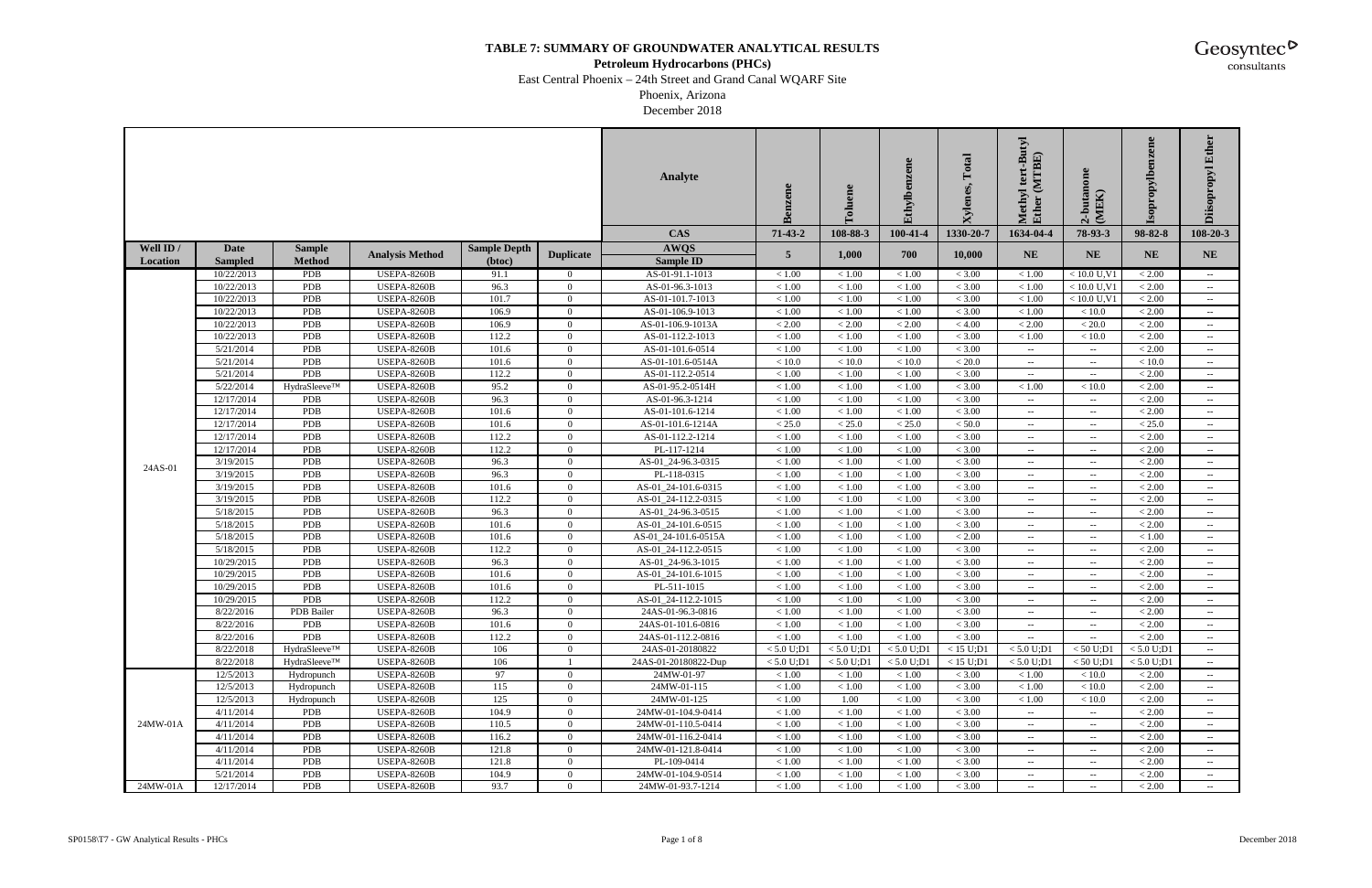#### **Petroleum Hydrocarbons (PHCs)**

East Central Phoenix – 24th Street and Grand Canal WQARF Site

Phoenix, Arizona December 2018

|           |                |                   |                        |                     |                                  | <b>Analyte</b>      | Benzene           | ene<br>ತ         | Ethylbenzene     | Total<br>Kylenes, | tert-Butyl<br>(MTBE)<br>Methyl<br>Ether        | 2-butanon<br>(MEK)          | ne<br>ropylb | Ether<br><b>Diisopropyl</b>                    |
|-----------|----------------|-------------------|------------------------|---------------------|----------------------------------|---------------------|-------------------|------------------|------------------|-------------------|------------------------------------------------|-----------------------------|--------------|------------------------------------------------|
|           |                |                   |                        |                     |                                  | <b>CAS</b>          | $71-43-2$         | 108-88-3         | 100-41-4         | 1330-20-7         | 1634-04-4                                      | 78-93-3                     | 98-82-8      | $108 - 20 - 3$                                 |
| Well ID / | <b>Date</b>    | <b>Sample</b>     |                        | <b>Sample Depth</b> |                                  | <b>AWQS</b>         |                   |                  |                  |                   |                                                |                             |              |                                                |
| Location  | <b>Sampled</b> | <b>Method</b>     | <b>Analysis Method</b> | (btoc)              | <b>Duplicate</b>                 | <b>Sample ID</b>    | 5                 | 1,000            | 700              | 10,000            | <b>NE</b>                                      | <b>NE</b>                   | <b>NE</b>    | <b>NE</b>                                      |
|           | 12/17/2014     | PDB               | <b>USEPA-8260B</b>     | 99.3                | $\overline{0}$                   | 24MW-01-99.3-1214   | < 1.00            | < 1.00           | < 1.00           | < 3.00            | $- -$ .                                        | $\sim$                      | < 2.00       | $- -$ .                                        |
|           | 12/17/2014     | PDB               | <b>USEPA-8260B</b>     | 104.9               | $\Omega$                         | 24MW-01-104.9-1214  | < 1.00            | < 1.00           | < 1.00           | < 3.00            | $\sim$                                         | $\sim$ $\sim$               | < 2.00       |                                                |
|           | 3/19/2015      | PDB               | <b>USEPA-8260B</b>     | 93.7                | $\Omega$                         | 24MW-01-93.7-0315   | < 1.00            | 1.00             | < 1.00           | < 3.00            | $\sim$ $-$                                     | $\sim$ $\sim$               | < 2.00       | $\sim$ $-$                                     |
|           | 3/19/2015      | PDB               | <b>USEPA-8260B</b>     | 99.3                | $\Omega$                         | 24MW-01-99.3-0315   | < 1.00            | < 1.00           | < 1.00           | < 3.00            | $\sim$ $-$                                     | $\sim$ $\sim$               | < 2.00       | $\hspace{0.1mm}-\hspace{0.1mm}-\hspace{0.1mm}$ |
|           | 3/19/2015      | PDB               | <b>USEPA-8260B</b>     | 104.9               | $\overline{0}$                   | 24MW-01-104.9-0315  | < 1.00            | < 1.00           | < 1.00           | < 3.00            | $-  \,$                                        | $\sim$ $\sim$               | < 2.00       | $\sim$                                         |
|           | 3/19/2015      | <b>PDB</b>        | <b>USEPA-8260B</b>     | 104.9               | $\overline{0}$                   | PL-117-0315         | < 1.00            | < 1.00           | < 1.00           | < 3.00            | $\sim$ $-$                                     | $\sim$                      | < 2.00       | $\hspace{0.1mm}-\hspace{0.1mm}-\hspace{0.1mm}$ |
|           | 5/18/2015      | PDB               | <b>USEPA-8260B</b>     | 93.7                | $\overline{0}$                   | 24MW-01-93.7-0515   | < 1.00            | < 1.00           | < 1.00           | < 3.00            | $\sim$                                         | $\overline{\phantom{a}}$    | < 2.00       | $\sim$                                         |
| 24MW-01A  | 5/18/2015      | PDB               | <b>USEPA-8260B</b>     | 99.3                | $\overline{0}$                   | 24MW-01-99.3-0515   | < 1.00            | < 1.00           | < 1.00           | < 3.00            | $\sim$                                         | $\sim$                      | < 2.00       | $- -$                                          |
|           | 5/18/2015      | PDB               | <b>USEPA-8260B</b>     | 104.9               | $\overline{0}$                   | 24MW-01-104.9-0515  | < 1.00            | < 1.00           | < 1.00           | < 3.00            | $\sim$ $-$                                     | $\sim$                      | < 2.00       | $\hspace{0.1mm}-\hspace{0.1mm}-\hspace{0.1mm}$ |
|           | 10/29/2015     | PDB               | USEPA-8260B            | 93.7                | $\overline{0}$                   | 24MW-01-93.7-1015   | $<1.00\,$         | < 1.00           | < 1.00           | < 3.00            | $\sim$                                         | $\sim$                      | < 2.00       | $\sim$                                         |
|           | 10/29/2015     | <b>PDB</b>        | <b>USEPA-8260B</b>     | 99.3                | $\overline{0}$                   | 24MW-01-99.3-1015   | < 1.00            | < 1.00           | < 1.00           | < 3.00            | $\sim$ $-$                                     | $\sim$ $\sim$               | < 2.00       | $\hspace{0.1mm}-\hspace{0.1mm}-\hspace{0.1mm}$ |
|           | 10/29/2015     | PDB               | <b>USEPA-8260B</b>     | 104.9               | $\overline{0}$                   | 24MW-01-104.9-1015  | < 1.00            | < 1.00           | < 1.00           | < 3.00            | $--$                                           | $--$                        | < 2.00       | $\sim$                                         |
|           | 8/22/2016      | PDB               | <b>USEPA-8260B</b>     | 93.7                | $\Omega$                         | 24MW-01-93.7-0816   | < 1.00            | < 1.00           | < 1.00           | < 3.00            | $\sim$ $\sim$                                  | $\sim$ $\sim$               | < 2.00       | $- -$                                          |
|           | 8/22/2016      | PDB               | <b>USEPA-8260B</b>     | 99.3                | $\Omega$                         | 24MW-01-99.3-0816   | < 1.00            | < 1.00           | < 1.00           | < 3.00            | $\sim$                                         | $\sim$ $\sim$               | < 2.00       | $\hspace{0.1mm}-\hspace{0.1mm}-\hspace{0.1mm}$ |
|           | 8/22/2016      | PDB Bailer        | <b>USEPA-8260B</b>     | 104.9               | $\Omega$                         | 24MW-01-104.9-0816  | $<1.00\,$         | < 1.00           | < 1.00           | < 3.00            | $\sim$                                         | $\sim$                      | < 2.00       | $\sim$                                         |
|           | 8/21/2018      | HydraSleeve™      | <b>USEPA-8260B</b>     | 106                 | $\overline{0}$                   | 24MW-01-20180821    | < 0.50            | < 0.50           | < 0.50           | < 1.5             | < 0.50                                         | < 5.0                       | < 0.50       | $\sim$                                         |
|           | 4/11/2014      | PDB               | <b>USEPA-8260B</b>     | 96.7                | $\overline{0}$                   | 24MW-02-96.7-0414   | < 1.00            | < 1.00           | < 1.00           | < 3.00            | $--$                                           | $\sim$                      | < 2.00       | $- -$                                          |
|           | 4/11/2014      | PDB               | <b>USEPA-8260B</b>     | 101.9               | $\overline{0}$                   | 24MW-02-101.9-0414  | < 1.00            | < 1.00           | < 1.00           | < 3.00            | $\sim$ $-$                                     | $\sim$                      | < 2.00       | $\sim$ $-$                                     |
|           | 4/11/2014      | PDB               | USEPA-8260B            | 107.1               | $\Omega$                         | 24MW-02-107.1-0414  | $<1.00\,$         | < 1.00           | < 1.00           | < 3.00            | $\sim$ $-$                                     | $\mathcal{L}_{\mathcal{F}}$ | < 2.00       | $\hspace{0.1mm}-\hspace{0.1mm}-\hspace{0.1mm}$ |
|           | 4/11/2014      | PDB               | USEPA-8260B            | 112.3               | $\overline{0}$                   | 24MW-02-112.3-0414  | < 1.00            | < 1.00           | < 1.00           | $< 3.00\,$        | $-  \,$                                        | $\sim$                      | < 2.00       | $\sim$                                         |
|           | 4/11/2014      | PDB               | <b>USEPA-8260B</b>     | 117.5               | $\overline{0}$                   | 24MW-02-117.5-0414  | < 1.00            | < 1.00           | < 1.00           | < 3.00            | $\sim$ $-$                                     | $\sim$ $\sim$               | < 2.00       | $\hspace{0.1mm}-\hspace{0.1mm}-\hspace{0.1mm}$ |
|           | 4/11/2014      | PDB               | <b>USEPA-8260B</b>     | 122.7               | $\overline{0}$                   | 24MW-02-122.7-0414  | < 1.00            | < 1.00           | < 1.00           | < 3.00            | $--$                                           | $\sim$ $\sim$               | < 2.00       | $\sim$                                         |
|           | 4/11/2014      | PDB               | <b>USEPA-8260B</b>     | 127.9               | $\overline{0}$                   | 24MW-02-127.9-0414  | < 1.00            | < 1.00           | < 1.00           | < 3.00            | $\sim$ $-$                                     | $\sim$                      | < 2.00       | $\sim$ $-$                                     |
|           | 5/21/2014      | PDB               | <b>USEPA-8260B</b>     | 107.1               | $\Omega$                         | 24MW-02-107.1-0514  | < 1.00            | < 1.00           | < 1.00           | < 3.00            | $\sim$ $-$                                     | $\sim$                      | < 2.00       | $\hspace{0.1mm}-\hspace{0.1mm}-\hspace{0.1mm}$ |
|           | 5/21/2014      | PDB               | USEPA-8260B            | 107.1               | $\overline{0}$                   | PL-120-0514         | $<1.00\,$         | < 1.00           | < 1.00           | < 3.00            | $\sim$                                         | $\sim$                      | < 2.00       | $\sim$                                         |
|           | 5/21/2014      | <b>PDB</b>        | <b>USEPA-8260B</b>     | 117.5               | $\overline{0}$                   | 24MW-02-117.5-0514  | < 1.00            | < 1.00           | < 1.00           | < 3.00            | $\sim$ $-$                                     | $\sim$                      | < 2.00       | $\sim$                                         |
|           | 5/21/2014      | PDB               | <b>USEPA-8260B</b>     | 127.9               | $\overline{0}$                   | 24MW-02-127.9-0514  | < 1.00            | < 1.00           | < 1.00           | < 3.00            | $--$                                           | $\sim$                      | < 2.00       | $--$                                           |
| 24MW-02A  | 12/17/2014     | PDB               | <b>USEPA-8260B</b>     | 107.1               | $\overline{0}$                   | 24MW-02-107.1-1214  | < 1.00            | < 1.00           | < 1.00           | < 3.00            | $\sim$ $-$                                     | $\overline{\phantom{a}}$    | < 2.00       | $\sim$                                         |
|           | 12/17/2014     | <b>PDB</b>        | <b>USEPA-8260B</b>     | 117.5               | $\Omega$                         | 24MW-02-117.5-1214  | < 1.00            | < 1.00           | < 1.00           | < 3.00            | $\sim$ $-$                                     | $\sim$                      | < 2.00       | $\sim$                                         |
|           | 12/17/2014     | PDB               | <b>USEPA-8260B</b>     | 127.9               | $\overline{0}$                   | 24MW-02-127.9-1214  | $<1.00\,$         | $<1.00\,$        | $<1.00\,$        | $<3.00$           |                                                |                             | < 2.00       |                                                |
|           | 3/19/2015      | <b>PDB</b>        | <b>USEPA-8260B</b>     | 107.1               | $\overline{0}$                   | 24MW-02-107.1-0315  | < 1.00            | < 1.00           | < 1.00           | < 3.00            | $\hspace{0.1mm}-\hspace{0.1mm}-\hspace{0.1mm}$ | $--$                        | < 2.00       | $- -$                                          |
|           | 3/19/2015      | <b>PDB</b>        | <b>USEPA-8260B</b>     | 117.5               | $\overline{0}$                   | 24MW-02-117.5-0315  | < 1.00            | < 1.00           | < 1.00           | < 3.00            | $--$                                           | $\sim$                      | < 2.00       |                                                |
|           | 3/19/2015      | PDB<br>PDB        | <b>USEPA-8260B</b>     | 117.5<br>127.9      | $\overline{0}$<br>$\overline{0}$ | 24MW-02-117.5-0315A | < 1.00<br>$<1.00$ | < 1.00<br>< 1.00 | < 1.00<br>< 1.00 | < 2.00<br>< 3.00  | $\sim$                                         | $\sim$                      | < 1.00       | $\hspace{0.05cm} \ldots$                       |
|           | 3/19/2015      |                   | <b>USEPA-8260B</b>     |                     |                                  | 24MW-02-127.9-0315  |                   |                  |                  |                   | $--$                                           | $\sim$                      | $< 2.00$     |                                                |
|           | 5/18/2015      | PDB               | <b>USEPA-8260B</b>     | 107.1               | $\overline{0}$                   | 24MW-02-107.1-0515  | $<1.00$           | < 1.00           | < 1.00           | < 3.00            | $\sim$ $-$                                     | $\sim$                      | $< 2.00\,$   | $\sim$                                         |
|           | 5/18/2015      | PDB               | USEPA-8260B            | 117.5               | $\overline{0}$                   | 24MW-02-117.5-0515  | < 1.00            | < 1.00           | < 1.00           | < 3.00            | $\sim$ $-$                                     | $\sim$ $-$                  | < 2.00       | $\sim$                                         |
|           | 5/18/2015      | PDB               | <b>USEPA-8260B</b>     | 127.9               | $\overline{0}$                   | 24MW-02-127.9-0515  | < 1.00            | < 1.00           | < 1.00           | < 3.00            | $--$                                           | $\sim$                      | $< 2.00$     |                                                |
|           | 10/29/2015     | PDB<br><b>PDB</b> | <b>USEPA-8260B</b>     | 107.1               | $\overline{0}$                   | 24MW-02-107.1-1015  | < 1.00            | < 1.00           | < 1.00           | < 3.00            | $\sim$ $-$                                     | $\sim$                      | < 2.00       | $\hspace{0.05cm} \ldots$                       |
|           | 10/29/2015     |                   | <b>USEPA-8260B</b>     | 117.5               | $\overline{0}$                   | 24MW-02-117.5-1015  | $<1.00\,$         | < 1.00           | < 1.00           | < 3.00            |                                                | $\sim$                      | < 2.00       |                                                |
|           | 10/29/2015     | PDB               | <b>USEPA-8260B</b>     | 127.9               | $\overline{0}$                   | 24MW-02-127.9-1015  | < 1.00            | < 1.00           | < 1.00           | < 3.00            | $\sim$                                         | $\sim$ $\sim$               | < 2.00       | $\sim$                                         |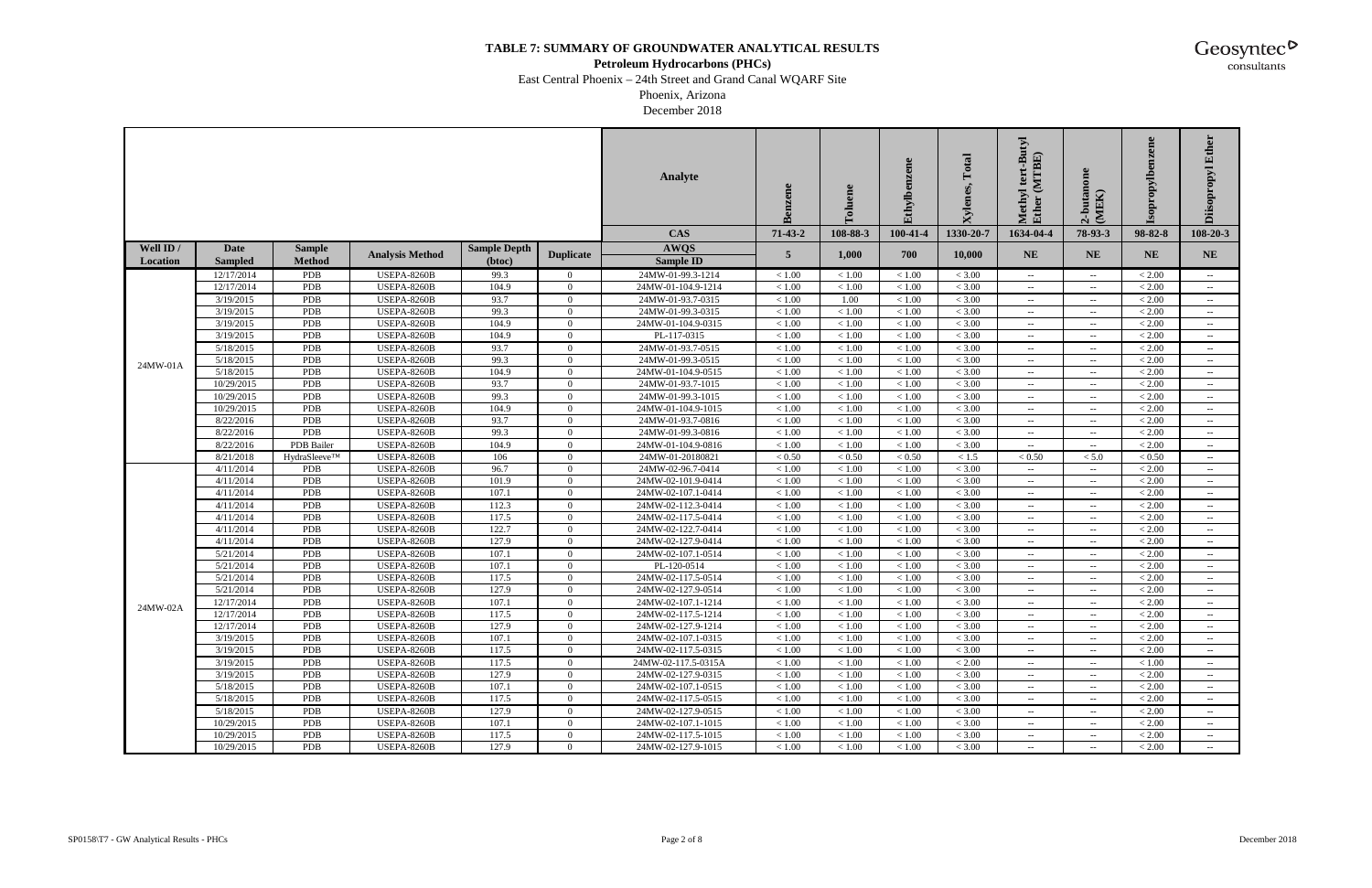#### **Petroleum Hydrocarbons (PHCs)**

East Central Phoenix – 24th Street and Grand Canal WQARF Site

Phoenix, Arizona December 2018

|           |                         |                          |                                          |                     |                            | <b>Analyte</b>                           | Benzene          | ಕ                | Ethylben         | Total<br>kylenes, | utyl<br>(MTBE)<br>lethyl<br><b>Ether</b>       | 2-butanon<br>(MEK)                 | ene<br>ropylb    | Ether<br><b>Diisopropyl</b>                    |
|-----------|-------------------------|--------------------------|------------------------------------------|---------------------|----------------------------|------------------------------------------|------------------|------------------|------------------|-------------------|------------------------------------------------|------------------------------------|------------------|------------------------------------------------|
|           |                         |                          |                                          |                     |                            | <b>CAS</b>                               | $71-43-2$        | 108-88-3         | 100-41-4         | 1330-20-7         | 1634-04-4                                      | 78-93-3                            | 98-82-8          | $108 - 20 - 3$                                 |
| Well ID / | <b>Date</b>             | <b>Sample</b>            | <b>Analysis Method</b>                   | <b>Sample Depth</b> | <b>Duplicate</b>           | <b>AWQS</b>                              | 5                | 1,000            | 700              | 10,000            | <b>NE</b>                                      | <b>NE</b>                          | <b>NE</b>        | <b>NE</b>                                      |
| Location  | <b>Sampled</b>          | <b>Method</b>            |                                          | (btoc)              |                            | <b>Sample ID</b>                         |                  |                  |                  |                   |                                                |                                    |                  |                                                |
|           | 8/22/2016               | PDB                      | <b>USEPA-8260B</b>                       | 107.1               | $\overline{0}$             | 24MW-02-107.1-0816                       | < 1.00           | < 1.00           | < 1.00           | < 3.00            | $\sim$                                         | $\mathcal{L}(\mathcal{L})$         | < 2.00           | $- -$                                          |
| 24MW-02A  | 8/22/2016               | PDB Bailer               | <b>USEPA-8260B</b>                       | 117.5               | $\Omega$                   | 24MW-02-117.5-0816                       | < 1.00           | < 1.00           | < 1.00           | < 3.00            | $--$                                           | $\sim$ $\sim$                      | < 2.00           |                                                |
|           | 8/22/2016               | PDB                      | <b>USEPA-8260B</b>                       | 127.9               | $\overline{0}$             | 24MW-02-127.9-0816                       | < 1.00           | < 1.00           | < 1.00           | < 3.00            |                                                | $\sim$ $\sim$                      | < 2.00           |                                                |
|           | 8/21/2018               | HydraSleeve™             | <b>USEPA-8260B</b>                       | 108                 | $\overline{0}$             | 24MW-02-20180821                         | $< 0.50$         | < 0.50           | < 0.50           | < 1.5             | < 0.50                                         | < 5.0                              | < 0.50           | $\hspace{0.1mm}-\hspace{0.1mm}-\hspace{0.1mm}$ |
|           | 4/11/2014               | <b>PDB</b>               | <b>USEPA-8260B</b>                       | 95.4                | $\Omega$                   | 24MW-03-95.4-0414                        | < 1.00           | < 1.00           | < 1.00           | < 3.00            | $\sim$ $\sim$                                  | $\sim$                             | < 2.00           | $\overline{\phantom{a}}$                       |
|           | 4/11/2014               | PDB                      | <b>USEPA-8260B</b>                       | 95.4                | $\overline{0}$             | $\overline{PL}$ -107-0414                | < 1.00           | < 1.00           | < 1.00           | < 3.00            | $\sim$ $-$                                     | $\sim$                             | < 2.00           | $- -$                                          |
|           | 4/11/2014               | PDB                      | <b>USEPA-8260B</b>                       | 100.9               | $\overline{0}$             | 24MW-03-100.9-0414                       | $<1.00\,$        | < 1.00           | < 1.00           | < 3.00            | $--$                                           | $\overline{\phantom{a}}$           | $< 2.00$         | $--$                                           |
|           | 4/11/2014               | PDB                      | <b>USEPA-8260B</b>                       | 106.5               | $\overline{0}$             | 24MW-03-106.5-0414                       | $<1.00\,$        | < 1.00           | < 1.00           | < 3.00            | $\sim$ $\sim$                                  | $\sim$                             | $< 2.00$         | $\sim$ $-$                                     |
|           | 4/11/2014               | <b>PDB</b>               | <b>USEPA-8260B</b>                       | 112.1               | $\overline{0}$             | 24MW-03-112.1-0414                       | $<1.00\,$        | < 1.00           | < 1.00           | < 3.00            | $\sim$ $\sim$                                  | $\sim$                             | < 2.00           | $\hspace{0.1mm}-\hspace{0.1mm}-\hspace{0.1mm}$ |
|           | 4/11/2014               | PDB                      | <b>USEPA-8260B</b>                       | 117.6               | $\Omega$                   | 24MW-03-117.6-0414                       | $<1.00\,$        | < 1.00           | < 1.00           | < 3.00            | $--$                                           | $\mathcal{L}_{\mathcal{F}}$        | < 2.00           | $\hspace{0.1mm}-\hspace{0.1mm}-\hspace{0.1mm}$ |
|           | 4/11/2014               | PDB                      | <b>USEPA-8260B</b>                       | 123.2               | $\Omega$                   | 24MW-03-123.2-0414                       | < 1.00           | < 1.00           | < 1.00           | < 3.00            | $--$                                           | $\sim$ $\sim$                      | < 2.00           | $- -$                                          |
|           | 4/11/2014               | <b>PDB</b>               | <b>USEPA-8260B</b>                       | 128.8               | $\overline{0}$             | 24MW-03-128.8-0414                       | $<1.00\,$        | < 1.00           | < 1.00           | < 3.00            | $\sim$ $\sim$                                  | $\sim$ $\sim$                      | $< 2.00$         | $\overline{\phantom{a}}$                       |
|           | 5/21/2014               | PDB                      | <b>USEPA-8260B</b><br><b>USEPA-8260B</b> | 106.5               | $\overline{0}$             | 24MW-03-106.5-0514                       | $<1.00\,$        | < 1.00           | < 1.00           | < 3.00            | $\sim$ $-$                                     | $\sim$                             | < 2.00           | $\sim$ $-$                                     |
|           | 5/21/2014<br>12/17/2014 | <b>PDB</b><br><b>PDB</b> | <b>USEPA-8260B</b>                       | 128.3<br>106.5      | $\overline{0}$<br>$\Omega$ | 24MW-03-128.3-0514<br>24MW-03-106.5-1214 | < 1.00<br>< 1.00 | < 1.00<br>< 1.00 | < 1.00           | < 3.00<br>< 3.00  | $\sim$ $-$                                     | $\sim$                             | < 2.00<br>< 2.00 | $\rightarrow$                                  |
| 24MW-03A  |                         |                          |                                          |                     | $\Omega$                   |                                          | < 1.00           |                  | < 1.00           | < 3.00            | $--$                                           | $\mathcal{L}_{\mathcal{F}}$        | < 2.00           | $\sim$                                         |
|           | 12/17/2014<br>3/19/2015 | PDB<br>PDB               | <b>USEPA-8260B</b><br><b>USEPA-8260B</b> | 128.8<br>106.5      | $\overline{0}$             | 24MW-03-128.8-1214<br>24MW-03-106.5-0315 | $<1.00\,$        | < 1.00<br>< 1.00 | < 1.00<br>< 1.00 | < 3.00            | $--$<br>$\sim$ $\sim$                          | $\sim$<br>$\overline{\phantom{a}}$ | < 2.00           | $\sim$ $-$                                     |
|           | 3/19/2015               | PDB                      | <b>USEPA-8260B</b>                       | 128.8               | $\overline{0}$             | 24MW-03-128.8-0315                       | $<1.00\,$        | < 1.00           | < 1.00           | < 3.00            | $\sim$ $\sim$                                  | $\mathcal{L}_{\mathcal{F}}$        | < 2.00           | $\hspace{0.1mm}-\hspace{0.1mm}-\hspace{0.1mm}$ |
|           | 5/18/2015               | <b>PDB</b>               | <b>USEPA-8260B</b>                       | 106.5               | $\overline{0}$             | 24MW-03-106.5-0515                       | $<1.00\,$        | < 1.00           | < 1.00           | < 3.00            | $ -$                                           | $\sim$                             | < 2.00           | $\hspace{0.1mm}-\hspace{0.1mm}-\hspace{0.1mm}$ |
|           | 5/18/2015               | PDB                      | <b>USEPA-8260B</b>                       | 128.8               | $\overline{0}$             | 24MW-03-128.8-0515                       | $<1.00\,$        | < 1.00           | < 1.00           | < 3.00            | $\sim$                                         | $\overline{\phantom{a}}$           | < 2.00           | $--$                                           |
|           | 10/29/2015              | PDB                      | <b>USEPA-8260B</b>                       | 106.5               | $\Omega$                   | 24MW-03-106.5-1015                       | < 1.00           | < 1.00           | < 1.00           | < 3.00            | $--$                                           | $\sim$ $\sim$                      | < 2.00           | $- -$                                          |
|           | 10/29/2015              | PDB                      | <b>USEPA-8260B</b>                       | 106.5               | $\Omega$                   | 24MW-03-106.5-1015A                      | $<1.00\,$        | < 1.00           | < 1.00           | $< 2.00$          | $--$                                           | $\sim$ $\sim$                      | < 1.00           | $--$                                           |
|           | 10/29/2015              | PDB                      | <b>USEPA-8260B</b>                       | 128.8               | $\overline{0}$             | 24MW-03-128.8-1015                       | $<1.00\,$        | < 1.00           | < 1.00           | < 3.00            |                                                | $\sim$                             | $< 2.00$         |                                                |
|           | 8/22/2016               | PDB                      | <b>USEPA-8260B</b>                       | 106.5               | $\overline{0}$             | 24MW-03-106.5-0816                       | < 1.00           | < 1.00           | < 1.00           | < 3.00            | $\sim$ $\sim$                                  | $\sim$                             | < 2.00           | $\hspace{0.1mm}-\hspace{0.1mm}-\hspace{0.1mm}$ |
|           | 8/22/2016               | PDB Bailer               | <b>USEPA-8260B</b>                       | 128.8               | $\Omega$                   | 24MW-03-128.8-0816                       | < 1.00           | < 1.00           | < 1.00           | < 3.00            | $--$                                           | $\mathcal{L}_{\mathcal{F}}$        | < 2.00           | $\hspace{0.1mm}-\hspace{0.1mm}-\hspace{0.1mm}$ |
|           | 8/22/2016               | PDB Bailer               | <b>USEPA-8260B</b>                       | 128.8               | $\Omega$                   | PL-517-0816                              | < 1.00           | < 1.00           | < 1.00           | < 3.00            | $--$                                           | $\sim$                             | < 2.00           | $\hspace{0.05cm} \ldots$                       |
|           | 8/21/2018               | HydraSleeve™             | <b>USEPA-8260B</b>                       | 130                 | $\overline{0}$             | 24MW-03-20180821                         | $< 0.50$         | < 0.50           | < 0.50           | < 1.5             | < 0.50                                         | < 5.0                              | < 0.50           | $\hspace{0.1mm}-\hspace{0.1mm}-\hspace{0.1mm}$ |
|           | 4/11/2014               | <b>PDB</b>               | <b>USEPA-8260B</b>                       | 95.9                | $\overline{0}$             | 24MW-04-95.9-0414                        | $<1.00\,$        | < 1.00           | < 1.00           | < 3.00            | $--$                                           | $\mathcal{L}_{\mathcal{F}}$        | < 2.00           | $\sim$ $-$                                     |
|           | 4/11/2014               | <b>PDB</b>               | <b>USEPA-8260B</b>                       | 101.4               | $\overline{0}$             | 24MW-04-101.4-0414                       | < 1.00           | < 1.00           | < 1.00           | < 3.00            | $\sim$ $-$                                     | $\sim$                             | < 2.00           | $\rightarrow$                                  |
|           | 4/11/2014               | PDB                      | <b>USEPA-8260B</b>                       | 107                 | $\mathbf{0}$               | 24MW-04-107.0-0414                       | $<1.00\,$        | $<1.00\,$        | $<1.00\,$        | $<3.00$           |                                                |                                    | $< 2.00$         |                                                |
|           | 4/11/2014               | PDB                      | <b>USEPA-8260B</b>                       | 112.6               | $\overline{0}$             | 24MW-04-112.6-0414                       | < 1.00           | < 1.00           | < 1.00           | < 3.00            | $--$                                           | $\sim$ $\sim$                      | < 2.00           | $\sim$                                         |
|           | 4/11/2014               | PDB                      | <b>USEPA-8260B</b>                       | 118.1               | $\overline{0}$             | 24MW-04-118.1-0414                       | < 1.00           | < 1.00           | < 1.00           | < 3.00            | $\sim$ $-$                                     | $\sim$                             | < 2.00           | $\sim$                                         |
|           | 4/11/2014               | PDB                      | <b>USEPA-8260B</b>                       | 123.7               | $\overline{0}$             | 24MW-04-123.7-0414                       | $<1.00$          | < 1.00           | < 1.00           | < 3.00            | $--$                                           | $\sim$                             | < 2.00           |                                                |
| 24MW-04A  | 4/11/2014               | <b>PDB</b>               | <b>USEPA-8260B</b>                       | 129.3               | $\overline{0}$             | 24MW-04-129.3-0414                       | $<1.00\,$        | < 1.00           | < 1.00           | < 3.00            | $\hspace{0.1mm}-\hspace{0.1mm}-\hspace{0.1mm}$ | $\sim$                             | < 2.00           |                                                |
|           | 5/21/2014               | <b>PDB</b>               | <b>USEPA-8260B</b>                       | 107                 | $\overline{0}$             | 24MW-04-107.0-0514                       | $<1.00$          | < 1.00           | < 1.00           | < 3.00            | $- -$                                          | $\mathcal{L}_{\mathcal{F}}$        | < 2.00           |                                                |
|           | 5/21/2014               | PDB                      | <b>USEPA-8260B</b>                       | 107                 | $\overline{0}$             | 24MW-04-107.0-0514A                      | < 1.00           | < 1.00           | < 1.00           | < 2.00            | $\sim$ $-$                                     | $\sim$                             | < 1.00           | $\hspace{0.05cm} \ldots$                       |
|           | 5/21/2014               | <b>PDB</b>               | <b>USEPA-8260B</b>                       | 118.1               | $\overline{0}$             | 24MW-04-118.1-0514                       | $<1.00$          | < 1.00           | < 1.00           | < 3.00            | $\sim$ $-$                                     | $\sim$                             | < 2.00           | $\sim$                                         |
|           | 5/21/2014               | PDB                      | <b>USEPA-8260B</b>                       | 129.3               | $\mathbf{0}$               | 24MW-04-129.3-0514                       | $<1.00$          | < 1.00           | < 1.00           | < 3.00            | $--$                                           | $\sim$                             | $< 2.00$         |                                                |
|           | 12/17/2014              | PDB                      | <b>USEPA-8260B</b>                       | 107                 | $\overline{0}$             | 24MW-04-107.0-1214                       | < 1.00           | < 1.00           | < 1.00           | < 3.00            | $\sim$                                         | $\overline{\phantom{a}}$           | < 2.00           | $\hspace{0.05cm} \ldots$                       |
|           | 12/17/2014              | PDB                      | <b>USEPA-8260B</b>                       | 118.1               | $\overline{0}$             | 24MW-04-118.1-1214                       | < 1.00           | < 1.00           | < 1.00           | < 3.00            | $--$                                           | $\sim$ $\sim$                      | $< 2.00$         |                                                |
|           | 12/17/2014              | PDB                      | <b>USEPA-8260B</b>                       | 129.3               | $\overline{0}$             | 24MW-04-129.3-1214                       | < 1.00           | < 1.00           | < 1.00           | < 3.00            | $--$                                           | $\sim$ $\sim$                      | < 2.00           | $-  \,$                                        |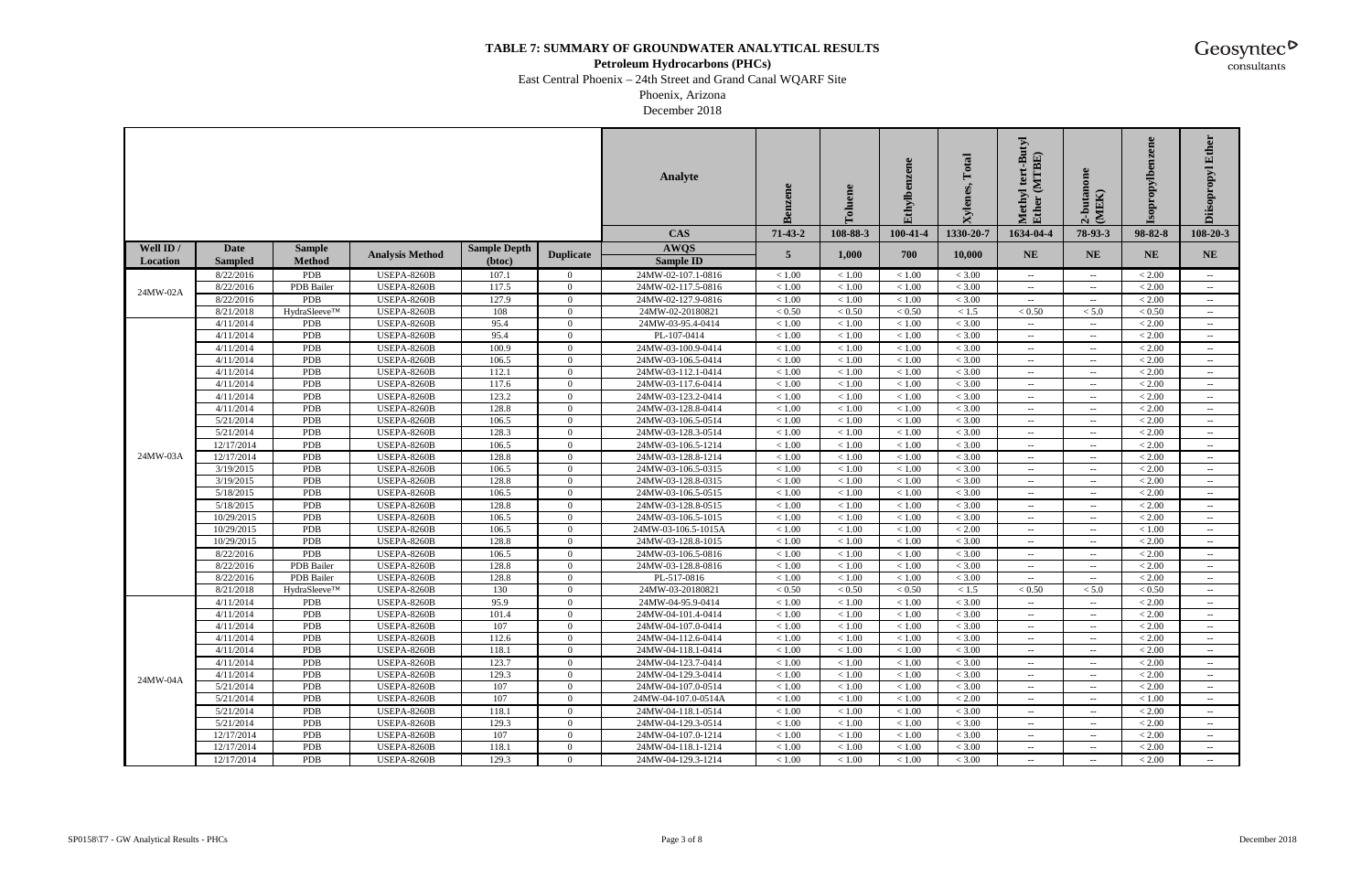#### **Petroleum Hydrocarbons (PHCs)**

East Central Phoenix – 24th Street and Grand Canal WQARF Site

Phoenix, Arizona December 2018

|           |                        |               |                                          |                     |                            | Analyte                                  | Benzene             | ene<br>ō         | Ethylbenzene        | Total<br><b>Xylenes,</b> | -Butyl<br>(MTBE)<br>Methyl<br>Ether | 2-butanon<br>(MEK)                                   | ne<br>ropylb.<br>dos | Ether<br><b>Diisopropyl</b>                    |
|-----------|------------------------|---------------|------------------------------------------|---------------------|----------------------------|------------------------------------------|---------------------|------------------|---------------------|--------------------------|-------------------------------------|------------------------------------------------------|----------------------|------------------------------------------------|
|           |                        |               |                                          |                     |                            | <b>CAS</b>                               | $71 - 43 - 2$       | 108-88-3         | 100-41-4            | 1330-20-7                | 1634-04-4                           | 78-93-3                                              | 98-82-8              | 108-20-3                                       |
| Well ID / | Date                   | <b>Sample</b> |                                          | <b>Sample Depth</b> |                            | <b>AWQS</b>                              | 5                   | 1,000            | 700                 | 10,000                   | <b>NE</b>                           | <b>NE</b>                                            | <b>NE</b>            | <b>NE</b>                                      |
| Location  | <b>Sampled</b>         | <b>Method</b> | <b>Analysis Method</b>                   | (btoc)              | <b>Duplicate</b>           | <b>Sample ID</b>                         |                     |                  |                     |                          |                                     |                                                      |                      |                                                |
|           | 12/17/2014             | PDB           | <b>USEPA-8260B</b>                       | 129.3               | $\Omega$                   | 24MW-04-129.3-1214A                      | < 1.00              | $<1.00$          | < 1.00              | < 2.00                   | $- -$ .                             | $\sim$                                               | < 1.00               | $--$                                           |
|           | 3/19/2015              | PDB           | <b>USEPA-8260B</b>                       | 107                 | $\Omega$                   | 24MW-04-107.0-0315                       | $<1.00\,$           | < 1.00           | < 1.00              | < 3.00                   | $--$                                | $\overline{\phantom{a}}$                             | < 2.00               |                                                |
|           | 3/19/2015              | PDB           | <b>USEPA-8260B</b>                       | 118.1               | $\Omega$                   | 24MW-04-118.1-0315                       | $<1.00\,$           | < 1.00           | < 1.00              | < 3.00                   | $\sim$                              | $- -$                                                | < 2.00               | $\sim$                                         |
|           | 3/19/2015              | PDB           | <b>USEPA-8260B</b>                       | 129.3               | $\Omega$                   | 24MW-04-129.3-0315                       | $<1.00\,$           | < 1.00           | < 1.00              | < 3.00                   | $\sim$ $-$                          | $\overline{\phantom{a}}$                             | < 2.00               | $\mathcal{L}_{\mathcal{F}}$                    |
|           | 5/18/2015              | PDB           | <b>USEPA-8260B</b>                       | 107                 | $\overline{0}$             | 24MW-04-107.0-0515                       | < 1.00              | < 1.00           | $<1.00\,$           | < 3.00                   | $\sim$ $-$                          | $\overline{\phantom{a}}$                             | < 2.00               | $\hspace{0.1mm}-\hspace{0.1mm}-\hspace{0.1mm}$ |
|           | 5/18/2015              | PDB           | <b>USEPA-8260B</b>                       | 107                 | $\Omega$                   | PL-115-0515                              | $<1.00\,$           | < 1.00           | < 1.00              | < 3.00                   | $\sim$ $-$                          | $\overline{\phantom{a}}$                             | < 2.00               | $\rightarrow$                                  |
|           | 5/18/2015              | PDB           | <b>USEPA-8260B</b>                       | 118.1               | $\Omega$                   | 24MW-04-118.1-0515                       | $<1.00$             | < 1.00           | < 1.00              | < 3.00                   | $\sim$                              | $\overline{\phantom{a}}$                             | < 2.00               | $\sim$                                         |
| 24MW-04A  | 5/18/2015              | PDB           | <b>USEPA-8260B</b>                       | 129.3               | $\Omega$                   | 24MW-04-129.3-0515                       | $<1.00\,$           | < 1.00           | < 1.00              | < 3.00                   | $\sim$                              | $\overline{\phantom{a}}$                             | < 2.00               | $\hspace{0.05cm} \ldots$                       |
|           | 10/29/2015             | PDB           | <b>USEPA-8260B</b>                       | 107                 | $\Omega$                   | 24MW-04-107.0-1015                       | $<1.00\,$           | < 1.00           | < 1.00              | < 3.00                   | $- -$                               | $\overline{\phantom{a}}$                             | < 2.00               | $\hspace{0.1mm}-\hspace{0.1mm}-\hspace{0.1mm}$ |
|           | 10/29/2015             | PDB           | <b>USEPA-8260B</b>                       | 118.1               | $\overline{0}$             | 24MW-04-118.1-1015                       | $<1.00$             | < 1.00           | $<1.00\,$           | $< 3.00\,$               | $-  \,$                             | $\overline{\phantom{a}}$                             | $< 2.00$             | $\sim$                                         |
|           | 10/29/2015             | PDB           | <b>USEPA-8260B</b>                       | 129.3               | $\overline{0}$             | 24MW-04-129.3-1015                       | $<1.00\,$           | < 1.00           | < 1.00              | < 3.00                   | $\sim$                              | $\sim$                                               | < 2.00               | $\rightarrow$                                  |
|           | 8/22/2016              | PDB Bailer    | <b>USEPA-8260B</b>                       | 107                 | $\Omega$                   | 24MW-04-107.0-0816                       | $<1.00$             | < 1.00           | < 1.00              | < 3.00                   | $- -$ .                             | $\overline{\phantom{a}}$                             | < 2.00               | $\sim$                                         |
|           | 8/22/2016              | PDB           | <b>USEPA-8260B</b>                       | 118.1               | $\Omega$                   | 24MW-04-118.1-0816                       | < 1.00              | < 1.00           | < 1.00              | < 3.00                   | $\sim$ $-$                          | $\overline{\phantom{a}}$                             | < 2.00               | $\sim$ $-$                                     |
|           | 8/22/2016              | PDB           | <b>USEPA-8260B</b>                       | 118.1               | $\Omega$                   | 24MW-04-118.1-0816A                      | $<1.00\,$           | < 5.00           | < 1.00              | < 3.00                   | $\sim$ $-$                          | $\overline{\phantom{a}}$                             | < 1.00               | $\hspace{0.1mm}-\hspace{0.1mm}-\hspace{0.1mm}$ |
|           | 8/22/2016              | PDB           | <b>USEPA-8260B</b>                       | 129.3               | $\overline{0}$             | 24MW-04-129.3-0816                       | < 1.00              | < 1.00           | < 1.00              | < 3.00                   | $\sim$ $-$                          | $\sim$                                               | < 2.00               | $\sim$                                         |
|           | 8/21/2018              | HydraSleeve™  | <b>USEPA-8260B</b>                       | 108                 | $\overline{0}$             | 24MW-04-20180821                         | < 0.50              | < 0.50           | ${}< 0.50$          | < 1.5                    | < 0.50                              | < 5.0                                                | < 0.50               | $\sim$                                         |
|           | 12/18/2013             | Hydropunch    | <b>USEPA-8260B</b>                       | 101.2               | $\Omega$                   | 24MW-05-101.25                           | $<1.00\,$           | < 1.00           | $<1.00\,$           | < 3.00                   | < 1.00                              | < 10.0                                               | $< 2.00$             | $--$                                           |
|           | 12/18/2013             | Hydropunch    | <b>USEPA-8260B</b>                       | 115                 | $\Omega$                   | 24MW-05-115                              | $< 1.00$ U,N1       | $< 1.00$ U,N1    | $< 1.00$ U,N1       | $<$ 3.00 U,N1            | $< 1.00$ U,N1                       | $< 10.0$ U,N1                                        | $< 2.00$ U,N1        | $\sim$ $-$                                     |
|           | 12/18/2013             | Hydropunch    | <b>USEPA-8260B</b>                       | 124                 | $\Omega$                   | 24MW-05-124                              | $< 1.00$ U.N1       | $< 1.00$ U,N1    | $< 1.00$ U,N1       | $<$ 3.00 U,N1            | $< 1.00$ U,N1                       | $< 10.0$ U,N1                                        | $< 2.00$ U,N1        | $\hspace{0.1mm}-\hspace{0.1mm}-\hspace{0.1mm}$ |
|           | 12/19/2013             | Hydropunch    | <b>USEPA-8260B</b>                       | 134                 | $\overline{0}$             | 24MW-05-134                              | < 1.00              | 1.80             | < 1.00              | < 3.00                   | < 1.00                              | < 10.0                                               | < 2.00               | $\sim$                                         |
|           | 4/11/2014              | PDB           | <b>USEPA-8260B</b>                       | 101.8               | $\Omega$                   | 24MW-05-101.8-0414                       | < 1.00              | < 1.00           | < 1.00              | < 3.00                   | $\sim$ $-$                          | $\sim$ $\sim$                                        | < 2.00               | $\sim$                                         |
|           | 4/11/2014              | PDB           | <b>USEPA-8260B</b>                       | 107.8               | $\Omega$                   | 24MW-05-107.8-0414                       | $<1.00\,$           | < 1.00           | < 1.00              | < 3.00                   | $\sim$                              | $\sim$ $\sim$                                        | < 2.00               |                                                |
|           | 4/11/2014              | PDB           | <b>USEPA-8260B</b>                       | 113.9               | $\Omega$                   | 24MW-05-113.9-0414                       | < 1.00              | < 1.00           | < 1.00              | < 3.00                   | $\sim$                              | $\overline{\phantom{a}}$                             | < 2.00               | $\hspace{0.05cm} \ldots$                       |
|           | 4/11/2014              | PDB           | <b>USEPA-8260B</b>                       | 119.9               | $\Omega$                   | 24MW-05-119.9-0414                       | < 1.00              | < 1.00           | < 1.00              | < 3.00                   | $\sim$ $-$                          | $\overline{\phantom{a}}$                             | < 2.00               | $\hspace{0.1mm}-\hspace{0.1mm}-\hspace{0.1mm}$ |
|           | 4/11/2014              | PDB           | <b>USEPA-8260B</b>                       | 119.9               | $\overline{0}$<br>$\Omega$ | PL-106-0414                              | < 1.00              | < 1.00           | $<1.00\,$           | < 3.00                   | $\sim$ $-$                          | $\overline{\phantom{a}}$                             | < 2.00               | $\hspace{0.1mm}-\hspace{0.1mm}-\hspace{0.1mm}$ |
|           | 4/11/2014<br>4/11/2014 | PDB<br>PDB    | <b>USEPA-8260B</b>                       | 125.9<br>132        | $\Omega$                   | 24MW-05-125.9-0414<br>24MW-05-132.0-0414 | < 1.00              | < 1.00<br>< 1.00 | < 1.00<br>$<1.00\,$ | < 3.00                   | $\sim$                              | $\overline{\phantom{a}}$                             | < 2.00<br>< 2.00     | $\sim$                                         |
|           | 5/21/2014              | PDB           | <b>USEPA-8260B</b><br><b>USEPA-8260B</b> | 107.8               | $\Omega$                   | 24MW-05-107.8-0514                       | $<1.00\,$<br>< 1.00 | < 1.00           | < 1.00              | < 3.00<br>< 3.00         | $\sim$<br>$\overline{\phantom{a}}$  | $\overline{\phantom{a}}$<br>$\overline{\phantom{a}}$ | < 2.00               | $--$<br>$\sim$                                 |
| 24MW-05A  | 5/21/2014              | <b>PDB</b>    | <b>USEPA-8260B</b>                       | 107.8               | $\Omega$                   | PL-119-0514                              | < 1.00              | < 1.00           | < 1.00              | < 3.00                   | $\sim$ $-$                          | $\overline{\phantom{a}}$                             | < 2.00               | $\sim$                                         |
|           | 5/21/2014              | PDB           | <b>USEPA-8260B</b>                       | 119.9               | $\overline{0}$             | 24MW-05-119.9-0514                       | $<1.00\,$           | $<1.00\,$        | $<1.00$             | $< 3.00$                 |                                     |                                                      | < 2.00               |                                                |
|           | 5/21/2014              | <b>PDB</b>    | <b>USEPA-8260B</b>                       | 132                 | $\Omega$                   | 24MW-05-132.0-0514                       | < 1.00              | < 1.00           | < 1.00              | < 3.00                   | $\sim$                              | $\overline{\phantom{a}}$                             | < 2.00               | $- -$                                          |
|           | 12/17/2014             | PDB           | <b>USEPA-8260B</b>                       | 107.8               | $\overline{0}$             | 24MW-05-107.8-1214                       | < 1.00              | < 1.00           | < 1.00              | < 3.00                   | $- -$ .                             | $\overline{\phantom{a}}$                             | < 2.00               |                                                |
|           | 12/17/2014             | PDB           | <b>USEPA-8260B</b>                       | 119.9               | $\overline{0}$             | 24MW-05-119.9-1214                       | < 1.00              | < 1.00           | $<1.00$             | < 3.00                   | $\sim$                              | $\overline{\phantom{a}}$                             | < 2.00               |                                                |
|           | 12/17/2014             | PDB           | <b>USEPA-8260B</b>                       | 132                 | $\Omega$                   | 24MW-05-132.0-1214                       | $<1.00$             | $<1.00$          | $<1.00\,$           | < 3.00                   | $\overline{\phantom{a}}$            | $\overline{\phantom{a}}$                             | $< 2.00$             |                                                |
|           | 12/17/2014             | PDB           | <b>USEPA-8260B</b>                       | 132                 | $\overline{0}$             | PL-115-1214                              | $<1.00$             | < 1.00           | < 1.00              | < 3.00                   | $\sim$ $-$                          | $\overline{\phantom{a}}$                             | $< 2.00$             | $\sim$                                         |
|           | 3/19/2015              | PDB           | <b>USEPA-8260B</b>                       | 107.8               | $\overline{0}$             | 24MW-05-107.8-0315                       | < 1.00              | < 1.00           | < 1.00              | < 3.00                   | $\sim$                              | $\sim$                                               | < 2.00               | $\sim$                                         |
|           | 3/19/2015              | PDB           | <b>USEPA-8260B</b>                       | 119.9               | $\overline{0}$             | 24MW-05-119.9-0315                       | < 1.00              | < 1.00           | < 1.00              | < 3.00                   | $\sim$ $-$                          | $\overline{\phantom{a}}$                             | < 2.00               |                                                |
|           | 3/19/2015              | PDB           | <b>USEPA-8260B</b>                       | 119.9               | $\Omega$                   | 24MW-05-119.9-0315A                      | < 1.00              | < 1.00           | < 1.00              | < 2.00                   | $\sim$ $-$                          | $\overline{\phantom{a}}$                             | < 1.00               | $\hspace{0.05cm} \ldots$                       |
|           | 3/19/2015              | PDB           | <b>USEPA-8260B</b>                       | 132                 | $\Omega$                   | 24MW-05-132.0-0315                       | < 1.00              | < 1.00           | $<1.00\,$           | < 3.00                   | $\sim$ $\sim$                       | $\overline{\phantom{a}}$                             | < 2.00               |                                                |
|           | 5/18/2015              | PDB           | <b>USEPA-8260B</b>                       | 107.8               | $\overline{0}$             | 24MW-05-107.8-0515                       | $<1.00$             | < 1.00           | < 1.00              | < 3.00                   | $\sim$ $-$                          | $\sim$ $-$                                           | $< 2.00$             | $\sim$                                         |
|           | 5/18/2015              | <b>PDB</b>    | <b>USEPA-8260B</b>                       | 107.8               | $\overline{0}$             | 24MW-05-107.8-0515A                      | < 1.00              | < 1.00           | < 1.00              | < 2.00                   | $\sim$                              | $\sim$                                               | < 1.00               | $\sim$                                         |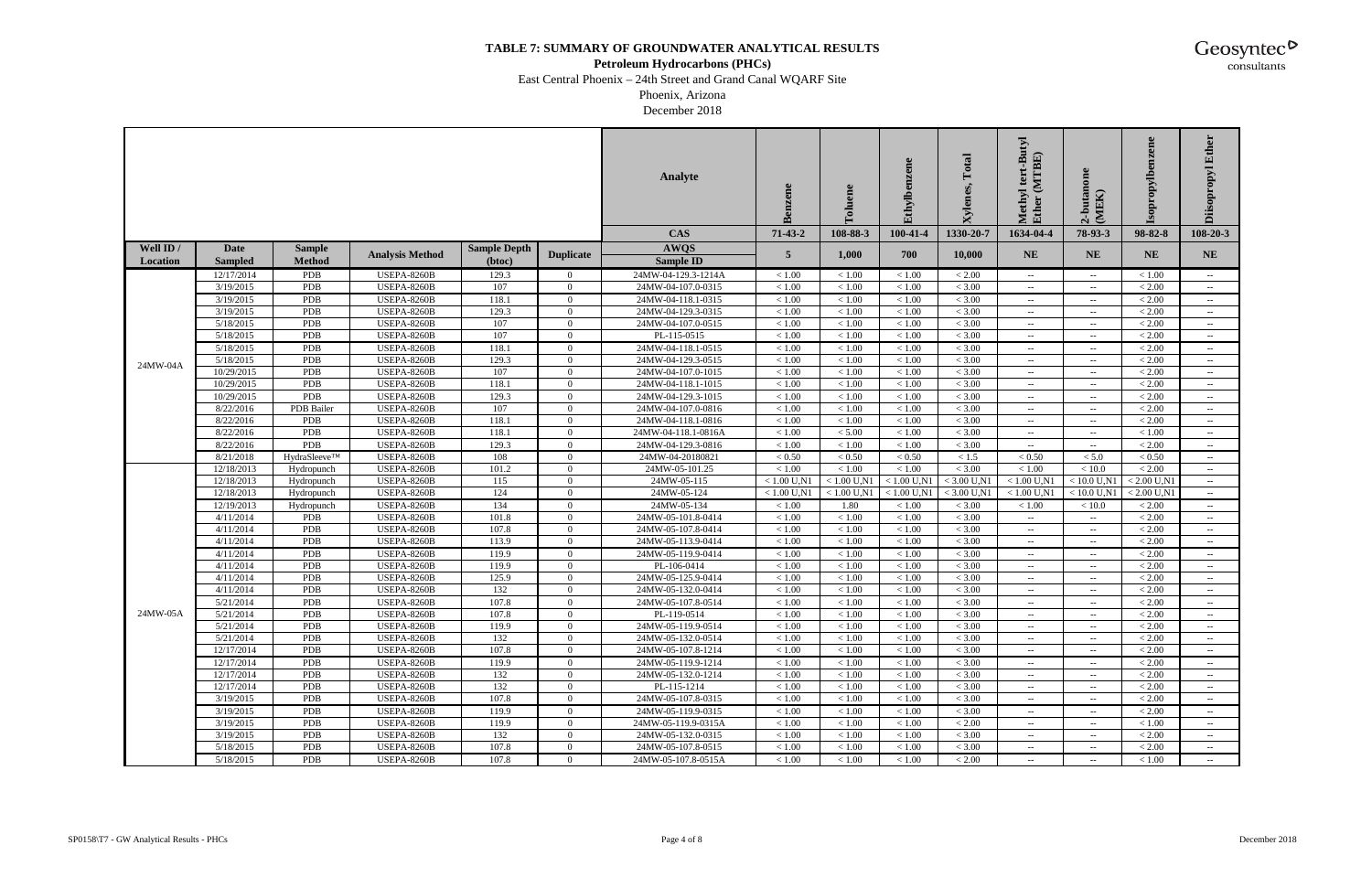#### **Petroleum Hydrocarbons (PHCs)**

East Central Phoenix – 24th Street and Grand Canal WQARF Site

Phoenix, Arizona December 2018

|           |                        |               |                                          |                     |                                  | Analyte                                   | ≃                        | $\overline{\bullet}$ | Ethylbe          | Total<br>Xylenes. | $\mathbf{u}$<br>(MTBE)<br>lethyl<br>Methy<br>Ether | 2-butanon<br>(MEK)                                                                                         | ene<br>enz<br>ropylb. | Ether<br>kdondos<br>ä                          |
|-----------|------------------------|---------------|------------------------------------------|---------------------|----------------------------------|-------------------------------------------|--------------------------|----------------------|------------------|-------------------|----------------------------------------------------|------------------------------------------------------------------------------------------------------------|-----------------------|------------------------------------------------|
|           |                        |               |                                          |                     |                                  | <b>CAS</b>                                | $71-43-2$                | 108-88-3             | 100-41-4         | 1330-20-7         | 1634-04-4                                          | 78-93-3                                                                                                    | 98-82-8               | $108 - 20 - 3$                                 |
| Well ID / | <b>Date</b>            | <b>Sample</b> |                                          | <b>Sample Depth</b> |                                  | <b>AWQS</b>                               |                          |                      |                  |                   | <b>NE</b>                                          |                                                                                                            | <b>NE</b>             |                                                |
| Location  | <b>Sampled</b>         | <b>Method</b> | <b>Analysis Method</b>                   | (btoc)              | <b>Duplicate</b>                 | <b>Sample ID</b>                          | 5                        | 1,000                | 700              | 10,000            |                                                    | NE.                                                                                                        |                       | <b>NE</b>                                      |
|           | 5/18/2015              | <b>PDB</b>    | <b>USEPA-8260B</b>                       | 119.9               | $\overline{0}$                   | 24MW-05-119.9-0515                        | < 1.00                   | < 1.00               | < 1.00           | < 3.00            | $\sim$                                             | $\mathcal{L}(\mathcal{L})$                                                                                 | < 2.00                | $\sim$                                         |
|           | 5/18/2015              | PDB           | <b>USEPA-8260B</b>                       | 132                 | $\overline{0}$                   | 24MW-05-132.0-0515                        | $<1.00$                  | < 1.00               | < 1.00           | < 3.00            | $- -$                                              | $\sim$ $-$                                                                                                 | < 2.00                | $- -$ .                                        |
|           | 10/29/2015             | PDB           | <b>USEPA-8260B</b>                       | 107.8               | $\Omega$                         | 24MW-05-107.8-1015                        | < 1.00                   | < 1.00               | < 1.00           | < 3.00            | $\sim$ $-$                                         | $\overline{\phantom{a}}$                                                                                   | < 2.00                | $\hspace{0.1mm}-\hspace{0.1mm}-\hspace{0.1mm}$ |
|           | 10/29/2015             | PDB           | <b>USEPA-8260B</b>                       | 119.9               | $\Omega$                         | 24MW-05-119.9-1015                        | $<1.00\,$                | < 1.00               | < 1.00           | $< 3.00\,$        | $- -$                                              | $\overline{\phantom{a}}$                                                                                   | $< 2.00$              | $\overline{\phantom{a}}$                       |
| 24MW-05A  | 10/29/2015             | PDB           | <b>USEPA-8260B</b>                       | 132                 | $\overline{0}$                   | 24MW-05-132.0-1015                        | < 1.00                   | < 1.00               | < 1.00           | < 3.00            | $-  \,$                                            | $\overline{\phantom{a}}$                                                                                   | < 2.00                | $ -$                                           |
|           | 8/22/2016              | PDB Bailer    | <b>USEPA-8260B</b>                       | 107.8               | $\overline{0}$                   | 24MW-05-107.8-0816                        | $< 1.00$ U,N1            | $< 1.00$ U,N1        | $< 1.00$ U,N1    | $<$ 3.00 U,N1     | $\sim$ $-$                                         | $\overline{\phantom{a}}$                                                                                   | $< 2.00$ U,N1         | $\sim$ $-$                                     |
|           | 8/22/2016              | <b>PDB</b>    | <b>USEPA-8260B</b>                       | 119.9               | $\overline{0}$                   | 24MW-05-119.9-0816                        | $<1.00\,$                | < 1.00               | < 1.00           | $< 3.00\,$        | $- -$                                              | $\sim$                                                                                                     | < 2.00                | $\sim$                                         |
|           | 8/22/2016              | PDB           | <b>USEPA-8260B</b>                       | 132                 | $\overline{0}$                   | 24MW-05-132.0-0816                        | $<1.00\,$                | < 1.00               | < 1.00           | < 3.00            | $\sim$                                             | $\hspace{0.05cm} -\hspace{0.05cm} -\hspace{0.05cm}$                                                        | < 2.00                | $\hspace{0.1mm}-\hspace{0.1mm}-\hspace{0.1mm}$ |
|           | 8/22/2016              | PDB           | <b>USEPA-8260B</b>                       | 132                 | $\Omega$                         | 24MW-05-132.0-0816A                       | $<1.00\,$                | < 5.00               | < 1.00           | < 3.00            |                                                    | $\sim$                                                                                                     | $<1.00\,$             | $\overline{\phantom{a}}$                       |
|           | 1/9/2015               | SimP          | <b>USEPA-8260B</b>                       | 131                 | $\overline{0}$                   | 24MW-06-131-0115                          | $< 1.00$ U,N1            | $< 1.00$ U,N1        | $< 1.00$ U,N1    | $<$ 3.00 U,N1     | $< 1.00$ U,N1                                      | $< 10.0$ U,N1                                                                                              | $< 2.00$ U,N1         | $ -$                                           |
|           | 1/12/2015              | SimP          | <b>USEPA-8260B</b>                       | 175                 | $\overline{0}$                   | 24MW-06-175-0115                          | $< 1.00$ U,N1            | $< 1.00$ U,N1        | $< 1.00$ U,N1    | $<$ 3.00 U,N1     | $< 1.00$ U,N1                                      | $< 10.0$ U.N1                                                                                              | $< 2.00$ U,N1         | $\sim$ $-$                                     |
|           | 3/19/2015              | <b>PDB</b>    | <b>USEPA-8260B</b>                       | 149.4               | $\overline{0}$                   | 24MW-06-149.4-0315                        | $<1.00\,$                | < 1.00               | < 1.00           | < 3.00            |                                                    | $\sim$ $\sim$                                                                                              | < 2.00                |                                                |
|           | 3/19/2015              | <b>PDB</b>    | <b>USEPA-8260B</b>                       | 155.2               | $\Omega$                         | 24MW-06-155.2-0315                        | < 1.00                   | < 1.00               | < 1.00           | < 3.00            | $\sim$                                             | $\hspace{0.05cm} -\hspace{0.05cm} -\hspace{0.05cm}$                                                        | < 2.00                | $\hspace{0.1mm}-\hspace{0.1mm}-\hspace{0.1mm}$ |
|           | 3/19/2015              | PDB           | <b>USEPA-8260B</b>                       | 161.1               | $\Omega$                         | 24MW-06-161.1-0315                        | $<1.00\,$                | < 1.00               | < 1.00           | < 3.00            | $--$                                               | $\sim$                                                                                                     | < 2.00                |                                                |
|           | 3/19/2015              | PDB           | USEPA-8260B                              | 161.1               | $\overline{0}$                   | 24MW-06-161.1-0315A                       | $<1.00\,$                | < 1.00               | < 1.00           | ${}< 2.00$        | $- -$                                              | $\overline{\phantom{a}}$                                                                                   | < 1.00                | $ -$                                           |
|           | 3/19/2015              | PDB           | USEPA-8260B                              | 166.9               | $\overline{0}$                   | 24MW-06-166.9-0315                        | $<1.00\,$                | < 1.00               | < 1.00           | $< 3.00\,$        | $- -$                                              | $\sim$                                                                                                     | < 2.00                | $\sim$                                         |
|           | 3/19/2015              | PDB           | <b>USEPA-8260B</b>                       | 172.7               | $\overline{0}$                   | 24MW-06-172.7-0315                        | $<1.00\,$                | < 1.00               | < 1.00           | $< 3.00\,$        |                                                    | $\sim$                                                                                                     | < 2.00                |                                                |
|           | 3/19/2015              | PDB           | <b>USEPA-8260B</b>                       | 178.6               | $\overline{0}$                   | 24MW-06-178.6-0315                        | $<1.00\,$                | < 1.00               | < 1.00           | < 3.00            | $\sim$                                             | $\hspace{0.05cm} -\hspace{0.05cm} -\hspace{0.05cm}$                                                        | < 2.00                | $\sim$                                         |
| 24MW-06B  | 3/19/2015              | PDB           | <b>USEPA-8260B</b>                       | 178.6               | $\theta$                         | PL-119-0315                               | $<1.00\,$                | < 1.00               | < 1.00           | < 3.00            | $--$                                               | $\sim$                                                                                                     | $< 2.00$              | $\overline{\phantom{a}}$                       |
|           | 3/19/2015              | PDB           | USEPA-8260B                              | 184.4               | $\overline{0}$                   | 24MW-06-184.4-0315                        | $<1.00\,$                | $<1.00$              | < 1.00           | < 3.00            | $- -$                                              | $\overline{\phantom{a}}$                                                                                   | < 2.00                | $- -$ .                                        |
|           | 5/18/2015              | PDB           | <b>USEPA-8260B</b>                       | 149.4               | $\overline{0}$                   | 24MW-06B-149.4-0515                       | $<1.00\,$                | < 1.00               | < 1.00           | < 3.00            | $\sim$                                             | $\sim$ $\sim$                                                                                              | $< 2.00$              | $\sim$                                         |
|           | 5/18/2015              | PDB           | <b>USEPA-8260B</b>                       | 184.4               | $\overline{0}$                   | 24MW-06B-184.4-0515                       | $<1.00\,$                | < 1.00               | < 1.00           | $< 3.00\,$        | $\overline{\phantom{a}}$                           | $\sim$ $\sim$                                                                                              | < 2.00                |                                                |
|           | 5/18/2015              | PDB           | <b>USEPA-8260B</b>                       | 184.4               | $\overline{0}$                   | 24MW-06B-184.4-0515A                      | < 1.00                   | < 1.00               | < 1.00           | < 2.00            | $\sim$                                             | $\hspace{0.05cm} -\hspace{0.05cm} -\hspace{0.05cm}$                                                        | < 1.00                | $\sim$                                         |
|           | 10/29/2015             | PDB           | <b>USEPA-8260B</b>                       | 149.4               | $\Omega$                         | 24MW-06B-149.4-1015                       | $<1.00\,$                | < 1.00               | < 1.00           | $< 3.00\,$        | $- -$                                              | $\overline{\phantom{a}}$                                                                                   | $< 2.00$              | $\overline{\phantom{a}}$                       |
|           | 10/29/2015             | <b>PDB</b>    | <b>USEPA-8260B</b>                       | 184.4               | $\overline{0}$                   | 24MW-06B-184.4-1015                       | $<1.00\,$                | < 1.00               | < 1.00           | < 3.00            | $- -$                                              | $\overline{\phantom{a}}$                                                                                   | $< 2.00$              | $- -$ .                                        |
|           | 8/22/2016              | PDB Bailer    | <b>USEPA-8260B</b>                       | 149.4               | $\overline{0}$                   | 24MW-06B-149.4-0816                       | < 1.00                   | < 1.00               | < 1.00           | < 3.00            | $\sim$                                             | $\sim$                                                                                                     | < 2.00                | $\sim$                                         |
|           | 8/22/2016              | PDB           | <b>USEPA-8260B</b>                       | 184.4               | $\overline{0}$                   | 24MW-06B-184.4-0816                       | $<1.00\,$                | < 1.00               | < 1.00           | $< 3.00\,$        | $- -$                                              | $\sim$                                                                                                     | < 2.00                |                                                |
|           | 8/22/2016              | PDB           | <b>USEPA-8260B</b>                       | 184.4               | $\overline{0}$                   | PL-519-0816                               | < 1.00                   | < 1.00               | < 1.00           | < 3.00            | $- -$                                              | $\hspace{0.05cm} -\hspace{0.05cm} -\hspace{0.05cm}$                                                        | < 2.00                | $- -$                                          |
|           | 8/21/2018              | HydraSleeve™  | <b>USEPA-8260B</b>                       | 150                 | $\Omega$                         | 24MW-06-20180821                          | $< 0.50$                 | < 0.50               | ${}< 0.50$       | < 1.5             | < 0.50                                             | < 5.0                                                                                                      | < 0.50                | $- -$ .                                        |
|           | 1/17/2015              | Hydropunch    | <b>USEPA-8260B</b>                       | $111\,$             | $\Omega$                         | 24MW-07-111-0115                          | $< 1.00 \ \mathrm{U,N1}$ | $< 1.00$ U,N1        | $< 1.00$ U,N1    | $<$ 3.00 U,N1     | $< 1.00$ U,N1                                      | $<$ 10.0 U,N1                                                                                              | $< 2.00$ U,N1         |                                                |
|           | 1/28/2015              | <b>UNK</b>    | <b>USEPA-8260B</b>                       | 122                 | $\overline{0}$                   | 24MW-07A-0115                             | < 1.00                   | < 1.00               | < 1.00           | < 3.00            | < 1.00                                             | < 10.0                                                                                                     | < 2.00                | $--$                                           |
|           | 3/19/2015              | PDB<br>PDB    | <b>USEPA-8260B</b>                       | 96.8                | $\overline{0}$<br>$\overline{0}$ | 24MW-07-96.8-0315                         | < 1.00<br>< 1.00         | < 1.00               | < 1.00           | < 3.00<br>< 3.00  | $\sim$                                             | $\sim$ $-$                                                                                                 | < 2.00<br>< 2.00      |                                                |
|           | 3/19/2015              |               | <b>USEPA-8260B</b>                       | 96.8                |                                  | PL-120-0315                               |                          | < 1.00               | < 1.00           |                   | $\sim$ $-$                                         | $\overline{\phantom{a}}$                                                                                   |                       |                                                |
|           | 3/19/2015              | PDB           | <b>USEPA-8260B</b>                       | 102.9               | $\overline{0}$                   | 24MW-07-102.9-0315                        | $<1.00\,$                | < 1.00               | < 1.00           | < 3.00            | $\sim$ $-$                                         | $\sim$ $\sim$                                                                                              | < 2.00                |                                                |
| 24MW-07A  | 3/19/2015<br>3/19/2015 | PDB<br>PDB    | <b>USEPA-8260B</b><br><b>USEPA-8260B</b> | 108.9               | $\overline{0}$<br>$\mathbf{0}$   | 24MW-07-108.9-0315                        | < 1.00                   | < 1.00               | < 1.00           | < 3.00            | $\sim$                                             | $\overline{\phantom{a}}$                                                                                   | < 2.00<br>< 2.00      | $ -$                                           |
|           |                        | PDB           |                                          | 115                 | $\overline{0}$                   | 24MW-07-115.0-0315                        | $<1.00\,$                | < 1.00               | < 1.00           | < 3.00            | $\sim$                                             | $\sim$                                                                                                     |                       | $--$                                           |
|           | 3/19/2015<br>5/18/2015 | PDB           | <b>USEPA-8260B</b><br><b>USEPA-8260B</b> | 121<br>108.9        | $\overline{0}$                   | 24MW-07-121.0-0315<br>24MW-07A-108.9-0515 | < 1.00<br>< 1.00         | < 1.00<br>< 1.00     | < 1.00<br>< 1.00 | < 3.00<br>< 3.00  | $--$                                               | $\overline{\phantom{a}}$                                                                                   | < 2.00<br>< 2.00      |                                                |
|           | 10/29/2015             | PDB           | <b>USEPA-8260B</b>                       | 108.9               | $\overline{0}$                   | 24MW-07A-108.9-1015                       | < 1.00                   | < 1.00               | < 1.00           | < 3.00            | $\sim$ $-$<br>$\sim$ $-$                           | $\hspace{0.05cm} -\hspace{0.05cm} -\hspace{0.05cm}$<br>$\hspace{0.05cm} -\hspace{0.05cm} -\hspace{0.05cm}$ | < 2.00                | $\sim$ $\sim$                                  |
|           | 10/29/2015             | PDB           | <b>USEPA-8260B</b>                       | 108.9               | $\overline{0}$                   | 24MW-07A-108.9-1015A                      | < 1.00                   | < 1.00               | < 1.00           | < 2.00            | $\sim$                                             | $\mathcal{L}=\mathcal{L}$                                                                                  | < 1.00                |                                                |
|           | 8/22/2016              | PDB Bailer    | <b>USEPA-8260B</b>                       | 108.9               | $\overline{0}$                   | 24MW-07A-108.9-0816                       | $<1.00\,$                | < 1.00               | < 1.00           | < 3.00            | $\sim$                                             | $\sim$ $-$                                                                                                 | < 2.00                | $\sim$ $\sim$                                  |
|           |                        |               |                                          |                     |                                  |                                           |                          |                      |                  |                   |                                                    |                                                                                                            |                       |                                                |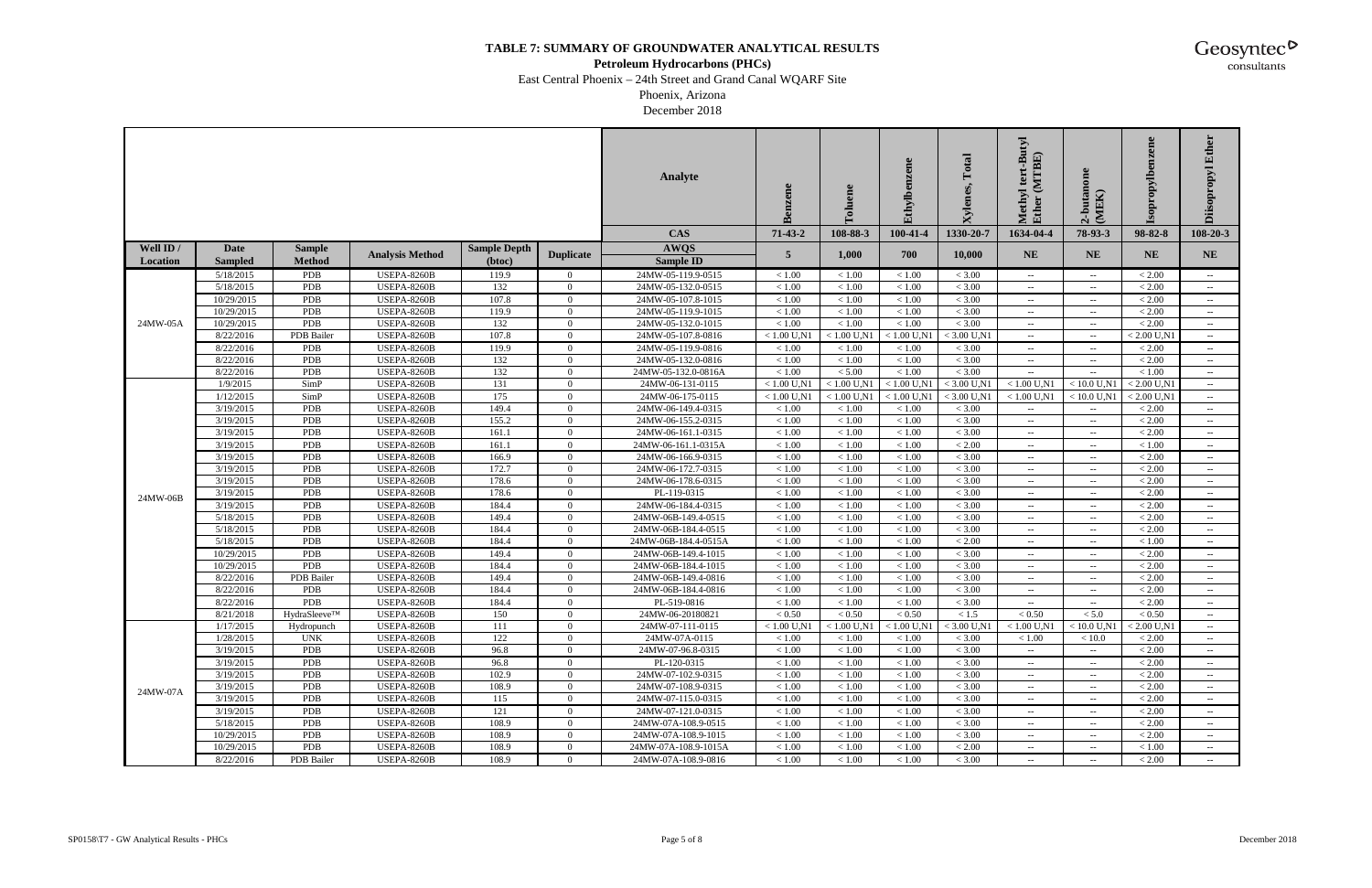#### **Petroleum Hydrocarbons (PHCs)**

East Central Phoenix – 24th Street and Grand Canal WQARF Site

Phoenix, Arizona December 2018

|           |                |               |                        |                     |                  | Analyte              | Benzene       | oluene        | Ethylbenzene  | Total<br>Xylenes. | tert-Butyl<br>(MTBE)<br>lethyl<br>Methy<br>Ether | 2-butanon<br>(MEK)          | ene<br>ropylbenze<br>$\overline{\text{sol}}$ | Ether<br>Diisopropyl     |
|-----------|----------------|---------------|------------------------|---------------------|------------------|----------------------|---------------|---------------|---------------|-------------------|--------------------------------------------------|-----------------------------|----------------------------------------------|--------------------------|
|           |                |               |                        |                     |                  | <b>CAS</b>           | $71-43-2$     | 108-88-3      | 100-41-4      | 1330-20-7         | 1634-04-4                                        | 78-93-3                     | 98-82-8                                      | 108-20-3                 |
| Well ID / | Date           | <b>Sample</b> |                        | <b>Sample Depth</b> |                  | <b>AWQS</b>          |               |               | 700           |                   |                                                  | <b>NE</b>                   |                                              |                          |
| Location  | <b>Sampled</b> | <b>Method</b> | <b>Analysis Method</b> | (btoc)              | <b>Duplicate</b> | <b>Sample ID</b>     | 5             | 1,000         |               | 10,000            | <b>NE</b>                                        |                             | <b>NE</b>                                    | <b>NE</b>                |
| 24MW-07A  | 8/21/2018      | HydraSleeve™  | <b>USEPA-8260B</b>     | 110                 | $\overline{0}$   | 24MW-07-20180821     | < 0.50        | ${}_{< 0.50}$ | ${}< 0.50$    | < 1.5             | < 0.50                                           | < 5.0                       | ${}_{< 0.50}$                                | $\sim$                   |
|           | 1/24/2015      | Hydropunch    | USEPA-8260B            | 95                  | $\Omega$         | 24MW-08-95-0115      | < 1.00        | < 1.00        | < 1.00        | < 3.00            | < 1.00                                           | < 10.0                      | < 2.00                                       | $\sim$                   |
|           | 1/24/2015      | Hydropunch    | <b>USEPA-8260B</b>     | 115                 | $\overline{0}$   | 24MW-08-115-0115     | $<1.00\,$     | $<1.00$       | < 1.00        | < 3.00            | < 1.00                                           | < 10.0                      | $< 2.00$                                     |                          |
|           | 1/24/2015      | Hydropunch    | <b>USEPA-8260B</b>     | 125                 | $\Omega$         | 24MW-08-125-0115     | < 1.00        | < 1.00        | < 1.00        | < 3.00            | < 1.00                                           | < 10.0                      | < 2.00                                       | $\sim$                   |
|           | 1/25/2015      | Hydropunch    | <b>USEPA-8260B</b>     | 175                 | $\Omega$         | 24MW-08-175-0115     | $< 1.00$ U,N1 | $< 1.00$ U,N1 | $< 1.00$ U,N1 | $<$ 3.00 U,N1     | $< 1.00$ U,N1                                    | $< 10.0$ U,N1               | $< 2.00$ U,N1                                | $\sim$ $-$               |
|           | 1/29/2015      | <b>UNK</b>    | <b>USEPA-8260B</b>     | 185                 | $\overline{0}$   | 24MW-08B-0115        | < 1.00        | < 1.00        | < 1.00        | < 3.00            | < 1.00                                           | < 10.0                      | < 2.00                                       | $\sim$                   |
|           | 3/19/2015      | PDB           | <b>USEPA-8260B</b>     | 149.3               | $\Omega$         | 24MW-08-149.3-0315   | $<1.00\,$     | < 1.00        | < 1.00        | < 3.00            | $\sim$                                           | $\sim$ $\sim$               | < 2.00                                       | $\sim$                   |
|           | 3/19/2015      | PDB           | <b>USEPA-8260B</b>     | 155                 | $\Omega$         | 24MW-08-155.0-0315   | $<1.00\,$     | < 1.00        | < 1.00        | < 3.00            |                                                  | $- -$                       | < 2.00                                       |                          |
|           | 3/19/2015      | PDB           | <b>USEPA-8260B</b>     | 160.8               | $\Omega$         | 24MW-08-160.8-0315   | $<1.00\,$     | < 1.00        | < 1.00        | < 3.00            | $\sim$ $\sim$                                    | $\overline{\phantom{a}}$    | < 2.00                                       | $\sim$                   |
|           | 3/19/2015      | PDB           | <b>USEPA-8260B</b>     | 166.6               | $\Omega$         | 24MW-08-166.6-0315   | $<1.00$       | 1.10          | < 1.00        | < 3.00            | $\overline{\phantom{a}}$                         | $\overline{\phantom{a}}$    | < 2.00                                       | $\overline{\phantom{a}}$ |
|           | 3/19/2015      | PDB           | <b>USEPA-8260B</b>     | 172.3               | $\overline{0}$   | 24MW-08-172.3-0315   | < 1.00        | < 1.00        | < 1.00        | < 3.00            | $\sim$                                           | $\sim$ $\sim$               | < 2.00                                       | $\sim$                   |
| 24MW-08B  | 3/19/2015      | PDB           | <b>USEPA-8260B</b>     | 178.1               | $\overline{0}$   | 24MW-08-178.1-0315   | $<1.00\,$     | < 1.00        | < 1.00        | < 3.00            | $\sim$ $-$                                       | $\mathcal{L}=\mathcal{L}$   | < 2.00                                       | $ -$                     |
|           | 3/19/2015      | PDB           | <b>USEPA-8260B</b>     | 178.1               | $\overline{0}$   | 24MW-08-178.1-0315A  | $<1.00$       | $<1.00$       | < 1.00        | $< 2.00$          | $--$                                             | $\overline{\phantom{a}}$    | < 1.00                                       |                          |
|           | 3/19/2015      | PDB           | <b>USEPA-8260B</b>     | 183.8               | $\Omega$         | 24MW-08-183.8-0315   | $<1.00\,$     | < 1.00        | < 1.00        | < 3.00            | $\sim$ $-$                                       | $\overline{\phantom{a}}$    | < 2.00                                       | $\sim$ $\sim$            |
|           | 5/18/2015      | PDB           | <b>USEPA-8260B</b>     | 149.3               | $\Omega$         | 24MW-08B-149.3-0515  | $<1.00$       | < 1.00        | < 1.00        | < 3.00            | $\sim$ $\sim$                                    | $\mathcal{L}_{\mathcal{F}}$ | < 2.00                                       | $\sim$ $\sim$            |
|           | 5/18/2015      | PDB           | USEPA-8260B            | 183.8               | $\overline{0}$   | 24MW-08B-183.8-0515  | < 1.00        | < 1.00        | < 1.00        | < 3.00            | $\sim$                                           | $\overline{\phantom{a}}$    | < 2.00                                       | $\sim$                   |
|           | 5/18/2015      | PDB           | <b>USEPA-8260B</b>     | 183.8               | $\overline{0}$   | PL-116-0515          | $<1.00\,$     | < 1.00        | < 1.00        | < 3.00            | $\sim$ $-$                                       | $\overline{\phantom{a}}$    | < 2.00                                       | $\sim$                   |
|           | 10/29/2015     | PDB           | USEPA-8260B            | 149.3               | $\overline{0}$   | 24MW-08B-149.3-1015  | $<1.00$       | < 1.00        | < 1.00        | < 3.00            | $- -$                                            | $\overline{\phantom{a}}$    | < 2.00                                       | $\sim$ $\sim$            |
|           | 10/29/2015     | PDB           | <b>USEPA-8260B</b>     | 183.8               | $\Omega$         | 24MW-08B-183.8-1015  | $<1.00\,$     | < 1.00        | < 1.00        | < 3.00            | $\sim$ $-$                                       | $\overline{\phantom{a}}$    | $< 2.00$                                     | $ -$                     |
|           | 8/22/2016      | PDB           | <b>USEPA-8260B</b>     | 149.3               | $\Omega$         | 24MW-08B-149.3-0816A | $<1.00\,$     | < 5.00        | < 1.00        | < 3.00            | $\sim$ $\sim$                                    | $\mathcal{L}_{\mathcal{F}}$ | < 1.00                                       | $\overline{\phantom{a}}$ |
|           | 8/22/2016      | PDB Bailer    | <b>USEPA-8260B</b>     | 149.3               | $\overline{0}$   | 24MW-08B-149.3-0816  | $<1.00\,$     | < 1.00        | < 1.00        | $< 3.00\,$        | $-  \,$                                          | $\sim$ $\sim$               | < 2.00                                       | $\sim$                   |
|           | 8/22/2016      | <b>PDB</b>    | <b>USEPA-8260B</b>     | 183.8               | $\overline{0}$   | 24MW-08B-183.8-0816  | $<1.00\,$     | < 1.00        | < 1.00        | < 3.00            | $\sim$ $-$                                       | $\sim$ $\sim$               | < 2.00                                       |                          |
|           | 2/9/2015       | Hydropunch    | <b>USEPA-8260B</b>     | 94                  | $\Omega$         | 24MW-09-94           | < 1.00        | < 1.00        | < 1.00        | < 3.00            | < 1.00                                           | < 10.0                      | $< 2.00$                                     | $\sim$<br>$ -$           |
|           |                |               |                        |                     |                  |                      |               |               |               |                   |                                                  | $< 10.0$ U,L5               |                                              |                          |
|           | 2/10/2015      | Hydropunch    | <b>USEPA-8260B</b>     | 115                 | $\overline{0}$   | 24MW-09-115-0215     | < 1.00        | < 1.00        | < 1.00        | < 3.00            | < 1.00                                           | R <sub>2</sub>              | < 2.00                                       | $\sim$                   |
|           | 3/19/2015      | PDB           | <b>USEPA-8260B</b>     | 95                  | $\overline{0}$   | 24MW-09-95.0-0315    | $<1.00\,$     | < 1.00        | < 1.00        | $< 3.00\,$        | $  \,$                                           | $\sim$ $\sim$               | < 2.00                                       | $-  \,$                  |
|           | 3/19/2015      | PDB           | <b>USEPA-8260B</b>     | 101.1               | $\overline{0}$   | 24MW-09-101.1-0315   | < 1.00        | < 1.00        | < 1.00        | < 3.00            | $\sim$ $-$                                       | $\sim$ $\sim$               | < 2.00                                       | $ -$                     |
|           | 3/19/2015      | PDB           | USEPA-8260B            | 107.2               | $\Omega$         | 24MW-09-107.2-0315   | $<1.00\,$     | $<1.00$       | < 1.00        | < 3.00            | $--$                                             | $\overline{\phantom{a}}$    | $< 2.00$                                     | $\overline{\phantom{a}}$ |
|           | 3/19/2015      | <b>PDB</b>    | USEPA-8260B            | 113.3               | $\Omega$         | 24MW-09-113.3-0315   | < 1.00        | < 1.00        | < 1.00        | < 3.00            | $--$                                             | $\overline{\phantom{a}}$    | < 2.00                                       | $\sim$                   |
|           | 3/19/2015      | PDB           | <b>USEPA-8260B</b>     | 113.3               | $\overline{0}$   | PL-121-0315          | $<1.00$       | $<1.00$       | $<1.00$       | < 3.00            |                                                  |                             | $<2.00$                                      |                          |
| 24MW-09A  | 3/19/2015      | PDB           | <b>USEPA-8260B</b>     | 119.4               | $\overline{0}$   | 24MW-09-119.4-0315   | < 1.00        | < 1.00        | < 1.00        | < 3.00            | $\sim$                                           | $\sim$                      | < 2.00                                       |                          |
|           | 3/19/2015      | PDB           | <b>USEPA-8260B</b>     | 125.5               | $\overline{0}$   | 24MW-09-125.5-0315   | < 1.00        | < 1.00        | < 1.00        | < 3.00            | $\sim$ $-$                                       | $\overline{\phantom{a}}$    | < 2.00                                       | $--$                     |
|           | 5/18/2015      | PDB           | <b>USEPA-8260B</b>     | 107.2               | $\overline{0}$   | 24MW-09A-107.2-0515  | $<1.00$       | $<1.00$       | $<1.00$       | < 3.00            | $\sim$ $\sim$                                    | $\overline{\phantom{a}}$    | ${}< 2.00$                                   |                          |
|           | 5/18/2015      | PDB           | <b>USEPA-8260B</b>     | 119.4               | $\overline{0}$   | 24MW-09A-119.4-0515  | < 1.00        | < 1.00        | < 1.00        | < 3.00            | $- -$ .                                          | $\overline{\phantom{a}}$    | ${}< 2.00$                                   |                          |
|           | 10/29/2015     | PDB           | <b>USEPA-8260B</b>     | 107.2               | $\overline{0}$   | 24MW-09A-107.2-1015  | $<1.00$       | < 1.00        | < 1.00        | < 3.00            | $--$                                             | $\mathcal{L}=\mathcal{L}$   | < 2.00                                       |                          |
|           | 10/29/2015     | PDB           | <b>USEPA-8260B</b>     | 119.4               | $\overline{0}$   | 24MW-09A-119.4-1015  | $<1.00$       | < 1.00        | < 1.00        | < 3.00            | $\sim$ $-$                                       | $\sim$                      | < 2.00                                       |                          |
|           | 8/22/2016      | PDB           | <b>USEPA-8260B</b>     | 107.2               | $\overline{0}$   | 24MW-09A-107.2-0816  | < 1.00        | < 1.00        | < 1.00        | < 3.00            | $\sim$ $-$                                       | $\overline{\phantom{a}}$    | < 2.00                                       | $--$                     |
|           | 8/22/2016      | PDB Bailer    | <b>USEPA-8260B</b>     | 119.4               | $\overline{0}$   | 24MW-09A-119.4-0816  | $<1.00$       | $<1.00$       | < 1.00        | < 3.00            | $\sim$                                           | $\overline{\phantom{a}}$    | ${}< 2.00$                                   |                          |
|           | 8/22/2016      | PDB Bailer    | <b>USEPA-8260B</b>     | 119.4               | $\overline{0}$   | PL-520-0816          | < 1.00        | < 1.00        | < 1.00        | < 3.00            |                                                  | $\overline{\phantom{a}}$    | < 2.00                                       |                          |
|           | 8/21/2018      | HydraSleeve™  | <b>USEPA-8260B</b>     | 120                 | $\overline{0}$   | 24MW-09-20180821     | $< 0.50$      | < 0.50        | ${}_{< 0.50}$ | $<1.5$            | < 0.50                                           | < 5.0                       | ${}< 0.50$                                   | $ -$                     |
| 24MW-10A  | 1/22/2015      | Hydropunch    | <b>USEPA-8260B</b>     | 100                 | $\overline{0}$   | 24MW-10-100-0115     | 3.10          | 2.10          | $< 1.00$ U.N1 | $<$ 3.00 U,N1     | $< 1.00$ U,N1 L5                                 | $< 10.0$ U.N1               | $< 2.00$ U,N1                                | $\sim$                   |
|           | 1/22/2015      | Hydropunch    | <b>USEPA-8260B</b>     | 125                 | $\mathbf{0}$     | 24MW-10-125-0115     | $<1.00$       | $<1.00$       | $<1.00$       | < 3.00            | $< 1.00$ U,L5                                    | < 10.0                      | < 2.00                                       | $\sim$ $\sim$            |
|           |                |               |                        |                     |                  |                      |               |               |               |                   |                                                  |                             |                                              |                          |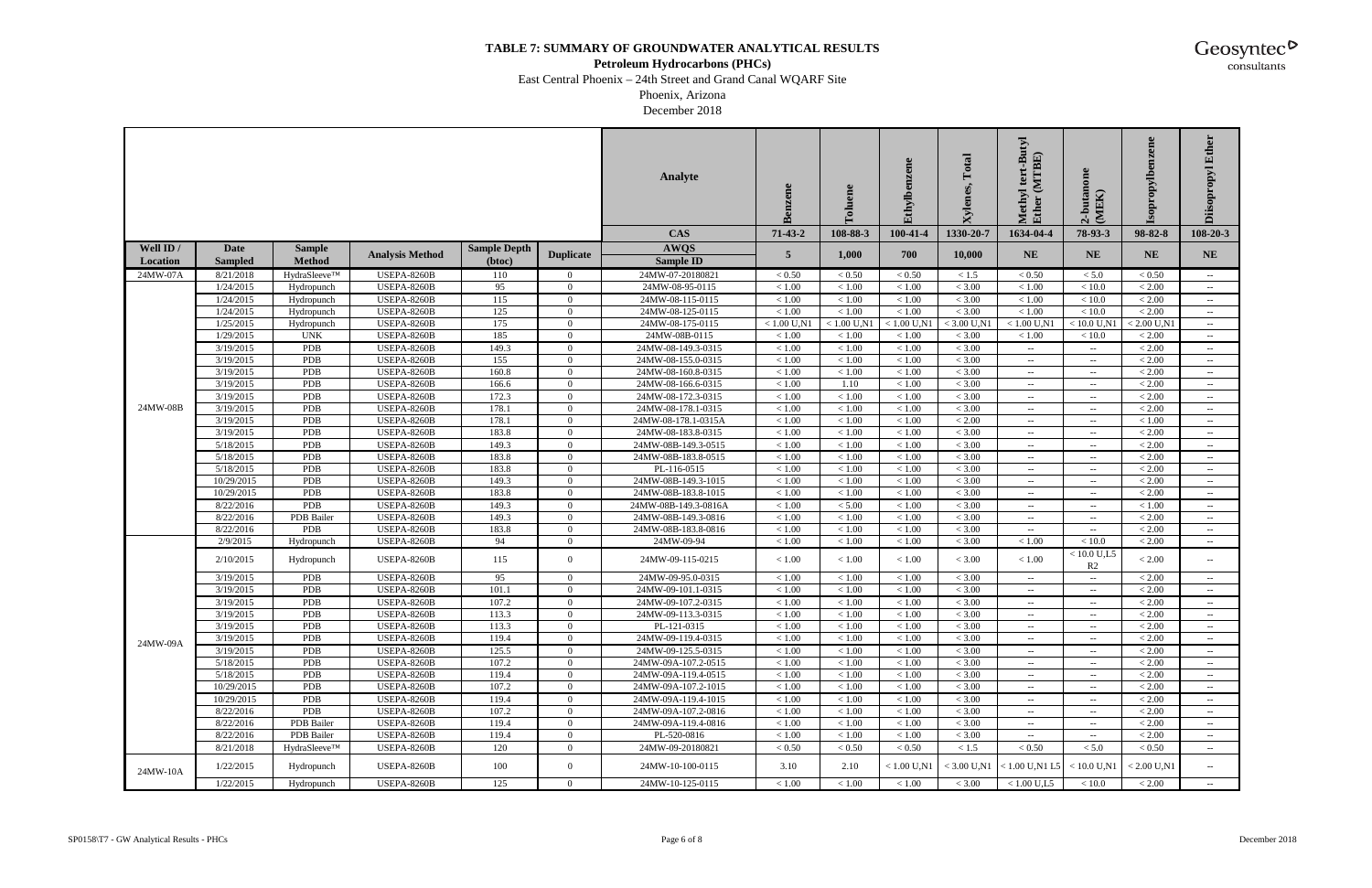#### **Petroleum Hydrocarbons (PHCs)**

East Central Phoenix – 24th Street and Grand Canal WQARF Site

Phoenix, Arizona December 2018

|                       |                               |                                |                        |                               |                  | <b>Analyte</b>                  | ൶       | ಕ        | <b>Pe</b><br>ja.<br>Ethylb | Total<br>$\mathbf{y}$ ler | $\mathbf{E}$<br>I'BE)<br>≏<br>$\mathbf{E}$ | -butan<br>(MEK)<br>$\mathbf{v}$       | ω<br>ΣÓ   | 臼<br>⋝<br>Ô   |
|-----------------------|-------------------------------|--------------------------------|------------------------|-------------------------------|------------------|---------------------------------|---------|----------|----------------------------|---------------------------|--------------------------------------------|---------------------------------------|-----------|---------------|
|                       |                               |                                |                        |                               |                  | <b>CAS</b>                      | 71-43-2 | 108-88-3 | 100-41-4                   | 1330-20-7                 | 1634-04-4                                  | 78-93-3                               | 98-82-8   | 108-20-3      |
| Well ID /<br>Location | <b>Date</b><br><b>Sampled</b> | <b>Sample</b><br><b>Method</b> | <b>Analysis Method</b> | <b>Sample Depth</b><br>(btoc) | <b>Duplicate</b> | <b>AWQS</b><br><b>Sample ID</b> | 5       | 1,000    | 700                        | 10,000                    | <b>NE</b>                                  | <b>NE</b>                             | <b>NE</b> | <b>NE</b>     |
|                       | 3/19/2015                     | <b>PDB</b>                     | <b>USEPA-8260B</b>     | 103.1                         | 0                | 24MW-10-103.1-0315              | < 1.00  | < 1.00   | < 1.00                     | < 3.00                    | $- -$ .                                    | $--$                                  | < 2.00    | $--$          |
|                       | 3/19/2015                     | <b>PDB</b>                     | <b>USEPA-8260B</b>     | 108.2                         | $\Omega$         | 24MW-10-108.2-0315              | < 1.00  | < 1.00   | < 1.00                     | < 3.00                    | $--$                                       | $--$                                  | < 2.00    | $--$          |
|                       | 3/19/2015                     | <b>PDB</b>                     | <b>USEPA-8260B</b>     | 108.2                         | $\Omega$         | 24MW-10-108.2-0315A             | < 1.00  | < 1.00   | < 1.00                     | < 2.00                    | $-  \,$                                    | $--$                                  | < 1.00    | $--$          |
|                       | 3/19/2015                     | <b>PDB</b>                     | <b>USEPA-8260B</b>     | 113.3                         | $\Omega$         | 24MW-10-113.3-0315              | < 1.00  | < 1.00   | < 1.00                     | < 3.00                    | $\sim$ $\sim$                              | $--$                                  | < 2.00    | $--$          |
|                       | 3/19/2015                     | <b>PDB</b>                     | <b>USEPA-8260B</b>     | 118.5                         | $\Omega$         | 24MW-10-118.5-0315              | < 1.00  | < 1.00   | < 1.00                     | < 3.00                    | $-  \,$                                    | $--$                                  | < 2.00    | $--$          |
|                       | 3/19/2015                     | <b>PDB</b>                     | <b>USEPA-8260B</b>     | 123.6                         | $\Omega$         | 24MW-10-123.6-0315              | < 1.00  | < 1.00   | < 1.00                     | < 3.00                    | $\sim$ $-$                                 | $--$                                  | < 2.00    | $--$          |
|                       | 3/19/2015                     | <b>PDB</b>                     | USEPA-8260B            | 128.8                         | $\Omega$         | 24MW-10-128.8-0315              | < 1.00  | < 1.00   | < 1.00                     | < 3.00                    | $\sim$ $-$                                 | $\overline{\phantom{a}}$              | < 2.00    |               |
| 24MW-10A              | 5/18/2015                     | <b>PDB</b>                     | <b>USEPA-8260B</b>     | 113.3                         | $\Omega$         | 24MW-10A-113.3-0515             | < 1.00  | < 1.00   | < 1.00                     | < 3.00                    | $\sim$ $-$                                 | $\sim$ $\sim$                         | < 2.00    | $\sim$ $\sim$ |
|                       | 5/18/2015                     | <b>PDB</b>                     | <b>USEPA-8260B</b>     | 113.3                         | $\Omega$         | PL-117-0515                     | < 1.00  | < 1.00   | < 1.00                     | < 3.00                    | $  \,$                                     | $\sim$ $\sim$                         | < 2.00    |               |
|                       | 5/18/2015                     | <b>PDB</b>                     | <b>USEPA-8260B</b>     | 128.8                         | $\Omega$         | 24MW-10A-128.8-0515             | < 1.00  | < 1.00   | < 1.00                     | < 3.00                    | $- -$                                      | $\sim$ $\sim$                         | < 2.00    | $ -$          |
|                       | 10/29/2015                    | <b>PDB</b>                     | <b>USEPA-8260B</b>     | 113.3                         | $\Omega$         | 24MW-10A-113.3-1015             | < 1.00  | < 1.00   | < 1.00                     | < 3.00                    | $\sim$ $-$                                 | $\sim$ $\sim$                         | < 2.00    | $-  \,$       |
|                       | 10/29/2015                    | <b>PDB</b>                     | <b>USEPA-8260B</b>     | 128.8                         | $\Omega$         | 24MW-10A-128.8-1015             | < 1.00  | < 1.00   | < 1.00                     | < 3.00                    | $\sim$ $-$                                 | $- -$                                 | < 2.00    | $\sim$        |
|                       | 10/29/2015                    | <b>PDB</b>                     | <b>USEPA-8260B</b>     | 128.8                         | $\Omega$         | PL-513-1015                     | < 1.00  | < 1.00   | < 1.00                     | < 3.00                    | $-  \sim$                                  | $\hspace{0.05cm}$ – $\hspace{0.05cm}$ | < 2.00    | $-  \,$       |
|                       | 8/22/2016                     | <b>PDB</b> Bailer              | <b>USEPA-8260B</b>     | 113.3                         | $\Omega$         | 24MW-10A-113.3-0816             | < 1.00  | < 1.00   | < 1.00                     | < 3.00                    | $-  \sim$                                  | $\sim$                                | < 2.00    | $-  \,$       |
|                       | 8/22/2016                     | <b>PDB</b>                     | <b>USEPA-8260B</b>     | 128.8                         | $\Omega$         | 24MW-10A-128.8-0816             | < 1.00  | < 1.00   | < 1.00                     | < 3.00                    | $-  \sim$                                  | $\sim$                                | < 2.00    | $- -$         |
|                       | 8/22/2018                     | HydraSleeve™                   | <b>USEPA-8260B</b>     | 114                           | $\Omega$         | 24MW-10-20180822                | < 0.50  | < 0.50   | < 0.50                     | < 1.5                     | < 0.50                                     | < 5.0                                 | < 0.50    | $-  \,$       |
| 24MW-13A              | 8/21/2018                     | HydraSleeve™                   | <b>USEPA-8260B</b>     | 245                           | $\Omega$         | 24MW-13-20180821                | < 0.50  | 24       | < 0.50                     | < 1.5                     | < 0.50                                     | 5.6                                   | < 0.50    | $--$          |
| 24MW-14               | 8/21/2018                     | HydraSleeve™                   | <b>USEPA-8260B</b>     | 290                           | 0                | 24MW-14-20180821                | < 0.50  | 16       | < 0.50                     | < 1.5                     | < 0.50                                     | < 5.0                                 | < 0.50    | $--$          |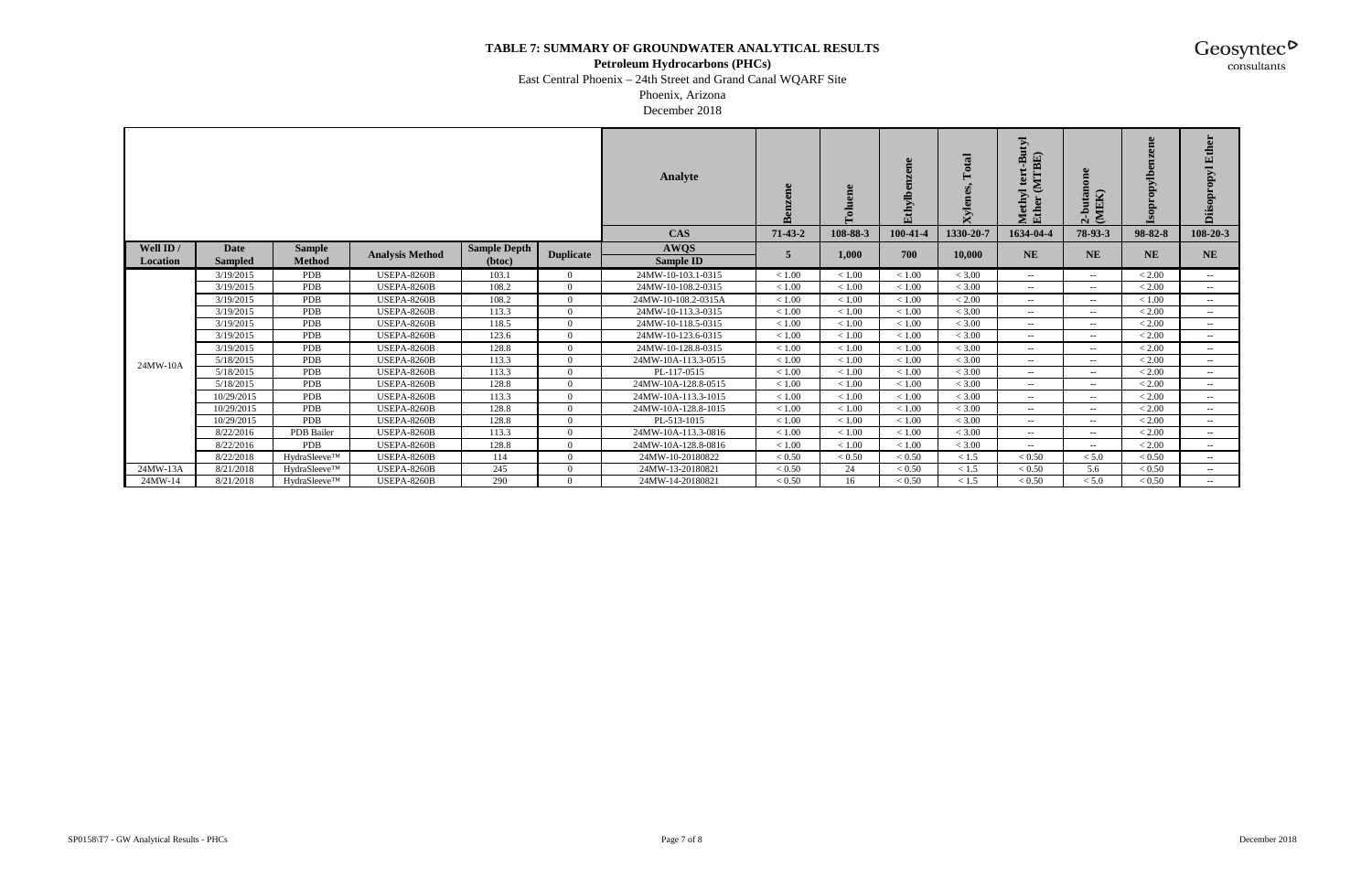#### **Petroleum Hydrocarbons (PHCs)**

East Central Phoenix – 24th Street and Grand Canal WQARF Site

Phoenix, Arizona December 2018

The reported sample depths were inferred to be measured as feet below top of casing (ft btoc); however, this information was not clearly presented in the referenced historical data sources. The method of sample depth calcu -- = "Not analyzed; not available; or not applicable" as noted by prior consultants

HydraSleeve™ = The sample depths coincide with the top of the HydraSleeve™ sampler. The HydraSleeve™ sampler was set in well at mid-screen; however, if the depth to water was lower than the screened interval, then the sam NE = Aquifer Water Quality Standard not established

*Notes & Acronyms:*

All units in micrograms per liter (μg/L)

**BOLD** = Laboratory results equal or exceed the Aquifer Water Quality Standard (AWQS). Where laboratory reporting limits (RLs) were elevated above the AWQS, the cell is shaded gray.

N1 = The matrix spike duplicate recoveries for analytical batch 550-155410 were outside control limits for the following analytes: dichlorodifluoromethane. The target analyte also recovered high in the laboratory control s The analyte was not detected in the sample and has been flagged with an N1 in the matrix spike duplicate and parent sample

|                       |                 |                                |                        |                               |                  | Analyte                   | ene<br>Benz   | ene<br>$\bar{c}$<br>⊷ | æ<br>Ethylbe  | $\rm Total$<br>Xylenes | $\overline{\mathbf{E}}$<br>BE<br>≃<br>Eth | one<br>-butane<br>(MEK) | ⋗<br>◓        | 囙<br>$\sum$<br>ä |
|-----------------------|-----------------|--------------------------------|------------------------|-------------------------------|------------------|---------------------------|---------------|-----------------------|---------------|------------------------|-------------------------------------------|-------------------------|---------------|------------------|
|                       |                 |                                |                        |                               |                  | <b>CAS</b>                | $71-43-2$     | 108-88-3              | 100-41-4      | 1330-20-7              | 1634-04-4                                 | 78-93-3                 | 98-82-8       | $108 - 20 - 3$   |
| Well ID /<br>Location | Date<br>Sampled | <b>Sample</b><br><b>Method</b> | <b>Analysis Method</b> | <b>Sample Depth</b><br>(btoc) | <b>Duplicate</b> | <b>AWQS</b><br>Sample ID  | 5             | 1,000                 | 700           | 10,000                 | <b>NE</b>                                 | <b>NE</b>               | <b>NE</b>     | <b>NE</b>        |
|                       | 3/14/2006       | <b>UNK</b>                     | <b>USEPA-8260B</b>     | NR.                           | $\Omega$         | 16.0E-6.8N-03142006       | < 1.00        | < 5.00                | < 1.00        | < 3.00                 | < 1.00                                    | < 10.0                  | < 1.00        | < 1.00           |
|                       | 10/15/2007      | <b>UNK</b>                     | <b>USEPA-8260B</b>     | <b>NR</b>                     |                  | 16.0E-6.8N-10152007       | < 1.00        | < 5.00                | < 1.00        | < 3.00                 | < 1.00                                    | < 10.0                  | < 1.00        | < 1.00           |
|                       | 10/15/2007      | UNK                            | <b>USEPA-8260B</b>     | <b>NR</b>                     | $\Omega$         | 16.0E-6.8ND-10152007      | < 1.00        | < 5.00                | < 1.00        | < 3.00                 | < 1.00                                    | < 10.0                  | < 1.00        | < 1.00           |
|                       | 4/21/2008       | <b>UNK</b>                     | <b>USEPA-8260B</b>     | $\overline{0}$                | $\Omega$         | 16.0E-6.8N-04212008_DEQ   | < 1.00        | < 5.00                | < 1.00        | < 3.00                 | < 1.00                                    | < 10.0                  | < 1.00        | < 1.00           |
|                       | 4/21/2008       | <b>UNK</b>                     | <b>USEPA-8260B</b>     | $\overline{0}$                |                  | 16.0E-6.8N-04212008_DEQ   | < 1.00        | < 5.00                | < 1.00        | < 3.00                 | $<1.00$                                   | < 10.0                  | < 1.00        | < 1.00           |
| SRP16E-6.8N           | 4/21/2008       | <b>UNK</b>                     | <b>USEPA-8260B</b>     | NR                            | $\Omega$         | 16.0E-6.8N-04212008       | $<1.00\,$     | < 5.00                | < 1.00        | < 3.00                 | $<1.00\,$                                 | < 10.0                  | < 1.00        | < 1.00           |
|                       | 10/8/2008       | <b>UNK</b>                     | <b>USEPA-8260B</b>     | $\overline{0}$                | $\Omega$         | 16.0E-6.8N-600-10082008_D | < 1.00        | < 5.00                | < 1.00        | < 3.00                 | < 1.00                                    | < 10.0                  | < 1.00        | < 1.00           |
|                       | 10/8/2008       | <b>UNK</b>                     | <b>USEPA-8260B</b>     | <b>NR</b>                     | $\Omega$         | 16.0E-6.8N-10082008       | < 1.00        | < 5.00                | < 1.00        | < 3.00                 | < 1.00                                    | < 10.0                  | < 1.00        | < 1.00           |
|                       | 10/8/2008       | <b>UNK</b>                     | <b>USEPA-8260B</b>     | NR                            |                  | 16.0E-6.8N-600-10082008   | < 1.00        | < 5.00                | < 1.00        | < 3.00                 | < 1.00                                    | < 10.0                  | < 1.00        | < 1.00           |
|                       | 7/31/2009       | <b>UNK</b>                     | <b>USEPA-524.2</b>     | $\overline{0}$                | $\Omega$         | 16.0E-06.8N-07312009_DEQ  | $< 0.500$ UN1 | $0.500$ UN1           | $< 0.500$ UN1 | $< 0.500$ UN1          | $< 0.500$ UN1                             | $-  \,$                 | $< 0.500$ UN1 | $\sim$           |
|                       | 12/18/2013      | <b>UNK</b>                     | <b>USEPA-8260B</b>     | <b>NR</b>                     |                  | 16E-6.8N-1213             | < 1.00        | < 1.00                | < 1.00        | < 3.00                 | < 1.00                                    | < 10.0                  | < 2.00        | $\sim$           |

AWQS = Aquifer Water Quality Standard (Arizona)

CAS = Chemical Abstracts Service

ft btoc  $=$  feet below top of casing

NR = not recorded

PDB = passive diffusion bag used to analyze for VOCs

PDB Bailer = passive diffusion bag bailer used to analyze for parameters other than VOCs

UNK = sample method unknown, not provided, or provided as "Discrete Interval Sampler" in original data source

USEPA-= United States Ennvironmental Protection Agency

Well  $ID =$  well identification

WQARF = Water Quality Assurance Revolving Fund

#### *Laboratory Notes & Qualifiers*

The laboratory data presented in this table was obtained directly from copies of analytical reports prepared by State of Arizona certified laboratories. The relevant analytical reports are provided in Appendix H to this re

Data qualifiers presented in these tables are limited to those provided in the laboratory reports, and are not the result of a data verification or validation effort.

 $\leq N$  - Indicates below the minimum laboratory RL of N

 $D1 =$  Sample required dilution due to matrix

L5 = The associated blank spike recovery was above laboratory/method acceptance limits. This analyte was not detected in the sample

R2 = Relative percent difference exceeded the laboratory control limit

V1 = Continuing calibration verification recovery was above method acceptance limits. This target analyte was not detected in the sample

 $U = \text{Nondetect}$